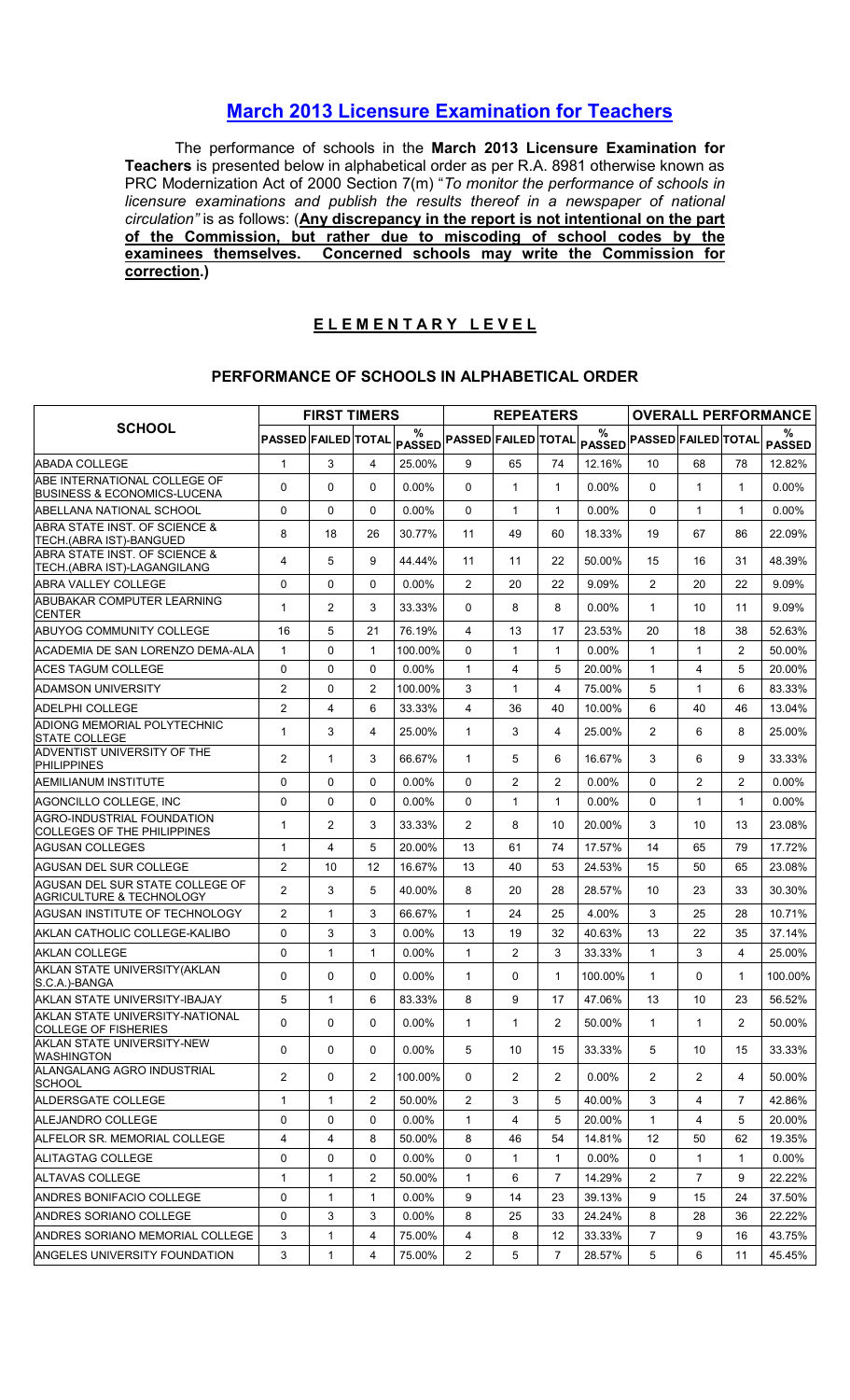|                                                                |                            | <b>FIRST TIMERS</b> |                     |                     |                            | <b>REPEATERS</b> |                   |                   |                                |                |                     | <b>OVERALL PERFORMANCE</b> |
|----------------------------------------------------------------|----------------------------|---------------------|---------------------|---------------------|----------------------------|------------------|-------------------|-------------------|--------------------------------|----------------|---------------------|----------------------------|
| <b>SCHOOL</b>                                                  | <b>PASSED FAILED TOTAL</b> |                     |                     | %<br><b>PASSED</b>  | <b>PASSED FAILED TOTAL</b> |                  |                   | $\frac{0}{0}$     | PASSED PASSED FAILED TOTAL     |                |                     | %<br><b>PASSED</b>         |
| <b>ANNUNCIATION COLLEGE</b>                                    | $\overline{2}$             | $\mathbf{1}$        | 3                   | 66.67%              | $\mathbf{1}$               | 6                | $\overline{7}$    | 14.29%            | 3                              | $\overline{7}$ | 10                  | 30.00%                     |
| ANTONIO R. PACHECO COLLEGE, INC                                | 11                         | 31                  | 42                  | 26.19%              | 13                         | 113              | 126               | 10.32%            | 24                             | 144            | 168                 | 14.29%                     |
| APAYAO STATE COLLEGE-CONNER                                    | $\Omega$                   | 3                   | 3                   | 0.00%               | 12                         | 17               | 29                | 41.38%            | 12                             | 20             | 32                  | 37.50%                     |
| APAYAO STATE COLLEGE-LUNA<br><b>CAMPUS</b>                     | $\Omega$                   | 0                   | $\mathbf{0}$        | 0.00%               | $\mathbf{1}$               | 4                | 5                 | 20.00%            | $\mathbf{1}$                   | 4              | 5                   | 20.00%                     |
| <b>AQUINAS UNIVERSITY</b>                                      | 0                          | $\mathbf{1}$        | $\mathbf{1}$        | $0.00\%$            | 4                          | 4                | 8                 | 50.00%            | $\overline{4}$                 | 5              | 9                   | 44.44%                     |
| <b>ARAULLO UNIVERSITY</b>                                      | 5                          | 6                   | 11                  | 45.45%              | 21                         | 168              | 189               | 11.11%            | 26                             | 174            | 200                 | 13.00%                     |
| <b>ARELLANO UNIVERSITY-MALABON</b>                             | $\mathbf{1}$               | 0                   | $\mathbf{1}$        | 100.00%             | $\mathbf{0}$               | 10               | 10                | 0.00%             | $\mathbf{1}$                   | 10             | 11                  | 9.09%                      |
| ARELLANO UNIVERSITY-MANILA                                     | $\mathbf{1}$               | $\overline{c}$      | 3                   | 33.33%              | $\mathbf{1}$               | 18               | 19                | 5.26%             | $\overline{c}$                 | 20             | 22                  | 9.09%                      |
| ARELLANO UNIVERSITY-PASAY                                      | $\mathbf{1}$               | 0                   | $\mathbf{1}$        | 100.00%             | $\overline{2}$             | $\overline{7}$   | 9                 | 22.22%            | 3                              | $\overline{7}$ | 10                  | 30.00%                     |
| ARELLANO UNIVERSITY-PASIG                                      | 5                          | $\overline{c}$      | $\overline{7}$      | 71.43%              | $\mathbf{1}$               | 6                | $\overline{7}$    | 14.29%            | 6                              | 8              | 14                  | 42.86%                     |
| ARRIESGADO COLLEGE FOUNDATION.                                 | $\mathbf{1}$               | 0                   | $\mathbf{1}$        | 100.00%             | $\Omega$                   | 0                | $\Omega$          | 0.00%             | $\mathbf{1}$                   | $\Omega$       | $\mathbf{1}$        | 100.00%                    |
| INC.<br><b>ASBURRY COLLEGE</b>                                 | $\mathbf{1}$               | 0                   | $\mathbf{1}$        | 100.00%             | $\Omega$                   | $\mathbf{1}$     | $\mathbf{1}$      | $0.00\%$          | $\mathbf{1}$                   | $\mathbf{1}$   | $\overline{2}$      | 50.00%                     |
| ASIA COLLEGE OF ADVANCE STUDIES IN                             |                            |                     |                     |                     |                            |                  |                   |                   |                                |                |                     |                            |
| <b>ARTS, SCIENCES &amp; TECH.</b>                              | 12                         | 13                  | 25                  | 48.00%              | 6                          | 22               | 28                | 21.43%            | 18                             | 35             | 53                  | 33.96%                     |
| ASIA SCHOOL OF ARTS & SCIENCES                                 | $\mathbf{1}$               | 1                   | $\overline{2}$      | 50.00%              | $\mathbf{0}$               | 0                | $\Omega$          | $0.00\%$          | $\mathbf{1}$                   | 1              | $\overline{2}$      | 50.00%                     |
| <b>ASIAN DEVELOPMENT FOUNDATION</b><br><b>COLLEGE</b>          | 0                          | $\mathbf{1}$        | $\mathbf{1}$        | $0.00\%$            | $\mathbf{0}$               | 16               | 16                | $0.00\%$          | 0                              | 17             | 17                  | $0.00\%$                   |
| ASIAN POLYTECHNIC COLLEGE                                      | 0                          | 0                   | $\mathbf{0}$        | $0.00\%$            | $\Omega$                   | $\mathbf{1}$     | $\mathbf{1}$      | 0.00%             | $\Omega$                       | $\mathbf{1}$   | $\mathbf{1}$        | $0.00\%$                   |
| ASIAN SEMINARY OF CHRISTIAN<br><b>MINISTRIES</b>               | $\overline{2}$             | $\mathbf{1}$        | 3                   | 66.67%              | $\mathbf{0}$               | 0                | 0                 | 0.00%             | 2                              | $\mathbf 1$    | 3                   | 66.67%                     |
| ASSUMPTION COLLEGE OF DAVAO                                    | $\mathbf{1}$               | 0                   | $\mathbf{1}$        | 100.00%             | 1                          | 4                | 5                 | 20.00%            | 2                              | 4              | 6                   | 33.33%                     |
| <b>ASSUMPTION COLLEGE OF</b>                                   | 0                          | 0                   | $\Omega$            | $0.00\%$            | $\overline{2}$             | 4                | 6                 | 33.33%            | 2                              | 4              | 6                   | 33.33%                     |
| <b>NABUNTURAN</b>                                              |                            |                     |                     |                     |                            |                  |                   |                   |                                |                |                     |                            |
| ATENEO DE DAVAO UNIVERSITY                                     | 0                          | 0                   | $\mathbf{0}$        | $0.00\%$            | $\Omega$                   | $\mathbf{1}$     | $\mathbf{1}$      | 0.00%             | $\Omega$                       | $\mathbf{1}$   | $\mathbf{1}$        | $0.00\%$                   |
| ATENEO DE NAGA UNIVERSITY<br>ATENEO DE ZAMBOANGA               | 6<br>$\overline{4}$        | 0<br>0              | 6<br>$\overline{4}$ | 100.00%<br>100.00%  | $\Omega$<br>$\Omega$       | 3<br>3           | 3<br>3            | $0.00\%$<br>0.00% | 6<br>$\overline{4}$            | 3<br>3         | 9<br>$\overline{7}$ | 66.67%<br>57.14%           |
| <b>AURORA PIONEERS MEMORIAL</b>                                |                            |                     |                     |                     |                            |                  |                   |                   |                                |                |                     |                            |
| <b>COLLEGE</b>                                                 | 0                          | $\mathbf{1}$        | $\mathbf{1}$        | $0.00\%$            | 3                          | 1                | 4                 | 75.00%            | 3                              | $\overline{2}$ | 5                   | 60.00%                     |
| AURORA STATE COLLEGE OF<br><b>TECHNOLOGY</b>                   | 0                          | 0                   | $\mathbf{0}$        | 0.00%               | 4                          | 0                | 4                 | 100.00%           | 4                              | $\Omega$       | 4                   | 100.00%                    |
| <b>BACOLOD CITY COLLEGE</b>                                    | 16                         | 0                   | 16                  | 100.00%             | 4                          | $\mathbf{1}$     | 5                 | 80.00%            | 20                             | 1              | 21                  | 95.24%                     |
| <b>BAGO CITY COLLEGE</b>                                       | $\overline{7}$             | 3                   | 10                  | 70.00%              | 23                         | 25               | 48                | 47.92%            | 30                             | 28             | 58                  | 51.72%                     |
| BAGUIO ARTS THEOLOGICAL COLLEGE                                | 0                          | 0                   | 0                   | $0.00\%$            | 0                          | 2                | 2                 | $0.00\%$          | 0                              | 2              | 2                   | $0.00\%$                   |
| <b>BAGUIO CENTRAL UNIVERSITY</b>                               | 3                          | 6                   | 9                   | 33.33%              | 9                          | 31               | 40                | 22.50%            | 12                             | 37             | 49                  | 24.49%                     |
| <b>BALETE COMMUNITY COLLEGE</b>                                | $\overline{2}$             | $\mathbf{1}$        | 3                   | 66.67%              | $\mathbf{1}$               | 3                | 4                 | 25.00%            | 3                              | 4              | $\overline{7}$      | 42.86%                     |
| <b>BALICUATRO COLLEGE OF ARTS &amp;</b><br><b>TRADES</b>       | $\mathbf{1}$               | 0                   | $\mathbf{1}$        | 100.00%             | $\mathbf{1}$               | 0                | $\mathbf{1}$      | 100.00%           | $\overline{2}$                 | 0              | $\overline{2}$      | 100.00%                    |
| <b>BALITE INSTITUTE OF TECHNOLOGY</b>                          | $\mathbf{1}$               | 0                   | $\mathbf{1}$        | 100.00%             | 1                          | $\overline{c}$   | 3                 | 33.33%            | $\overline{2}$                 | $\overline{c}$ | 4                   | 50.00%                     |
| <b>BALIUAG UNIVERSITY (BALIUAG)</b>                            | $\overline{2}$             | 3                   | 5                   | 40.00%              | 4                          | 43               | 47                | 8.51%             | 6                              | 46             | 52                  | 11.54%                     |
| COLLEGES)                                                      |                            |                     |                     |                     |                            |                  |                   |                   |                                |                |                     |                            |
| BALUD MUNICIPAL COLLEGE-BALUD,<br><b>MASBATE</b>               | $\Omega$                   | 0                   | $\mathbf 0$         | $0.00\%$            | 0                          | 2                | $\overline{2}$    | $0.00\%$          | 0                              | $\overline{2}$ | $\overline{2}$      | $0.00\%$                   |
| <b>BANTAYAN SOUTHERN INSTITUTE</b>                             | 4                          | $\overline{c}$      | 6                   | 66.67%              | 5                          | 16               | 21                | 23.81%            | 9                              | 18             | 27                  | 33.33%                     |
| <b>BASILAN STATE COLLEGE</b>                                   | 10                         | 10                  | 20                  | 50.00%              | 28                         | 207              | 235               | 11.91%            | 38                             | 217            | 255                 | 14.90%                     |
| BATAAN PENINSULA STATE UNIVERSITY-<br>BALANGA (for BATAAN P.S) | $\overline{4}$             | $\mathbf{1}$        | 5                   | 80.00%              | 19                         | 42               | 61                | 31.15%            | 23                             | 43             | 66                  | 34.85%                     |
| <b>BATAAN POLYTECHNIC STATE</b>                                | $\mathbf{1}$               | 0                   | $\mathbf{1}$        | 100.00%             | $\mathbf{0}$               | 4                | 4                 | 0.00%             | $\mathbf{1}$                   | 4              | 5                   | 20.00%                     |
| COLLEGE-ORANI                                                  |                            |                     |                     |                     |                            |                  |                   |                   |                                |                |                     |                            |
| <b>BATAAN STATE COLLEGE</b>                                    | 0                          | $\mathbf{1}$        | $\mathbf{1}$        | $0.00\%$            | 5                          | 15               | 20                | 25.00%            | 5                              | 16             | 21                  | 23.81%                     |
| BATANES POLYTECHNIC COLLEGE<br><b>BATANGAS EASTERN ACADEMY</b> | 0<br>$\mathbf{1}$          | 0<br>0              | 0<br>$\mathbf{1}$   | $0.00\%$<br>100.00% | 1<br>$\mathbf{1}$          | 0<br>4           | $\mathbf{1}$<br>5 | 100.00%<br>20.00% | $\mathbf{1}$<br>$\overline{2}$ | 0<br>4         | $\mathbf{1}$<br>6   | 100.00%<br>33.33%          |
| BATANGAS STATE UNIVERSITY (for.                                |                            |                     |                     |                     |                            |                  |                   |                   |                                |                |                     |                            |
| JPLPC)-MALVAR                                                  | 3                          | 0                   | 3                   | 100.00%             | $\overline{2}$             | $\overline{2}$   | 4                 | 50.00%            | 5                              | $\overline{c}$ | $\overline{7}$      | 71.43%                     |
| BATANGAS STATE UNIVERSITY-ARASOF-<br><b>NASUGBU</b>            | 14                         | 5                   | 19                  | 73.68%              | 25                         | 51               | 76                | 32.89%            | 39                             | 56             | 95                  | 41.05%                     |
| BATANGAS STATE UNIVERSITY-<br>BATANGAS CITY (PBMIT)            | 11                         | $\overline{2}$      | 13                  | 84.62%              | 24                         | 20               | 44                | 54.55%            | 35                             | 22             | 57                  | 61.40%                     |
| <b>BATO INSTITUTE OF SCIENCE &amp;</b><br><b>TECHNOLOGY</b>    | 0                          | 0                   | $\mathbf 0$         | 0.00%               | 4                          | $\overline{7}$   | 11                | 36.36%            | 4                              | $\overline{7}$ | 11                  | 36.36%                     |
| BATUAN COLLEGES INC.                                           | $\mathbf 0$                | $\mathbf{1}$        | $\mathbf{1}$        | $0.00\%$            | $\mathbf{2}^{\prime}$      | $\overline{2}$   | 4                 | 50.00%            | $\overline{2}$                 | 3              | 5                   | 40.00%                     |
| <b>BAYAWAN COLLEGE</b>                                         | 3                          | 8                   | 11                  | 27.27%              | 5                          | 12               | 17                | 29.41%            | 8                              | 20             | 28                  | 28.57%                     |
| BENGUET STATE UNIVERSITY-BOKOD                                 | 5                          | $\mathbf{1}$        | 6                   | 83.33%              | $\mathbf{1}$               | 0                | $\mathbf{1}$      | 100.00%           | 6                              | 1              | $\overline{7}$      | 85.71%                     |
| BENGUET STATE UNIVERSITY-BUGUIAS-<br>-00                       | 1                          | $\mathbf{1}$        | 2                   | 50.00%              | 0                          | 3                | 3                 | $0.00\%$          | $\mathbf{1}$                   | 4              | 5                   | 20.00%                     |
| BENGUET STATE UNIVERSITY-LA<br><b>TRINIDAD</b>                 | 11                         | 4                   | 15                  | 73.33%              | 17                         | 14               | 31                | 54.84%            | 28                             | 18             | 46                  | 60.87%                     |
| <b>BERNARDO COLLEGE</b>                                        | 0                          | 0                   | 0                   | $0.00\%$            | 0                          | 5                | 5                 | 0.00%             | 0                              | 5              | 5                   | $0.00\%$                   |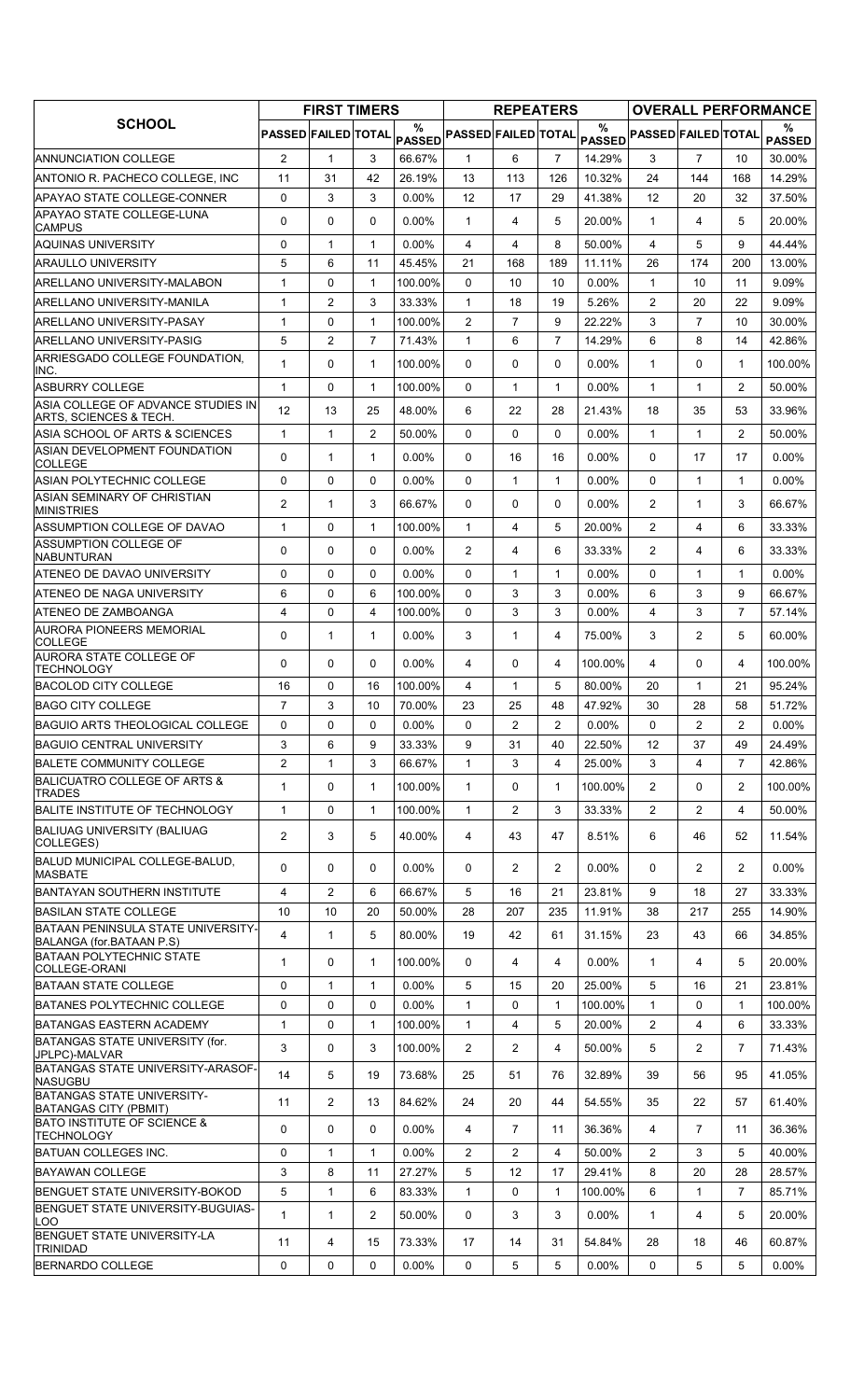|                                                                          |                            | <b>FIRST TIMERS</b> |                |                    |                            | <b>REPEATERS</b> |                |          |                            |                |                | <b>OVERALL PERFORMANCE</b> |
|--------------------------------------------------------------------------|----------------------------|---------------------|----------------|--------------------|----------------------------|------------------|----------------|----------|----------------------------|----------------|----------------|----------------------------|
| <b>SCHOOL</b>                                                            | <b>PASSED FAILED TOTAL</b> |                     |                | %<br><b>PASSED</b> | <b>PASSED FAILED TOTAL</b> |                  |                | $\%$     | PASSED PASSED FAILED TOTAL |                |                | ℅<br><b>PASSED</b>         |
| <b>BICOL COLLEGE</b>                                                     | $\overline{2}$             | $\overline{2}$      | $\overline{4}$ | 50.00%             | 8                          | 46               | 54             | 14.81%   | 10                         | 48             | 58             | 17.24%                     |
| <b>BICOL INSTITUTE OF SCIENCE &amp;</b><br>TECHNOLOGY                    | 0                          | 0                   | $\Omega$       | 0.00%              | $\Omega$                   | $\overline{2}$   | $\overline{2}$ | 0.00%    | $\mathbf{0}$               | $\overline{2}$ | 2              | $0.00\%$                   |
| <b>BICOL UNIVERISTY-DARAGA</b>                                           | 0                          | 0                   | $\mathbf 0$    | 0.00%              | $\overline{2}$             | 4                | 6              | 33.33%   | 2                          | 4              | 6              | 33.33%                     |
| BICOL UNIVERSITY IND'L TECH.(BUCIT)-<br><b>LEGAZPI</b>                   | 0                          | 0                   | $\Omega$       | $0.00\%$           | $\mathbf{1}$               | $\mathbf{1}$     | $\overline{2}$ | 50.00%   | $\mathbf{1}$               | $\mathbf{1}$   | $\overline{2}$ | 50.00%                     |
| <b>BICOL UNIVERSITY-GUBAT</b>                                            | 3                          | 0                   | 3              | 100.00%            | 7                          | 9                | 16             | 43.75%   | 10                         | 9              | 19             | 52.63%                     |
| <b>BICOL UNIVERSITY-LEGAZPI</b>                                          | 16                         | 6                   | 22             | 72.73%             | 32                         | 50               | 82             | 39.02%   | 48                         | 56             | 104            | 46.15%                     |
| BICOL UNIVERSITY-POLANGUI                                                | 5                          | 5                   | 10             | 50.00%             | 17                         | 33               | 50             | 34.00%   | 22                         | 38             | 60             | 36.67%                     |
| BICOL UNIVERSITY-TABACO                                                  | 0                          | $\mathbf 0$         | $\Omega$       | $0.00\%$           | 0                          | $\overline{2}$   | 2              | $0.00\%$ | $\Omega$                   | $\overline{2}$ | 2              | $0.00\%$                   |
| BINALATONGAN COMMUNITY COLLEGE                                           | 0                          | $\mathbf 0$         | $\Omega$       | 0.00%              | 0                          | $\mathbf{1}$     | $\mathbf{1}$   | 0.00%    | $\Omega$                   | $\mathbf{1}$   | $\mathbf{1}$   | $0.00\%$                   |
| BINALBAGAN CATHOLIC COLLEGE                                              | $\overline{2}$             | $\overline{4}$      | 6              | 33.33%             | 14                         | 47               | 61             | 22.95%   | 16                         | 51             | 67             | 23.88%                     |
| <b>BLANCIA CARREON COLLEGE</b><br>FOUNDATION, INC.                       | 0                          | 2                   | $\overline{2}$ | 0.00%              | 3                          | 9                | 12             | 25.00%   | 3                          | 11             | 14             | 21.43%                     |
| BLESSED CHRIST CHILD MONTESSORI<br>FOUNDATION                            | $\Omega$                   | $\Omega$            | $\Omega$       | $0.00\%$           | $\Omega$                   | $\mathbf{1}$     | $\mathbf{1}$   | $0.00\%$ | $\mathbf{0}$               | $\mathbf{1}$   | $\mathbf{1}$   | $0.00\%$                   |
| <b>BLESSED TRINITY COLLEGE</b>                                           | 0                          | $\mathbf 0$         | $\Omega$       | $0.00\%$           | $\overline{2}$             | $\overline{2}$   | 4              | 50.00%   | 2                          | $\overline{2}$ | 4              | 50.00%                     |
| BOHOL INSTITUTE OF TECHNOLOGY-<br><b>CARMEN</b>                          | 1                          | $\mathbf{1}$        | $\overline{2}$ | 50.00%             | 0                          | 0                | 0              | $0.00\%$ | $\mathbf{1}$               | $\mathbf{1}$   | $\overline{2}$ | 50.00%                     |
| BOHOL INSTITUTE OF TECHNOLOGY-<br><b>JAGNA</b>                           | 3                          | $\mathbf 0$         | 3              | 100.00%            | 4                          | 14               | 18             | 22.22%   | $\overline{7}$             | 14             | 21             | 33.33%                     |
| BOHOL INSTITUTE OF TECHNOLOGY-<br><b>TAGBILARAN CITY</b>                 | 5                          | $\mathbf{1}$        | 6              | 83.33%             | 2                          | 3                | 5              | 40.00%   | $\overline{7}$             | 4              | 11             | 63.64%                     |
| BOHOL INSTITUTE OF TECHNOLOGY-<br><b>TALIBON</b>                         | 0                          | $\overline{2}$      | $\overline{2}$ | 0.00%              | 9                          | 14               | 23             | 39.13%   | 9                          | 16             | 25             | 36.00%                     |
| <b>BOHOL ISLAND STATE UNIVERSITY</b><br>(FOR.CVSCAFT)-BILAR              | 0                          | $\mathbf 0$         | $\mathbf{0}$   | 0.00%              | $\overline{2}$             | 3                | 5              | 40.00%   | 2                          | 3              | 5              | 40.00%                     |
| <b>BOHOL ISLAND STATE UNIVERSITY</b><br>(FOR.CVSCAFT)-CALAPE             | 1                          | 0                   | 1              | 100.00%            | 5                          | $\mathbf{1}$     | 6              | 83.33%   | 6                          | $\mathbf{1}$   | $\overline{7}$ | 85.71%                     |
| <b>BOHOL ISLAND STATE UNIVERSITY</b><br>(FOR.CVSCAFT)-CANDIJAY           | 4                          | 0                   | 4              | 100.00%            | 3                          | 9                | 12             | 25.00%   | $\overline{7}$             | 9              | 16             | 43.75%                     |
| <b>BOHOL ISLAND STATE UNIVERSITY</b><br>(FOR.CVSCAFT)-CLARIN             | 3                          | 0                   | 3              | 100.00%            | 6                          | 6                | 12             | 50.00%   | 9                          | 6              | 15             | 60.00%                     |
| <b>BOHOL ISLAND STATE UNIVERSITY</b><br>(FOR.CVSCAFT)-TAGBILARAN         | $\overline{2}$             | 0                   | $\overline{c}$ | 100.00%            | 4                          | 0                | 4              | 100.00%  | 6                          | $\Omega$       | 6              | 100.00%                    |
| BOHOL NORTHERN STAR COLLEGE                                              | 0                          | 0                   | $\mathbf 0$    | $0.00\%$           | 3                          | 10               | 13             | 23.08%   | 3                          | 10             | 13             | 23.08%                     |
| <b>BOHOL NORTHWESTERN COLLEGE</b>                                        | $\overline{2}$             | 0                   | 2              | 100.00%            | $\overline{2}$             | $\overline{2}$   | 4              | 50.00%   | 4                          | $\overline{2}$ | 6              | 66.67%                     |
| <b>BROKENSHIRE COLLEGE</b>                                               | 2                          | 7                   | 9              | 22.22%             | 2                          | 4                | 6              | 33.33%   | 4                          | 11             | 15             | 26.67%                     |
| BUBONG MARZOK MEMORIAL COLLEGE<br><b>FOUNDATION</b>                      | 0                          | 5                   | 5              | $0.00\%$           | $\overline{2}$             | 15               | 17             | 11.76%   | $\overline{2}$             | 20             | 22             | $9.09\%$                   |
| <b>BUCAS GRANDE FOUNDATION COLLEGE</b>                                   | 3                          | $\mathbf{1}$        | 4              | 75.00%             | 3                          | 19               | 22             | 13.64%   | 6                          | 20             | 26             | 23.08%                     |
| <b>BUENAVISTA COMMUNITY COLLEGE</b>                                      | $\mathbf{1}$               | 0                   | 1              | 100.00%            | 4                          | 3                | $\overline{7}$ | 57.14%   | 5                          | 3              | 8              | 62.50%                     |
| <b>BUKIDNON STATE COLLEGE (EXTERNAL</b><br><b>STUDIES) TANDAG</b>        | 0                          | $\mathbf{1}$        | 1              | $0.00\%$           | $\mathbf{1}$               | 6                | $\overline{7}$ | 14.29%   | $\mathbf{1}$               | $\overline{7}$ | 8              | 12.50%                     |
| <b>BUKIDNON STATE COLLEGE-</b><br>MALAYBALAY                             | 98                         | 41                  | 139            | 70.50%             | 143                        | 423              | 566            | 25.27%   | 241                        | 464            | 705            | 34.18%                     |
| <b>BULACAN NATIONAL AGRICULTURAL</b><br><b>STATE COLLEGE</b>             | 5                          | $\mathbf{1}$        | 6              | 83.33%             | 19                         | 25               | 44             | 43.18%   | 24                         | 26             | 50             | 48.00%                     |
| BULACAN STATE UNIVERSITY (for.BCAT)-<br><b>MALOLOS</b>                   | 11                         | 10                  | 21             | 52.38%             | 28                         | 81               | 109            | 25.69%   | 39                         | 91             | 130            | 30.00%                     |
| <b>BULACAN STATE UNIVERSITY-BUSTOS</b>                                   | 5                          | 9                   | 14             | 35.71%             | 12                         | 39               | 51             | 23.53%   | 17                         | 48             | 65             | 26.15%                     |
| <b>BURAUEN POLYTECHNIC COLLEGE</b>                                       | 0                          | 0                   | $\mathbf 0$    | $0.00\%$           | 0                          | $\mathbf{1}$     | 1              | $0.00\%$ | $\mathbf 0$                | $\mathbf{1}$   | $\mathbf{1}$   | $0.00\%$                   |
| <b>BUTUAN CITY COLLEGES</b>                                              | 1                          | 0                   | 1              | 100.00%            | $\Omega$                   | 3                | 3              | $0.00\%$ | $\mathbf{1}$               | 3              | 4              | 25.00%                     |
| C.V.E. COLLEGES INC. - PAGBILAO.<br><b>QUEZON</b>                        | 1                          | 0                   | 1              | 100.00%            | 0                          | 0                | 0              | 0.00%    | $\mathbf{1}$               | 0              | $\mathbf{1}$   | 100.00%                    |
| ICABARRUS CATHOLIC COLLEGE                                               | 1                          | 2                   | 3              | 33.33%             | 5                          | 14               | 19             | 26.32%   | 6                          | 16             | 22             | 27.27%                     |
| ICAGAYAN DE ORO COLLEGE                                                  | 1                          | 2                   | 3              | 33.33%             | 8                          | 52               | 60             | 13.33%   | 9                          | 54             | 63             | 14.29%                     |
| ICAGAYAN STATE UNIVERSITY-APARRI                                         | 1                          | 2                   | 3              | 33.33%             | 4                          | 19               | 23             | 17.39%   | 5                          | 21             | 26             | 19.23%                     |
| CAGAYAN STATE UNIVERSITY-CARITAN                                         | 17                         | 12                  | 29             | 58.62%             | 24                         | 46               | 70             | 34.29%   | 41                         | 58             | 99             | 41.41%                     |
| CAGAYAN STATE UNIVERSITY-GONZAGA                                         | $\mathbf{1}$               | 3                   | 4              | 25.00%             | 4                          | 14               | 18             | 22.22%   | 5                          | 17             | 22             | 22.73%                     |
| ICAGAYAN STATE UNIVERSITY-LAL-LO                                         | 1                          | 3                   | 4              | 25.00%             | 7                          | 5                | 12             | 58.33%   | 8                          | 8              | 16             | 50.00%                     |
| CAGAYAN STATE UNIVERSITY-LASAM                                           | 4                          | 3                   | $\overline{7}$ | 57.14%             | 3                          | 14               | 17             | 17.65%   | $\overline{7}$             | 17             | 24             | 29.17%                     |
| CAGAYAN STATE UNIVERSITY-PIAT<br><b>CAGAYAN STATE UNIVERSITY-SANCHEZ</b> | 0                          | 3                   | 3              | 0.00%              | 13                         | 22               | 35             | 37.14%   | 13                         | 25             | 38             | 34.21%                     |
| <b>MIRA</b>                                                              | 4                          | 0                   | 4              | 100.00%            | 15                         | 25               | 40             | 37.50%   | 19                         | 25             | 44             | 43.18%                     |
| <b>CAGAYAN STATE UNIVERSITY-</b><br><b>TUGUEGARAO</b>                    | 0                          | 1                   | 1              | $0.00\%$           | $\overline{7}$             | 10               | 17             | 41.18%   | $\overline{7}$             | 11             | 18             | 38.89%                     |
| ICAGAYAN VALLEY COLLEGES OF<br><b>TUGUEGARAO</b>                         | 0                          | 0                   | $\Omega$       | $0.00\%$           | 18                         | 55               | 73             | 24.66%   | 18                         | 55             | 73             | 24.66%                     |
| CAINTA CATHOLIC COLLEGE                                                  | 3                          | 2                   | 5              | 60.00%             | 0                          | 3                | 3              | $0.00\%$ | 3                          | 5              | 8              | 37.50%                     |
| CALABANGA POLYTECHNIC COLLEGE                                            | 1                          | $\overline{2}$      | 3              | 33.33%             | $\overline{2}$             | 5                | $\overline{7}$ | 28.57%   | 3                          | $\overline{7}$ | 10             | 30.00%                     |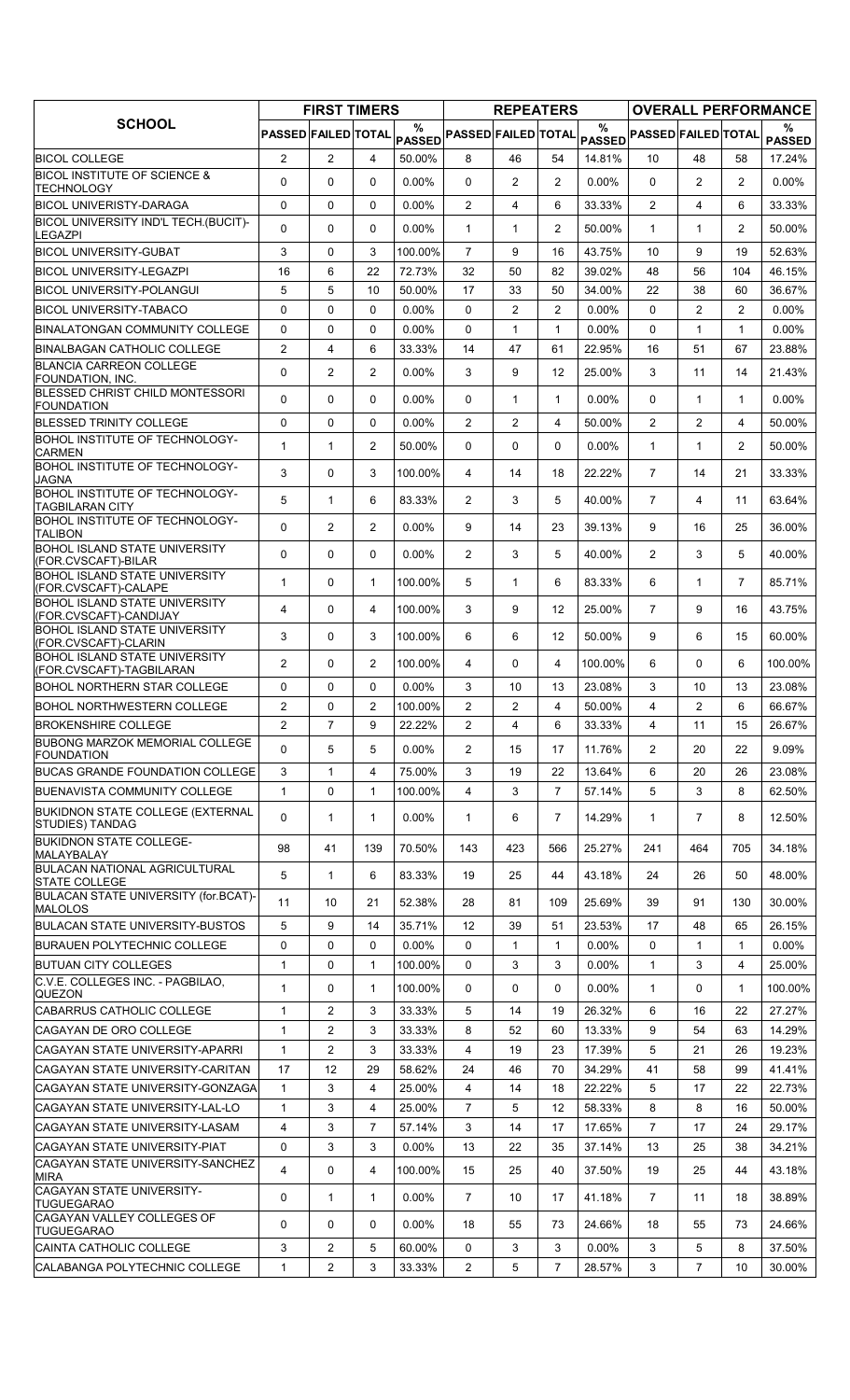|                                                                |                     | <b>FIRST TIMERS</b> |                |          |                            | <b>REPEATERS</b> |                |          |                            |                         |                   | <b>OVERALL PERFORMANCE</b> |
|----------------------------------------------------------------|---------------------|---------------------|----------------|----------|----------------------------|------------------|----------------|----------|----------------------------|-------------------------|-------------------|----------------------------|
| <b>SCHOOL</b>                                                  | PASSED FAILED TOTAL |                     |                | %        | PASSED PASSED FAILED TOTAL |                  |                | $\%$     | PASSED PASSED FAILED TOTAL |                         |                   | %<br><b>PASSED</b>         |
| CALAUAG CENTRAL COLLEGE                                        | 3                   | 8                   | 11             | 27.27%   | 9                          | 84               | 93             | 9.68%    | 12                         | 92                      | 104               | 11.54%                     |
| CALI PARAMEDICAL COLLEGE<br><b>FOUNDATION</b>                  | $\Omega$            | $\overline{2}$      | $\overline{2}$ | $0.00\%$ | $\mathbf{1}$               | 4                | 5              | 20.00%   | $\mathbf{1}$               | 6                       | $\overline{7}$    | 14.29%                     |
| CAMARINES NORTE COLLEGE                                        | $\mathbf{1}$        | 0                   | $\mathbf{1}$   | 100.00%  | $\overline{7}$             | 27               | 34             | 20.59%   | 8                          | 27                      | 35                | 22.86%                     |
| CAMARINES NORTE STATE COLLEGE-<br>DAET                         | 3                   | 2                   | 5              | 60.00%   | 26                         | 48               | 74             | 35.14%   | 29                         | 50                      | 79                | 36.71%                     |
| CAMARINES NORTE STATE COLLEGE-<br>LABO                         | 0                   | $\mathbf{1}$        | $\mathbf{1}$   | $0.00\%$ | $\Omega$                   | 0                | $\Omega$       | 0.00%    | $\Omega$                   | $\mathbf{1}$            | $\mathbf{1}$      | $0.00\%$                   |
| <b>CAMARINES SUR POLYTECHNIC</b><br>COLLEGES(BICAT)-NAGA       | $\overline{7}$      | $\mathbf{1}$        | 8              | 87.50%   | 16                         | 19               | 35             | 45.71%   | 23                         | 20                      | 43                | 53.49%                     |
| CAMARINES SUR STATE AGRICULTURAL<br>COLLEGE-PASACAO            | 1                   | 0                   | $\mathbf{1}$   | 100.00%  | 5                          | 4                | 9              | 55.56%   | 6                          | 4                       | 10                | 60.00%                     |
| CAMIGUIN POLYTECHNIC STATE<br><b>COLLEGE</b>                   | 3                   | $\mathbf{1}$        | $\overline{4}$ | 75.00%   | 3                          | 12 <sup>2</sup>  | 15             | 20.00%   | 6                          | 13                      | 19                | 31.58%                     |
| <b>CAMILING COLLEGES</b>                                       | 3                   | 6                   | 9              | 33.33%   | 5                          | 20               | 25             | 20.00%   | 8                          | 26                      | 34                | 23.53%                     |
| CAN-AVID NATIONAL AGRICULTURAL<br><b>COLLEGE</b>               | $\Omega$            | 0                   | $\mathbf{0}$   | $0.00\%$ | $\mathbf{1}$               | 4                | 5              | 20.00%   | $\mathbf{1}$               | 4                       | 5                 | 20.00%                     |
| <b>CANOSSA COLLEGE</b>                                         | $\mathbf 0$         | $\mathbf{1}$        | $\mathbf{1}$   | $0.00\%$ | $\Omega$                   | 3                | 3              | $0.00\%$ | $\Omega$                   | $\overline{\mathbf{4}}$ | 4                 | $0.00\%$                   |
| CAPALONGA COLLEGE                                              | 0                   | $\mathbf{1}$        | $\mathbf{1}$   | $0.00\%$ | 3                          | 3                | 6              | 50.00%   | 3                          | 4                       | $\overline{7}$    | 42.86%                     |
| CAPITOL UNIVERSITY (for.CAGAYAN<br>CAPITOL COLL.)              | 6                   | $\mathbf{1}$        | $\overline{7}$ | 85.71%   | 12                         | 17               | 29             | 41.38%   | 18                         | 18                      | 36                | 50.00%                     |
| CAPIZ STATE UNIVERSITY (CIT)(PSPC)-<br><b>MAIN CAMPUS</b>      | $\overline{2}$      | 0                   | $\overline{2}$ | 100.00%  | $\overline{2}$             | 13               | 15             | 13.33%   | $\overline{4}$             | 13                      | 17                | 23.53%                     |
| CAPIZ STATE UNIVERSITY (PANAY SPC)-<br>DAYAO CAMPUS            | $\overline{2}$      | 2                   | 4              | 50.00%   | 6                          | 6                | 12             | 50.00%   | 8                          | 8                       | 16                | 50.00%                     |
| CAPIZ STATE UNIVERSITY (PANAY SPC)-<br><b>DUMARAO</b>          | $\Omega$            | 3                   | 3              | 0.00%    | 6                          | 14               | 20             | 30.00%   | 6                          | 17                      | 23                | 26.09%                     |
| CAPIZ STATE UNIVERSITY (PANAY SPC)-<br><b>MAMBUSAO</b>         | $\Omega$            | 2                   | 2              | 0.00%    | 11                         | 26               | 37             | 29.73%   | 11                         | 28                      | 39                | 28.21%                     |
| CAPIZ STATE UNIVERSITY-SAPI-AN                                 | $\mathbf 0$         | 0                   | $\Omega$       | $0.00\%$ | $\Omega$                   | 9                | 9              | 0.00%    | $\Omega$                   | 9                       | 9                 | $0.00\%$                   |
| CARAGA INSTITUTE OF TECHNOLOGY                                 | 11                  | 10                  | 21             | 52.38%   | 14                         | 37               | 51             | 27.45%   | 25                         | 47                      | 72                | 34.72%                     |
| CARAGA STATE UNIVERSITY-BUTUAN<br><b>CITY</b>                  | 13                  | 5                   | 18             | 72.22%   | 17                         | 45               | 62             | 27.42%   | 30                         | 50                      | 80                | 37.50%                     |
| CARAGA STATE UNIVERSITY-<br>CABADBARAN, AGUSAN DEL NORTE       | $\Omega$            | $\mathbf{1}$        | $\mathbf{1}$   | 0.00%    | $\mathbf{0}$               | 1                | $\mathbf{1}$   | 0.00%    | $\Omega$                   | $\overline{2}$          | $\overline{2}$    | $0.00\%$                   |
| <b>CARAMOAN COMMUNITY COLLEGE</b>                              | 6                   | 10                  | 16             | 37.50%   | $\overline{7}$             | 29               | 36             | 19.44%   | 13                         | 39                      | 52                | 25.00%                     |
| CARLOS A. HILADO MEMORIAL STATE<br>COLLEGE-TALISAY             | 17                  | 3                   | 20             | 85.00%   | 18                         | 8                | 26             | 69.23%   | 35                         | 11                      | 46                | 76.09%                     |
| CARLOS HILADO STATE COLLEGE OF<br><b>FISHERIES-BINALBAGAN</b>  | 3                   | 0                   | 3              | 100.00%  | 3                          | 0                | 3              | 100.00%  | 6                          | 0                       | 6                 | 100.00%                    |
| CARTHEL SCIENCE EDUCATIONAL<br>FOUNDATION, INC. (for.OLRA)     | 0                   | 0                   | 0              | $0.00\%$ | 3                          | $\overline{2}$   | 5              | 60.00%   | 3                          | $\overline{2}$          | 5                 | 60.00%                     |
| CATAINGAN MUNICIPAL COLLEGE                                    | 13                  | 33                  | 46             | 28.26%   | 25                         | 157              | 182            | 13.74%   | 38                         | 190                     | 228               | 16.67%                     |
| <b>CATANDUANES COLLEGE</b>                                     | 9                   | 16                  | 25             | 36.00%   | 17                         | 106              | 123            | 13.82%   | 26                         | 122                     | 148               | 17.57%                     |
| CATANDUANES STATE UNIVERSITY -<br><b>VIRAC</b>                 | 5                   | 4                   | 9              | 55.56%   | 26                         | 62               | 88             | 29.55%   | 31                         | 66                      | 97                | 31.96%                     |
| CATANDUANES STATE UNIVERSITY-<br>PANGANIBAN                    | $\overline{2}$      | 0                   | $\overline{2}$ | 100.00%  | $\mathbf{1}$               | $\mathbf{1}$     | $\overline{2}$ | 50.00%   | 3                          | $\mathbf{1}$            | 4                 | 75.00%                     |
| CAVITE STATE UNIVERSITY (CAVITE<br>COLL. OF FISHERIES)-NAIC    | 3                   | 0                   | 3              | 100.00%  | $\mathbf{1}$               | 3                | 4              | 25.00%   | $\overline{4}$             | 3                       | $\overline{7}$    | 57.14%                     |
| CAVITE STATE UNIVERSITY (DON<br>SEVERINO AGR'L. COLL.)         | 4                   | 0                   | 4              | 100.00%  | $\mathbf{1}$               | 9                | 10             | 10.00%   | 5                          | 9                       | 14                | 35.71%                     |
| CAVITE STATE UNIVERSITY-CAVITE CITY                            | 3                   | $\mathbf{1}$        | 4              | 75.00%   | 0                          | 0                | 0              | $0.00\%$ | 3                          | $\mathbf{1}$            | 4                 | 75.00%                     |
| CAVITE WEST POINT COLLEGE                                      | $\mathbf{1}$        | 3                   | 4              | 25.00%   | 0                          | 0                | 0              | $0.00\%$ | $\mathbf{1}$               | 3                       | 4                 | 25.00%                     |
| CBD INSTITUTE OF LEARNING                                      | $\mathbf 0$         | 3                   | 3              | 0.00%    | 0                          | 3                | 3              | 0.00%    | 0                          | 6                       | 6                 | $0.00\%$                   |
| <b>CEBU EASTERN COLLEGE</b>                                    | $\mathbf{1}$        | 3                   | $\overline{4}$ | 25.00%   | $\overline{2}$             | 13               | 15             | 13.33%   | 3                          | 16                      | 19                | 15.79%                     |
| CEBU INSTITUTE OF TECHNOLOGY                                   | 6                   | 2                   | 8              | 75.00%   | 9                          | 7                | 16             | 56.25%   | 15                         | 9                       | 24                | 62.50%                     |
| CEBU NORMAL UNIVERSITY (CEBU<br>STATE COLLEGE)                 | 42                  | 3                   | 45             | 93.33%   | 25                         | 37               | 62             | 40.32%   | 67                         | 40                      | 107               | 62.62%                     |
| <b>CEBU ROOSEVELT MEMORIAL</b><br><b>COLLEGES</b>              | 4                   | 3                   | $\overline{7}$ | 57.14%   | 6                          | 40               | 46             | 13.04%   | 10                         | 43                      | 53                | 18.87%                     |
| CEBU STATE COLLEGE OF SCIENCE &<br>TECHNOLOGY SYSTEM(for.CSAT) | 0                   | 1                   | $\mathbf{1}$   | $0.00\%$ | 5                          | 15               | 20             | 25.00%   | 5                          | 16                      | 21                | 23.81%                     |
| CEBU STATE COLLEGE OF SCIENCE &<br>TECHNOLOGY-LAHUG            | $\mathbf 0$         | 0                   | 0              | $0.00\%$ | 0                          | 2                | $\overline{2}$ | 0.00%    | 0                          | $\overline{2}$          | $\overline{2}$    | $0.00\%$                   |
| CEBU STATE COLLEGE OF SCIENCE &<br>TECHNOLOGY-OSMENA           | 0                   | 0                   | $\mathbf 0$    | $0.00\%$ | $\mathbf{1}$               | 1                | 2              | 50.00%   | $\mathbf{1}$               | $\mathbf{1}$            | $\overline{2}$    | 50.00%                     |
| CEBU TECHNOLOGICAL UNIVERSITY-<br>ARGAO (for.CSCST)            | 3                   | 0                   | 3              | 100.00%  | 5                          | 4                | 9              | 55.56%   | 8                          | 4                       | $12 \overline{ }$ | 66.67%                     |
| CEBU TECHNOLOGICAL UNIVERSITY-<br><b>BARILI (for.CSCST)</b>    | $\overline{2}$      | 0                   | $\overline{2}$ | 100.00%  | 3                          | 9                | 12             | 25.00%   | 5                          | 9                       | 14                | 35.71%                     |
| CEBU TECHNOLOGICAL UNIVERSITY-<br>CARMEN (for.CSCST)           | $\overline{2}$      | $\mathbf{1}$        | 3              | 66.67%   | 4                          | 3                | $\overline{7}$ | 57.14%   | 6                          | 4                       | 10                | 60.00%                     |
| CEBU TECHNOLOGICAL UNIVERSITY-<br>DAANBATAYAN (for.CSCST)      | 2                   | 0                   | 2              | 100.00%  | $\overline{7}$             | 22               | 29             | 24.14%   | 9                          | 22                      | 31                | 29.03%                     |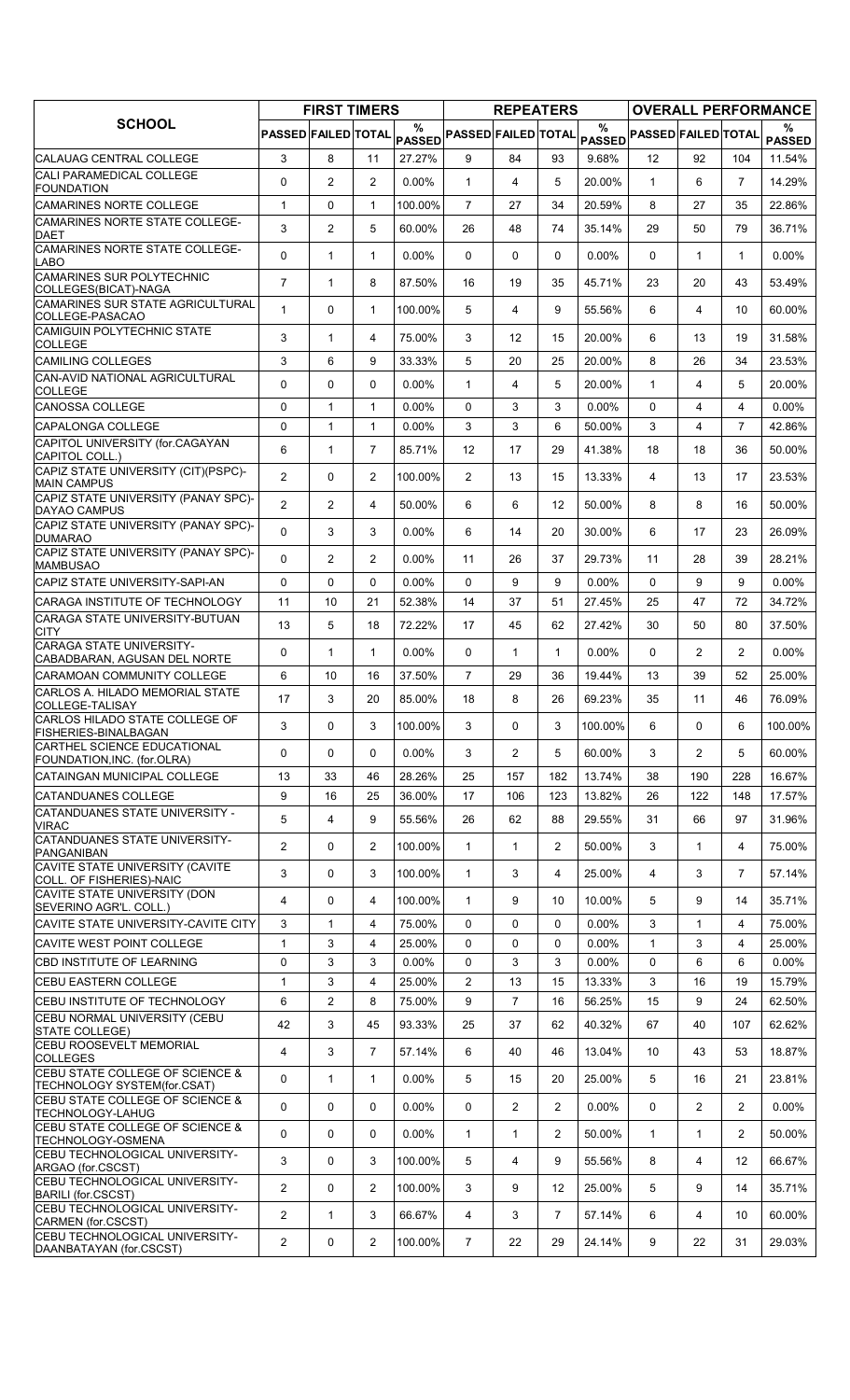|                                                                         |                     | <b>FIRST TIMERS</b> |                |                    |                            | <b>REPEATERS</b> |                |               |                            |                |                | <b>OVERALL PERFORMANCE</b> |
|-------------------------------------------------------------------------|---------------------|---------------------|----------------|--------------------|----------------------------|------------------|----------------|---------------|----------------------------|----------------|----------------|----------------------------|
| <b>SCHOOL</b>                                                           | PASSED FAILED TOTAL |                     |                | %<br><b>PASSED</b> | <b>PASSED FAILED TOTAL</b> |                  |                | $\frac{0}{0}$ | PASSED PASSED FAILED TOTAL |                |                | %<br><b>PASSED</b>         |
| CEBU TECHNOLOGICAL UNIVERSITY-                                          | 5                   | $\overline{2}$      | $\overline{7}$ | 71.43%             | 5                          | 9                | 14             | 35.71%        | 10 <sup>°</sup>            | 11             | 21             | 47.62%                     |
| DANAO (for CSCST)<br>CEBU TECHNOLOGICAL UNIVERSITY-<br>MAIN (for.CSCST) | 13                  | $\overline{2}$      | 15             | 86.67%             | 20                         | 26               | 46             | 43.48%        | 33                         | 28             | 61             | 54.10%                     |
| CEBU TECHNOLOGICAL UNIVERSITY-<br>MOALBOAL (for.CSCST)                  | 11                  | 12                  | 23             | 47.83%             | 24                         | 49               | 73             | 32.88%        | 35                         | 61             | 96             | 36.46%                     |
| CEBU TECHNOLOGICAL UNIVERSITY-                                          | 4                   | $\overline{2}$      | 6              | 66.67%             | 5                          | 12               | 17             | 29.41%        | 9                          | 14             | 23             | 39.13%                     |
| SAN FRANCISCO (for.CSCST)<br>CEBU TECHNOLOGICAL UNIVERSITY-             | 6                   | $\mathbf{1}$        | $\overline{7}$ | 85.71%             | 5                          | 18               | 23             | 21.74%        | 11                         | 19             | 30             | 36.67%                     |
| TUBURAN (for.CSCST)<br>CENTRAL BICOL STATE UNIV. OF                     | 13                  | $\overline{2}$      | 15             | 86.67%             | 9                          | 15               | 24             | 37.50%        | 22                         | 17             | 39             | 56.41%                     |
| AGRICULTURE-(for.CSSAC)-PILI<br>CENTRAL BICOL STATE UNIV. OF            | 5                   | 3                   | 8              | 62.50%             | 6                          | 21               | 27             | 22.22%        | 11                         | 24             | 35             | 31.43%                     |
| AGRICULTURE-(for.CSSAC)-SIPOCOT<br>CENTRAL INSTITUTE OF TECHNOLOGY-     |                     |                     |                |                    |                            |                  |                |               |                            |                |                |                            |
| <b>PANIQUI</b>                                                          | $12 \,$             | $\overline{7}$      | 19             | 63.16%             | $\overline{7}$             | 27               | 34             | 20.59%        | 19                         | 34             | 53             | 35.85%                     |
| CENTRAL LUZON STATE UNIVERSITY                                          | 29                  | $\overline{2}$      | 31             | 93.55%             | 10                         | 23               | 33             | 30.30%        | 39                         | 25             | 64             | 60.94%                     |
| CENTRAL MAGUINDANAO INSTITUTE<br>CENTRAL MINDANAO ACADEMY OF            | 0                   | 0                   | $\Omega$       | 0.00%              | $\Omega$                   | 6                | 6              | 0.00%         | $\Omega$                   | 6              | 6              | $0.00\%$                   |
| <b>ARTS FOUNDATION</b>                                                  | 0                   | 0                   | 0              | 0.00%              | 0                          | 16               | 16             | 0.00%         | $\Omega$                   | 16             | 16             | $0.00\%$                   |
| CENTRAL MINDANAO CHRISTIAN<br><b>COLLEGE</b>                            | 0                   | 0                   | $\Omega$       | $0.00\%$           | $\Omega$                   | $\overline{2}$   | $\overline{2}$ | 0.00%         | $\Omega$                   | $\overline{2}$ | $\overline{2}$ | $0.00\%$                   |
| <b>CENTRAL MINDANAO COLLEGES</b>                                        | $\mathbf{1}$        | $\overline{2}$      | 3              | 33.33%             | 13                         | 57               | 70             | 18.57%        | 14                         | 59             | 73             | 19.18%                     |
| CENTRAL MINDANAO UNIVERSITY                                             | 17                  | 5                   | 22             | 77.27%             | 10                         | $\overline{2}$   | 12             | 83.33%        | 27                         | $\overline{7}$ | 34             | 79.41%                     |
| CENTRAL NEGROS COLLEGE                                                  | $\mathbf{1}$        | 6                   | $\overline{7}$ | 14.29%             | 22                         | 124              | 146            | 15.07%        | 23                         | 130            | 153            | 15.03%                     |
| CENTRAL PHILIPPINE ADVENTIST<br><b>COLLEGE</b>                          | 2                   | $\overline{2}$      | 4              | 50.00%             | 3                          | 6                | 9              | 33.33%        | 5                          | 8              | 13             | 38.46%                     |
| <b>CENTRAL PHILIPPINE UNIVERSITY</b>                                    | 11                  | 2                   | 13             | 84.62%             | $\overline{7}$             | $\Omega$         | $\overline{7}$ | 100.00%       | 18                         | $\overline{2}$ | 20             | 90.00%                     |
| <b>CENTRAL SULU COLLEGE</b>                                             | $\mathbf{1}$        | 16                  | 17             | 5.88%              | 5                          | 157              | 162            | 3.09%         | 6                          | 173            | 179            | 3.35%                      |
| CENTRAL VISAYAS STATE C.A.F.T.-<br><b>BAYAWAN</b>                       | $\Omega$            | 0                   | $\Omega$       | $0.00\%$           | $\mathbf{1}$               | 0                | $\mathbf{1}$   | 100.00%       | $\mathbf{1}$               | $\Omega$       | $\mathbf{1}$   | 100.00%                    |
| <b>CENTRO ESCOLAR UNIVERSITY-</b><br><b>MALOLOS</b>                     | $\Omega$            | $\Omega$            | $\Omega$       | 0.00%              | 3                          | 5                | 8              | 37.50%        | 3                          | 5              | 8              | 37.50%                     |
| CENTRO ESCOLAR UNIVERSITY-MANILA                                        | $\overline{4}$      | $\mathbf{1}$        | 5              | 80.00%             | $\overline{2}$             | 3                | 5              | 40.00%        | 6                          | 4              | 10             | 60.00%                     |
| CHILD JESUS COLLEGES                                                    | 2                   | 5                   | $\overline{7}$ | 28.57%             | $\overline{2}$             | 3                | 5              | 40.00%        | $\overline{4}$             | 8              | 12             | 33.33%                     |
| CHILDREN OF MARY IMMACULATE<br><b>COLLEGE</b>                           | 0                   | 0                   | $\mathbf{0}$   | $0.00\%$           | $\mathbf{1}$               | 0                | $\mathbf{1}$   | 100.00%       | $\mathbf{1}$               | 0              | $\mathbf{1}$   | 100.00%                    |
| CHRIST THE KING COLLEGE OF<br><b>MARANDING</b>                          | $\mathbf{0}$        | 0                   | 0              | 0.00%              | 0                          | 14               | 14             | $0.00\%$      | 0                          | 14             | 14             | $0.00\%$                   |
| CHRIST THE KING COLLEGE-GINGOOG<br>CITY                                 | $\Omega$            | $\mathbf{1}$        | 1              | $0.00\%$           | $\Omega$                   | $\overline{2}$   | $\overline{2}$ | 0.00%         | $\Omega$                   | 3              | 3              | $0.00\%$                   |
| CHRIST THE KING COLLEGE-SAN<br><b>FERNANDO</b>                          | 0                   | $\Omega$            | $\mathbf{0}$   | 0.00%              | $\Omega$                   | 1                | $\mathbf{1}$   | 0.00%         | $\Omega$                   | $\mathbf{1}$   | $\mathbf 1$    | $0.00\%$                   |
| CHRIST THE KING OF CALBAYOG                                             | 5                   | 4                   | 9              | 55.56%             | 11                         | 37               | 48             | 22.92%        | 16                         | 41             | 57             | 28.07%                     |
| CHRISTIAN COLLEGE OF TANAUAN                                            | $\mathbf{1}$        | $\overline{2}$      | 3              | 33.33%             | 3                          | 4                | $\overline{7}$ | 42.86%        | 4                          | 6              | 10             | 40.00%                     |
| CITY OF MALABON UNIVERSITY                                              | 19                  | $\overline{7}$      | 26             | 73.08%             | 25                         | 52               | 77             | 32.47%        | 44                         | 59             | 103            | 42.72%                     |
| (for MALABON COM. COLL.)<br><b>CLARENDON COLLEGE</b>                    | 0                   | $\mathbf{1}$        | $\mathbf{1}$   | $0.00\%$           | 4                          | 8                | 12             | 33.33%        | 4                          | 9              | 13             | 30.77%                     |
| <b>CLARET COLLEGE OF ISABELA</b>                                        | $\overline{7}$      | 3                   | 10             | 70.00%             | $\overline{7}$             | 116              | 123            | 5.69%         | 14                         | 119            | 133            | 10.53%                     |
| <b>COLEGIO DE DAGUPAN</b><br>(for.COMPUTRONIX COLL)                     | 0                   | $\mathbf{1}$        | $\mathbf{1}$   | 0.00%              | 0                          | 3                | 3              | 0.00%         | $\Omega$                   | 4              | 4              | $0.00\%$                   |
| COLEGIO DE KIDAPAWAN(for                                                | 3                   | 3                   | 6              | 50.00%             | 3                          | 3                | 6              | 50.00%        | 6                          | 6              | 12             | 50.00%                     |
| N.COTABATO IT)<br>COLEGIO DE LA PURISIMA CONCEPCION                     | $\mathbf 0$         | 0                   | $\mathbf 0$    | $0.00\%$           | $\overline{7}$             | 24               | 31             | 22.58%        | $\overline{7}$             | 24             | 31             | 22.58%                     |
| <b>COLEGIO DE LAS NAVAS</b>                                             | 0                   | $\overline{c}$      | $\overline{2}$ | $0.00\%$           | $\mathbf{1}$               | 5                | 6              | 16.67%        | $\mathbf{1}$               | 7              | 8              | 12.50%                     |
| COLEGIO DE LOS BANOS                                                    | 5                   | $\mathbf{1}$        | 6              | 83.33%             | 1                          | 2                | 3              | 33.33%        | 6                          | 3              | 9              | 66.67%                     |
| COLEGIO DE SAN ANTONIO DE PADUA                                         | 5                   | $\mathbf{1}$        | 6              | 83.33%             | $\overline{2}$             | 6                | 8              | 25.00%        | $\overline{7}$             | $\overline{7}$ | 14             | 50.00%                     |
| COLEGIO DE SAN FRANCISCO JAVIER                                         | $\mathbf{1}$        | $\mathbf{1}$        | $\overline{2}$ | 50.00%             | 3                          | $\overline{7}$   | 10             | 30.00%        | $\overline{4}$             | 8              | 12             | 33.33%                     |
| COLEGIO DE SAN GABRIEL ARCANGEL                                         | 13                  | $\overline{7}$      | 20             | 65.00%             | $\overline{7}$             | 3                | 10             | 70.00%        | 20                         | 10             | 30             | 66.67%                     |
| COLEGIO DE SAN JOSE                                                     | $\overline{4}$      | 0                   | $\overline{4}$ | 100.00%            | 4                          | 9                | 13             | 30.77%        | 8                          | 9              | 17             | 47.06%                     |
| COLEGIO DE SAN JUAN DE LETRAN-<br><b>CALAMBA</b>                        | 0                   | $\overline{c}$      | $\overline{2}$ | $0.00\%$           | 0                          | 4                | 4              | $0.00\%$      | 0                          | 6              | 6              | $0.00\%$                   |
| COLEGIO DE SAN JUAN, INC.                                               | 0                   | 1                   | 1              | $0.00\%$           | 3                          | 8                | 11             | 27.27%        | 3                          | 9              | 12             | 25.00%                     |
| COLEGIO DE SAN LORENZO RUIZ DE<br>MANILA, INC.                          | 11                  | $\overline{7}$      | 18             | 61.11%             | 9                          | 41               | 50             | 18.00%        | 20                         | 48             | 68             | 29.41%                     |
| COLEGIO DE SAN PASCUAL BAYLON                                           | 3                   | 0                   | 3              | 100.00%            | 0                          | 1                | $\mathbf{1}$   | $0.00\%$      | 3                          | $\mathbf{1}$   | 4              | 75.00%                     |
| COLEGIO DE SAN SEBASTIAN-MINDORO                                        | 6                   | $\overline{4}$      | 10             | 60.00%             | 5                          | 19               | 24             | 20.83%        | 11                         | 23             | 34             | 32.35%                     |
| COLEGIO DE SANTA MONICA, INC                                            | $\mathbf{1}$        | 0                   | $\mathbf{1}$   | 100.00%            | 0                          | 0                | 0              | 0.00%         | $\mathbf{1}$               | 0              | 1              | 100.00%                    |
| <b>COLEGIO DE STA, CATALINA DE</b><br><b>ALEJANDRIA</b>                 | 0                   | $\mathbf{1}$        | $\mathbf{1}$   | $0.00\%$           | 0                          | $\overline{c}$   | $\overline{2}$ | 0.00%         | $\Omega$                   | 3              | 3              | $0.00\%$                   |
| COLEGIO DE STA, RITA                                                    | 0                   | $\mathbf{1}$        | $\mathbf{1}$   | $0.00\%$           | $\overline{7}$             | 32               | 39             | 17.95%        | $\overline{7}$             | 33             | 40             | 17.50%                     |
| COLEGIO DE STO. NIÑO DE CABUYAO                                         | $\mathbf{1}$        | 0                   | $\mathbf{1}$   | 100.00%            | 0                          | $\overline{2}$   | $\overline{2}$ | 0.00%         | $\mathbf{1}$               | 2              | 3              | 33.33%                     |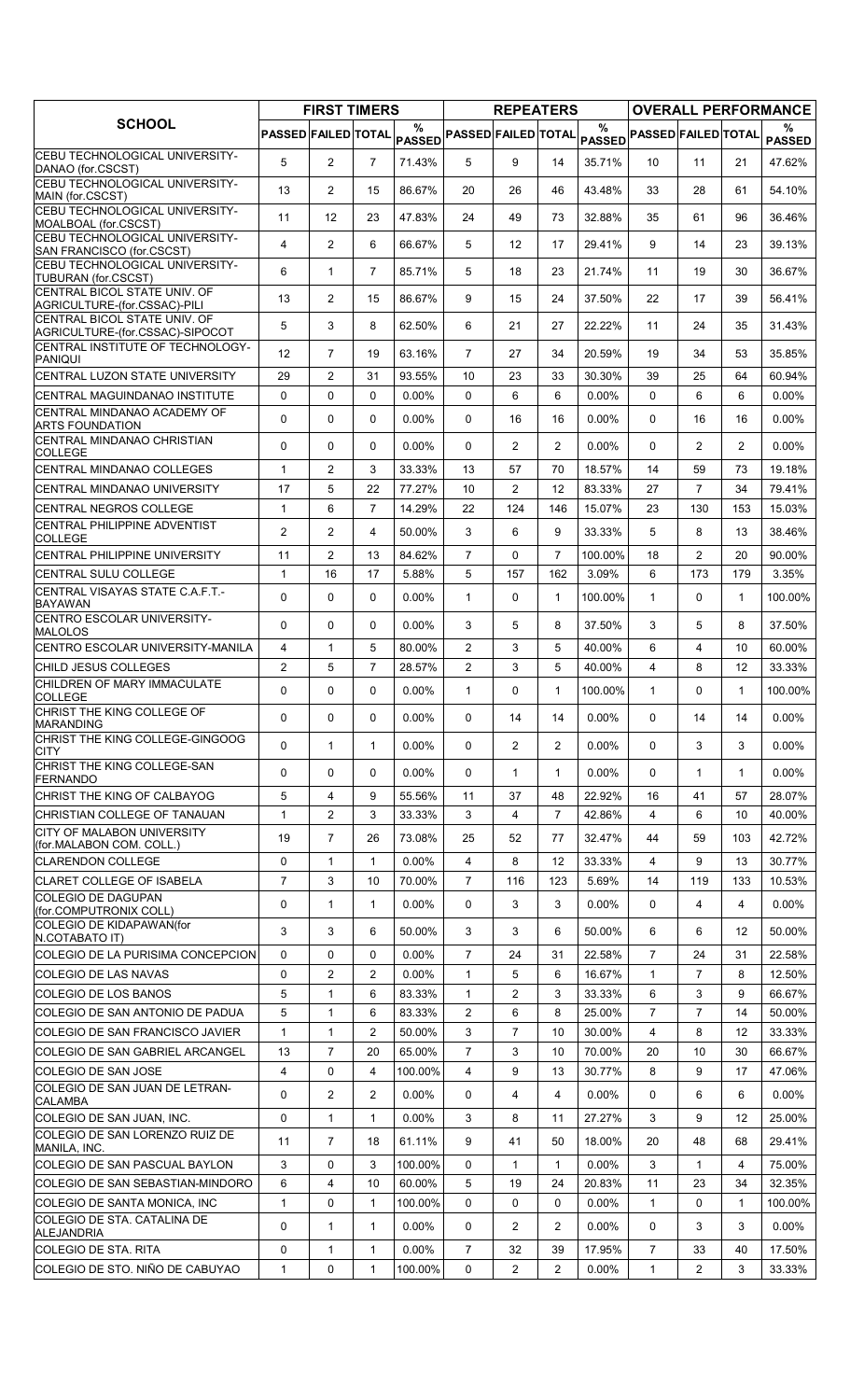|                                                                    |                     | <b>FIRST TIMERS</b> |                |                    |                            | <b>REPEATERS</b> |                |               |                                                                               |                   |                   | <b>OVERALL PERFORMANCE</b> |
|--------------------------------------------------------------------|---------------------|---------------------|----------------|--------------------|----------------------------|------------------|----------------|---------------|-------------------------------------------------------------------------------|-------------------|-------------------|----------------------------|
| <b>SCHOOL</b>                                                      | PASSED FAILED TOTAL |                     |                | %<br><b>PASSED</b> | <b>PASSED FAILED TOTAL</b> |                  |                | $\frac{0}{0}$ | $\mathsf{PAS\widetilde{SED}} \mathsf{PASSED} \mathsf{FAILED} \mathsf{TOTAL} $ |                   |                   | ℅<br><b>PASSED</b>         |
| COLEGIO DE STO. NIÑO DE JASAAN                                     | $\mathbf 0$         | $\overline{2}$      | $\overline{2}$ | $0.00\%$           | $\mathbf{1}$               | 9                | 10             | 10.00%        | 1                                                                             | 11                | 12                | 8.33%                      |
| COLEGIO DEL SAGRADO CORAZON DE<br>JESUS                            | $\Omega$            | $\mathbf{1}$        | $\mathbf{1}$   | $0.00\%$           | 4                          | $\overline{c}$   | 6              | 66.67%        | 4                                                                             | 3                 | $\overline{7}$    | 57.14%                     |
| COLEGIO DELA MILAGROSA                                             | $\mathbf{0}$        | 0                   | $\Omega$       | $0.00\%$           | $\mathbf{1}$               | $\mathbf{0}$     | $\mathbf{1}$   | 100.00%       | $\mathbf{1}$                                                                  | 0                 | $\mathbf 1$       | 100.00%                    |
| COLEGIO NG LUNGSOD NG BATANGAS-<br><b>BATANGAS CITY</b>            | $\overline{4}$      | $\mathbf{1}$        | 5              | 80.00%             | $\overline{7}$             | 8                | 15             | 46.67%        | 11                                                                            | 9                 | 20                | 55.00%                     |
| COLEGIO SAN AGUSTIN-BACOLOD CITY                                   | 3                   | 1                   | 4              | 75.00%             | 6                          | $\overline{7}$   | 13             | 46.15%        | 9                                                                             | 8                 | 17                | 52.94%                     |
| COLEGIO SAN JOSE DE ALAMINOS                                       | $\mathbf 0$         | 0                   | $\mathbf 0$    | 0.00%              | $\mathbf{1}$               | 8                | 9              | 11.11%        | $\mathbf{1}$                                                                  | 8                 | 9                 | 11.11%                     |
| <b>COLLEGE OF MAASIN</b>                                           | 0                   | 0                   | $\Omega$       | $0.00\%$           | $\mathbf{1}$               | $\overline{c}$   | 3              | 33.33%        | $\mathbf{1}$                                                                  | $\overline{2}$    | 3                 | 33.33%                     |
| <b>COLLEGE OF MARY IMMACULATE</b>                                  | $\overline{2}$      | 3                   | 5              | 40.00%             | $\mathbf{0}$               | 1                | $\mathbf{1}$   | 0.00%         | $\overline{2}$                                                                | 4                 | 6                 | 33.33%                     |
| COLLEGE OF THE HOLY SPIRIT OF<br><b>TARLAC</b>                     | $\Omega$            | $\Omega$            | $\mathbf{0}$   | $0.00\%$           | 3                          | 4                | $\overline{7}$ | 42.86%        | 3                                                                             | 4                 | $\overline{7}$    | 42.86%                     |
| COLLEGE OF THE IMMACULATE<br>CONCEPTION-CABANATUAN                 | $\Omega$            | 0                   | $\mathbf{0}$   | 0.00%              | 3                          | 47               | 50             | 6.00%         | 3                                                                             | 47                | 50                | 6.00%                      |
| COLUMBAN COLLEGE-OLONGAPO CITY                                     | 0                   | $\mathbf{1}$        | $\mathbf{1}$   | $0.00\%$           | 8                          | 3                | 11             | 72.73%        | 8                                                                             | 4                 | 12                | 66.67%                     |
| COLUMBAN COLLEGE-ZAMBALES                                          | 0                   | 0                   | 0              | $0.00\%$           | 4                          | 12               | 16             | 25.00%        | $\overline{4}$                                                                | 12                | 16                | 25.00%                     |
| CONCEPCION HOLY CROSS COLLEGE                                      | $\overline{2}$      | $\mathbf{1}$        | 3              | 66.67%             | $\Omega$                   | 9                | 9              | $0.00\%$      | 2                                                                             | 10                | 12                | 16.67%                     |
| <b>CONCORDIA COLLEGE</b>                                           | $\mathbf{1}$        | 0                   | $\mathbf{1}$   | 100.00%            | 3                          | 0                | 3              | 100.00%       | 4                                                                             | $\Omega$          | 4                 | 100.00%                    |
| <b>CONGRESS COLLEGE</b><br>CONSOLATRIX COLLEGE OF TOLEDO           | $\mathbf 0$         | $\overline{2}$      | 2              | 0.00%              | $\mathbf{1}$               | 12               | 13             | 7.69%         | $\mathbf{1}$                                                                  | 14                | 15                | 6.67%                      |
| <b>CITY</b>                                                        | $\mathbf{1}$        | $\mathbf{1}$        | $\overline{2}$ | 50.00%             | 4                          | $\overline{7}$   | 11             | 36.36%        | 5                                                                             | 8                 | 13                | 38.46%                     |
| COR JESU COLLEGE (HOLY CROSS OF<br>DIGOS)                          | $\mathbf{1}$        | $\mathbf{1}$        | 2              | 50.00%             | 11                         | 18               | 29             | 37.93%        | 12                                                                            | 19                | 31                | 38.71%                     |
| CORDILLERA CAREER DEVELOPMENT<br><b>COLLEGE</b>                    | $\mathbf{1}$        | $\overline{2}$      | 3              | 33.33%             | $\mathbf{1}$               | 5                | 6              | 16.67%        | $\overline{2}$                                                                | $\overline{7}$    | 9                 | 22.22%                     |
| CORDOVA PUBLIC COLLEGE -<br>CORDOVA, CEBU                          | 12                  | $\mathbf{1}$        | 13             | 92.31%             | $\mathbf{0}$               | $\mathbf{0}$     | 0              | $0.00\%$      | 12                                                                            | $\mathbf{1}$      | 13                | 92.31%                     |
| CORE GATEWAY COLLEGE (for.THE<br>COLL OF THE REP)                  | $\overline{7}$      | $\overline{2}$      | 9              | 77.78%             | 17                         | 56               | 73             | 23.29%        | 24                                                                            | 58                | 82                | 29.27%                     |
| COTABATO CITY STATE POLYTECHNIC<br><b>COLLEGE</b>                  | $\Omega$            | $\mathbf{1}$        | $\mathbf{1}$   | $0.00\%$           | $\Omega$                   | $\overline{7}$   | $\overline{7}$ | 0.00%         | $\Omega$                                                                      | 8                 | 8                 | $0.00\%$                   |
| COTABATO COLLEGE OF ARTS &<br><b>TECHNOLOGY</b>                    | $\Omega$            | 0                   | $\mathbf{0}$   | $0.00\%$           | $\Omega$                   | 1                | $\mathbf{1}$   | 0.00%         | $\Omega$                                                                      | $\mathbf{1}$      | $\mathbf{1}$      | $0.00\%$                   |
| COTABATO FOUNDATION COLLEGE OF<br><b>SCIENCE &amp; TECHNOLOGY</b>  | 8                   | 25                  | 33             | 24.24%             | 28                         | 116              | 144            | 19.44%        | 36                                                                            | 141               | 177               | 20.34%                     |
| CRISTAL e-COLLEGE-PANGLAO CAMPUS                                   | $\overline{2}$      | $\mathbf{1}$        | 3              | 66.67%             | $\Omega$                   | 0                | 0              | $0.00\%$      | $\overline{2}$                                                                | $\mathbf{1}$      | 3                 | 66.67%                     |
| DAGUPAN COLLEGES FOUNDATION<br>(DAGUPAN C.C.S.T.)                  | 0                   | 0                   | $\mathbf 0$    | $0.00\%$           | 2                          | 5                | $7^{\circ}$    | 28.57%        | $\overline{2}$                                                                | 5                 | 7                 | 28.57%                     |
| DALUBHASAAN NG LUNGSOD NG SAN<br>PABLO                             | 13                  | 4                   | 17             | 76.47%             | 4                          | 9                | 13             | 30.77%        | 17                                                                            | 13                | 30                | 56.67%                     |
| DALUBHASAANG EPIFANIO DELOS<br><b>SANTOS</b>                       | 0                   | 0                   | $\mathbf{0}$   | $0.00\%$           | $\mathbf{0}$               | 2                | $\overline{2}$ | $0.00\%$      | $\Omega$                                                                      | $\overline{2}$    | $\overline{2}$    | $0.00\%$                   |
| DANIEL B. PENA MEMORIAL COLLEGE<br><b>FOUNDATION</b>               | 3                   | 3                   | 6              | 50.00%             | 9                          | 30               | 39             | 23.08%        | $12 \overline{ }$                                                             | 33                | 45                | 26.67%                     |
| DANSALAN POLYTECHNIC COLLEGE                                       | 0                   | $\mathbf{1}$        | $\mathbf{1}$   | $0.00\%$           | 0                          | 1                | $\mathbf{1}$   | $0.00\%$      | 0                                                                             | $\overline{2}$    | 2                 | $0.00\%$                   |
| DARAGA COMMUNITY COLLEGE                                           | 16                  | 29                  | 45             | 35.56%             | 33                         | 72               | 105            | 31.43%        | 49                                                                            | 101               | 150               | 32.67%                     |
| DATA CENTER COLLEGE OF THE<br>PHILIPPINES-LAOAG CITY               | 0                   | 0                   | 0              | 0.00%              | 1                          | $\overline{2}$   | 3              | 33.33%        | $\mathbf{1}$                                                                  | $\overline{2}$    | 3                 | 33.33%                     |
| DATU IBRAHIM PAGLAS MEMORIAL<br><b>COLLEGE</b>                     | $\mathbf 0$         | 5                   | 5              | 0.00%              | $\mathbf{1}$               | $\overline{7}$   | 8              | 12.50%        | $\mathbf{1}$                                                                  | $12 \overline{ }$ | 13                | 7.69%                      |
| DATU MALA MUSLIM MINDANAO ISLAMIC<br><b>COLLEGE FOUNDATION INC</b> | $\Omega$            | 6                   | 6              | $0.00\%$           | $\mathbf{0}$               | 34               | 34             | $0.00\%$      | $\Omega$                                                                      | 40                | 40                | $0.00\%$                   |
| DAVAO CENTRAL COLLEGE                                              | 3                   | $\mathbf{1}$        | 4              | 75.00%             | $\mathbf{0}$               | $\overline{2}$   | $\overline{2}$ | $0.00\%$      | 3                                                                             | 3                 | 6                 | 50.00%                     |
| DAVAO DEL NORTE STATE COLLEGE                                      | $\mathbf 0$         | 0                   | $\mathbf{0}$   | $0.00\%$           | 0                          | 1                | $\mathbf{1}$   | 0.00%         | $\Omega$                                                                      | 1                 | $\mathbf{1}$      | $0.00\%$                   |
| DAVAO ORIENTAL STATE COLLEGE OF<br><b>SCIENCE &amp; TECHNOLOGY</b> | 5                   | $\mathbf{1}$        | 6              | 83.33%             | 5                          | $\overline{7}$   | 12             | 41.67%        | 10                                                                            | 8                 | 18                | 55.56%                     |
| DE LA SALLE JOHN BOSCO COLLEGE-<br><b>BISLIG, SURIGAO CITY</b>     | 12                  | $\mathbf{1}$        | 13             | 92.31%             | $\mathbf{1}$               | 0                | $\mathbf{1}$   | 100.00%       | 13                                                                            | 1                 | 14                | 92.86%                     |
| DE LA SALLE UNIVERSITY-DASMARIÑAS                                  | $\mathbf{1}$        | 0                   | $\mathbf{1}$   | 100.00%            | 3                          | $\overline{7}$   | 10             | 30.00%        | $\overline{4}$                                                                | $\overline{7}$    | 11                | 36.36%                     |
| DE LA SALLE UNIVERSITY-HEALTH<br><b>SCIENCES INSTITUTE</b>         | 0                   | 0                   | $\mathbf 0$    | $0.00\%$           | 0                          | $\mathbf{1}$     | $\mathbf{1}$   | $0.00\%$      | 0                                                                             | $\mathbf{1}$      | $\mathbf{1}$      | $0.00\%$                   |
| DE LA SALLE UNIVERSITY-LIPA                                        | 4                   | 0                   | 4              | 100.00%            | $\mathbf{1}$               | 0                | $\mathbf{1}$   | 100.00%       | 5                                                                             | 0                 | 5                 | 100.00%                    |
| DE LA SALLE UNIVERSITY-MANILA                                      | 19                  | 0                   | 19             | 100.00%            | $\Omega$                   | 1                | $\mathbf{1}$   | 0.00%         | 19                                                                            | $\mathbf{1}$      | 20                | 95.00%                     |
| DE LA SALLE-ARANETA UNIVERSITY, INC<br>(GAUF)                      | 4                   | $\mathbf{1}$        | 5              | 80.00%             | 1                          | 6                | $\overline{7}$ | 14.29%        | 5                                                                             | $\overline{7}$    | $12 \overline{ }$ | 41.67%                     |
| DE LA VIDA COLLEGE                                                 | $\overline{2}$      | 5                   | $\overline{7}$ | 28.57%             | 3                          | 57               | 60             | 5.00%         | 5                                                                             | 62                | 67                | 7.46%                      |
| <b>DE PAUL COLLEGE</b>                                             | 0                   | 0                   | $\mathbf{0}$   | $0.00\%$           | 6                          | 6                | 12             | 50.00%        | 6                                                                             | 6                 | 12                | 50.00%                     |
| <b>DEAF EVANGELISTIC ALLIANCE</b><br><b>FOUNDATION</b>             | 4                   | 6                   | 10             | 40.00%             | 4                          | 3                | $\overline{7}$ | 57.14%        | 8                                                                             | 9                 | 17                | 47.06%                     |
| <b>DIAZ COLLEGE</b>                                                | 0                   | 0                   | $\Omega$       | $0.00\%$           | 0                          | 15               | 15             | 0.00%         | $\Omega$                                                                      | 15                | 15                | $0.00\%$                   |
| DIPOLOG CITY INSTITUTE OF<br><b>TECHNOLOGY</b>                     | 0                   | $\overline{c}$      | $\overline{2}$ | 0.00%              | $\overline{2}$             | 0                | 2              | 100.00%       | $\overline{2}$                                                                | $\overline{2}$    | 4                 | 50.00%                     |
| <b>DIVINA PASTORA COLLEGE</b>                                      | 0                   | 4                   | 4              | $0.00\%$           | 6                          | 50               | 56             | 10.71%        | 6                                                                             | 54                | 60                | 10.00%                     |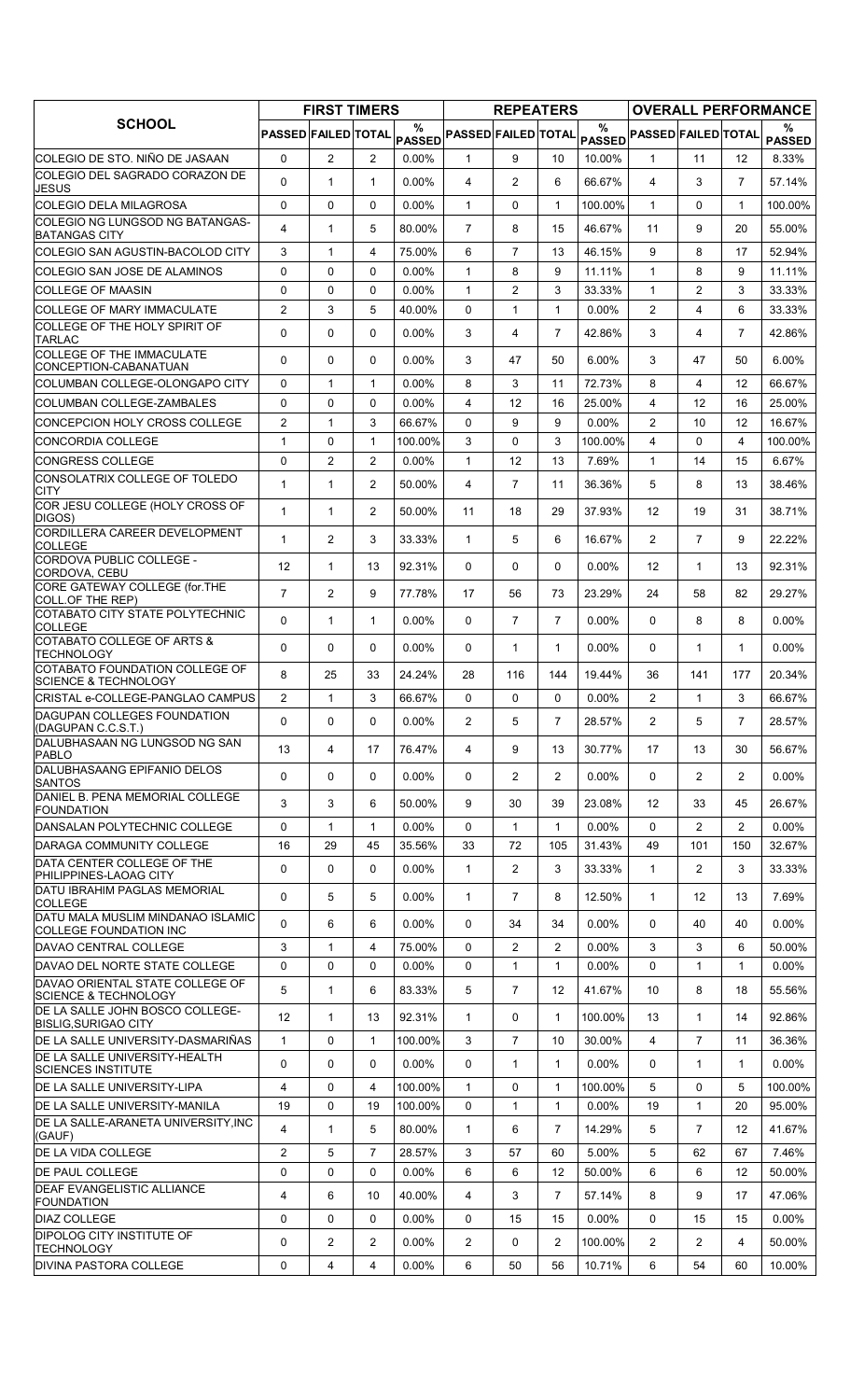|                                                                           |                            | <b>FIRST TIMERS</b> |                |                    |                            | <b>REPEATERS</b> |                |                    |                            |                |                | <b>OVERALL PERFORMANCE</b> |
|---------------------------------------------------------------------------|----------------------------|---------------------|----------------|--------------------|----------------------------|------------------|----------------|--------------------|----------------------------|----------------|----------------|----------------------------|
| <b>SCHOOL</b>                                                             | <b>PASSED FAILED TOTAL</b> |                     |                | %<br><b>PASSED</b> | <b>PASSED FAILED TOTAL</b> |                  |                | %<br><b>PASSED</b> | <b>PASSED FAILED TOTAL</b> |                |                | ℅<br><b>PASSED</b>         |
| DIVINE MERCY COLLEGE FOUNDATION.<br><b>INC</b>                            | $\overline{2}$             | $\overline{2}$      | 4              | 50.00%             | $\overline{7}$             | 16               | 23             | 30.43%             | 9                          | 18             | 27             | 33.33%                     |
| DIVINE WORD COLLEGE OF BANGUED                                            | $\overline{2}$             | $\mathbf{1}$        | 3              | 66.67%             | 7                          | 15               | 22             | 31.82%             | 9                          | 16             | 25             | 36.00%                     |
| DIVINE WORD COLLEGE OF CALAPAN                                            | $\mathbf{1}$               | 0                   | 1              | 100.00%            | 6                          | 28               | 34             | 17.65%             | $\overline{7}$             | 28             | 35             | 20.00%                     |
| <b>IDIVINE WORD COLLEGE OF LAOAG</b>                                      | $\mathbf{1}$               | $\mathbf 0$         | $\mathbf{1}$   | 100.00%            | 6                          | 21               | 27             | 22.22%             | $\overline{7}$             | 21             | 28             | 25.00%                     |
| IDIVINE WORD COLLEGE OF LEGAZPI                                           | 3                          | $\mathbf{1}$        | 4              | 75.00%             | 12                         | 18               | 30             | 40.00%             | 15                         | 19             | 34             | 44.12%                     |
| DIVINE WORD COLLEGE OF SAN JOSE                                           | $\mathbf{1}$               | 2                   | 3              | 33.33%             | 9                          | 43               | 52             | 17.31%             | 10                         | 45             | 55             | 18.18%                     |
| DIVINE WORD COLLEGE OF VIGAN                                              | 0                          | 0                   | 0              | $0.00\%$           | $\overline{c}$             | $\overline{7}$   | 9              | 22.22%             | $\overline{2}$             | $\overline{7}$ | 9              | 22.22%                     |
| DIVINE WORD UNIVERSITY-TACLOBAN                                           | 0                          | 1                   | 1              | $0.00\%$           | 0                          | 1                | $\mathbf{1}$   | $0.00\%$           | $\mathbf{0}$               | 2              | $\overline{2}$ | $0.00\%$                   |
| <b>IDMMA COLLEGE OF SOUTHERN</b><br>PHILIPPINES (for.DAVAO MERCHANT MA)   | 0                          | $\Omega$            | $\Omega$       | $0.00\%$           | 0                          | $\mathbf 1$      | $\mathbf{1}$   | $0.00\%$           | $\mathbf{0}$               | 1              | $\mathbf{1}$   | $0.00\%$                   |
| DOMINICAN COLLEGE OF ILOILO                                               | $\Omega$                   | 0                   | $\Omega$       | $0.00\%$           | $\mathbf{1}$               | 0                | $\mathbf{1}$   | 100.00%            | $\mathbf{1}$               | $\Omega$       | $\mathbf{1}$   | 100.00%                    |
| DOMINICAN COLLEGE OF TARLAC                                               | 3                          | 2                   | 5              | 60.00%             | 1                          | 5                | 6              | 16.67%             | 4                          | $\overline{7}$ | 11             | 36.36%                     |
| <b>DON HONORIO VENTURA</b>                                                | 14                         | $\overline{2}$      | 16             | 87.50%             | 10                         | 22               | 32             | 31.25%             | 24                         | 24             | 48             | 50.00%                     |
| TECHNOLOGICAL STATE UNIVERSITY<br>DON JOSE ECLEO MEMORIAL                 | 3                          | $\mathbf{1}$        | 4              | 75.00%             | $\overline{2}$             | 18               | 20             | 10.00%             | 5                          | 19             | 24             | 20.83%                     |
| EDUCATIONAL FOUNDATION<br>DON MARIANO MARCOS MEMORIAL                     |                            |                     |                |                    |                            |                  |                |                    |                            |                |                |                            |
| <b>STATE UNIVERSITY-AGOO</b><br>DON MARIANO MARCOS MEMORIAL               | 16                         | 9                   | 25             | 64.00%             | 25                         | 39               | 64             | 39.06%             | 41                         | 48             | 89             | 46.07%                     |
| STATE UNIVERSITY-BACNOTAN                                                 | 0                          | $\overline{2}$      | $\overline{2}$ | $0.00\%$           | 5                          | 22               | 27             | 18.52%             | 5                          | 24             | 29             | 17.24%                     |
| DON MARIANO MARCOS MEMORIAL<br>STATE UNIVERSITY-SAN FERNANDO              | 11                         | 13                  | 24             | 45.83%             | 25                         | 65               | 90             | 27.78%             | 36                         | 78             | 114            | 31.58%                     |
| DOÑA JACINTA L. ESTEVES MEMORIAL<br>COLLEGE-BAGANGA, DAVAO OR.            | $\Omega$                   | 0                   | $\Omega$       | $0.00\%$           | 1                          | $\overline{2}$   | 3              | 33.33%             | $\mathbf{1}$               | $\overline{2}$ | 3              | 33.33%                     |
| DR. AURELIO MENDOZA MEMORIAL<br><b>COLLEGES</b>                           | $\overline{2}$             | 3                   | 5              | 40.00%             | 13                         | 35               | 48             | 27.08%             | 15                         | 38             | 53             | 28.30%                     |
| DR. CARLOS S. LANTING COLLEGE-Q. C.                                       | $\mathbf{1}$               | 3                   | 4              | 25.00%             | $\overline{7}$             | 6                | 13             | 53.85%             | 8                          | 9              | 17             | 47.06%                     |
| DR. EMILIO B. ESPINOSA SR. MEMORIAL<br><b>AGRICULTURAL COLLEGE</b>        | 1                          | 0                   | $\mathbf{1}$   | 100.00%            | 11                         | 20               | 31             | 35.48%             | 12                         | 20             | 32             | 37.50%                     |
| <b>DR. NICANOR REYES MEMORIAL</b><br><b>COLLEGES</b>                      | 0                          | 0                   | $\mathbf{0}$   | 0.00%              | 1                          | 6                | $\overline{7}$ | 14.29%             | $\mathbf{1}$               | 6              | $\overline{7}$ | 14.29%                     |
| <b>IDR. P. OCAMPO COLLEGES</b>                                            | 1                          | $\mathbf{1}$        | 2              | 50.00%             | 0                          | 0                | 0              | $0.00\%$           | $\mathbf{1}$               | 1              | $\overline{2}$ | 50.00%                     |
| DR. YANGA'S COLLEGES, INC                                                 | 0                          | 0                   | 0              | $0.00\%$           | 0                          | 6                | 6              | 0.00%              | $\Omega$                   | 6              | 6              | $0.00\%$                   |
| <b>IDUMAGUETE CATHEDRAL COLLEGE</b>                                       | 0                          | $\mathbf 0$         | $\Omega$       | $0.00\%$           | $\Omega$                   | $\overline{2}$   | 2              | $0.00\%$           | $\Omega$                   | $\overline{2}$ | $\overline{2}$ | $0.00\%$                   |
| IE. L. JOSON MEMORIAL COLLEGE                                             | 0                          | $\mathbf{1}$        | $\mathbf{1}$   | $0.00\%$           | 5                          | $\overline{7}$   | 12             | 41.67%             | 5                          | 8              | 13             | 38.46%                     |
| EAST COAST COLLEGE, INC                                                   | 0                          | 0                   | 0              | 0.00%              | 1                          | $\overline{2}$   | 3              | 33.33%             | $\mathbf{1}$               | $\overline{2}$ | 3              | 33.33%                     |
| <b>IEAST NEGROS INSTITUTE</b>                                             | 0                          | $\Omega$            | $\Omega$       | $0.00\%$           | $\Omega$                   | 3                | 3              | $0.00\%$           | $\Omega$                   | 3              | 3              | $0.00\%$                   |
| <b>EASTER COLLEGE INC</b>                                                 | 3                          | $\mathbf{1}$        | 4              | 75.00%             | 0                          | 0                | 0              | $0.00\%$           | 3                          | 1              | 4              | 75.00%                     |
| EASTERN KUTAWATO COLLEGE. INC                                             | 0                          | $\mathbf{1}$        | $\mathbf{1}$   | 0.00%              | 0                          | 6                | 6              | 0.00%              | 0                          | $\overline{7}$ | $\overline{7}$ | $0.00\%$                   |
| <b>EASTERN LAGUNA COLLEGES</b>                                            | 1                          | 6                   | $\overline{7}$ | 14.29%             | 3                          | 32               | 35             | 8.57%              | 4                          | 38             | 42             | 9.52%                      |
| IEASTERN LUZON COLLEGES-BAMBANG                                           | 0                          | $\mathbf 0$         | $\Omega$       | $0.00\%$           | 3                          | 1                | 4              | 75.00%             | 3                          | 1              | 4              | 75.00%                     |
| <b>EASTERN LUZON COLLEGES-LA</b><br><b>TRINIDAD</b>                       | $\overline{2}$             | $\mathbf{1}$        | 3              | 66.67%             | 0                          | $\overline{2}$   | $\overline{2}$ | $0.00\%$           | $\overline{2}$             | 3              | 5              | 40.00%                     |
| EASTERN MINDORO COLLEGE                                                   | $\overline{2}$             | 0                   | $\overline{2}$ | 100.00%            | 4                          | 40               | 44             | 9.09%              | 6                          | 40             | 46             | 13.04%                     |
| EASTERN MINDORO INSTITUTE OF<br><b>TECHNOLOGY &amp; SCIENCES</b>          | 0                          | 1                   | 1              | $0.00\%$           | 5                          | 4                | 9              | 55.56%             | 5                          | 5              | 10             | 50.00%                     |
| EASTERN QUEZON COLLEGE                                                    | 5                          | 10                  | 15             | 33.33%             | 17                         | 68               | 85             | 20.00%             | 22                         | 78             | 100            | 22.00%                     |
| EASTERN SAMAR STATE UNIVERISITY-<br><b>CAN-AVID CAMPUS</b>                | 3                          | 6                   | 9              | 33.33%             | 10                         | 25               | 35             | 28.57%             | 13                         | 31             | 44             | 29.55%                     |
| <b>EASTERN SAMAR STATE UNIVERSITY -</b><br><b>BORONGAN</b>                | 14                         | 5                   | 19             | 73.68%             | 28                         | 68               | 96             | 29.17%             | 42                         | 73             | 115            | 36.52%                     |
| <b>EASTERN SAMAR STATE UNIVERSITY -</b><br><b>GUIUAN CAMPUS</b>           | 19                         | 13                  | 32             | 59.38%             | 10                         | 9                | 19             | 52.63%             | 29                         | 22             | 51             | 56.86%                     |
| <b>EASTERN SAMAR STATE UNIVERSITY -</b><br>SALCEDO CAMPUS                 | 8                          | 6                   | 14             | 57.14%             | 20                         | 37               | 57             | 35.09%             | 28                         | 43             | 71             | 39.44%                     |
| <b>EASTERN SAMAR STATE UNIVERSITY-</b>                                    | 5                          | 6                   | 11             | 45.45%             | 19                         | 24               | 43             | 44.19%             | 24                         | 30             | 54             | 44.44%                     |
| MAYDOLONG(for. MAYDOLONG NAS)<br>EASTERN VISAYAS CENTRAL COLLEGE          | 0                          | 0                   | $\mathbf{0}$   | $0.00\%$           | $\overline{2}$             | $\overline{7}$   | 9              | 22.22%             | $\overline{2}$             | $\overline{7}$ | 9              | 22.22%                     |
| <b>EASTERN VISAYAS STATE UNIVERSITY</b><br>(for.L.I.T.)TACLOBAN           | 12                         | 10                  | 22             | 54.55%             | 28                         | 69               | 97             | 28.87%             | 40                         | 79             | 119            | 33.61%                     |
| <b>IECUMENICAL CHRISTIAN COLLEGE</b>                                      | 6                          | $\mathbf{1}$        | $\overline{7}$ | 85.71%             | 0                          | 0                | 0              | 0.00%              | 6                          | $\mathbf{1}$   | $\overline{7}$ | 85.71%                     |
| ECUMENICAL THEOLOGICAL SEMINARY                                           | 0                          | $\mathbf 0$         | 0              | $0.00\%$           | 0                          | $\mathbf{1}$     | $\mathbf{1}$   | 0.00%              | $\Omega$                   | 1              | $\mathbf{1}$   | $0.00\%$                   |
| EDENTON MISSION COLLEGE                                                   | 3                          | 6                   | 9              | 33.33%             | 11                         | 69               | 80             | 13.75%             | 14                         | 75             | 89             | 15.73%                     |
| EDNOR COLLEGE OF TECHNOLOGY                                               | 0                          | $\mathbf{1}$        | 1              | 0.00%              | 2                          | 3                | 5              | 40.00%             | $\overline{2}$             | 4              | 6              | 33.33%                     |
| EMILIO AGUINALDO COLLEGE-<br><b>DASMARIÑAS</b>                            | 0                          | 0                   | 0              | $0.00\%$           | 1                          | $\mathbf{1}$     | 2              | 50.00%             | $\mathbf{1}$               | 1              | $\overline{2}$ | 50.00%                     |
| EMILIO AGUINALDO COLLEGE-MANILA                                           | 0                          | 0                   | 0              | $0.00\%$           | 2                          | $\mathbf{1}$     | 3              | 66.67%             | $\overline{2}$             | 1              | 3              | 66.67%                     |
| EULOGIO (AMANG) RODRIGUEZ<br><b>INSTITUTE OF SCIENCE &amp; TECHNOLOGY</b> | 6                          | 0                   | 6              | 100.00%            | 0                          | 0                | 0              | $0.00\%$           | 6                          | 0              | 6              | 100.00%                    |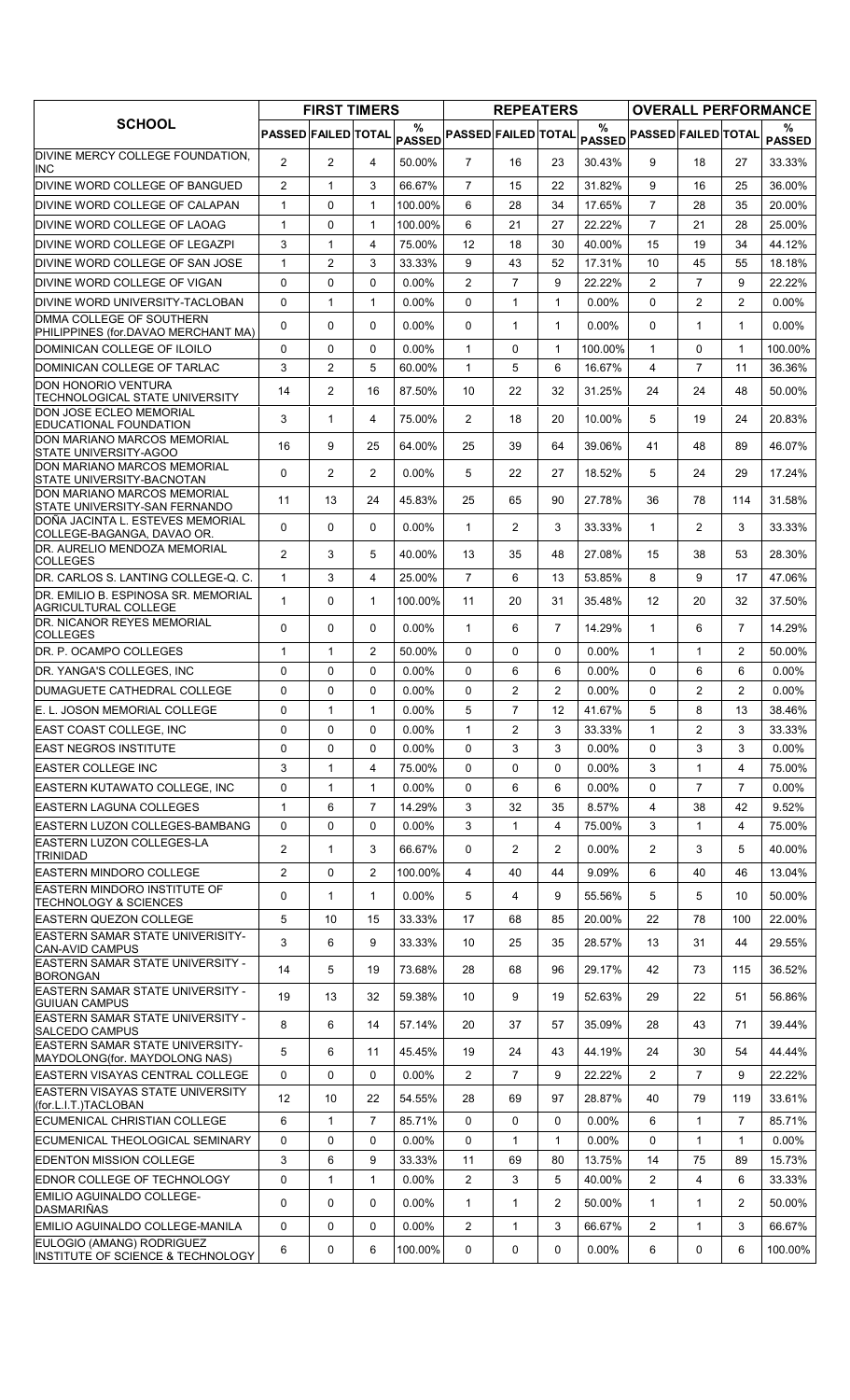|                                                                  |                     | <b>FIRST TIMERS</b> |                |             |                            | <b>REPEATERS</b> |                |          |                            |                |                | <b>OVERALL PERFORMANCE</b> |
|------------------------------------------------------------------|---------------------|---------------------|----------------|-------------|----------------------------|------------------|----------------|----------|----------------------------|----------------|----------------|----------------------------|
| <b>SCHOOL</b>                                                    | PASSED FAILED TOTAL |                     |                | %<br>PASSED | <b>PASSED FAILED TOTAL</b> |                  |                | $\%$     | PASSED PASSED FAILED TOTAL |                |                | %<br><b>PASSED</b>         |
| F. L. VARGAS COLLEGE-ABULUG                                      | 0                   | $\Omega$            | $\Omega$       | $0.00\%$    | 0                          | 3                | 3              | $0.00\%$ | $\Omega$                   | 3              | 3              | $0.00\%$                   |
| <b>FAR EASTERN UNIVERSITY-MANILA</b>                             | 11                  | 0                   | 11             | 100.00%     | 3                          | 8                | 11             | 27.27%   | 14                         | 8              | 22             | 63.64%                     |
| <b>FATHER SATURNINO URIOS UNIVERSITY</b><br>(URIOS COLL)         | 4                   | 0                   | 4              | 100.00%     | $\overline{7}$             | 13               | 20             | 35.00%   | 11                         | 13             | 24             | 45.83%                     |
| <b>FATIMA COLLEGE OF CAMIGUIN</b>                                | $\overline{c}$      | $\mathbf{1}$        | 3              | 66.67%      | 5                          | 12               | 17             | 29.41%   | $\overline{7}$             | 13             | 20             | 35.00%                     |
| <b>FELIPE R. VERALLO MEMORIAL</b><br>FOUNDATION                  | $\mathbf{1}$        | $\mathbf{1}$        | $\overline{2}$ | 50.00%      | $\overline{2}$             | 3                | 5              | 40.00%   | 3                          | 4              | $\overline{7}$ | 42.86%                     |
| FELIX O. ALFELOR SR. FOUNDATION<br><b>COLLEGE</b>                | 1                   | $\mathbf{1}$        | $\overline{2}$ | 50.00%      | 4                          | 28               | 32             | 12.50%   | 5                          | 29             | 34             | 14.71%                     |
| <b>FELLOWSHIP BAPTIST COLLEGE</b>                                | $\mathbf{1}$        | 0                   | $\mathbf{1}$   | 100.00%     | 3                          | $\mathbf{1}$     | 4              | 75.00%   | $\overline{4}$             | $\mathbf{1}$   | 5              | 80.00%                     |
| <b>FERNANDEZ COLLEGE OF ARTS &amp;</b><br><b>TECHNOLOGY</b>      | 0                   | 0                   | 0              | $0.00\%$    | 0                          | $\mathbf{1}$     | $\mathbf{1}$   | 0.00%    | 0                          | 1              | $\mathbf 1$    | $0.00\%$                   |
| <b>IFILAMER CHRISTIAN COLLEGE</b>                                | 5                   | $\mathbf{1}$        | 6              | 83.33%      | 12                         | 46               | 58             | 20.69%   | 17                         | 47             | 64             | 26.56%                     |
| <b>FIRST ASIA INSTITUTE OF TECHNOLOGY</b><br>& HUMANITIES        | 1                   | $\mathbf{1}$        | $\overline{2}$ | 50.00%      | 6                          | 4                | 10             | 60.00%   | $\overline{7}$             | 5              | 12             | 58.33%                     |
| FIRST CITY PROVIDENTIAL COLLEGE<br>(for.FRANCISCO H.C.)          | $\overline{2}$      | 0                   | $\overline{2}$ | 100.00%     | $\mathbf{1}$               | $\mathbf{1}$     | $\overline{2}$ | 50.00%   | 3                          | $\mathbf{1}$   | 4              | 75.00%                     |
| FLORENCIO L. VARGAS COLLEGE-<br><b>TUGUEGARAO</b>                | 3                   | $\mathbf 0$         | 3              | 100.00%     | 3                          | 10               | 13             | 23.08%   | 6                          | 10             | 16             | 37.50%                     |
| <b>FOUNDATION UNIVERSITY</b>                                     | 8                   | $\mathbf{1}$        | 9              | 88.89%      | 12                         | 35               | 47             | 25.53%   | 20                         | 36             | 56             | 35.71%                     |
| <b>FRANCISCAN COLLEGE OF THE</b><br>IMMACULATE CONCEPTION-ALLEN  | 0                   | 0                   | 0              | 0.00%       | 0                          | $\overline{2}$   | $\overline{2}$ | 0.00%    | $\Omega$                   | $\overline{2}$ | $\overline{2}$ | $0.00\%$                   |
| <b>FRANCISCAN COLLEGE OF THE</b><br>IMMACULATE CONCEPTION-BAYBAY | 5                   | $\mathbf{1}$        | 6              | 83.33%      | 4                          | $\overline{7}$   | 11             | 36.36%   | 9                          | 8              | 17             | 52.94%                     |
| <b>FULLBRIGHT COLLEGE</b>                                        | 0                   | 0                   | 0              | $0.00\%$    | $\mathbf{1}$               | 3                | 4              | 25.00%   | $\mathbf{1}$               | 3              | 4              | 25.00%                     |
| <b>FUNDAMENTAL BAPTIST COLLEGE FOR</b>                           | $\mathbf{0}$        | 0                   | $\mathbf{0}$   | $0.00\%$    | $\overline{2}$             | $\mathbf 1$      | 3              | 66.67%   | $\overline{2}$             | 1              | 3              | 66.67%                     |
| <b>ASIANS</b><br>GANI L. ABPI COLLEGES, INC.                     | 0                   | $\mathbf{1}$        | $\mathbf{1}$   | $0.00\%$    | $\Omega$                   | 15               | 15             | 0.00%    | $\Omega$                   | 16             | 16             | $0.00\%$                   |
| <b>GENARO GONI MEMORIAL COLLEGE</b>                              | 0                   | 0                   | $\Omega$       | $0.00\%$    | $\Omega$                   | $\overline{2}$   | $\overline{2}$ | $0.00\%$ | $\mathbf{0}$               | $\overline{2}$ | $\overline{2}$ | $0.00\%$                   |
| <b>GENERAL DE JESUS COLLEGE</b>                                  | 4                   | 4                   | 8              | 50.00%      | 4                          | 21               | 25             | 16.00%   | 8                          | 25             | 33             | 24.24%                     |
| <b>GINGOOG CITY JUNIOR COLLEGE</b>                               | 0                   | $\mathbf 0$         | $\Omega$       | 0.00%       | 0                          | $\mathbf{1}$     | $\mathbf{1}$   | 0.00%    | $\Omega$                   | $\mathbf{1}$   | $\mathbf{1}$   | $0.00\%$                   |
| <b>GINGOOG INSTITUTE</b>                                         | $\overline{2}$      | $\mathbf{1}$        | 3              | 66.67%      | 3                          | 9                | 12             | 25.00%   | 5                          | 10             | 15             | 33.33%                     |
| IGLAN SCHOOL OF ARTS & TRADE                                     | $\mathbf{1}$        | 0                   | $\mathbf{1}$   | 100.00%     | $\overline{4}$             | 52               | 56             | 7.14%    | 5                          | 52             | 57             | 8.77%                      |
| <b>IGLOBAL CITY INNOVATIVE COLLEGE</b>                           | $\mathbf{1}$        | $\mathbf 0$         | $\mathbf{1}$   | 100.00%     | $\mathbf{1}$               | $\Omega$         | $\mathbf{1}$   | 100.00%  | $\overline{2}$             | $\Omega$       | $\overline{2}$ | 100.00%                    |
| <b>GOLDEN GATE COLLEGES</b>                                      | 0                   | $\mathbf{1}$        | $\mathbf{1}$   | $0.00\%$    | 5                          | 30               | 35             | 14.29%   | 5                          | 31             | 36             | 13.89%                     |
| GOLDEN HERITAGE POLYTECHNIC<br>COLLEGE-CARMEN                    | 1                   | 3                   | 4              | 25.00%      | 0                          | $\overline{2}$   | $\overline{2}$ | 0.00%    | $\mathbf{1}$               | 5              | 6              | 16.67%                     |
| <b>GOLDEN WEST COLLEGES</b>                                      | 0                   | 0                   | $\Omega$       | $0.00\%$    | $\Omega$                   | $\overline{2}$   | $\overline{2}$ | $0.00\%$ | $\Omega$                   | $\overline{2}$ | $\overline{2}$ | $0.00\%$                   |
| GORDON COLLEGE (for OLONGAPO CITY<br>COLL.)                      | 0                   | 0                   | 0              | $0.00\%$    | 1                          | 2                | 3              | 33.33%   | $\mathbf{1}$               | $\overline{2}$ | 3              | 33.33%                     |
| <b>GOV. ALFONSO D. TAN MEMORIAL</b><br><b>COLLEGE</b>            | $\overline{2}$      | $\mathbf{1}$        | 3              | 66.67%      | 9                          | 41               | 50             | 18.00%   | 11                         | 42             | 53             | 20.75%                     |
| <b>GOV. ANDRES PASCUAL COLLEGE</b>                               | 0                   | 0                   | 0              | 0.00%       | $\mathbf{1}$               | 5                | 6              | 16.67%   | $\mathbf{1}$               | 5              | 6              | 16.67%                     |
| GOV. BADO DANGWA AGRO-INDUSTRIAL<br>SCHOOL-KAPANGAN, BENGUET     | 0                   | 0                   | 0              | $0.00\%$    | 0                          | $\overline{2}$   | 2              | 0.00%    | 0                          | $\overline{2}$ | $\overline{2}$ | $0.00\%$                   |
| GOVERNOR GENEROSO COLLEGE OF<br>ARTS, SCIENCES & TECHNOLOBY      | 1                   | 0                   | 1              | 100.00%     | $\mathbf{1}$               | $\overline{2}$   | 3              | 33.33%   | $\overline{2}$             | $\overline{2}$ | 4              | 50.00%                     |
| GREAT PLEBEIAN COLLEGE                                           | $\mathbf{1}$        | 0                   | $\mathbf{1}$   | 100.00%     | $\mathbf{1}$               | $\overline{7}$   | 8              | 12.50%   | $\overline{2}$             | $\overline{7}$ | 9              | 22.22%                     |
| <b>GREENVILLE COLLEGE</b>                                        | 0                   | 0                   | 0              | $0.00\%$    | 0                          | $\mathbf{1}$     | $\mathbf{1}$   | 0.00%    | 0                          | $\mathbf 1$    | $\mathbf{1}$   | $0.00\%$                   |
| <b>GUAGUA NATIONAL COLLEGES</b>                                  | 0                   | $\mathbf 0$         | $\Omega$       | $0.00\%$    | $\mathbf{2}^{\prime}$      | 25               | 27             | 7.41%    | $\overline{2}$             | 25             | 27             | 7.41%                      |
| GUIMARAS STATE COLLEGE (GUIMARAS                                 | 0                   | $\overline{2}$      | $\overline{2}$ | $0.00\%$    | 0                          | 0                | 0              | $0.00\%$ | 0                          | $\overline{2}$ | $\overline{2}$ | $0.00\%$                   |
| POLY. COLL.)<br>GUIMARAS STATE COLLEGE-JORDAN-                   | 3                   | 2                   | 5              | 60.00%      | $\overline{2}$             | $\overline{2}$   | 4              | 50.00%   | 5                          | 4              | 9              | 55.56%                     |
| <b>MOSQUEDA CAMPUS</b><br>H. G. BAQUIRAN COLLEGE                 | 0                   | $\mathbf 0$         | $\mathbf 0$    | $0.00\%$    | 0                          | $\mathbf{1}$     | $\mathbf{1}$   | $0.00\%$ | $\Omega$                   | $\mathbf{1}$   | $\mathbf{1}$   | $0.00\%$                   |
| HADJI BUTU SCHOOL OF ARTS &<br><b>TRADES</b>                     | 0                   | 0                   | 0              | $0.00\%$    | 0                          | $\mathbf{1}$     | $\mathbf{1}$   | $0.00\%$ | 0                          | $\mathbf{1}$   | $\mathbf{1}$   | $0.00\%$                   |
| HARRIS MEMORIAL COLLEGE-MANILA                                   | $\mathbf{1}$        | 0                   | 1              | 100.00%     | 0                          | 0                | 0              | $0.00\%$ | $\mathbf{1}$               | 0              | 1              | 100.00%                    |
| HARRIS MEMORIAL COLLEGE-TAYTAY                                   | $\overline{7}$      | 2                   | 9              | 77.78%      | $\overline{2}$             | 4                | 6              | 33.33%   | 9                          | 6              | 15             | 60.00%                     |
| HARVARDIAN COLLEGE-PAMPANGA                                      | 0                   | $\mathbf{1}$        | 1              | $0.00\%$    | 5                          | 6                | 11             | 45.45%   | 5                          | $\overline{7}$ | 12             | 41.67%                     |
| <b>HEADSTART COLLEGE OF COTABATO</b>                             | 0                   | $\mathbf{1}$        | 1              | $0.00\%$    | $\mathbf{1}$               | 3                | 4              | 25.00%   | $\mathbf{1}$               | 4              | 5              | 20.00%                     |
| <b>HEROES MEMORIAL COLLEGES</b>                                  | 0                   | $\mathbf 0$         | 0              | $0.00\%$    | 0                          | 3                | 3              | 0.00%    | $\mathbf 0$                | 3              | 3              | $0.00\%$                   |
| HINATUAN SOUTHERN COLLEGE<br>(for.USP)                           | 0                   | 3                   | 3              | $0.00\%$    | $\overline{7}$             | 15               | 22             | 31.82%   | $\overline{7}$             | 18             | 25             | 28.00%                     |
| HMIJ-FOUNDATION PHILIPPINE ISLAMIC<br><b>COLLEGE</b>             | 0                   | $\mathbf{1}$        | $\mathbf{1}$   | $0.00\%$    | $\mathbf{1}$               | 25               | 26             | 3.85%    | $\mathbf{1}$               | 26             | 27             | 3.70%                      |
| <b>HOLY ANGEL UNIVERSITY</b>                                     | 0                   | 0                   | 0              | $0.00\%$    | 0                          | 6                | 6              | 0.00%    | $\mathbf{0}$               | 6              | 6              | $0.00\%$                   |
| HOLY CHILD COLLEGE OF BUTUAN                                     | 3                   | 3                   | 6              | 50.00%      | 4                          | 21               | 25             | 16.00%   | $\overline{7}$             | 24             | 31             | 22.58%                     |
| <b>HOLY CHILD JESUS COLLEGE</b>                                  | 0                   | 0                   | 0              | $0.00\%$    | 3                          | 8                | 11             | 27.27%   | 3                          | 8              | 11             | 27.27%                     |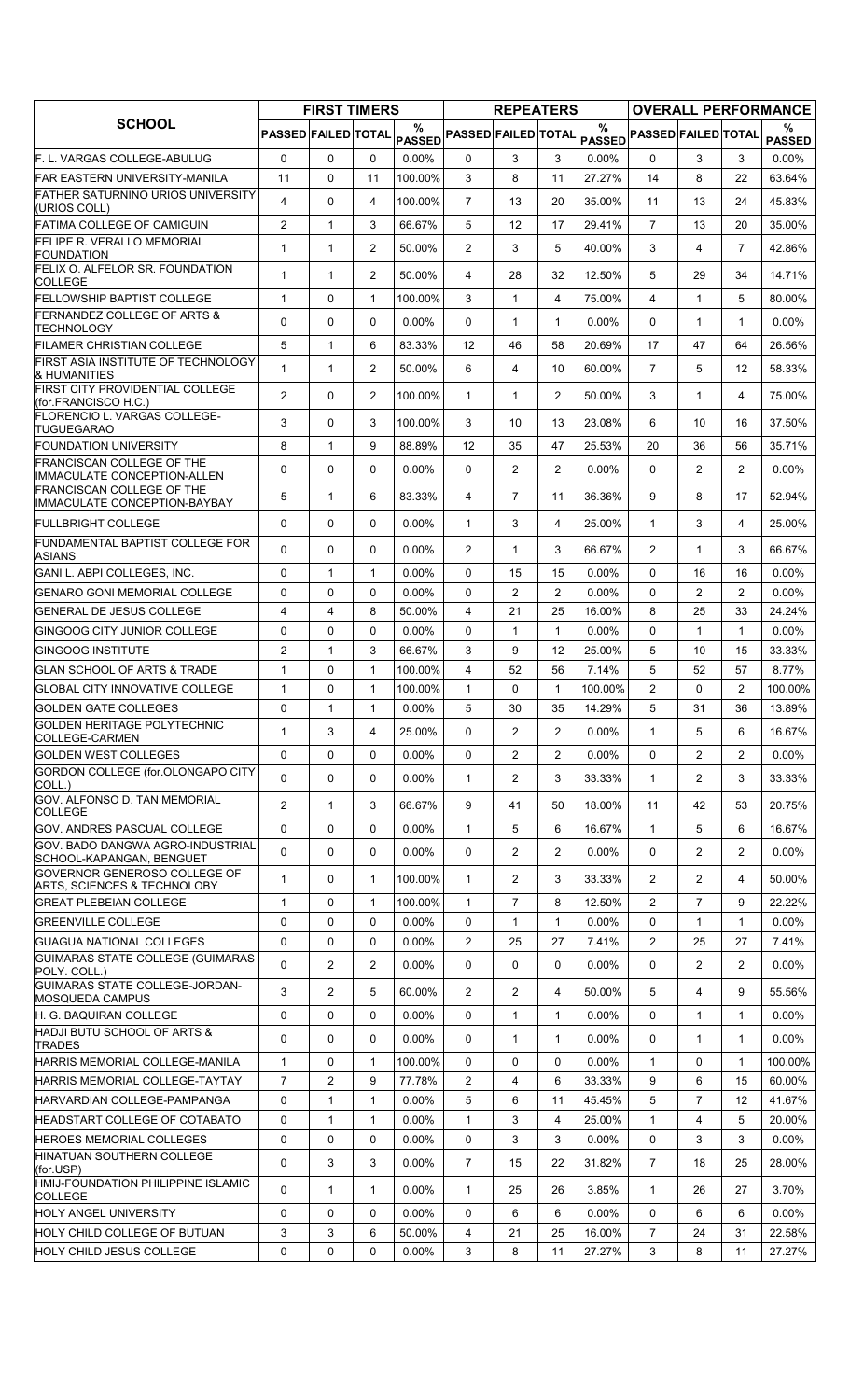|                                                                                   |                            | <b>FIRST TIMERS</b> |                |          |                                                                 | <b>REPEATERS</b> |                |               |                                        |                |                   | <b>OVERALL PERFORMANCE</b> |
|-----------------------------------------------------------------------------------|----------------------------|---------------------|----------------|----------|-----------------------------------------------------------------|------------------|----------------|---------------|----------------------------------------|----------------|-------------------|----------------------------|
| <b>SCHOOL</b>                                                                     | <b>PASSED FAILED TOTAL</b> |                     |                | %        | $\mathsf{PAS\overset{\circ}{\mathtt{SED}}}$ PASSED FAILED TOTAL |                  |                | $\frac{0}{0}$ | PASSED <sup> PASSED FAILED TOTAL</sup> |                |                   | %<br><b>PASSED</b>         |
| HOLY CHILD SCHOOL OF DAVAO                                                        | 12                         | 4                   | 16             | 75.00%   | 0                                                               | $\overline{2}$   | $\overline{2}$ | $0.00\%$      | $12 \overline{ }$                      | 6              | 18                | 66.67%                     |
| HOLY CROSS COLLEGE OF CALINAN                                                     | 0                          | 0                   | $\Omega$       | 0.00%    | $\mathbf{1}$                                                    | 0                | 1              | 100.00%       | $\mathbf{1}$                           | $\Omega$       | $\mathbf{1}$      | 100.00%                    |
| HOLY CROSS COLLEGE OF CARIGARA                                                    | 0                          | 2                   | 2              | $0.00\%$ | 8                                                               | 11               | 19             | 42.11%        | 8                                      | 13             | 21                | 38.10%                     |
| HOLY CROSS COLLEGE-PAMPANGA                                                       | 0                          | $\mathbf 0$         | $\Omega$       | $0.00\%$ | 3                                                               | 11               | 14             | 21.43%        | 3                                      | 11             | 14                | 21.43%                     |
| HOLY CROSS COLLEGE-STA. ROSA                                                      | 0                          | 0                   | 0              | $0.00\%$ | $\overline{2}$                                                  | 10               | 12             | 16.67%        | $\overline{2}$                         | 10             | 12                | 16.67%                     |
| HOLY CROSS OF BANSALAN JUNIOR<br>COLLEGE                                          | 1                          | 1                   | $\overline{2}$ | 50.00%   | 9                                                               | 24               | 33             | 27.27%        | 10                                     | 25             | 35                | 28.57%                     |
| HOLY CROSS OF DAVAO COLLEGE                                                       | 20                         | $\overline{4}$      | 24             | 83.33%   | 12                                                              | 16               | 28             | 42.86%        | 32                                     | 20             | 52                | 61.54%                     |
| HOLY INFANT COLLEGE                                                               | 1                          | $\mathbf{1}$        | 2              | 50.00%   | $\overline{2}$                                                  | 13               | 15             | 13.33%        | 3                                      | 14             | 17                | 17.65%                     |
| HOLY INFANT JESUS COLLEGE                                                         | $\Omega$                   | $\Omega$            | $\Omega$       | $0.00\%$ | $\overline{2}$                                                  | 3                | 5              | 40.00%        | $\overline{2}$                         | 3              | 5                 | 40.00%                     |
| HOLY NAME UNIVERSITY (for.DIVINE<br>WORD-TAGBILARAN)                              | 32                         | 4                   | 36             | 88.89%   | 10                                                              | 26               | 36             | 27.78%        | 42                                     | 30             | 72                | 58.33%                     |
| HOLY ROSARY COLLEGE FOUNDATION                                                    | 0                          | $\mathbf 0$         | $\Omega$       | 0.00%    | $\mathbf{1}$                                                    | 0                | $\mathbf{1}$   | 100.00%       | $\mathbf{1}$                           | $\Omega$       | $\mathbf{1}$      | 100.00%                    |
| OF CALAMBA SAN ISIDRO N.E.<br>HOLY TRINITY COLLEGE OF GENERAL                     | $\overline{7}$             | $\Omega$            | $\overline{7}$ |          | 9                                                               |                  |                |               |                                        |                |                   |                            |
| <b>SANTOS CITY</b><br>HOLY TRINITY COLLEGE OF PUERTO                              |                            |                     |                | 100.00%  |                                                                 | 35               | 44             | 20.45%        | 16                                     | 35             | 51                | 31.37%                     |
| <b>PRINCESA</b>                                                                   | $\Omega$                   | 1                   | 1              | 0.00%    | $\Omega$                                                        | 0                | 0              | 0.00%         | $\mathbf{0}$                           | $\mathbf{1}$   | $\mathbf{1}$      | $0.00\%$                   |
| HOLY TRINITY COLLEGE-ALANG-ALANG                                                  | 0                          | $\mathbf 0$         | $\Omega$       | $0.00\%$ | 0                                                               | 2                | $\overline{2}$ | 0.00%         | 0                                      | $\overline{2}$ | 2                 | $0.00\%$                   |
| HOLY TRINITY COLLEGE-BATO                                                         | 5                          | $\overline{7}$      | 12             | 41.67%   | 4                                                               | 23               | 27             | 14.81%        | 9                                      | 30             | 39                | 23.08%                     |
| <b>HOLY TRINITY JUNIOR COLLEGE</b>                                                | 0                          | $\Omega$            | $\Omega$       | $0.00\%$ | $\Omega$                                                        | $\mathbf{1}$     | $\mathbf{1}$   | $0.00\%$      | $\Omega$                               | $\mathbf{1}$   | $\mathbf{1}$      | $0.00\%$                   |
| <b>HOLY VIRGIN OF SALVACION</b><br>FOUNDATION COLLEGE, INC                        | $\mathbf{1}$               | $\Omega$            | $\mathbf{1}$   | 100.00%  | $\Omega$                                                        | 0                | 0              | 0.00%         | $\mathbf{1}$                           | $\Omega$       | $\mathbf{1}$      | 100.00%                    |
| <b>ICCT COLLEGES</b><br>FOUNDATION, INC(INST.OF CREATIVE<br><b>COMP TECH INC)</b> | $\overline{7}$             | 10                  | 17             | 41.18%   | $\overline{2}$                                                  | 3                | 5              | 40.00%        | 9                                      | 13             | 22                | 40.91%                     |
| IETI COLLEGE OF SCIENCE AND<br><b>TECHNOLOGY</b>                                  | $\Omega$                   | $\mathbf 0$         | $\Omega$       | $0.00\%$ | $\Omega$                                                        | $\mathbf{1}$     | $\mathbf{1}$   | 0.00%         | $\mathbf{0}$                           | $\mathbf{1}$   | $\mathbf{1}$      | $0.00\%$                   |
| IFUGAO STATE UNIVERSITY (for. IFUGAO<br>SCAF)-LAGAWE                              | 6                          | $\overline{2}$      | 8              | 75.00%   | $\overline{2}$                                                  | $\mathbf{1}$     | 3              | 66.67%        | 8                                      | 3              | 11                | 72.73%                     |
| IFUGAO STATE UNIVERSITY (for. IFUGAO<br>SCAF)-LAMUT                               | 14                         | 0                   | 14             | 100.00%  | 10                                                              | 9                | 19             | 52.63%        | 24                                     | 9              | 33                | 72.73%                     |
| IFUGAO STATE UNIVERSITY (for. IFUGAO<br>SCAF)-POTIA                               | $\mathbf{1}$               | 0                   | $\mathbf{1}$   | 100.00%  | $\overline{7}$                                                  | 4                | 11             | 63.64%        | 8                                      | 4              | $12 \overline{ }$ | 66.67%                     |
| IFUGAO STATE UNIVERSITY (for. IFUGAO<br>SCAF)-TINOC                               | 0                          | 0                   | $\Omega$       | $0.00\%$ | 3                                                               | 10               | 13             | 23.08%        | 3                                      | 10             | 13                | 23.08%                     |
| <b>IGNATIAN COLLEGE</b>                                                           | 0                          | 0                   | $\Omega$       | $0.00\%$ | $\mathbf{1}$                                                    | $\overline{2}$   | 3              | 33.33%        | $\mathbf{1}$                           | $\overline{2}$ | 3                 | 33.33%                     |
| <b>ILIGAN CAPITOL COLLEGE</b>                                                     | $\overline{2}$             | 11                  | 13             | 15.38%   | 11                                                              | 73               | 84             | 13.10%        | 13                                     | 84             | 97                | 13.40%                     |
| ILIGAN MEDICAL CENTER COLLEGE, INC.                                               | 2                          | 1                   | 3              | 66.67%   | 3                                                               | 15               | 18             | 16.67%        | 5                                      | 16             | 21                | 23.81%                     |
| ILOCOS SUR POLYTECHNIC STATE<br>COLLEGE-CERVANTES                                 | 0                          | $\Omega$            | $\mathbf{0}$   | $0.00\%$ | $\mathbf{1}$                                                    | 4                | 5              | 20.00%        | $\mathbf{1}$                           | 4              | 5                 | 20.00%                     |
| ILOCOS SUR POLYTECHNIC STATE<br>COLLEGE-STA MARIA                                 | $\mathbf{1}$               | 0                   | 1              | 100.00%  | 4                                                               | 8                | 12             | 33.33%        | 5                                      | 8              | 13                | 38.46%                     |
| ILOCOS SUR POLYTECHNIC STATE<br>COLLEGE-TAGUDIN                                   | 8                          | 5                   | 13             | 61.54%   | 6                                                               | 9                | 15             | 40.00%        | 14                                     | 14             | 28                | 50.00%                     |
| ILOILO STATE COLLEGE OF FISHERIES-<br><b>B.NUEVO</b>                              | $\mathbf{1}$               | $\overline{2}$      | 3              | 33.33%   | $\Omega$                                                        | 3                | 3              | $0.00\%$      | $\mathbf{1}$                           | 5              | 6                 | 16.67%                     |
| ILOILO STATE COLLEGE OF FISHERIES-<br><b>DINGLE</b>                               | 1                          | 2                   | 3              | 33.33%   | 0                                                               | 0                | 0              | $0.00\%$      | $\mathbf{1}$                           | $\overline{2}$ | 3                 | 33.33%                     |
| ILOILO STATE COLLEGE OF FISHERIES-<br>DUMANGAS (for.DUMANGAS PC)                  | 4                          | 3                   | 7              | 57.14%   | 4                                                               | 12               | 16             | 25.00%        | 8                                      | 15             | 23                | 34.78%                     |
| ILOILO STATE COLLEGE OF FISHERIES-<br><b>SAN ENRIQUE</b>                          | 5                          | 1                   | 6              | 83.33%   | 0                                                               | $\overline{2}$   | $\overline{2}$ | $0.00\%$      | 5                                      | 3              | 8                 | 62.50%                     |
| IMMACULADA CONCEPCION COLLEGES                                                    | $\mathbf{1}$               | 3                   | $\overline{4}$ | 25.00%   | 4                                                               | 8                | 12             | 33.33%        | 5                                      | 11             | 16                | 31.25%                     |
| IMMACULADA CONCEPCION-SOLDIERS                                                    | $\Omega$                   | $\mathbf{1}$        | 1              | $0.00\%$ | $\mathbf{1}$                                                    | 2                | 3              | 33.33%        | $\mathbf{1}$                           | 3              | 4                 | 25.00%                     |
| HILLS COLL.-BACOOR<br>IMMACULATE CONCEPCION COLLEGE                               | 0                          | 0                   | 0              | $0.00\%$ | 1                                                               | 0                | $\mathbf{1}$   | 100.00%       | $\mathbf{1}$                           | 0              | 1                 | 100.00%                    |
| <b>SEMINARY</b><br>IMMACULATE CONCEPTION COLLEGE-                                 | 0                          | 1                   | $\mathbf{1}$   | $0.00\%$ | 0                                                               | 0                | 0              | 0.00%         | $\mathbf 0$                            | $\mathbf{1}$   | $\mathbf{1}$      | $0.00\%$                   |
| <b>ALBAY</b><br>IMMACULATE CONCEPTION COLLEGE-                                    | 3                          | $\mathbf{1}$        | 4              | 75.00%   | 9                                                               | 89               | 98             | 9.18%         | $12 \overline{ }$                      | 90             | 102               | 11.76%                     |
| <b>BALAYAN</b><br>IMMACULATE CONCEPTION COLLEGE-                                  | 0                          | 0                   | 0              | $0.00\%$ | 2                                                               | $\overline{7}$   | 9              | 22.22%        | $\overline{2}$                         | $\overline{7}$ | 9                 | 22.22%                     |
| <b>BOAC</b><br>IMMACULATE HEART OF MARY COLLEGE                                   | $\mathbf{1}$               | $\mathbf{0}$        | 1              | 100.00%  |                                                                 | $\mathbf{1}$     | 2              | 50.00%        | $\overline{2}$                         | 1              | 3                 | 66.67%                     |
| <b>IMUS INSTITUTE</b>                                                             | 1                          | 0                   | $\mathbf{1}$   | 100.00%  | 1<br>2                                                          | 6                | 8              | 25.00%        | 3                                      | 6              | 9                 | 33.33%                     |
| INDIANA AEROSPACE UNIVERSITY                                                      | $\mathbf{1}$               | $\mathbf 0$         | 1              | 100.00%  | 0                                                               | $\mathbf{1}$     | $\mathbf{1}$   | 0.00%         | $\mathbf{1}$                           | $\mathbf{1}$   | 2                 | 50.00%                     |
| INFANT JESUS MONTESSORI SCHOOL                                                    | 3                          | $\mathbf{1}$        | 4              | 75.00%   | $\mathbf 0$                                                     | 0                | 0              | $0.00\%$      | 3                                      | $\mathbf{1}$   | $\overline{4}$    | 75.00%                     |
| <b>INITAO COLLEGE</b>                                                             | 2                          | $\mathbf 0$         | 2              | 100.00%  | 2                                                               | $\mathbf{1}$     | 3              | 66.67%        | 4                                      | 1              | 5                 | 80.00%                     |
| INNOVATIVE COLLEGE OF SCIENCE &<br><b>TECHNOLOGY</b>                              | $\overline{2}$             | 3                   | 5              | 40.00%   | $\overline{2}$                                                  | 6                | 8              | 25.00%        | 4                                      | 9              | 13                | 30.77%                     |
| INTERNATIONAL BAPTIST COLLEGE                                                     | 0                          | $\mathbf{1}$        | $\mathbf{1}$   | $0.00\%$ | 0                                                               | 0                | 0              | $0.00\%$      | 0                                      | $\mathbf{1}$   | $\mathbf{1}$      | $0.00\%$                   |
| INTERNATIONAL HARVARDIAN<br><b>UNIVERSITY</b>                                     | 0                          | 0                   | 0              | 0.00%    | 0                                                               | 2                | $\overline{2}$ | 0.00%         | 0                                      | $\mathbf{2}$   | $\overline{2}$    | $0.00\%$                   |
|                                                                                   |                            |                     |                |          |                                                                 |                  |                |               |                                        |                |                   |                            |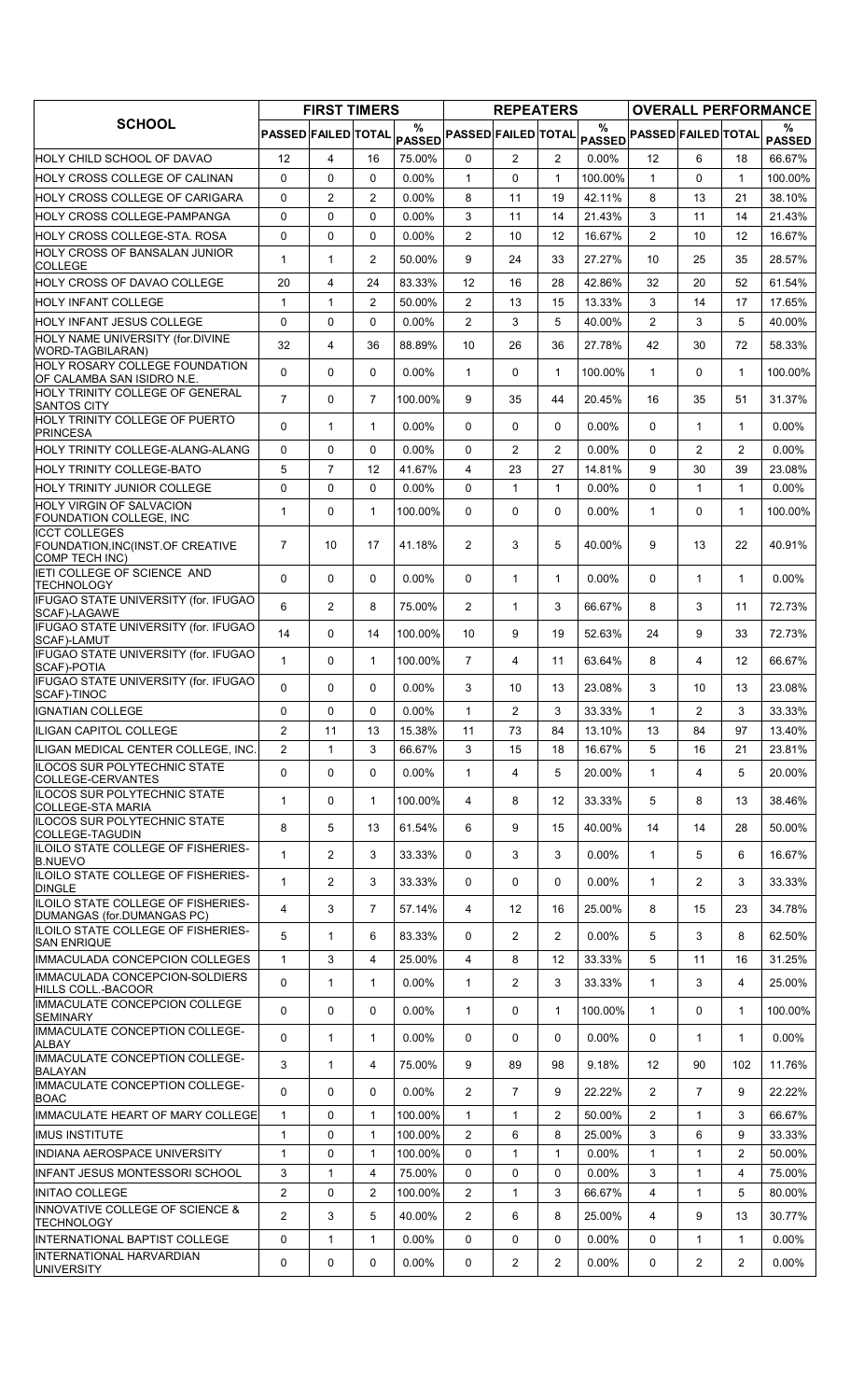|                                                                            |                       | <b>FIRST TIMERS</b> |                         |                |                            | <b>REPEATERS</b> |                |               |                            |                |                | <b>OVERALL PERFORMANCE</b> |
|----------------------------------------------------------------------------|-----------------------|---------------------|-------------------------|----------------|----------------------------|------------------|----------------|---------------|----------------------------|----------------|----------------|----------------------------|
| <b>SCHOOL</b>                                                              | PASSED FAILED TOTAL   |                     |                         | $\%$<br>PASSED | <b>PASSED FAILED TOTAL</b> |                  |                | $\frac{0}{0}$ | PASSED PASSED FAILED TOTAL |                |                | %<br><b>PASSED</b>         |
| <b>IINTERWORLD COLLEGES FOUNDATION-</b><br>PANIQUI (ICT)                   | $\Omega$              | 2                   | $\overline{2}$          | 0.00%          | 10 <sup>1</sup>            | 18               | 28             | 35.71%        | 10 <sup>°</sup>            | 20             | 30             | 33.33%                     |
| <b>INTERWORLD COLLEGES FOUNDATION-</b><br>TARLAC CITY (ICT)                | $\mathbf{1}$          | $\mathbf{1}$        | $\overline{2}$          | 50.00%         | $\Omega$                   | $\mathbf{1}$     | $\mathbf{1}$   | $0.00\%$      | $\mathbf{1}$               | $\overline{2}$ | 3              | 33.33%                     |
| ISABELA COLLEGES (for.ISABELA C.F)                                         | $\mathbf{1}$          | 2                   | 3                       | 33.33%         | 4                          | 35               | 39             | 10.26%        | 5                          | 37             | 42             | 11.90%                     |
| <b>ISABELA STATE UNIVERSITY-</b><br>ANGADANAN (for A AGRO-IND COL.)        | 1                     | 3                   | 4                       | 25.00%         | 3                          | 11               | 14             | 21.43%        | $\overline{4}$             | 14             | 18             | 22.22%                     |
| ISABELA STATE UNIVERSITY-CABAGAN                                           | 0                     | 2                   | $\overline{2}$          | $0.00\%$       | 10                         | 37               | 47             | 21.28%        | 10                         | 39             | 49             | 20.41%                     |
| ISABELA STATE UNIVERSITY-CAUAYAN<br>(for.C.POLY.COLL.)                     | 8                     | $\mathbf{1}$        | 9                       | 88.89%         | 13                         | 23               | 36             | 36.11%        | 21                         | 24             | 45             | 46.67%                     |
| <b>ISABELA STATE UNIVERSITY-ECHAGUE</b>                                    | $\overline{2}$        | $\Omega$            | $\overline{2}$          | 100.00%        | 10                         | 51               | 61             | 16.39%        | 12                         | 51             | 63             | 19.05%                     |
| lISABELA STATE UNIVERSITY-ILAGAN                                           | $\overline{2}$        | 2                   | 4                       | 50.00%         | 16                         | 35               | 51             | 31.37%        | 18                         | 37             | 55             | 32.73%                     |
| IISABELA STATE UNIVERSITY-JONES<br><b>CAMPUS</b>                           | $\mathbf 1$           | 0                   | $\mathbf{1}$            | 100.00%        | $\mathbf{1}$               | $\mathbf{1}$     | 2              | 50.00%        | $\overline{2}$             | $\mathbf 1$    | 3              | 66.67%                     |
| <b>ISABELA STATE UNIVERSITY-PALANAN</b>                                    | $\overline{2}$        | 3                   | 5                       | 40.00%         | 0                          | 13               | 13             | 0.00%         | $\overline{2}$             | 16             | 18             | 11.11%                     |
| <b>ISABELA STATE UNIVERSITY-SAN</b><br><b>MARIANO</b>                      | $\Omega$              | 0                   | $\Omega$                | 0.00%          | $\mathbf{1}$               | $\mathbf{1}$     | $\overline{2}$ | 50.00%        | $\mathbf{1}$               | $\mathbf{1}$   | $\overline{2}$ | 50.00%                     |
| <b>ISABELO B. CALINGASAN MEMORIAL</b><br><b>INSTITUTE</b>                  | 0                     | 0                   | $\Omega$                | 0.00%          | 5                          | 25               | 30             | 16.67%        | 5                          | 25             | 30             | 16.67%                     |
| <b>JAMIATU MARAWI AL-ISLAMIA</b><br><b>FOUNDATION</b>                      | 3                     | 14                  | 17                      | 17.65%         | $\mathbf 1$                | 67               | 68             | 1.47%         | 4                          | 81             | 85             | 4.71%                      |
| JAMIATU MUSLIM MINDANAO                                                    | $\mathbf{1}$          | $\overline{7}$      | 8                       | 12.50%         | 3                          | 64               | 67             | 4.48%         | 4                          | 71             | 75             | 5.33%                      |
| <b>JAMIATUL PHILIPPINE AL-ISLAMIC</b>                                      | 1                     | 39                  | 40                      | 2.50%          | 22                         | 434              | 456            | 4.82%         | 23                         | 473            | 496            | 4.64%                      |
| <b>JESUS REIGNS CHRISTIAN COLLEGE</b><br>FOUNDATION, INC                   | $\overline{2}$        | $\mathbf{0}$        | 2                       | 100.00%        | 0                          | 0                | 0              | $0.00\%$      | $\overline{2}$             | $\Omega$       | 2              | 100.00%                    |
| JOHN BOSCO COLLEGE                                                         | 0                     | $\Omega$            | $\mathbf{0}$            | $0.00\%$       | $\Omega$                   | $\mathbf{1}$     | $\mathbf{1}$   | 0.00%         | $\Omega$                   | $\mathbf{1}$   | $\mathbf{1}$   | $0.00\%$                   |
| JOHN PAUL COLLEGE                                                          | 3                     | $\mathbf{1}$        | $\overline{\mathbf{4}}$ | 75.00%         | 4                          | $\overline{7}$   | 11             | 36.36%        | $\overline{7}$             | 8              | 15             | 46.67%                     |
| JOHN PAUL II COLLEGE                                                       | $\mathbf{1}$          | 0                   | $\mathbf{1}$            | 100.00%        | $\Omega$                   | 0                | 0              | 0.00%         | $\mathbf{1}$               | $\Omega$       | $\mathbf{1}$   | 100.00%                    |
| <b>JOSE MARIA COLLEGE</b><br>JOSE NAVARRO POLYTECHNIC                      | 0                     | $\mathbf 0$         | $\Omega$                | $0.00\%$       | $\Omega$                   | $\overline{2}$   | $\overline{2}$ | $0.00\%$      | $\Omega$                   | 2              | 2              | $0.00\%$                   |
| <b>COLLEGE</b>                                                             | $\mathbf{1}$          | 3                   | 4                       | 25.00%         | $\mathbf{1}$               | 1                | $\overline{2}$ | 50.00%        | $\overline{2}$             | 4              | 6              | 33.33%                     |
| JOSE RIZAL MEMORIAL STATE<br>COLLEGE-DIPOLOG                               | $\overline{2}$        | $\overline{7}$      | 9                       | 22.22%         | 9                          | 10               | 19             | 47.37%        | 11                         | 17             | 28             | 39.29%                     |
| JOSE RIZAL MEMORIAL STATE<br>COLLEGE-KATIPUNAN, ZAMBOANGA DS.              | 4                     | 0                   | 4                       | 100.00%        | $\mathbf 1$                | 0                | $\mathbf{1}$   | 100.00%       | 5                          | $\Omega$       | 5              | 100.00%                    |
| JOSE RIZAL MEMORIAL STATE<br> COLLEGE-SIOCON                               | 1                     | $\overline{2}$      | 3                       | 33.33%         | 3                          | 3                | 6              | 50.00%        | $\overline{4}$             | 5              | 9              | 44.44%                     |
| JOSE RIZAL MEMORIAL STATE<br>COLLEGE-TAMPILISAN                            | 9                     | 8                   | 17                      | 52.94%         | $\overline{7}$             | 13               | 20             | 35.00%        | 16                         | 21             | 37             | 43.24%                     |
| JOSE RIZAL MEMORIAL STATE<br>UNIVERSITY-DAPITAN                            | 6                     | $\mathbf{1}$        | $\overline{7}$          | 85.71%         | 5                          | $12 \,$          | 17             | 29.41%        | 11                         | 13             | 24             | 45.83%                     |
| JOSE RIZAL UNIVERSITY (for.JRC)                                            | $\mathbf{1}$          | $\mathbf{1}$        | $\overline{2}$          | 50.00%         | 10                         | 20               | 30             | 33.33%        | 11                         | 21             | 32             | 34.38%                     |
| JOSEFINA H. CERILLES STATE<br>COLLEGE-BAYOG(for.WMSU)                      | 5                     | 3                   | 8                       | 62.50%         | 4                          | 10               | 14             | 28.57%        | 9                          | 13             | 22             | 40.91%                     |
| JOSEFINA H. CERILLES STATE<br>COLLEGE-C.M.S.ENERIO CAT-<br><b>LAKEWOOD</b> | 1                     | 0                   | $\mathbf{1}$            | 100.00%        | 0                          | 0                | 0              | 0.00%         | $\mathbf{1}$               | 0              | $\mathbf 1$    | 100.00%                    |
| JOSEFINA H. CERILLES STATE<br>COLLEGE-DIMATALING                           | 0                     | $\mathbf{1}$        | $\mathbf{1}$            | $0.00\%$       | $\overline{2}$             | $\mathbf{1}$     | 3              | 66.67%        | $\overline{2}$             | $\overline{2}$ | 4              | 50.00%                     |
| JOSEFINA H. CERILLES STATE<br>COLLEGE-DUMINGAG                             | $\overline{2}$        | $\mathbf{1}$        | 3                       | 66.67%         | 4                          | 17               | 21             | 19.05%        | 6                          | 18             | 24             | 25.00%                     |
| JOSEFINA H. CERILLES STATE<br>COLLEGE-JOSEFINA                             | 0                     | 0                   | $\Omega$                | $0.00\%$       | $\mathbf{1}$               | 0                | $\mathbf{1}$   | 100.00%       | $\mathbf{1}$               | 0              | $\mathbf{1}$   | 100.00%                    |
| JOSEFINA H. CERILLES STATE<br>COLLEGE-KUMALARANG                           | 1                     | $\overline{2}$      | 3                       | 33.33%         | 1                          | 9                | 10             | 10.00%        | $\overline{2}$             | 11             | 13             | 15.38%                     |
| JOSEFINA H. CERILLES STATE                                                 | 0                     | 0                   | 0                       | $0.00\%$       | 0                          | $\mathbf{1}$     | $\mathbf{1}$   | 0.00%         | 0                          | $\mathbf{1}$   | $\mathbf{1}$   | $0.00\%$                   |
| COLLEGE-LAPUYAN<br>JOSEFINA H. CERILLES STATE                              | 0                     | $\mathbf{1}$        | $\mathbf{1}$            | $0.00\%$       | 3                          | 6                | 9              | 33.33%        | 3                          | $\overline{7}$ | 10             | 30.00%                     |
| COLLEGE-MAHAYAG<br>JOSEFINA H. CERILLES STATE                              | 3                     | 4                   | $\overline{7}$          | 42.86%         | 9                          | 31               | 40             | 22.50%        | 12                         | 35             | 47             | 25.53%                     |
| COLLEGE-MAIN-MATI(JHCPC)<br>JOSEFINA H. CERILLES STATE                     | 0                     | 10                  | 10                      | $0.00\%$       | 5                          | 35               | 40             | 12.50%        | 5                          | 45             | 50             | 10.00%                     |
| COLLEGE-MARGOSATUBIG<br>JOSEFINA H. CERILLES STATE                         | 0                     | 0                   | 0                       |                | 5                          | 12               | 17             | 29.41%        | 5                          |                |                |                            |
| COLLEGE-MIDSALIP<br>JOSEFINA H. CERILLES STATE                             |                       |                     |                         | $0.00\%$       |                            |                  |                |               |                            | 12             | 17             | 29.41%                     |
| COLLEGE-PAGADIAN<br>JOSEFINA H. CERILLES STATE                             | 0                     | 0                   | 0                       | $0.00\%$       | 0                          | $\mathbf{1}$     | $\mathbf{1}$   | 0.00%         | 0                          | $\mathbf{1}$   | 1              | $0.00\%$                   |
| COLLEGE-R.MAGSAYSAY<br>JOSEFINA H. CERILLES STATE                          | 0                     | 0                   | 0                       | $0.00\%$       | $\mathbf{1}$               | 2                | 3              | 33.33%        | $\mathbf{1}$               | $\overline{2}$ | 3              | 33.33%                     |
| COLLEGE-SAN PABLO                                                          | 1                     | $\mathbf{1}$        | $\overline{2}$          | 50.00%         | $\overline{2}$             | 9                | 11             | 18.18%        | 3                          | 10             | 13             | 23.08%                     |
| JOSEFINA H. CERILLES STATE<br>COLLEGE-TABINA                               | 0                     | 0                   | 0                       | 0.00%          | $\overline{2}$             | 1                | 3              | 66.67%        | $\overline{2}$             | $\mathbf{1}$   | 3              | 66.67%                     |
| JOSEFINA H. CERILLES STATE<br>COLLEGE-TAMBULIG                             | $\mathbf 0$           | 0                   | $\mathbf{0}$            | $0.00\%$       | $\overline{2}$             | 5                | 7              | 28.57%        | $\overline{2}$             | 5              | $\overline{7}$ | 28.57%                     |
| JOSEFINA H. CERILLES STATE<br>COLLEGE-TIGBAO                               | $\mathbf{2}^{\prime}$ | 0                   | $\overline{2}$          | 100.00%        | 0                          | 0                | 0              | 0.00%         | $\overline{2}$             | 0              | $\mathbf{2}$   | 100.00%                    |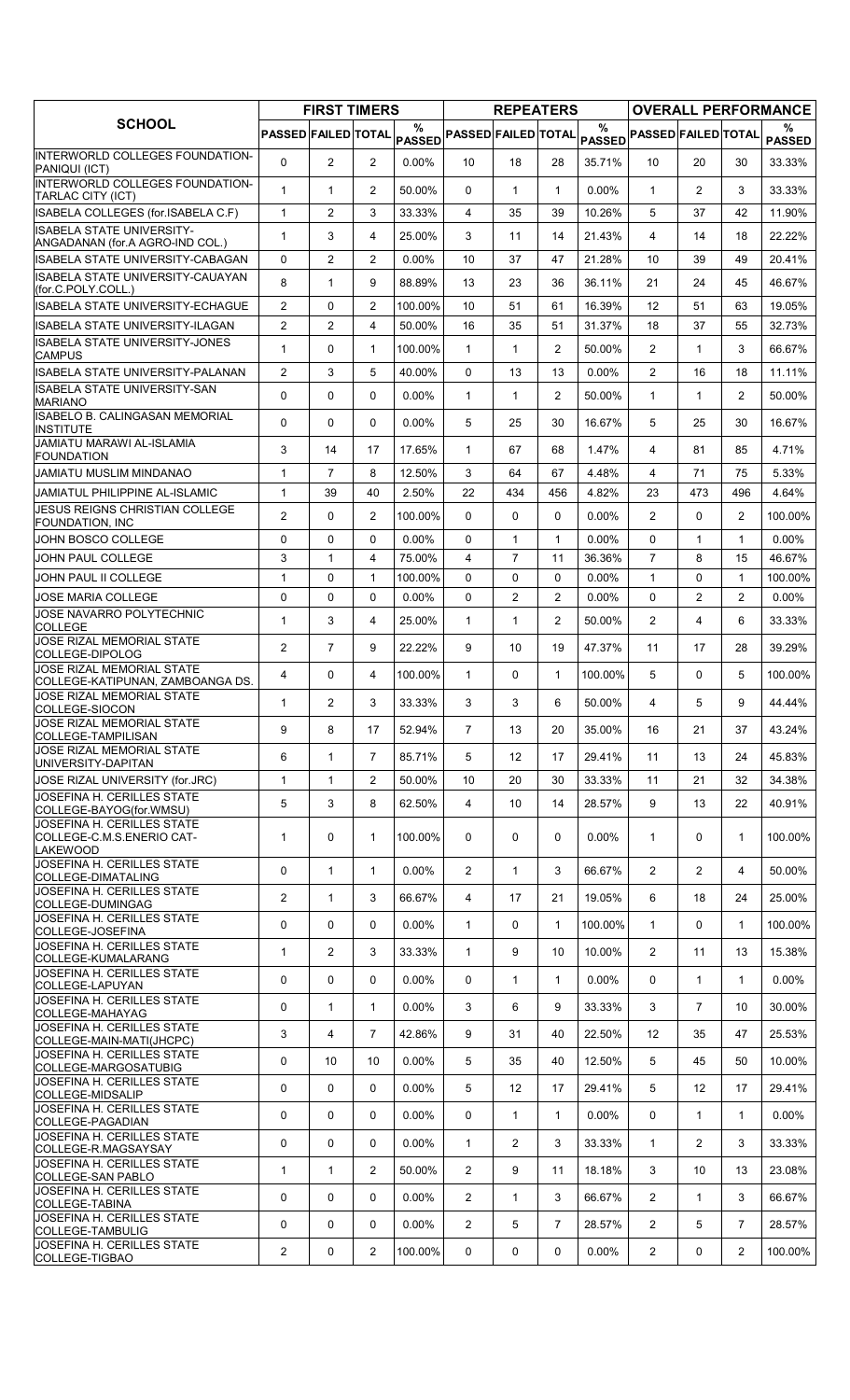| $\frac{0}{0}$<br>$\%$<br>%<br><b>PASSED FAILED TOTAL</b><br><b>PASSED FAILED TOTAL</b><br>PASSED PASSED FAILED TOTAL<br><b>PASSED</b><br><b>PASSED</b><br>JOSEFINA H. CERILLES STATE<br>$\overline{2}$<br>3<br>$\overline{2}$<br>6<br>$\mathbf{1}$<br>66.67%<br>$\Omega$<br>5<br>5<br>0.00%<br>8<br>25.00%<br>COLLEGE-TUKURAN<br>JOSEFINA H. CERILLES STATE<br>0<br>$\overline{7}$<br>9<br>$\overline{2}$<br>$\mathbf{1}$<br>$\mathbf{1}$<br>$0.00\%$<br>$\overline{2}$<br>22.22%<br>8<br>10<br>20.00%<br>COLLEGE-V.SAGUN<br>JOSEPH H. CERILLES POLYTECHNIC<br>0<br>0<br>0<br>$0.00\%$<br>0<br>$\mathbf 1$<br>$\mathbf{1}$<br>$0.00\%$<br>0<br>$\mathbf{1}$<br>$\mathbf{1}$<br>$0.00\%$<br><b>COLLEGE</b><br>KABANKALAN CATHOLIC COLLEGE<br>4<br>5<br>9<br>44.44%<br>10<br>46<br>56<br>17.86%<br>14<br>51<br>65<br>21.54%<br>KABASALAN NATIONAL VOCATIONAL<br>$\overline{7}$<br>$\Omega$<br>$\Omega$<br>$\Omega$<br>$0.00\%$<br>$\Omega$<br>$\overline{7}$<br>$\overline{7}$<br>0.00%<br>$\Omega$<br>$\overline{7}$<br>$0.00\%$<br>SCHOOL<br>0<br>0<br>0<br>$0.00\%$<br>0<br>$\mathbf{1}$<br>$\mathbf{1}$<br>0.00%<br>$\Omega$<br>$\mathbf{1}$<br>$\mathbf{1}$<br>$0.00\%$<br>$\mathbf{1}$<br>0<br>0<br>0<br>$\mathbf{1}$<br>$\Omega$<br>$\mathbf{1}$<br>100.00%<br>0<br>$0.00\%$<br>$\mathbf{1}$<br>100.00%<br>KALINGA APAYAO STATE COLLEGE<br>0<br>$0.00\%$<br>21.69%<br>4<br>4<br>18<br>65<br>83<br>18<br>69<br>87<br>20.69%<br>(KALINGA COMM. COLL.)<br>0<br>0<br>0<br>0.00%<br>$\mathbf{1}$<br>100.00%<br>$\mathbf{1}$<br>0<br>1<br>100.00%<br>$\Omega$<br>$\mathbf{1}$<br>$\mathbf 0$<br>3<br>22<br>3<br>3<br>0.00%<br>3<br>16<br>15.79%<br>19<br>13.64%<br>19<br><b>SCIENCES &amp; TECHNOLOGY</b><br>$\Omega$<br>$\overline{2}$<br>$\overline{2}$<br>0<br>$\mathbf{1}$<br>$\mathbf{1}$<br>$0.00\%$<br>$\Omega$<br>$\mathbf{1}$<br>$\mathbf{1}$<br>0.00%<br>$0.00\%$<br>0<br>$\mathbf 0$<br>0<br>0.00%<br>0<br>$\mathbf{1}$<br>$\mathbf{1}$<br>0.00%<br>$\Omega$<br>1<br>$0.00\%$<br>$\mathbf{1}$<br>$\Omega$<br>$\mathbf{1}$<br>0.00%<br>$\overline{2}$<br>6<br>8<br>25.00%<br>$\overline{2}$<br>$\overline{7}$<br>9<br>22.22%<br>$\mathbf{1}$<br>$\mathbf 0$<br>$\Omega$<br>3<br>3<br>3<br>0<br>0.00%<br>$\Omega$<br>3<br>0.00%<br>$\Omega$<br>$0.00\%$<br><b>KUTAWATO INSTITUTE OF TECHNOLOGY</b><br>0<br>2<br>$\overline{2}$<br>$\Omega$<br>3<br>3<br>$0.00\%$<br>0<br>$\mathbf{1}$<br>$\mathbf{1}$<br>$0.00\%$<br>$0.00\%$<br><b>FOUNDATION</b><br>LA CARLOTA CITY COMMUNITY<br>11<br>2<br>26<br>38.10%<br>27<br>13<br>84.62%<br>16<br>42<br>28<br>55<br>49.09%<br><b>COLLEGE</b><br>$\overline{7}$<br>63.64%<br>$\overline{2}$<br>3<br>5<br>40.00%<br>9<br>$\overline{7}$<br>56.25%<br>4<br>11<br>16<br>1<br>$\mathbf 0$<br>$\mathbf{1}$<br>5<br>20.00%<br>$\overline{2}$<br>4<br>6<br>33.33%<br>1<br>100.00%<br>4<br><b>CITY</b><br>LA CONSOLACION COLLEGE-BAIS<br>0.00%<br>3<br>5<br>8<br>3<br>$\mathbf{1}$<br>4<br>75.00%<br>$\Omega$<br>4<br>4<br>37.50%<br>0<br>$\mathbf 0$<br>0<br>0.00%<br>$\mathbf{1}$<br>0<br>$\mathbf{1}$<br>100.00%<br>$\mathbf{1}$<br>0<br>100.00%<br>$\mathbf{1}$<br>$\overline{7}$<br>$\overline{2}$<br>$\overline{7}$<br>ILA CONSOLACION COLLEGE-DAET<br>$\mathbf 0$<br>$\Omega$<br>0.00%<br>$\overline{2}$<br>9<br>22.22%<br>9<br>22.22%<br>0<br>$\overline{2}$<br>$\overline{2}$<br>0<br>$\mathbf 0$<br>$\Omega$<br>0.00%<br>4<br>6<br>33.33%<br>4<br>6<br>33.33%<br>LA CONSOLACION COLLEGE-LA<br>$\Omega$<br>$\Omega$<br>$\Omega$<br>0.00%<br>$\Omega$<br>3<br>3<br>0.00%<br>$\Omega$<br>3<br>3<br>$0.00\%$<br>LA CONSOLACION COLLEGE-LILOAN,<br>$\mathbf{1}$<br>$\overline{2}$<br>3<br>3<br>0<br>$\mathbf{1}$<br>100.00%<br>$\mathbf{1}$<br>66.67%<br>1<br>75.00%<br>4<br>5<br>83.33%<br>25.00%<br>60.00%<br>6<br>3<br>6<br>10<br>1<br>1<br>4<br>4<br>PHILIPPINES(for. U.REGINA CARMELI)<br>LA FORTUNA COLLEGE<br>0<br>$\mathbf{1}$<br>$0.00\%$<br>0<br>$\mathbf{1}$<br>$\mathbf{1}$<br>$0.00\%$<br>0<br>$\overline{2}$<br>$\overline{2}$<br>$0.00\%$<br>1<br>LA SALLE COLLEGE-ANTIPOLO(LA SALLE<br>0<br>0<br>0<br>$0.00\%$<br>0.00%<br>0<br>0<br>$\mathbf{1}$<br>$\mathbf{1}$<br>1<br>$0.00\%$<br>$\mathbf 1$<br>SCHOOL)<br>LA SALLE UNIVERSITY<br>$\overline{2}$<br>92.31%<br>24<br>26<br>7<br>21<br>28<br>25.00%<br>31<br>23<br>57.41%<br>54<br>(for.IMMA.CONCEPCION-LA SALLE)<br>0<br>0<br>$\mathbf 0$<br>$0.00\%$<br>0<br>$\mathbf{1}$<br>$\mathbf{1}$<br>$0.00\%$<br>0<br>$\mathbf{1}$<br>$\mathbf{1}$<br>$0.00\%$<br>0<br>$\mathbf 0$<br>0<br>$0.00\%$<br>0<br>0.00%<br>0<br>10<br>10<br>10<br>10<br>$0.00\%$<br><b>DEAF</b><br>$\overline{2}$<br>0<br>$\mathbf{1}$<br>$\mathbf{1}$<br>$\mathbf{2}^{\prime}$<br>11<br>$0.00\%$<br>10<br>12<br>16.67%<br>13<br>15.38%<br>$\overline{4}$<br>$\mathbf 0$<br>4<br>LAGUNA COLLEGE OF BUSINESS & ARTS<br>100.00%<br>12<br>26.67%<br>16<br>49<br>33<br>45<br>33<br>32.65%<br>0<br>0<br>$0.00\%$<br>$\overline{2}$<br>0.00%<br>0<br>$\overline{2}$<br>ILAGUNA NORTHWESTERN COLLEGE<br>0<br>0<br>2<br>$\overline{2}$<br>$0.00\%$<br>ILAGUNA STATE POLYTECHNIC<br>5<br>3<br>8<br>5<br>62.50%<br>17<br>22<br>22.73%<br>10<br>20<br>30<br>33.33%<br>COLLEGE-SAN PABLO (SPCSAT)<br>LAGUNA STATE POLYTECHNIC<br>$\overline{2}$<br>3<br>33.33%<br>$\overline{7}$<br>57.14%<br>5<br>5<br>50.00%<br>1<br>4<br>3<br>10<br>$\overline{7}$<br>6<br>$\mathbf{1}$<br>9<br>40.00%<br>85.71%<br>6<br>15<br>12<br>10<br>22<br>54.55%<br>$\overline{7}$<br>$\overline{7}$<br>50.00%<br>$\overline{7}$<br>29.17%<br>14<br>17<br>24<br>14<br>24<br>38<br>36.84%<br>$\overline{2}$<br>$\overline{2}$<br>66.67%<br>0<br>100.00%<br>$\overline{2}$<br>$\mathbf{1}$<br>3<br>4<br>1<br>5<br>80.00%<br>LAGUNA<br>$\mathbf{1}$<br>$\overline{2}$<br>3<br>61<br>62<br>2.11%<br>154<br>LAKE LANAO COLLEGE, INC.<br>1.61%<br>93<br>95<br>157<br>1.91%<br>0<br>0<br>0<br>$\mathbf{1}$<br>0<br>$0.00\%$<br>0<br>$\mathbf{1}$<br>$\mathbf{1}$<br>$0.00\%$<br>$\mathbf{1}$<br>$0.00\%$<br><b>TECHNOLOGY</b><br>0<br>$\Omega$<br>$\Omega$<br>$0.00\%$<br>$0.00\%$<br>$\Omega$<br>0<br>$\mathbf{1}$<br>$\mathbf{1}$<br>1<br>$\mathbf{1}$<br>$0.00\%$<br><b>LANAO DEL SUR</b><br>3<br>$\overline{2}$<br>5<br>3<br>6<br>60.00%<br>12<br>15<br>20.00%<br>14<br>20<br>30.00%<br><b>COLLEGE</b><br>0<br>$\mathbf{1}$<br>$\overline{4}$<br>$\overline{4}$<br>$0.00\%$<br>$\mathbf{1}$<br>7.69%<br>12<br>13<br>16<br>17<br>5.88%<br>0<br>0<br>0<br>$\overline{2}$<br>3<br>$\mathbf{1}$<br>$\overline{2}$<br>3<br>$0.00\%$<br>$\mathbf{1}$<br>33.33%<br>33.33%<br> COLLEGE -MARAWI CITY<br>0<br>3<br>3<br>6.90%<br>$\overline{2}$<br>$0.00\%$<br>$\overline{2}$<br>27<br>29<br>30<br>32<br>6.25%<br><b>TRADES</b><br>$\mathbf{2}^{\prime}$<br>3<br>66.67%<br>$\mathbf{1}$<br>2<br>18<br>20<br>10.00%<br>4<br>19<br>23<br>17.39%<br><b>TECHNOLOGY</b><br>LAOANG NATIONAL TRADE SCHOOL<br>0<br>0<br>0<br>$0.00\%$<br>0<br>1<br>$\mathbf{1}$<br>$0.00\%$<br>0<br>$0.00\%$<br>1<br>1 |                                                  | <b>FIRST TIMERS</b> |  | <b>REPEATERS</b> |  |  | <b>OVERALL PERFORMANCE</b> |
|------------------------------------------------------------------------------------------------------------------------------------------------------------------------------------------------------------------------------------------------------------------------------------------------------------------------------------------------------------------------------------------------------------------------------------------------------------------------------------------------------------------------------------------------------------------------------------------------------------------------------------------------------------------------------------------------------------------------------------------------------------------------------------------------------------------------------------------------------------------------------------------------------------------------------------------------------------------------------------------------------------------------------------------------------------------------------------------------------------------------------------------------------------------------------------------------------------------------------------------------------------------------------------------------------------------------------------------------------------------------------------------------------------------------------------------------------------------------------------------------------------------------------------------------------------------------------------------------------------------------------------------------------------------------------------------------------------------------------------------------------------------------------------------------------------------------------------------------------------------------------------------------------------------------------------------------------------------------------------------------------------------------------------------------------------------------------------------------------------------------------------------------------------------------------------------------------------------------------------------------------------------------------------------------------------------------------------------------------------------------------------------------------------------------------------------------------------------------------------------------------------------------------------------------------------------------------------------------------------------------------------------------------------------------------------------------------------------------------------------------------------------------------------------------------------------------------------------------------------------------------------------------------------------------------------------------------------------------------------------------------------------------------------------------------------------------------------------------------------------------------------------------------------------------------------------------------------------------------------------------------------------------------------------------------------------------------------------------------------------------------------------------------------------------------------------------------------------------------------------------------------------------------------------------------------------------------------------------------------------------------------------------------------------------------------------------------------------------------------------------------------------------------------------------------------------------------------------------------------------------------------------------------------------------------------------------------------------------------------------------------------------------------------------------------------------------------------------------------------------------------------------------------------------------------------------------------------------------------------------------------------------------------------------------------------------------------------------------------------------------------------------------------------------------------------------------------------------------------------------------------------------------------------------------------------------------------------------------------------------------------------------------------------------------------------------------------------------------------------------------------------------------------------------------------------------------------------------------------------------------------------------------------------------------------------------------------------------------------------------------------------------------------------------------------------------------------------------------------------------------------------------------------------------------------------------------------------------------------------------------------------------------------------------------------------------------------------------------------------------------------------------------------------------------------------------------------------------------------------------------------------------------------------------------------------------------------------------------------------------------------------------------------------------------------------------------------------------------------------------------------------------------------------------------------------------------------------------------------------------------------------------------------------------------------------------------------------------------------------------------------------------------------------------------------------------------------------------------------------------------------------------------------------------------------------------------------------------------------------------------------------------------------------------------------------------------------------------------------------------------------------------------------------------------------------------------------------------------------------------------------------------------------------------------------------------------------------------------------------------------------------------------------------------------------------------------------------------------------------------------------------------------------------------------------------------------------------------------------------------------------------------------------------------------------------|--------------------------------------------------|---------------------|--|------------------|--|--|----------------------------|
|                                                                                                                                                                                                                                                                                                                                                                                                                                                                                                                                                                                                                                                                                                                                                                                                                                                                                                                                                                                                                                                                                                                                                                                                                                                                                                                                                                                                                                                                                                                                                                                                                                                                                                                                                                                                                                                                                                                                                                                                                                                                                                                                                                                                                                                                                                                                                                                                                                                                                                                                                                                                                                                                                                                                                                                                                                                                                                                                                                                                                                                                                                                                                                                                                                                                                                                                                                                                                                                                                                                                                                                                                                                                                                                                                                                                                                                                                                                                                                                                                                                                                                                                                                                                                                                                                                                                                                                                                                                                                                                                                                                                                                                                                                                                                                                                                                                                                                                                                                                                                                                                                                                                                                                                                                                                                                                                                                                                                                                                                                                                                                                                                                                                                                                                                                                                                                                                                                                                                                                                                                                                                                                                                                                                                                                                                                                                                                                                                                                                                                                                                                                                                                                                                                                                                                                                                                                                                                                                    | <b>SCHOOL</b>                                    |                     |  |                  |  |  |                            |
|                                                                                                                                                                                                                                                                                                                                                                                                                                                                                                                                                                                                                                                                                                                                                                                                                                                                                                                                                                                                                                                                                                                                                                                                                                                                                                                                                                                                                                                                                                                                                                                                                                                                                                                                                                                                                                                                                                                                                                                                                                                                                                                                                                                                                                                                                                                                                                                                                                                                                                                                                                                                                                                                                                                                                                                                                                                                                                                                                                                                                                                                                                                                                                                                                                                                                                                                                                                                                                                                                                                                                                                                                                                                                                                                                                                                                                                                                                                                                                                                                                                                                                                                                                                                                                                                                                                                                                                                                                                                                                                                                                                                                                                                                                                                                                                                                                                                                                                                                                                                                                                                                                                                                                                                                                                                                                                                                                                                                                                                                                                                                                                                                                                                                                                                                                                                                                                                                                                                                                                                                                                                                                                                                                                                                                                                                                                                                                                                                                                                                                                                                                                                                                                                                                                                                                                                                                                                                                                                    |                                                  |                     |  |                  |  |  |                            |
|                                                                                                                                                                                                                                                                                                                                                                                                                                                                                                                                                                                                                                                                                                                                                                                                                                                                                                                                                                                                                                                                                                                                                                                                                                                                                                                                                                                                                                                                                                                                                                                                                                                                                                                                                                                                                                                                                                                                                                                                                                                                                                                                                                                                                                                                                                                                                                                                                                                                                                                                                                                                                                                                                                                                                                                                                                                                                                                                                                                                                                                                                                                                                                                                                                                                                                                                                                                                                                                                                                                                                                                                                                                                                                                                                                                                                                                                                                                                                                                                                                                                                                                                                                                                                                                                                                                                                                                                                                                                                                                                                                                                                                                                                                                                                                                                                                                                                                                                                                                                                                                                                                                                                                                                                                                                                                                                                                                                                                                                                                                                                                                                                                                                                                                                                                                                                                                                                                                                                                                                                                                                                                                                                                                                                                                                                                                                                                                                                                                                                                                                                                                                                                                                                                                                                                                                                                                                                                                                    |                                                  |                     |  |                  |  |  |                            |
|                                                                                                                                                                                                                                                                                                                                                                                                                                                                                                                                                                                                                                                                                                                                                                                                                                                                                                                                                                                                                                                                                                                                                                                                                                                                                                                                                                                                                                                                                                                                                                                                                                                                                                                                                                                                                                                                                                                                                                                                                                                                                                                                                                                                                                                                                                                                                                                                                                                                                                                                                                                                                                                                                                                                                                                                                                                                                                                                                                                                                                                                                                                                                                                                                                                                                                                                                                                                                                                                                                                                                                                                                                                                                                                                                                                                                                                                                                                                                                                                                                                                                                                                                                                                                                                                                                                                                                                                                                                                                                                                                                                                                                                                                                                                                                                                                                                                                                                                                                                                                                                                                                                                                                                                                                                                                                                                                                                                                                                                                                                                                                                                                                                                                                                                                                                                                                                                                                                                                                                                                                                                                                                                                                                                                                                                                                                                                                                                                                                                                                                                                                                                                                                                                                                                                                                                                                                                                                                                    |                                                  |                     |  |                  |  |  |                            |
|                                                                                                                                                                                                                                                                                                                                                                                                                                                                                                                                                                                                                                                                                                                                                                                                                                                                                                                                                                                                                                                                                                                                                                                                                                                                                                                                                                                                                                                                                                                                                                                                                                                                                                                                                                                                                                                                                                                                                                                                                                                                                                                                                                                                                                                                                                                                                                                                                                                                                                                                                                                                                                                                                                                                                                                                                                                                                                                                                                                                                                                                                                                                                                                                                                                                                                                                                                                                                                                                                                                                                                                                                                                                                                                                                                                                                                                                                                                                                                                                                                                                                                                                                                                                                                                                                                                                                                                                                                                                                                                                                                                                                                                                                                                                                                                                                                                                                                                                                                                                                                                                                                                                                                                                                                                                                                                                                                                                                                                                                                                                                                                                                                                                                                                                                                                                                                                                                                                                                                                                                                                                                                                                                                                                                                                                                                                                                                                                                                                                                                                                                                                                                                                                                                                                                                                                                                                                                                                                    |                                                  |                     |  |                  |  |  |                            |
|                                                                                                                                                                                                                                                                                                                                                                                                                                                                                                                                                                                                                                                                                                                                                                                                                                                                                                                                                                                                                                                                                                                                                                                                                                                                                                                                                                                                                                                                                                                                                                                                                                                                                                                                                                                                                                                                                                                                                                                                                                                                                                                                                                                                                                                                                                                                                                                                                                                                                                                                                                                                                                                                                                                                                                                                                                                                                                                                                                                                                                                                                                                                                                                                                                                                                                                                                                                                                                                                                                                                                                                                                                                                                                                                                                                                                                                                                                                                                                                                                                                                                                                                                                                                                                                                                                                                                                                                                                                                                                                                                                                                                                                                                                                                                                                                                                                                                                                                                                                                                                                                                                                                                                                                                                                                                                                                                                                                                                                                                                                                                                                                                                                                                                                                                                                                                                                                                                                                                                                                                                                                                                                                                                                                                                                                                                                                                                                                                                                                                                                                                                                                                                                                                                                                                                                                                                                                                                                                    |                                                  |                     |  |                  |  |  |                            |
|                                                                                                                                                                                                                                                                                                                                                                                                                                                                                                                                                                                                                                                                                                                                                                                                                                                                                                                                                                                                                                                                                                                                                                                                                                                                                                                                                                                                                                                                                                                                                                                                                                                                                                                                                                                                                                                                                                                                                                                                                                                                                                                                                                                                                                                                                                                                                                                                                                                                                                                                                                                                                                                                                                                                                                                                                                                                                                                                                                                                                                                                                                                                                                                                                                                                                                                                                                                                                                                                                                                                                                                                                                                                                                                                                                                                                                                                                                                                                                                                                                                                                                                                                                                                                                                                                                                                                                                                                                                                                                                                                                                                                                                                                                                                                                                                                                                                                                                                                                                                                                                                                                                                                                                                                                                                                                                                                                                                                                                                                                                                                                                                                                                                                                                                                                                                                                                                                                                                                                                                                                                                                                                                                                                                                                                                                                                                                                                                                                                                                                                                                                                                                                                                                                                                                                                                                                                                                                                                    | <b>KALAYAAN COLLEGE</b>                          |                     |  |                  |  |  |                            |
|                                                                                                                                                                                                                                                                                                                                                                                                                                                                                                                                                                                                                                                                                                                                                                                                                                                                                                                                                                                                                                                                                                                                                                                                                                                                                                                                                                                                                                                                                                                                                                                                                                                                                                                                                                                                                                                                                                                                                                                                                                                                                                                                                                                                                                                                                                                                                                                                                                                                                                                                                                                                                                                                                                                                                                                                                                                                                                                                                                                                                                                                                                                                                                                                                                                                                                                                                                                                                                                                                                                                                                                                                                                                                                                                                                                                                                                                                                                                                                                                                                                                                                                                                                                                                                                                                                                                                                                                                                                                                                                                                                                                                                                                                                                                                                                                                                                                                                                                                                                                                                                                                                                                                                                                                                                                                                                                                                                                                                                                                                                                                                                                                                                                                                                                                                                                                                                                                                                                                                                                                                                                                                                                                                                                                                                                                                                                                                                                                                                                                                                                                                                                                                                                                                                                                                                                                                                                                                                                    | KALAYAAN COLLEGE-QUEZON CITY                     |                     |  |                  |  |  |                            |
|                                                                                                                                                                                                                                                                                                                                                                                                                                                                                                                                                                                                                                                                                                                                                                                                                                                                                                                                                                                                                                                                                                                                                                                                                                                                                                                                                                                                                                                                                                                                                                                                                                                                                                                                                                                                                                                                                                                                                                                                                                                                                                                                                                                                                                                                                                                                                                                                                                                                                                                                                                                                                                                                                                                                                                                                                                                                                                                                                                                                                                                                                                                                                                                                                                                                                                                                                                                                                                                                                                                                                                                                                                                                                                                                                                                                                                                                                                                                                                                                                                                                                                                                                                                                                                                                                                                                                                                                                                                                                                                                                                                                                                                                                                                                                                                                                                                                                                                                                                                                                                                                                                                                                                                                                                                                                                                                                                                                                                                                                                                                                                                                                                                                                                                                                                                                                                                                                                                                                                                                                                                                                                                                                                                                                                                                                                                                                                                                                                                                                                                                                                                                                                                                                                                                                                                                                                                                                                                                    |                                                  |                     |  |                  |  |  |                            |
|                                                                                                                                                                                                                                                                                                                                                                                                                                                                                                                                                                                                                                                                                                                                                                                                                                                                                                                                                                                                                                                                                                                                                                                                                                                                                                                                                                                                                                                                                                                                                                                                                                                                                                                                                                                                                                                                                                                                                                                                                                                                                                                                                                                                                                                                                                                                                                                                                                                                                                                                                                                                                                                                                                                                                                                                                                                                                                                                                                                                                                                                                                                                                                                                                                                                                                                                                                                                                                                                                                                                                                                                                                                                                                                                                                                                                                                                                                                                                                                                                                                                                                                                                                                                                                                                                                                                                                                                                                                                                                                                                                                                                                                                                                                                                                                                                                                                                                                                                                                                                                                                                                                                                                                                                                                                                                                                                                                                                                                                                                                                                                                                                                                                                                                                                                                                                                                                                                                                                                                                                                                                                                                                                                                                                                                                                                                                                                                                                                                                                                                                                                                                                                                                                                                                                                                                                                                                                                                                    | <b>KALOS MISSION ARTS COLLEGE</b>                |                     |  |                  |  |  |                            |
|                                                                                                                                                                                                                                                                                                                                                                                                                                                                                                                                                                                                                                                                                                                                                                                                                                                                                                                                                                                                                                                                                                                                                                                                                                                                                                                                                                                                                                                                                                                                                                                                                                                                                                                                                                                                                                                                                                                                                                                                                                                                                                                                                                                                                                                                                                                                                                                                                                                                                                                                                                                                                                                                                                                                                                                                                                                                                                                                                                                                                                                                                                                                                                                                                                                                                                                                                                                                                                                                                                                                                                                                                                                                                                                                                                                                                                                                                                                                                                                                                                                                                                                                                                                                                                                                                                                                                                                                                                                                                                                                                                                                                                                                                                                                                                                                                                                                                                                                                                                                                                                                                                                                                                                                                                                                                                                                                                                                                                                                                                                                                                                                                                                                                                                                                                                                                                                                                                                                                                                                                                                                                                                                                                                                                                                                                                                                                                                                                                                                                                                                                                                                                                                                                                                                                                                                                                                                                                                                    | KAPALONG COLLEGE OF AGRICULTURE.                 |                     |  |                  |  |  |                            |
|                                                                                                                                                                                                                                                                                                                                                                                                                                                                                                                                                                                                                                                                                                                                                                                                                                                                                                                                                                                                                                                                                                                                                                                                                                                                                                                                                                                                                                                                                                                                                                                                                                                                                                                                                                                                                                                                                                                                                                                                                                                                                                                                                                                                                                                                                                                                                                                                                                                                                                                                                                                                                                                                                                                                                                                                                                                                                                                                                                                                                                                                                                                                                                                                                                                                                                                                                                                                                                                                                                                                                                                                                                                                                                                                                                                                                                                                                                                                                                                                                                                                                                                                                                                                                                                                                                                                                                                                                                                                                                                                                                                                                                                                                                                                                                                                                                                                                                                                                                                                                                                                                                                                                                                                                                                                                                                                                                                                                                                                                                                                                                                                                                                                                                                                                                                                                                                                                                                                                                                                                                                                                                                                                                                                                                                                                                                                                                                                                                                                                                                                                                                                                                                                                                                                                                                                                                                                                                                                    | KING'S COLLEGE OF ISULAN, INC.                   |                     |  |                  |  |  |                            |
|                                                                                                                                                                                                                                                                                                                                                                                                                                                                                                                                                                                                                                                                                                                                                                                                                                                                                                                                                                                                                                                                                                                                                                                                                                                                                                                                                                                                                                                                                                                                                                                                                                                                                                                                                                                                                                                                                                                                                                                                                                                                                                                                                                                                                                                                                                                                                                                                                                                                                                                                                                                                                                                                                                                                                                                                                                                                                                                                                                                                                                                                                                                                                                                                                                                                                                                                                                                                                                                                                                                                                                                                                                                                                                                                                                                                                                                                                                                                                                                                                                                                                                                                                                                                                                                                                                                                                                                                                                                                                                                                                                                                                                                                                                                                                                                                                                                                                                                                                                                                                                                                                                                                                                                                                                                                                                                                                                                                                                                                                                                                                                                                                                                                                                                                                                                                                                                                                                                                                                                                                                                                                                                                                                                                                                                                                                                                                                                                                                                                                                                                                                                                                                                                                                                                                                                                                                                                                                                                    | <b>KING'S COLLEGE OF MARBEL</b>                  |                     |  |                  |  |  |                            |
|                                                                                                                                                                                                                                                                                                                                                                                                                                                                                                                                                                                                                                                                                                                                                                                                                                                                                                                                                                                                                                                                                                                                                                                                                                                                                                                                                                                                                                                                                                                                                                                                                                                                                                                                                                                                                                                                                                                                                                                                                                                                                                                                                                                                                                                                                                                                                                                                                                                                                                                                                                                                                                                                                                                                                                                                                                                                                                                                                                                                                                                                                                                                                                                                                                                                                                                                                                                                                                                                                                                                                                                                                                                                                                                                                                                                                                                                                                                                                                                                                                                                                                                                                                                                                                                                                                                                                                                                                                                                                                                                                                                                                                                                                                                                                                                                                                                                                                                                                                                                                                                                                                                                                                                                                                                                                                                                                                                                                                                                                                                                                                                                                                                                                                                                                                                                                                                                                                                                                                                                                                                                                                                                                                                                                                                                                                                                                                                                                                                                                                                                                                                                                                                                                                                                                                                                                                                                                                                                    | <b>KOLEHIYO NG SUBIC</b>                         |                     |  |                  |  |  |                            |
|                                                                                                                                                                                                                                                                                                                                                                                                                                                                                                                                                                                                                                                                                                                                                                                                                                                                                                                                                                                                                                                                                                                                                                                                                                                                                                                                                                                                                                                                                                                                                                                                                                                                                                                                                                                                                                                                                                                                                                                                                                                                                                                                                                                                                                                                                                                                                                                                                                                                                                                                                                                                                                                                                                                                                                                                                                                                                                                                                                                                                                                                                                                                                                                                                                                                                                                                                                                                                                                                                                                                                                                                                                                                                                                                                                                                                                                                                                                                                                                                                                                                                                                                                                                                                                                                                                                                                                                                                                                                                                                                                                                                                                                                                                                                                                                                                                                                                                                                                                                                                                                                                                                                                                                                                                                                                                                                                                                                                                                                                                                                                                                                                                                                                                                                                                                                                                                                                                                                                                                                                                                                                                                                                                                                                                                                                                                                                                                                                                                                                                                                                                                                                                                                                                                                                                                                                                                                                                                                    | KUTAWATO DARUSSALAM COLLEGE                      |                     |  |                  |  |  |                            |
|                                                                                                                                                                                                                                                                                                                                                                                                                                                                                                                                                                                                                                                                                                                                                                                                                                                                                                                                                                                                                                                                                                                                                                                                                                                                                                                                                                                                                                                                                                                                                                                                                                                                                                                                                                                                                                                                                                                                                                                                                                                                                                                                                                                                                                                                                                                                                                                                                                                                                                                                                                                                                                                                                                                                                                                                                                                                                                                                                                                                                                                                                                                                                                                                                                                                                                                                                                                                                                                                                                                                                                                                                                                                                                                                                                                                                                                                                                                                                                                                                                                                                                                                                                                                                                                                                                                                                                                                                                                                                                                                                                                                                                                                                                                                                                                                                                                                                                                                                                                                                                                                                                                                                                                                                                                                                                                                                                                                                                                                                                                                                                                                                                                                                                                                                                                                                                                                                                                                                                                                                                                                                                                                                                                                                                                                                                                                                                                                                                                                                                                                                                                                                                                                                                                                                                                                                                                                                                                                    |                                                  |                     |  |                  |  |  |                            |
|                                                                                                                                                                                                                                                                                                                                                                                                                                                                                                                                                                                                                                                                                                                                                                                                                                                                                                                                                                                                                                                                                                                                                                                                                                                                                                                                                                                                                                                                                                                                                                                                                                                                                                                                                                                                                                                                                                                                                                                                                                                                                                                                                                                                                                                                                                                                                                                                                                                                                                                                                                                                                                                                                                                                                                                                                                                                                                                                                                                                                                                                                                                                                                                                                                                                                                                                                                                                                                                                                                                                                                                                                                                                                                                                                                                                                                                                                                                                                                                                                                                                                                                                                                                                                                                                                                                                                                                                                                                                                                                                                                                                                                                                                                                                                                                                                                                                                                                                                                                                                                                                                                                                                                                                                                                                                                                                                                                                                                                                                                                                                                                                                                                                                                                                                                                                                                                                                                                                                                                                                                                                                                                                                                                                                                                                                                                                                                                                                                                                                                                                                                                                                                                                                                                                                                                                                                                                                                                                    |                                                  |                     |  |                  |  |  |                            |
|                                                                                                                                                                                                                                                                                                                                                                                                                                                                                                                                                                                                                                                                                                                                                                                                                                                                                                                                                                                                                                                                                                                                                                                                                                                                                                                                                                                                                                                                                                                                                                                                                                                                                                                                                                                                                                                                                                                                                                                                                                                                                                                                                                                                                                                                                                                                                                                                                                                                                                                                                                                                                                                                                                                                                                                                                                                                                                                                                                                                                                                                                                                                                                                                                                                                                                                                                                                                                                                                                                                                                                                                                                                                                                                                                                                                                                                                                                                                                                                                                                                                                                                                                                                                                                                                                                                                                                                                                                                                                                                                                                                                                                                                                                                                                                                                                                                                                                                                                                                                                                                                                                                                                                                                                                                                                                                                                                                                                                                                                                                                                                                                                                                                                                                                                                                                                                                                                                                                                                                                                                                                                                                                                                                                                                                                                                                                                                                                                                                                                                                                                                                                                                                                                                                                                                                                                                                                                                                                    | <b>LA CONCEPCION COLLEGE-BULACAN</b>             |                     |  |                  |  |  |                            |
|                                                                                                                                                                                                                                                                                                                                                                                                                                                                                                                                                                                                                                                                                                                                                                                                                                                                                                                                                                                                                                                                                                                                                                                                                                                                                                                                                                                                                                                                                                                                                                                                                                                                                                                                                                                                                                                                                                                                                                                                                                                                                                                                                                                                                                                                                                                                                                                                                                                                                                                                                                                                                                                                                                                                                                                                                                                                                                                                                                                                                                                                                                                                                                                                                                                                                                                                                                                                                                                                                                                                                                                                                                                                                                                                                                                                                                                                                                                                                                                                                                                                                                                                                                                                                                                                                                                                                                                                                                                                                                                                                                                                                                                                                                                                                                                                                                                                                                                                                                                                                                                                                                                                                                                                                                                                                                                                                                                                                                                                                                                                                                                                                                                                                                                                                                                                                                                                                                                                                                                                                                                                                                                                                                                                                                                                                                                                                                                                                                                                                                                                                                                                                                                                                                                                                                                                                                                                                                                                    | LA CONSOLACION COLLEGE-BACOLOD                   |                     |  |                  |  |  |                            |
|                                                                                                                                                                                                                                                                                                                                                                                                                                                                                                                                                                                                                                                                                                                                                                                                                                                                                                                                                                                                                                                                                                                                                                                                                                                                                                                                                                                                                                                                                                                                                                                                                                                                                                                                                                                                                                                                                                                                                                                                                                                                                                                                                                                                                                                                                                                                                                                                                                                                                                                                                                                                                                                                                                                                                                                                                                                                                                                                                                                                                                                                                                                                                                                                                                                                                                                                                                                                                                                                                                                                                                                                                                                                                                                                                                                                                                                                                                                                                                                                                                                                                                                                                                                                                                                                                                                                                                                                                                                                                                                                                                                                                                                                                                                                                                                                                                                                                                                                                                                                                                                                                                                                                                                                                                                                                                                                                                                                                                                                                                                                                                                                                                                                                                                                                                                                                                                                                                                                                                                                                                                                                                                                                                                                                                                                                                                                                                                                                                                                                                                                                                                                                                                                                                                                                                                                                                                                                                                                    |                                                  |                     |  |                  |  |  |                            |
|                                                                                                                                                                                                                                                                                                                                                                                                                                                                                                                                                                                                                                                                                                                                                                                                                                                                                                                                                                                                                                                                                                                                                                                                                                                                                                                                                                                                                                                                                                                                                                                                                                                                                                                                                                                                                                                                                                                                                                                                                                                                                                                                                                                                                                                                                                                                                                                                                                                                                                                                                                                                                                                                                                                                                                                                                                                                                                                                                                                                                                                                                                                                                                                                                                                                                                                                                                                                                                                                                                                                                                                                                                                                                                                                                                                                                                                                                                                                                                                                                                                                                                                                                                                                                                                                                                                                                                                                                                                                                                                                                                                                                                                                                                                                                                                                                                                                                                                                                                                                                                                                                                                                                                                                                                                                                                                                                                                                                                                                                                                                                                                                                                                                                                                                                                                                                                                                                                                                                                                                                                                                                                                                                                                                                                                                                                                                                                                                                                                                                                                                                                                                                                                                                                                                                                                                                                                                                                                                    | LA CONSOLACION COLLEGE-CALOOCAN                  |                     |  |                  |  |  |                            |
|                                                                                                                                                                                                                                                                                                                                                                                                                                                                                                                                                                                                                                                                                                                                                                                                                                                                                                                                                                                                                                                                                                                                                                                                                                                                                                                                                                                                                                                                                                                                                                                                                                                                                                                                                                                                                                                                                                                                                                                                                                                                                                                                                                                                                                                                                                                                                                                                                                                                                                                                                                                                                                                                                                                                                                                                                                                                                                                                                                                                                                                                                                                                                                                                                                                                                                                                                                                                                                                                                                                                                                                                                                                                                                                                                                                                                                                                                                                                                                                                                                                                                                                                                                                                                                                                                                                                                                                                                                                                                                                                                                                                                                                                                                                                                                                                                                                                                                                                                                                                                                                                                                                                                                                                                                                                                                                                                                                                                                                                                                                                                                                                                                                                                                                                                                                                                                                                                                                                                                                                                                                                                                                                                                                                                                                                                                                                                                                                                                                                                                                                                                                                                                                                                                                                                                                                                                                                                                                                    |                                                  |                     |  |                  |  |  |                            |
|                                                                                                                                                                                                                                                                                                                                                                                                                                                                                                                                                                                                                                                                                                                                                                                                                                                                                                                                                                                                                                                                                                                                                                                                                                                                                                                                                                                                                                                                                                                                                                                                                                                                                                                                                                                                                                                                                                                                                                                                                                                                                                                                                                                                                                                                                                                                                                                                                                                                                                                                                                                                                                                                                                                                                                                                                                                                                                                                                                                                                                                                                                                                                                                                                                                                                                                                                                                                                                                                                                                                                                                                                                                                                                                                                                                                                                                                                                                                                                                                                                                                                                                                                                                                                                                                                                                                                                                                                                                                                                                                                                                                                                                                                                                                                                                                                                                                                                                                                                                                                                                                                                                                                                                                                                                                                                                                                                                                                                                                                                                                                                                                                                                                                                                                                                                                                                                                                                                                                                                                                                                                                                                                                                                                                                                                                                                                                                                                                                                                                                                                                                                                                                                                                                                                                                                                                                                                                                                                    | LA CONSOLACION COLLEGE-IRIGA CITY                |                     |  |                  |  |  |                            |
|                                                                                                                                                                                                                                                                                                                                                                                                                                                                                                                                                                                                                                                                                                                                                                                                                                                                                                                                                                                                                                                                                                                                                                                                                                                                                                                                                                                                                                                                                                                                                                                                                                                                                                                                                                                                                                                                                                                                                                                                                                                                                                                                                                                                                                                                                                                                                                                                                                                                                                                                                                                                                                                                                                                                                                                                                                                                                                                                                                                                                                                                                                                                                                                                                                                                                                                                                                                                                                                                                                                                                                                                                                                                                                                                                                                                                                                                                                                                                                                                                                                                                                                                                                                                                                                                                                                                                                                                                                                                                                                                                                                                                                                                                                                                                                                                                                                                                                                                                                                                                                                                                                                                                                                                                                                                                                                                                                                                                                                                                                                                                                                                                                                                                                                                                                                                                                                                                                                                                                                                                                                                                                                                                                                                                                                                                                                                                                                                                                                                                                                                                                                                                                                                                                                                                                                                                                                                                                                                    | <b>CARLOTA CITY</b>                              |                     |  |                  |  |  |                            |
|                                                                                                                                                                                                                                                                                                                                                                                                                                                                                                                                                                                                                                                                                                                                                                                                                                                                                                                                                                                                                                                                                                                                                                                                                                                                                                                                                                                                                                                                                                                                                                                                                                                                                                                                                                                                                                                                                                                                                                                                                                                                                                                                                                                                                                                                                                                                                                                                                                                                                                                                                                                                                                                                                                                                                                                                                                                                                                                                                                                                                                                                                                                                                                                                                                                                                                                                                                                                                                                                                                                                                                                                                                                                                                                                                                                                                                                                                                                                                                                                                                                                                                                                                                                                                                                                                                                                                                                                                                                                                                                                                                                                                                                                                                                                                                                                                                                                                                                                                                                                                                                                                                                                                                                                                                                                                                                                                                                                                                                                                                                                                                                                                                                                                                                                                                                                                                                                                                                                                                                                                                                                                                                                                                                                                                                                                                                                                                                                                                                                                                                                                                                                                                                                                                                                                                                                                                                                                                                                    | <b>CEBU CITY</b>                                 |                     |  |                  |  |  |                            |
|                                                                                                                                                                                                                                                                                                                                                                                                                                                                                                                                                                                                                                                                                                                                                                                                                                                                                                                                                                                                                                                                                                                                                                                                                                                                                                                                                                                                                                                                                                                                                                                                                                                                                                                                                                                                                                                                                                                                                                                                                                                                                                                                                                                                                                                                                                                                                                                                                                                                                                                                                                                                                                                                                                                                                                                                                                                                                                                                                                                                                                                                                                                                                                                                                                                                                                                                                                                                                                                                                                                                                                                                                                                                                                                                                                                                                                                                                                                                                                                                                                                                                                                                                                                                                                                                                                                                                                                                                                                                                                                                                                                                                                                                                                                                                                                                                                                                                                                                                                                                                                                                                                                                                                                                                                                                                                                                                                                                                                                                                                                                                                                                                                                                                                                                                                                                                                                                                                                                                                                                                                                                                                                                                                                                                                                                                                                                                                                                                                                                                                                                                                                                                                                                                                                                                                                                                                                                                                                                    | LA CONSOLACION UNIVERSITY                        |                     |  |                  |  |  |                            |
|                                                                                                                                                                                                                                                                                                                                                                                                                                                                                                                                                                                                                                                                                                                                                                                                                                                                                                                                                                                                                                                                                                                                                                                                                                                                                                                                                                                                                                                                                                                                                                                                                                                                                                                                                                                                                                                                                                                                                                                                                                                                                                                                                                                                                                                                                                                                                                                                                                                                                                                                                                                                                                                                                                                                                                                                                                                                                                                                                                                                                                                                                                                                                                                                                                                                                                                                                                                                                                                                                                                                                                                                                                                                                                                                                                                                                                                                                                                                                                                                                                                                                                                                                                                                                                                                                                                                                                                                                                                                                                                                                                                                                                                                                                                                                                                                                                                                                                                                                                                                                                                                                                                                                                                                                                                                                                                                                                                                                                                                                                                                                                                                                                                                                                                                                                                                                                                                                                                                                                                                                                                                                                                                                                                                                                                                                                                                                                                                                                                                                                                                                                                                                                                                                                                                                                                                                                                                                                                                    |                                                  |                     |  |                  |  |  |                            |
|                                                                                                                                                                                                                                                                                                                                                                                                                                                                                                                                                                                                                                                                                                                                                                                                                                                                                                                                                                                                                                                                                                                                                                                                                                                                                                                                                                                                                                                                                                                                                                                                                                                                                                                                                                                                                                                                                                                                                                                                                                                                                                                                                                                                                                                                                                                                                                                                                                                                                                                                                                                                                                                                                                                                                                                                                                                                                                                                                                                                                                                                                                                                                                                                                                                                                                                                                                                                                                                                                                                                                                                                                                                                                                                                                                                                                                                                                                                                                                                                                                                                                                                                                                                                                                                                                                                                                                                                                                                                                                                                                                                                                                                                                                                                                                                                                                                                                                                                                                                                                                                                                                                                                                                                                                                                                                                                                                                                                                                                                                                                                                                                                                                                                                                                                                                                                                                                                                                                                                                                                                                                                                                                                                                                                                                                                                                                                                                                                                                                                                                                                                                                                                                                                                                                                                                                                                                                                                                                    |                                                  |                     |  |                  |  |  |                            |
|                                                                                                                                                                                                                                                                                                                                                                                                                                                                                                                                                                                                                                                                                                                                                                                                                                                                                                                                                                                                                                                                                                                                                                                                                                                                                                                                                                                                                                                                                                                                                                                                                                                                                                                                                                                                                                                                                                                                                                                                                                                                                                                                                                                                                                                                                                                                                                                                                                                                                                                                                                                                                                                                                                                                                                                                                                                                                                                                                                                                                                                                                                                                                                                                                                                                                                                                                                                                                                                                                                                                                                                                                                                                                                                                                                                                                                                                                                                                                                                                                                                                                                                                                                                                                                                                                                                                                                                                                                                                                                                                                                                                                                                                                                                                                                                                                                                                                                                                                                                                                                                                                                                                                                                                                                                                                                                                                                                                                                                                                                                                                                                                                                                                                                                                                                                                                                                                                                                                                                                                                                                                                                                                                                                                                                                                                                                                                                                                                                                                                                                                                                                                                                                                                                                                                                                                                                                                                                                                    |                                                  |                     |  |                  |  |  |                            |
|                                                                                                                                                                                                                                                                                                                                                                                                                                                                                                                                                                                                                                                                                                                                                                                                                                                                                                                                                                                                                                                                                                                                                                                                                                                                                                                                                                                                                                                                                                                                                                                                                                                                                                                                                                                                                                                                                                                                                                                                                                                                                                                                                                                                                                                                                                                                                                                                                                                                                                                                                                                                                                                                                                                                                                                                                                                                                                                                                                                                                                                                                                                                                                                                                                                                                                                                                                                                                                                                                                                                                                                                                                                                                                                                                                                                                                                                                                                                                                                                                                                                                                                                                                                                                                                                                                                                                                                                                                                                                                                                                                                                                                                                                                                                                                                                                                                                                                                                                                                                                                                                                                                                                                                                                                                                                                                                                                                                                                                                                                                                                                                                                                                                                                                                                                                                                                                                                                                                                                                                                                                                                                                                                                                                                                                                                                                                                                                                                                                                                                                                                                                                                                                                                                                                                                                                                                                                                                                                    | LAAK INSTITUTE FOUNDATION                        |                     |  |                  |  |  |                            |
|                                                                                                                                                                                                                                                                                                                                                                                                                                                                                                                                                                                                                                                                                                                                                                                                                                                                                                                                                                                                                                                                                                                                                                                                                                                                                                                                                                                                                                                                                                                                                                                                                                                                                                                                                                                                                                                                                                                                                                                                                                                                                                                                                                                                                                                                                                                                                                                                                                                                                                                                                                                                                                                                                                                                                                                                                                                                                                                                                                                                                                                                                                                                                                                                                                                                                                                                                                                                                                                                                                                                                                                                                                                                                                                                                                                                                                                                                                                                                                                                                                                                                                                                                                                                                                                                                                                                                                                                                                                                                                                                                                                                                                                                                                                                                                                                                                                                                                                                                                                                                                                                                                                                                                                                                                                                                                                                                                                                                                                                                                                                                                                                                                                                                                                                                                                                                                                                                                                                                                                                                                                                                                                                                                                                                                                                                                                                                                                                                                                                                                                                                                                                                                                                                                                                                                                                                                                                                                                                    | LAGUNA CHRISTIAN COLLEGE FOR THE                 |                     |  |                  |  |  |                            |
|                                                                                                                                                                                                                                                                                                                                                                                                                                                                                                                                                                                                                                                                                                                                                                                                                                                                                                                                                                                                                                                                                                                                                                                                                                                                                                                                                                                                                                                                                                                                                                                                                                                                                                                                                                                                                                                                                                                                                                                                                                                                                                                                                                                                                                                                                                                                                                                                                                                                                                                                                                                                                                                                                                                                                                                                                                                                                                                                                                                                                                                                                                                                                                                                                                                                                                                                                                                                                                                                                                                                                                                                                                                                                                                                                                                                                                                                                                                                                                                                                                                                                                                                                                                                                                                                                                                                                                                                                                                                                                                                                                                                                                                                                                                                                                                                                                                                                                                                                                                                                                                                                                                                                                                                                                                                                                                                                                                                                                                                                                                                                                                                                                                                                                                                                                                                                                                                                                                                                                                                                                                                                                                                                                                                                                                                                                                                                                                                                                                                                                                                                                                                                                                                                                                                                                                                                                                                                                                                    | <b>LAGUNA COLLEGE</b>                            |                     |  |                  |  |  |                            |
|                                                                                                                                                                                                                                                                                                                                                                                                                                                                                                                                                                                                                                                                                                                                                                                                                                                                                                                                                                                                                                                                                                                                                                                                                                                                                                                                                                                                                                                                                                                                                                                                                                                                                                                                                                                                                                                                                                                                                                                                                                                                                                                                                                                                                                                                                                                                                                                                                                                                                                                                                                                                                                                                                                                                                                                                                                                                                                                                                                                                                                                                                                                                                                                                                                                                                                                                                                                                                                                                                                                                                                                                                                                                                                                                                                                                                                                                                                                                                                                                                                                                                                                                                                                                                                                                                                                                                                                                                                                                                                                                                                                                                                                                                                                                                                                                                                                                                                                                                                                                                                                                                                                                                                                                                                                                                                                                                                                                                                                                                                                                                                                                                                                                                                                                                                                                                                                                                                                                                                                                                                                                                                                                                                                                                                                                                                                                                                                                                                                                                                                                                                                                                                                                                                                                                                                                                                                                                                                                    |                                                  |                     |  |                  |  |  |                            |
|                                                                                                                                                                                                                                                                                                                                                                                                                                                                                                                                                                                                                                                                                                                                                                                                                                                                                                                                                                                                                                                                                                                                                                                                                                                                                                                                                                                                                                                                                                                                                                                                                                                                                                                                                                                                                                                                                                                                                                                                                                                                                                                                                                                                                                                                                                                                                                                                                                                                                                                                                                                                                                                                                                                                                                                                                                                                                                                                                                                                                                                                                                                                                                                                                                                                                                                                                                                                                                                                                                                                                                                                                                                                                                                                                                                                                                                                                                                                                                                                                                                                                                                                                                                                                                                                                                                                                                                                                                                                                                                                                                                                                                                                                                                                                                                                                                                                                                                                                                                                                                                                                                                                                                                                                                                                                                                                                                                                                                                                                                                                                                                                                                                                                                                                                                                                                                                                                                                                                                                                                                                                                                                                                                                                                                                                                                                                                                                                                                                                                                                                                                                                                                                                                                                                                                                                                                                                                                                                    |                                                  |                     |  |                  |  |  |                            |
|                                                                                                                                                                                                                                                                                                                                                                                                                                                                                                                                                                                                                                                                                                                                                                                                                                                                                                                                                                                                                                                                                                                                                                                                                                                                                                                                                                                                                                                                                                                                                                                                                                                                                                                                                                                                                                                                                                                                                                                                                                                                                                                                                                                                                                                                                                                                                                                                                                                                                                                                                                                                                                                                                                                                                                                                                                                                                                                                                                                                                                                                                                                                                                                                                                                                                                                                                                                                                                                                                                                                                                                                                                                                                                                                                                                                                                                                                                                                                                                                                                                                                                                                                                                                                                                                                                                                                                                                                                                                                                                                                                                                                                                                                                                                                                                                                                                                                                                                                                                                                                                                                                                                                                                                                                                                                                                                                                                                                                                                                                                                                                                                                                                                                                                                                                                                                                                                                                                                                                                                                                                                                                                                                                                                                                                                                                                                                                                                                                                                                                                                                                                                                                                                                                                                                                                                                                                                                                                                    |                                                  |                     |  |                  |  |  |                            |
|                                                                                                                                                                                                                                                                                                                                                                                                                                                                                                                                                                                                                                                                                                                                                                                                                                                                                                                                                                                                                                                                                                                                                                                                                                                                                                                                                                                                                                                                                                                                                                                                                                                                                                                                                                                                                                                                                                                                                                                                                                                                                                                                                                                                                                                                                                                                                                                                                                                                                                                                                                                                                                                                                                                                                                                                                                                                                                                                                                                                                                                                                                                                                                                                                                                                                                                                                                                                                                                                                                                                                                                                                                                                                                                                                                                                                                                                                                                                                                                                                                                                                                                                                                                                                                                                                                                                                                                                                                                                                                                                                                                                                                                                                                                                                                                                                                                                                                                                                                                                                                                                                                                                                                                                                                                                                                                                                                                                                                                                                                                                                                                                                                                                                                                                                                                                                                                                                                                                                                                                                                                                                                                                                                                                                                                                                                                                                                                                                                                                                                                                                                                                                                                                                                                                                                                                                                                                                                                                    | COLLEGE-STA. CRUZ (LCAT)                         |                     |  |                  |  |  |                            |
|                                                                                                                                                                                                                                                                                                                                                                                                                                                                                                                                                                                                                                                                                                                                                                                                                                                                                                                                                                                                                                                                                                                                                                                                                                                                                                                                                                                                                                                                                                                                                                                                                                                                                                                                                                                                                                                                                                                                                                                                                                                                                                                                                                                                                                                                                                                                                                                                                                                                                                                                                                                                                                                                                                                                                                                                                                                                                                                                                                                                                                                                                                                                                                                                                                                                                                                                                                                                                                                                                                                                                                                                                                                                                                                                                                                                                                                                                                                                                                                                                                                                                                                                                                                                                                                                                                                                                                                                                                                                                                                                                                                                                                                                                                                                                                                                                                                                                                                                                                                                                                                                                                                                                                                                                                                                                                                                                                                                                                                                                                                                                                                                                                                                                                                                                                                                                                                                                                                                                                                                                                                                                                                                                                                                                                                                                                                                                                                                                                                                                                                                                                                                                                                                                                                                                                                                                                                                                                                                    | LAGUNA STATE POLYTECHNIC<br>UNIVERSITY-LOS BAÑOS |                     |  |                  |  |  |                            |
|                                                                                                                                                                                                                                                                                                                                                                                                                                                                                                                                                                                                                                                                                                                                                                                                                                                                                                                                                                                                                                                                                                                                                                                                                                                                                                                                                                                                                                                                                                                                                                                                                                                                                                                                                                                                                                                                                                                                                                                                                                                                                                                                                                                                                                                                                                                                                                                                                                                                                                                                                                                                                                                                                                                                                                                                                                                                                                                                                                                                                                                                                                                                                                                                                                                                                                                                                                                                                                                                                                                                                                                                                                                                                                                                                                                                                                                                                                                                                                                                                                                                                                                                                                                                                                                                                                                                                                                                                                                                                                                                                                                                                                                                                                                                                                                                                                                                                                                                                                                                                                                                                                                                                                                                                                                                                                                                                                                                                                                                                                                                                                                                                                                                                                                                                                                                                                                                                                                                                                                                                                                                                                                                                                                                                                                                                                                                                                                                                                                                                                                                                                                                                                                                                                                                                                                                                                                                                                                                    | LAGUNA STATE POLYTECHNIC<br>UNIVERSITY-SINILOAN  |                     |  |                  |  |  |                            |
|                                                                                                                                                                                                                                                                                                                                                                                                                                                                                                                                                                                                                                                                                                                                                                                                                                                                                                                                                                                                                                                                                                                                                                                                                                                                                                                                                                                                                                                                                                                                                                                                                                                                                                                                                                                                                                                                                                                                                                                                                                                                                                                                                                                                                                                                                                                                                                                                                                                                                                                                                                                                                                                                                                                                                                                                                                                                                                                                                                                                                                                                                                                                                                                                                                                                                                                                                                                                                                                                                                                                                                                                                                                                                                                                                                                                                                                                                                                                                                                                                                                                                                                                                                                                                                                                                                                                                                                                                                                                                                                                                                                                                                                                                                                                                                                                                                                                                                                                                                                                                                                                                                                                                                                                                                                                                                                                                                                                                                                                                                                                                                                                                                                                                                                                                                                                                                                                                                                                                                                                                                                                                                                                                                                                                                                                                                                                                                                                                                                                                                                                                                                                                                                                                                                                                                                                                                                                                                                                    | LAGUNA UNIVERSITY-STA CRUZ,                      |                     |  |                  |  |  |                            |
|                                                                                                                                                                                                                                                                                                                                                                                                                                                                                                                                                                                                                                                                                                                                                                                                                                                                                                                                                                                                                                                                                                                                                                                                                                                                                                                                                                                                                                                                                                                                                                                                                                                                                                                                                                                                                                                                                                                                                                                                                                                                                                                                                                                                                                                                                                                                                                                                                                                                                                                                                                                                                                                                                                                                                                                                                                                                                                                                                                                                                                                                                                                                                                                                                                                                                                                                                                                                                                                                                                                                                                                                                                                                                                                                                                                                                                                                                                                                                                                                                                                                                                                                                                                                                                                                                                                                                                                                                                                                                                                                                                                                                                                                                                                                                                                                                                                                                                                                                                                                                                                                                                                                                                                                                                                                                                                                                                                                                                                                                                                                                                                                                                                                                                                                                                                                                                                                                                                                                                                                                                                                                                                                                                                                                                                                                                                                                                                                                                                                                                                                                                                                                                                                                                                                                                                                                                                                                                                                    |                                                  |                     |  |                  |  |  |                            |
|                                                                                                                                                                                                                                                                                                                                                                                                                                                                                                                                                                                                                                                                                                                                                                                                                                                                                                                                                                                                                                                                                                                                                                                                                                                                                                                                                                                                                                                                                                                                                                                                                                                                                                                                                                                                                                                                                                                                                                                                                                                                                                                                                                                                                                                                                                                                                                                                                                                                                                                                                                                                                                                                                                                                                                                                                                                                                                                                                                                                                                                                                                                                                                                                                                                                                                                                                                                                                                                                                                                                                                                                                                                                                                                                                                                                                                                                                                                                                                                                                                                                                                                                                                                                                                                                                                                                                                                                                                                                                                                                                                                                                                                                                                                                                                                                                                                                                                                                                                                                                                                                                                                                                                                                                                                                                                                                                                                                                                                                                                                                                                                                                                                                                                                                                                                                                                                                                                                                                                                                                                                                                                                                                                                                                                                                                                                                                                                                                                                                                                                                                                                                                                                                                                                                                                                                                                                                                                                                    | LAMBUNAO INSTITUTE OF SCIENCE &                  |                     |  |                  |  |  |                            |
|                                                                                                                                                                                                                                                                                                                                                                                                                                                                                                                                                                                                                                                                                                                                                                                                                                                                                                                                                                                                                                                                                                                                                                                                                                                                                                                                                                                                                                                                                                                                                                                                                                                                                                                                                                                                                                                                                                                                                                                                                                                                                                                                                                                                                                                                                                                                                                                                                                                                                                                                                                                                                                                                                                                                                                                                                                                                                                                                                                                                                                                                                                                                                                                                                                                                                                                                                                                                                                                                                                                                                                                                                                                                                                                                                                                                                                                                                                                                                                                                                                                                                                                                                                                                                                                                                                                                                                                                                                                                                                                                                                                                                                                                                                                                                                                                                                                                                                                                                                                                                                                                                                                                                                                                                                                                                                                                                                                                                                                                                                                                                                                                                                                                                                                                                                                                                                                                                                                                                                                                                                                                                                                                                                                                                                                                                                                                                                                                                                                                                                                                                                                                                                                                                                                                                                                                                                                                                                                                    | LANAO AGRICULTURAL COLLEGE EXT.-                 |                     |  |                  |  |  |                            |
|                                                                                                                                                                                                                                                                                                                                                                                                                                                                                                                                                                                                                                                                                                                                                                                                                                                                                                                                                                                                                                                                                                                                                                                                                                                                                                                                                                                                                                                                                                                                                                                                                                                                                                                                                                                                                                                                                                                                                                                                                                                                                                                                                                                                                                                                                                                                                                                                                                                                                                                                                                                                                                                                                                                                                                                                                                                                                                                                                                                                                                                                                                                                                                                                                                                                                                                                                                                                                                                                                                                                                                                                                                                                                                                                                                                                                                                                                                                                                                                                                                                                                                                                                                                                                                                                                                                                                                                                                                                                                                                                                                                                                                                                                                                                                                                                                                                                                                                                                                                                                                                                                                                                                                                                                                                                                                                                                                                                                                                                                                                                                                                                                                                                                                                                                                                                                                                                                                                                                                                                                                                                                                                                                                                                                                                                                                                                                                                                                                                                                                                                                                                                                                                                                                                                                                                                                                                                                                                                    | LANAO DEL NORTE AGRICULTURAL                     |                     |  |                  |  |  |                            |
|                                                                                                                                                                                                                                                                                                                                                                                                                                                                                                                                                                                                                                                                                                                                                                                                                                                                                                                                                                                                                                                                                                                                                                                                                                                                                                                                                                                                                                                                                                                                                                                                                                                                                                                                                                                                                                                                                                                                                                                                                                                                                                                                                                                                                                                                                                                                                                                                                                                                                                                                                                                                                                                                                                                                                                                                                                                                                                                                                                                                                                                                                                                                                                                                                                                                                                                                                                                                                                                                                                                                                                                                                                                                                                                                                                                                                                                                                                                                                                                                                                                                                                                                                                                                                                                                                                                                                                                                                                                                                                                                                                                                                                                                                                                                                                                                                                                                                                                                                                                                                                                                                                                                                                                                                                                                                                                                                                                                                                                                                                                                                                                                                                                                                                                                                                                                                                                                                                                                                                                                                                                                                                                                                                                                                                                                                                                                                                                                                                                                                                                                                                                                                                                                                                                                                                                                                                                                                                                                    | LANAO EDUCATIONAL INSTITUTE                      |                     |  |                  |  |  |                            |
|                                                                                                                                                                                                                                                                                                                                                                                                                                                                                                                                                                                                                                                                                                                                                                                                                                                                                                                                                                                                                                                                                                                                                                                                                                                                                                                                                                                                                                                                                                                                                                                                                                                                                                                                                                                                                                                                                                                                                                                                                                                                                                                                                                                                                                                                                                                                                                                                                                                                                                                                                                                                                                                                                                                                                                                                                                                                                                                                                                                                                                                                                                                                                                                                                                                                                                                                                                                                                                                                                                                                                                                                                                                                                                                                                                                                                                                                                                                                                                                                                                                                                                                                                                                                                                                                                                                                                                                                                                                                                                                                                                                                                                                                                                                                                                                                                                                                                                                                                                                                                                                                                                                                                                                                                                                                                                                                                                                                                                                                                                                                                                                                                                                                                                                                                                                                                                                                                                                                                                                                                                                                                                                                                                                                                                                                                                                                                                                                                                                                                                                                                                                                                                                                                                                                                                                                                                                                                                                                    | LANAO ISLAMIC PARAMEDICAL                        |                     |  |                  |  |  |                            |
|                                                                                                                                                                                                                                                                                                                                                                                                                                                                                                                                                                                                                                                                                                                                                                                                                                                                                                                                                                                                                                                                                                                                                                                                                                                                                                                                                                                                                                                                                                                                                                                                                                                                                                                                                                                                                                                                                                                                                                                                                                                                                                                                                                                                                                                                                                                                                                                                                                                                                                                                                                                                                                                                                                                                                                                                                                                                                                                                                                                                                                                                                                                                                                                                                                                                                                                                                                                                                                                                                                                                                                                                                                                                                                                                                                                                                                                                                                                                                                                                                                                                                                                                                                                                                                                                                                                                                                                                                                                                                                                                                                                                                                                                                                                                                                                                                                                                                                                                                                                                                                                                                                                                                                                                                                                                                                                                                                                                                                                                                                                                                                                                                                                                                                                                                                                                                                                                                                                                                                                                                                                                                                                                                                                                                                                                                                                                                                                                                                                                                                                                                                                                                                                                                                                                                                                                                                                                                                                                    | LANAO NATIONAL COLLEGE OF ARTS &                 |                     |  |                  |  |  |                            |
|                                                                                                                                                                                                                                                                                                                                                                                                                                                                                                                                                                                                                                                                                                                                                                                                                                                                                                                                                                                                                                                                                                                                                                                                                                                                                                                                                                                                                                                                                                                                                                                                                                                                                                                                                                                                                                                                                                                                                                                                                                                                                                                                                                                                                                                                                                                                                                                                                                                                                                                                                                                                                                                                                                                                                                                                                                                                                                                                                                                                                                                                                                                                                                                                                                                                                                                                                                                                                                                                                                                                                                                                                                                                                                                                                                                                                                                                                                                                                                                                                                                                                                                                                                                                                                                                                                                                                                                                                                                                                                                                                                                                                                                                                                                                                                                                                                                                                                                                                                                                                                                                                                                                                                                                                                                                                                                                                                                                                                                                                                                                                                                                                                                                                                                                                                                                                                                                                                                                                                                                                                                                                                                                                                                                                                                                                                                                                                                                                                                                                                                                                                                                                                                                                                                                                                                                                                                                                                                                    | LANAO SCHOOL OF SCIENCE &                        |                     |  |                  |  |  |                            |
|                                                                                                                                                                                                                                                                                                                                                                                                                                                                                                                                                                                                                                                                                                                                                                                                                                                                                                                                                                                                                                                                                                                                                                                                                                                                                                                                                                                                                                                                                                                                                                                                                                                                                                                                                                                                                                                                                                                                                                                                                                                                                                                                                                                                                                                                                                                                                                                                                                                                                                                                                                                                                                                                                                                                                                                                                                                                                                                                                                                                                                                                                                                                                                                                                                                                                                                                                                                                                                                                                                                                                                                                                                                                                                                                                                                                                                                                                                                                                                                                                                                                                                                                                                                                                                                                                                                                                                                                                                                                                                                                                                                                                                                                                                                                                                                                                                                                                                                                                                                                                                                                                                                                                                                                                                                                                                                                                                                                                                                                                                                                                                                                                                                                                                                                                                                                                                                                                                                                                                                                                                                                                                                                                                                                                                                                                                                                                                                                                                                                                                                                                                                                                                                                                                                                                                                                                                                                                                                                    |                                                  |                     |  |                  |  |  |                            |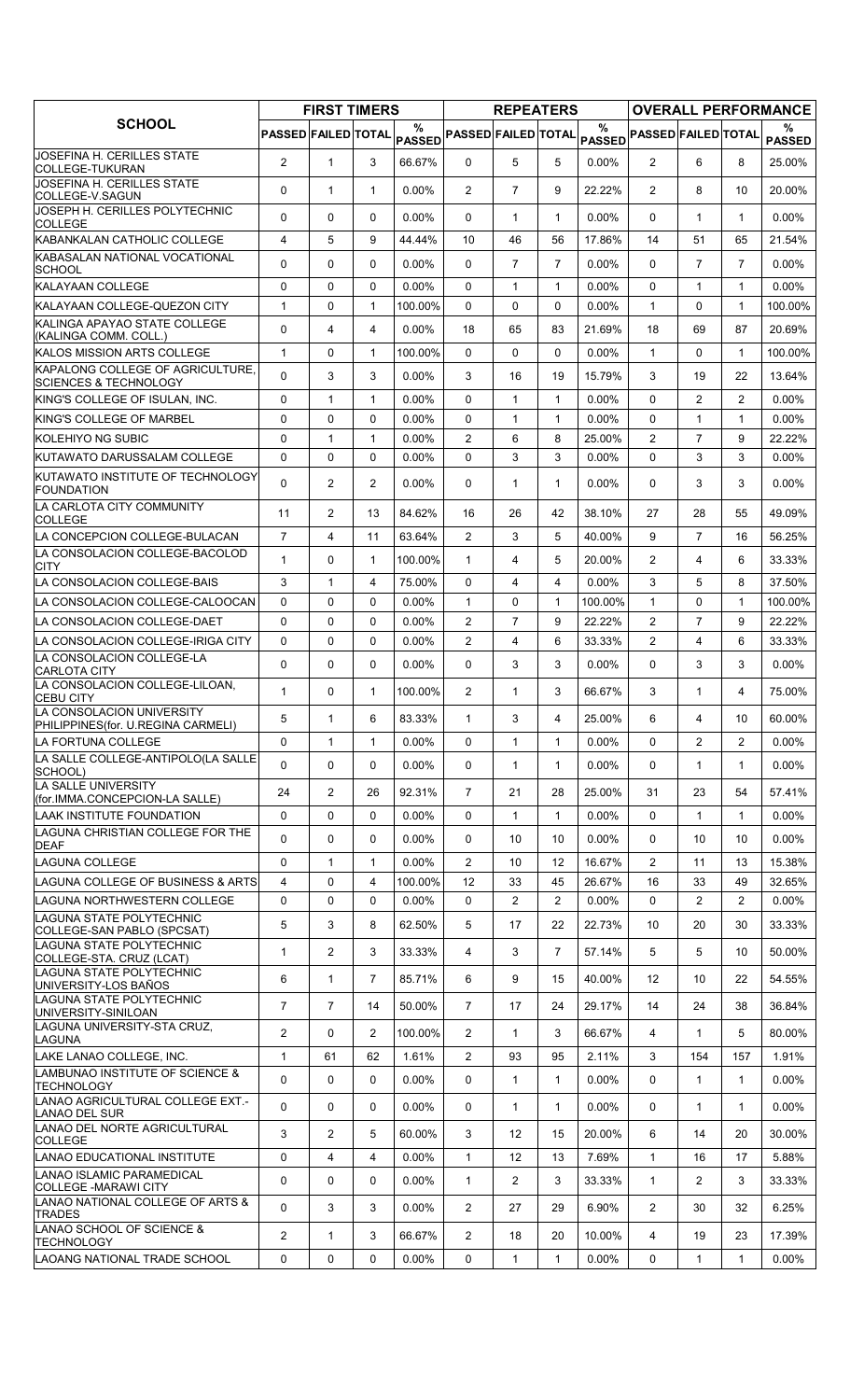|                                                                |                            | <b>FIRST TIMERS</b> |                |                    |                            | <b>REPEATERS</b> |                |               |                            |                |                | <b>OVERALL PERFORMANCE</b> |
|----------------------------------------------------------------|----------------------------|---------------------|----------------|--------------------|----------------------------|------------------|----------------|---------------|----------------------------|----------------|----------------|----------------------------|
| <b>SCHOOL</b>                                                  | <b>PASSED FAILED TOTAL</b> |                     |                | %<br><b>PASSED</b> | <b>PASSED FAILED TOTAL</b> |                  |                | $\frac{0}{0}$ | PASSED PASSED FAILED TOTAL |                |                | %<br><b>PASSED</b>         |
| LAPAK AGRICULTURAL COLLEGE-JOLO                                | 0                          | 0                   | $\Omega$       | $0.00\%$           | 0                          | 4                | 4              | $0.00\%$      | $\Omega$                   | 4              | 4              | $0.00\%$                   |
| LAPAK AGRICULTURAL COLLEGE-SIASI                               | 0                          | 19                  | 19             | $0.00\%$           | $\overline{2}$             | 53               | 55             | 3.64%         | $\overline{2}$             | 72             | 74             | 2.70%                      |
| LARMEN DE GUIA MEMORIAL COLLEGE                                | $\Omega$                   | $\mathbf{0}$        | $\Omega$       | 0.00%              | $\Omega$                   | $\mathbf{1}$     | $\mathbf{1}$   | $0.00\%$      | $\Omega$                   | 1              | $\mathbf{1}$   | $0.00\%$                   |
| LEGACY COLLEGE OF COMPOSTELA                                   | 0                          | 0                   | $\Omega$       | 0.00%              | $\mathbf{1}$               | 4                | 5              | 20.00%        | $\mathbf{1}$               | 4              | 5              | 20.00%                     |
| <b>LEMERY COLLEGES</b>                                         | 0                          | 0                   | $\mathbf 0$    | 0.00%              | $\overline{2}$             | 4                | 6              | 33.33%        | $\overline{2}$             | 4              | 6              | 33.33%                     |
| LEON GUINTO MEMORIAL COLLEGE                                   | 1                          | $\overline{2}$      | 3              | 33.33%             | 10                         | 15               | 25             | 40.00%        | 11                         | 17             | 28             | 39.29%                     |
| LEWIS COLLEGE                                                  | $\overline{2}$             | $\mathbf{1}$        | 3              | 66.67%             | 4                          | 3                | $\overline{7}$ | 57.14%        | 6                          | 4              | 10             | 60.00%                     |
| <b>LEYTE COLLEGES</b>                                          | $\mathbf{1}$               | $\overline{7}$      | 8              | 12.50%             | 8                          | 11               | 19             | 42.11%        | 9                          | 18             | 27             | 33.33%                     |
| LEYTE INSTITUTE OF TECHNOLOGY<br>(for.OCSAT)                   | 0                          | $\mathbf 0$         | $\mathbf{0}$   | $0.00\%$           | $\Omega$                   | 4                | 4              | $0.00\%$      | 0                          | 4              | 4              | $0.00\%$                   |
| <b>LEYTE INSTITUTE OF TECHNOLOGY-</b><br><b>BURAUEN CAMPUS</b> | 0                          | $\mathbf 0$         | $\Omega$       | $0.00\%$           | 3                          | 0                | 3              | 100.00%       | 3                          | $\Omega$       | 3              | 100.00%                    |
| LEYTE INSTITUTE OF TECHNOLOGY-<br>ORMOC CAMPUS                 | 3                          | 3                   | 6              | 50.00%             | 4                          | 10               | 14             | 28.57%        | $\overline{7}$             | 13             | 20             | 35.00%                     |
| LEYTE NORMAL UNIVERSITY                                        | 61                         | 31                  | 92             | 66.30%             | 146                        | 301              | 447            | 32.66%        | 207                        | 332            | 539            | 38.40%                     |
| LEYTE STATE COLLEGE                                            | 0                          | $\mathbf 0$         | $\mathbf 0$    | $0.00\%$           | $\mathbf{1}$               | 5                | 6              | 16.67%        | $\mathbf{1}$               | 5              | 6              | 16.67%                     |
| LEYTE STATE SCHOOL OF FISHERIES-<br><b>TOLOSA</b>              | 0                          | $\mathbf 0$         | $\mathbf 0$    | $0.00\%$           | 0                          | $\overline{2}$   | $\overline{2}$ | $0.00\%$      | $\mathbf{0}$               | $\overline{2}$ | $\overline{2}$ | $0.00\%$                   |
| LEYTE STATE UNIVERSITY-ALANG-<br><b>ALANG CAMPUS</b>           | 1                          | 3                   | 4              | 25.00%             | 3                          | 4                | $\overline{7}$ | 42.86%        | 4                          | $\overline{7}$ | 11             | 36.36%                     |
| LEYTE STATE UNIVERSITY-ISABEL<br><b>CAMPUS</b>                 | $\Omega$                   | $\mathbf{1}$        | 1              | $0.00\%$           | 3                          | $\mathbf{1}$     | 4              | 75.00%        | 3                          | $\overline{2}$ | 5              | 60.00%                     |
| LEYTE STATE UNIVERSITY-TOLOSA<br><b>CAMPUS</b>                 | 0                          | $\mathbf 0$         | $\Omega$       | $0.00\%$           | $\mathbf{1}$               | $\mathbf{1}$     | $\overline{2}$ | 50.00%        | $\mathbf{1}$               | 1              | $\overline{2}$ | 50.00%                     |
| LEYTE STATE UNIVERSITY-VILLABA<br><b>CAMPUS</b>                | 1                          | 2                   | 3              | 33.33%             | $\mathbf{1}$               | 8                | 9              | 11.11%        | $\overline{2}$             | 10             | 12             | 16.67%                     |
| <b>LIBON COMMUNITY COLLEGE</b>                                 | 6                          | 16                  | 22             | 27.27%             | 15                         | 62               | 77             | 19.48%        | 21                         | 78             | 99             | 21.21%                     |
| LICEO DE CAGAYAN UNIVERSITY                                    | $\overline{2}$             | 2                   | $\overline{4}$ | 50.00%             | 6                          | 32               | 38             | 15.79%        | 8                          | 34             | 42             | 19.05%                     |
| LICEO DE DAVAO                                                 | 0                          | 3                   | 3              | $0.00\%$           | $\mathbf{1}$               | $\overline{7}$   | 8              | 12.50%        | $\mathbf{1}$               | 10             | 11             | 9.09%                      |
| LICEO DE MASBATE COLLEGE                                       | $\overline{2}$             | 3                   | 5              | 40.00%             | 3                          | 21               | 24             | 12.50%        | 5                          | 24             | 29             | 17.24%                     |
| LICEO DE SAN JACINTO                                           | 2                          | 9                   | 11             | 18.18%             | 23                         | 105              | 128            | 17.97%        | 25                         | 114            | 139            | 17.99%                     |
| <b>LIGAO COMMUNITY COLLEGE</b>                                 | 1                          | 0                   | $\mathbf{1}$   | 100.00%            | 2                          | 4                | 6              | 33.33%        | 3                          | 4              | $\overline{7}$ | 42.86%                     |
| LIMAY POLYTECHNIC COLLEGE                                      | 1                          | 0                   | 1              | 100.00%            | 3                          | 18               | 21             | 14.29%        | 4                          | 18             | 22             | 18.18%                     |
| <b>LIPA CITY COLLEGES</b>                                      | $\Omega$                   | 3                   | 3              | $0.00\%$           | 4                          | 38               | 42             | 9.52%         | $\overline{4}$             | 41             | 45             | 8.89%                      |
| LIPA CITY PUBLIC COLLEGE                                       | 15                         | 3                   | 18             | 83.33%             | 33                         | 52               | 85             | 38.82%        | 48                         | 55             | 103            | 46.60%                     |
| LITO LAPID COLLEGE FOUNDATION                                  | 0                          | 0                   | 0              | $0.00\%$           | 0                          | $\mathbf{1}$     | $\mathbf{1}$   | $0.00\%$      | 0                          | 1              | $\mathbf{1}$   | $0.00\%$                   |
| <b>LOURDES COLLEGE</b>                                         | 3                          | $\Omega$            | 3              | 100.00%            | 6                          | 6                | 12             | 50.00%        | 9                          | 6              | 15             | 60.00%                     |
| LOURDES COLLEGE OF BULACAN                                     | 5                          | $\overline{2}$      | $\overline{7}$ | 71.43%             | $\mathbf{1}$               | 17               | 18             | 5.56%         | 6                          | 19             | 25             | 24.00%                     |
| LUCAN POLYTECHNIC COLLEGE                                      | 0                          | 2                   | 2              | 0.00%              | 0                          | 0                | 0              | $0.00\%$      | 0                          | 2              | $\overline{2}$ | $0.00\%$                   |
| LUNA COLLEGES                                                  | 0                          | $\overline{4}$      | 4              | $0.00\%$           | $\overline{4}$             | 46               | 50             | 8.00%         | 4                          | 50             | 54             | 7.41%                      |
| LUNA GOCO COLLEGES, INC (for.LUNA<br>GOCO MCCI)                | 0                          | $\mathbf 0$         | $\mathbf 0$    | $0.00\%$           | 0                          | $\mathbf{1}$     | $\mathbf{1}$   | 0.00%         | $\Omega$                   | 1              | $\mathbf{1}$   | 0.00%                      |
| LUZON NAZARENE BIBLE COLLEGE                                   | 0                          | 0                   | $\mathbf 0$    | $0.00\%$           | 0                          | 1                | 1              | $0.00\%$      | 0                          | 1              | 1              | $0.00\%$                   |
| LUZONIAN UNIVERSITY FOUNDATION-<br><b>LUCENA CITY</b>          | 0                          | 0                   | $\Omega$       | $0.00\%$           | 3                          | 4                | $\overline{7}$ | 42.86%        | 3                          | 4              | $\overline{7}$ | 42.86%                     |
| LYCEUM NORTHWESTERN-DAGUPAN<br><b>CITY</b>                     | 0                          | 3                   | 3              | $0.00\%$           | 4                          | 20               | 24             | 16.67%        | 4                          | 23             | 27             | 14.81%                     |
| LYCEUM NORTHWESTERN-F.T. DUQUE<br>COLLEGE-URDANETA             | 0                          | 0                   | $\mathbf 0$    | $0.00\%$           | $\overline{2}$             | 3                | 5              | 40.00%        | $\overline{2}$             | 3              | 5              | 40.00%                     |
| <b>LYCEUM OF APARRI</b>                                        | 0                          | 0                   | 0              | $0.00\%$           | $\mathbf{1}$               | 12               | 13             | 7.69%         | $\mathbf{1}$               | 12             | 13             | 7.69%                      |
| <b>LYCEUM OF CABAGAN</b>                                       | 0                          | $\mathbf{0}$        | $\Omega$       | 0.00%              | 0                          | $\mathbf{1}$     | $\mathbf{1}$   | 0.00%         | $\Omega$                   | 1              | $\mathbf{1}$   | $0.00\%$                   |
| LYCEUM OF CEBU- CEBU CITY                                      | 0                          | 0                   | 0              | $0.00\%$           | $\mathbf{1}$               | 0                | 1              | 100.00%       | $\mathbf{1}$               | 0              | 1              | 100.00%                    |
| LYCEUM OF ILIGAN FOUNDATION                                    | 0                          | 0                   | 0              | $0.00\%$           | 0                          | 2                | 2              | $0.00\%$      | 0                          | 2              | $\overline{2}$ | $0.00\%$                   |
| LYCEUM OF NORTHERN LUZON                                       | 0                          | $\mathbf{0}$        | $\Omega$       | $0.00\%$           | $\overline{4}$             | 3                | $\overline{7}$ | 57.14%        | $\overline{4}$             | 3              | $\overline{7}$ | 57.14%                     |
| LYCEUM OF SOUTHERN PHILIPPINES                                 | 0                          | $\overline{7}$      | $\overline{7}$ | $0.00\%$           | 0                          | 14               | 14             | $0.00\%$      | 0                          | 21             | 21             | $0.00\%$                   |
| LYCEUM OF THE PHILIPPINES<br>UNIVERSITY-BATANGAS, INC          | 0                          | $\mathbf{0}$        | $\Omega$       | $0.00\%$           | 0                          | 3                | 3              | $0.00\%$      | 0                          | 3              | 3              | $0.00\%$                   |
| ILYCEUM OF TUAO                                                | 0                          | 0                   | $\Omega$       | $0.00\%$           | $\overline{2}$             | $\overline{2}$   | 4              | 50.00%        | $\overline{2}$             | 2              | 4              | 50.00%                     |
| M. V. GALLEGO FOUNDATION COLLEGES                              | 1                          | $\mathbf{0}$        | $\mathbf{1}$   | 100.00%            | 0                          | $\overline{2}$   | $\overline{c}$ | $0.00\%$      | $\mathbf{1}$               | 2              | 3              | 33.33%                     |
| MAASIN CITY COLLEGE                                            | 0                          | $\mathbf 0$         | $\mathbf 0$    | 0.00%              | 1                          | 0                | $\mathbf{1}$   | 100.00%       | $\mathbf{1}$               | 0              | 1              | 100.00%                    |
| <b>MABINI COLLEGE OF BATANGAS</b>                              | 0                          | $\mathbf 0$         | $\Omega$       | $0.00\%$           | $\mathbf{1}$               | $\overline{2}$   | 3              | 33.33%        | $\mathbf{1}$               | 2              | 3              | 33.33%                     |
| <b>MABINI COLLEGE-DAET</b>                                     | 3                          | 0                   | 3              | 100.00%            | 4                          | 41               | 45             | 8.89%         | $\overline{7}$             | 41             | 48             | 14.58%                     |
| MADRIDEJOS COMMUNITY COLLEGE-<br><b>MADRIDEJOS, CEBU CITY</b>  | 0                          | $\mathbf 0$         | $\mathbf 0$    | $0.00\%$           | $\mathbf{1}$               | 4                | 5              | 20.00%        | $\mathbf{1}$               | 4              | 5              | 20.00%                     |
| MAGSAYSAY MEMORIAL COLLEGE OF<br>ZAMBALES                      | 1                          | $\overline{2}$      | 3              | 33.33%             | 10                         | 30               | 40             | 25.00%        | 11                         | 32             | 43             | 25.58%                     |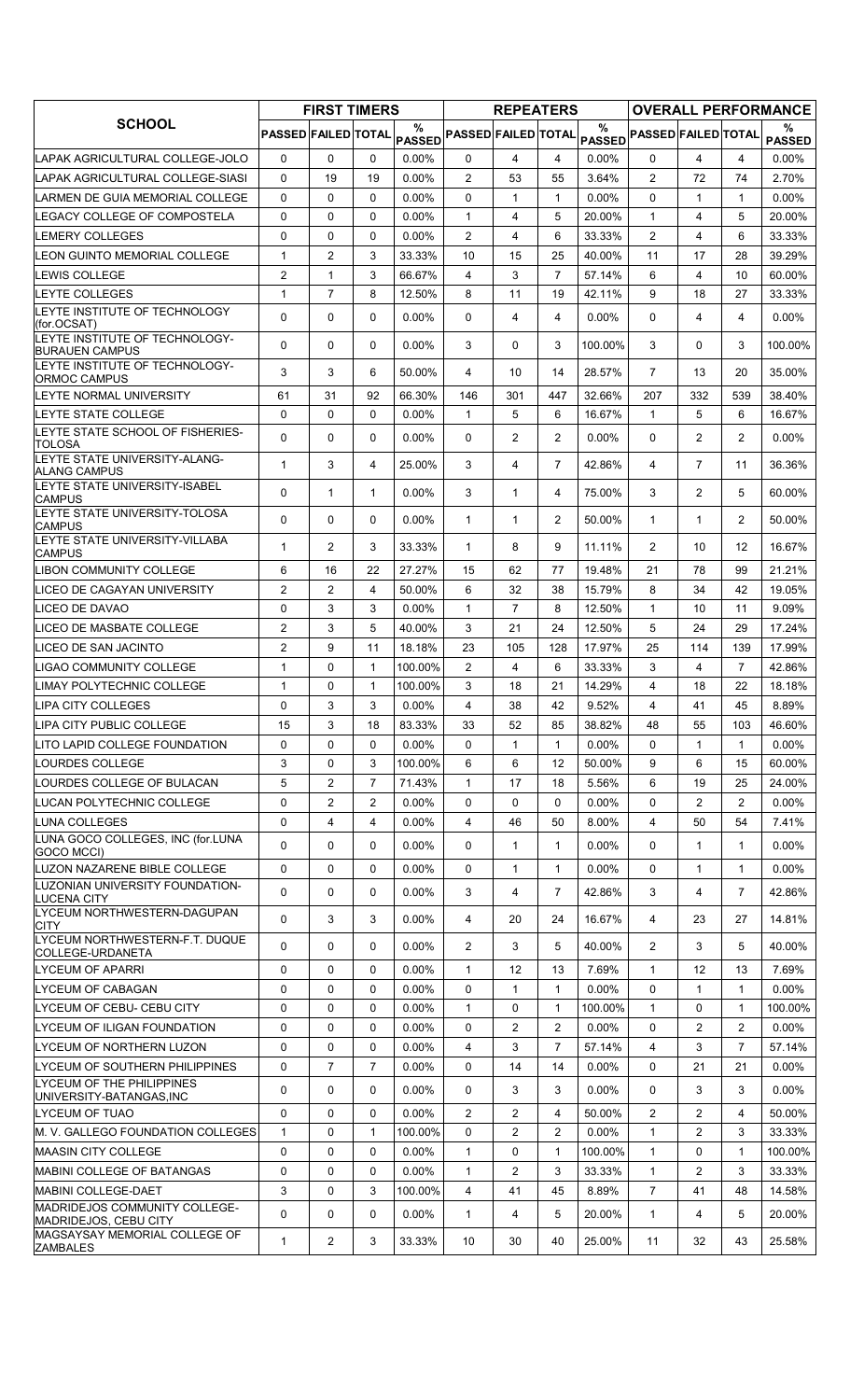|                                                                       |                            | <b>FIRST TIMERS</b> |                |                    |                            | <b>REPEATERS</b> |                |               |                            |                |                | <b>OVERALL PERFORMANCE</b> |
|-----------------------------------------------------------------------|----------------------------|---------------------|----------------|--------------------|----------------------------|------------------|----------------|---------------|----------------------------|----------------|----------------|----------------------------|
| <b>SCHOOL</b>                                                         | <b>PASSED FAILED TOTAL</b> |                     |                | %<br><b>PASSED</b> | <b>PASSED FAILED TOTAL</b> |                  |                | $\frac{0}{0}$ | PASSED PASSED FAILED TOTAL |                |                | %<br><b>PASSED</b>         |
| <b>MAGSAYSAY MEMORIAL COLLEGE-</b><br><b>ISULAN</b>                   | $\Omega$                   | $\Omega$            | $\mathbf{0}$   | $0.00\%$           | $\overline{2}$             | $\overline{7}$   | 9              | 22.22%        | $\overline{2}$             | $\overline{7}$ | 9              | 22.22%                     |
| MAGSAYSAY MEMORIAL COLLEGE-<br><b>TACURONG</b>                        | 0                          | 0                   | $\mathbf{0}$   | 0.00%              | $\Omega$                   | $\mathbf{1}$     | $\mathbf{1}$   | 0.00%         | $\Omega$                   | $\mathbf{1}$   | $\mathbf{1}$   | $0.00\%$                   |
| <b>MAHARDIKA INSTITUTE OF</b><br>TECHNOLOGY                           | 4                          | 12                  | 16             | 25.00%             | $\mathbf{1}$               | 26               | 27             | 3.70%         | 5                          | 38             | 43             | 11.63%                     |
| MALASIQUI AGNO VALLEY COLLEGE<br>(for.AGNO VC)                        | $\mathbf{1}$               | 0                   | $\mathbf{1}$   | 100.00%            | 4                          | 14               | 18             | 22.22%        | 5                          | 14             | 19             | 26.32%                     |
| <b>MALLIG PLAINS</b><br>COLLEGES(for.W.ISABELA PC)                    | 0                          | 0                   | $\mathbf 0$    | $0.00\%$           | $\mathbf{0}$               | 4                | 4              | $0.00\%$      | $\Omega$                   | 4              | 4              | $0.00\%$                   |
| <b>MANDAUE CITY COLLEGE- MANDAUE</b><br>CITY, CEBU                    | $\overline{4}$             | 0                   | 4              | 100.00%            | $\mathbf{0}$               | $\overline{2}$   | $\overline{2}$ | $0.00\%$      | $\overline{4}$             | $\overline{2}$ | 6              | 66.67%                     |
| <b>MANILA CENTRAL UNIVERSITY-</b><br><b>CALOOCAN CITY</b>             | 0                          | 0                   | 0              | $0.00\%$           | $\mathbf{0}$               | $\mathbf{1}$     | $\mathbf{1}$   | $0.00\%$      | 0                          | 1              | $\mathbf{1}$   | $0.00\%$                   |
| MANTO MEMORIAL FOUNDATION<br><b>COLLEGE</b>                           | 0                          | $\mathbf{1}$        | $\mathbf{1}$   | $0.00\%$           | $\mathbf{0}$               | 12               | 12             | $0.00\%$      | $\Omega$                   | 13             | 13             | $0.00\%$                   |
| MANUEL L. QUEZON UNIVERSITY                                           | 0                          | $\mathbf{1}$        | 1              | $0.00\%$           | $\mathbf{1}$               | 3                | 4              | 25.00%        | $\mathbf{1}$               | 4              | 5              | 20.00%                     |
| MANUEL S. ENVERGA UNIV.<br>FOUNDATION-CANDELARIA                      | $\overline{4}$             | 0                   | 4              | 100.00%            | 4                          | 29               | 33             | 12.12%        | 8                          | 29             | 37             | 21.62%                     |
| MANUEL S. ENVERGA UNIV.<br>FOUNDATION-CATANAUAN                       | $\mathbf{1}$               | $\mathbf{1}$        | $\overline{2}$ | 50.00%             | $\overline{7}$             | 48               | 55             | 12.73%        | 8                          | 49             | 57             | 14.04%                     |
| MANUEL S. ENVERGA UNIV.<br>FOUNDATION-LUCENA CITY                     | $\mathbf{1}$               | $\overline{2}$      | 3              | 33.33%             | 19                         | 89               | 108            | 17.59%        | 20                         | 91             | 111            | 18.02%                     |
| MANUEL S. ENVERGA UNIV.<br>FOUNDATION-SAN ANTONIO                     | 0                          | $\Omega$            | $\Omega$       | $0.00\%$           | $\mathbf{1}$               | 3                | 4              | 25.00%        | $\mathbf{1}$               | 3              | 4              | 25.00%                     |
| MAPANDI MEMORIAL COLLEGE                                              | 0                          | 10                  | 10             | 0.00%              | 10                         | 56               | 66             | 15.15%        | 10                         | 66             | 76             | 13.16%                     |
| <b>MARAWI CAPITOL FOUNDATION</b><br><b>COLLEGE</b>                    | $\overline{2}$             | 39                  | 41             | 4.88%              | 9                          | 130              | 139            | 6.47%         | 11                         | 169            | 180            | 6.11%                      |
| <b>MARAWI ISLAMIC COLLEGE</b>                                         | 3                          | 32                  | 35             | 8.57%              | 4                          | 32               | 36             | 11.11%        | $\overline{7}$             | 64             | 71             | 9.86%                      |
| MARCELINO FULE MEMORIAL ACADEMY<br>MARCELINO R. VELOSO NATIONAL       | 5                          | 6                   | 11             | 45.45%             | 3                          | $\overline{7}$   | 10             | 30.00%        | 8                          | 13             | 21             | 38.10%                     |
| POLYTECHNIC COLLEGE                                                   | 0                          | 0                   | $\mathbf 0$    | $0.00\%$           | 0                          | $\mathbf{1}$     | $\mathbf{1}$   | 0.00%         | $\Omega$                   | $\mathbf{1}$   | $\mathbf 1$    | $0.00\%$                   |
| <b>MARIAN COLLEGE</b>                                                 | 3                          | $\overline{2}$      | 5              | 60.00%             | $\overline{2}$             | 43               | 45             | 4.44%         | 5                          | 45             | 50             | 10.00%                     |
| <b>MARIANO MARCOS STATE UNIVERSITY-</b><br>LAOAG-COLL. OF EDUCATION   | 9                          | $\overline{2}$      | 11             | 81.82%             | 3                          | 13               | 16             | 18.75%        | 12                         | 15             | 27             | 44.44%                     |
| MARINDUQUE MIDWEST COLLEGE                                            | $\mathbf{1}$               | 3                   | $\overline{4}$ | 25.00%             | 5                          | 10               | 15             | 33.33%        | 6                          | 13             | 19             | 31.58%                     |
| MARINDUQUE STATE COLLEGE-STA.<br><b>CRUZ</b>                          | 6                          | 4                   | 10             | 60.00%             | 18                         | 97               | 115            | 15.65%        | 24                         | 101            | 125            | 19.20%                     |
| MARY THE QUEEN COLLEGE OF<br><b>SCIENCE &amp; TECHNOLOGY</b>          | $\mathbf{1}$               | 0                   | $\mathbf{1}$   | 100.00%            | 0                          | 0                | $\Omega$       | $0.00\%$      | $\mathbf{1}$               | $\Omega$       | $\mathbf{1}$   | 100.00%                    |
| <b>MARYHILL COLLEGE</b>                                               | $\mathbf{1}$               | $\mathbf{1}$        | $\overline{2}$ | 50.00%             | $\mathbf{1}$               | 0                | $\mathbf{1}$   | 100.00%       | 2                          | $\mathbf{1}$   | 3              | 66.67%                     |
| <b>MASBATE COLLEGES</b>                                               | 13                         | 19                  | 32             | 40.63%             | 33                         | 217              | 250            | 13.20%        | 46                         | 236            | 282            | 16.31%                     |
| <b>MATER DEI COLLEGE-BOHOL</b>                                        | 0                          | 1                   | 1              | $0.00\%$           | 5                          | 6                | 11             | 45.45%        | 5                          | 7              | 12             | 41.67%                     |
| <b>MATER DIVINAE GRATIAE COLLEGE</b>                                  | $\mathbf 0$                | $\mathbf{1}$        | $\mathbf{1}$   | $0.00\%$           | $\mathbf{1}$               | 8                | 9              | 11.11%        | $\mathbf{1}$               | 9              | 10             | 10.00%                     |
| MATER REDEMPTORIS COLLEGE OF<br><b>SAN JOSE CITY, INC</b>             | 3                          | 0                   | 3              | 100.00%            | 0                          | 0                | 0              | $0.00\%$      | 3                          | 0              | 3              | 100.00%                    |
| <b>MATI COMMUNITY COLLEGE</b>                                         | 1                          | 0                   | 1              | 100.00%            | 2                          | 6                | 8              | 25.00%        | 3                          | 6              | 9              | 33.33%                     |
| <b>MATI DOCTORS COLLEGE</b>                                           | 0                          | 0                   | 0              | $0.00\%$           | 0                          | $\overline{2}$   | $\overline{2}$ | 0.00%         | 0                          | 2              | $\overline{2}$ | $0.00\%$                   |
| <b>MATI POLYTECHNIC INSTITUTE</b>                                     | 3                          | $\mathbf{1}$        | $\overline{4}$ | 75.00%             | 8                          | 27               | 35             | 22.86%        | 11                         | 28             | 39             | 28.21%                     |
| MATS COLLEGE OF TECHNOLOGY                                            | $\overline{c}$             | 4                   | 6              | 33.33%             | 4                          | 6                | 10             | 40.00%        | 6                          | 10             | 16             | 37.50%                     |
| MATUTUM VIEW CHRISTIAN COLLEGE                                        | $\overline{2}$             | 1                   | 3              | 66.67%             | 2                          | 3                | 5              | 40.00%        | 4                          | 4              | 8              | 50.00%                     |
| <b>MEDINA COLLEGE-IPIL</b>                                            | 0                          | 0                   | $\Omega$       | $0.00\%$           | $\Omega$                   | $\overline{c}$   | $\overline{2}$ | $0.00\%$      | $\Omega$                   | $\overline{c}$ | $\overline{2}$ | $0.00\%$                   |
| MEDINA COLLEGE-OZAMIS CITY<br>MEDINA COLLEGE-PAGADIAN                 | 0                          | 0                   | $\mathbf 0$    | $0.00\%$           | 1                          | 7                | 8              | 12.50%        | $\mathbf{1}$               | $\overline{7}$ | 8              | 12.50%                     |
| (for ST JOHN GEN. HOSP & COLL.)                                       | 0                          | 0                   | 0              | $0.00\%$           | 0                          | $\mathbf{1}$     | $\mathbf{1}$   | $0.00\%$      | 0                          | $\mathbf{1}$   | $\mathbf 1$    | $0.00\%$                   |
| IMEDINA FOUNDATION COLLEGE<br>MEGABYTE COLLEGE OF SCIENCE &           | 0                          | $\overline{c}$      | $\overline{2}$ | $0.00\%$           | $\overline{7}$             | 18               | 25             | 28.00%        | $\overline{7}$             | 20             | 27             | 25.93%                     |
| <b>TECHNOLOGY</b>                                                     | 6                          | $\overline{c}$      | 8              | 75.00%             | 0                          | $\overline{2}$   | 2              | $0.00\%$      | 6                          | 4              | 10             | 60.00%                     |
| <b>METRO DAGUPAN COLLEGES</b>                                         | 0                          | 0                   | $\Omega$       | $0.00\%$           | 0                          | 3                | 3              | $0.00\%$      | 0                          | 3              | 3              | $0.00\%$                   |
| <b>METRO MANILA COLLEGE</b>                                           | 10                         | 6                   | 16             | 62.50%             | 14                         | 21               | 35             | 40.00%        | 24                         | 27             | 51             | 47.06%                     |
| METRO POLYTECHNIC COLLEGE                                             | 0                          | $\mathbf{1}$        | $\mathbf{1}$   | $0.00\%$           | 0                          | 0                | $\Omega$       | $0.00\%$      | $\Omega$                   | 1              | $\mathbf{1}$   | $0.00\%$                   |
| <b>MEYCAUAYAN COLLEGE</b>                                             | 4                          | 3                   | 7              | 57.14%             | 5                          | 14               | 19             | 26.32%        | 9                          | 17             | 26             | 34.62%                     |
| <b>MEYCAUAYAN LEGASPI COLLEGE</b><br>MINDANAO AUTONOMOUS COLLEGE,     | $\mathbf 0$                | $\mathbf{1}$        | $\mathbf{1}$   | $0.00\%$           | $\Omega$                   | 0                | 0              | 0.00%         | $\Omega$                   | $\mathbf{1}$   | $\mathbf{1}$   | $0.00\%$                   |
| FOUNDATION INC.                                                       | 1                          | 14                  | 15             | 6.67%              | 4                          | 22               | 26             | 15.38%        | 5                          | 36             | 41             | 12.20%                     |
| MINDANAO CAPITOL COLLEGE                                              | 2                          | 13                  | 15             | 13.33%             | 1                          | 50               | 51             | 1.96%         | 3                          | 63             | 66             | 4.55%                      |
| <b>IMINDANAO INSTITUTE OF TECHNOLOGY</b><br>MINDANAO ISLAMIC COMPUTER | $\mathbf 0$                | 0                   | 0              | $0.00\%$           | $\mathbf{1}$               | 1                | $\overline{2}$ | 50.00%        | $\mathbf{1}$               | 1              | $\overline{2}$ | 50.00%                     |
| <b>COLLEGE</b>                                                        | 9                          | 91                  | 100            | 9.00%              | 9                          | 128              | 137            | 6.57%         | 18                         | 219            | 237            | 7.59%                      |
| MINDANAO KOKUSAI DAIGAKU<br>MINDANAO POLYTECHNIC STATE                | 0                          | 0                   | $\mathbf{0}$   | $0.00\%$           | $\mathbf{1}$               | 0                | $\mathbf{1}$   | 100.00%       | $\mathbf{1}$               | 0              | 1              | 100.00%                    |
| COLLEGE (DMMMPSC)                                                     | $\overline{2}$             | $\mathbf{1}$        | 3              | 66.67%             | 3                          | 5                | 8              | 37.50%        | 5                          | 6              | 11             | 45.45%                     |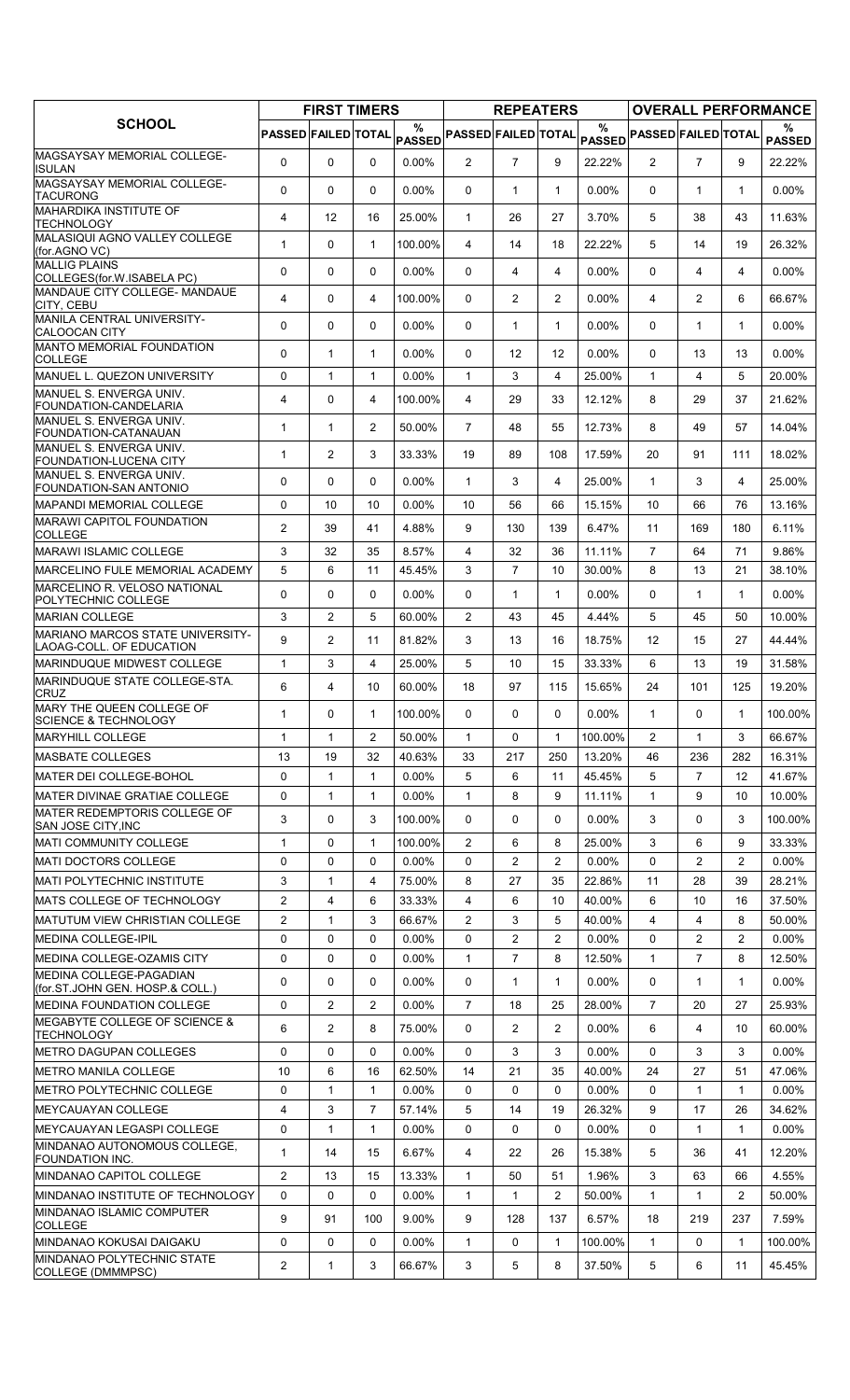|                                                                          |                            | <b>FIRST TIMERS</b> |                   |                    |                            | <b>REPEATERS</b> |                |                    |                            |                |                   | <b>OVERALL PERFORMANCE</b> |
|--------------------------------------------------------------------------|----------------------------|---------------------|-------------------|--------------------|----------------------------|------------------|----------------|--------------------|----------------------------|----------------|-------------------|----------------------------|
| <b>SCHOOL</b>                                                            | <b>PASSED FAILED TOTAL</b> |                     |                   | %<br><b>PASSED</b> | <b>PASSED FAILED TOTAL</b> |                  |                | %<br><b>PASSED</b> | <b>PASSED FAILED TOTAL</b> |                |                   | ℅<br><b>PASSED</b>         |
| MINDANAO STATE UNIVERSITY-(MAIGO<br>SAT)                                 | $\overline{4}$             | $\Omega$            | $\overline{4}$    | 100.00%            | 0                          | 0                | 0              | $0.00\%$           | $\overline{4}$             | $\Omega$       | 4                 | 100.00%                    |
| MINDANAO STATE UNIVERSITY-BUUG                                           | 2                          | 5                   | $\overline{7}$    | 28.57%             | 1                          | 5                | 6              | 16.67%             | 3                          | 10             | 13                | 23.08%                     |
| MINDANAO STATE UNIVERSITY-GEN.<br><b>SANTOS CITY</b>                     | 8                          | 5                   | 13                | 61.54%             | 11                         | 48               | 59             | 18.64%             | 19                         | 53             | 72                | 26.39%                     |
| MINDANAO STATE UNIVERSITY-ILIGAN                                         | 23                         | $\mathbf{1}$        | 24                | 95.83%             | 6                          | 35               | 41             | 14.63%             | 29                         | 36             | 65                | 44.62%                     |
| INSTITUTE OF TECHNOLOGY<br>MINDANAO STATE UNIVERSITY-<br>MAGUINDANAO     | 5                          | 5                   | 10                | 50.00%             | 3                          | 26               | 29             | 10.34%             | 8                          | 31             | 39                | 20.51%                     |
| MINDANAO STATE UNIVERSITY-MARAWI<br><b>CITY</b>                          | 51                         | 20                  | 71                | 71.83%             | 28                         | 109              | 137            | 20.44%             | 79                         | 129            | 208               | 37.98%                     |
| MINDANAO STATE UNIVERSITY-NAAWAN                                         | $\overline{4}$             | 0                   | $\overline{4}$    | 100.00%            | $\mathbf{1}$               | $\Omega$         | $\mathbf{1}$   | 100.00%            | 5                          | $\Omega$       | 5                 | 100.00%                    |
| MINDANAO STATE UNIVERSITY-SDTC-<br>JOLO                                  | 0                          | 18                  | 18                | $0.00\%$           | 11                         | 319              | 330            | 3.33%              | 11                         | 337            | 348               | 3.16%                      |
| MINDANAO STATE UNIVERSITY-TAWI-<br><b>TAWI</b>                           | 8                          | 47                  | 55                | 14.55%             | 17                         | 185              | 202            | 8.42%              | 25                         | 232            | 257               | 9.73%                      |
| MINDANAO UNIVERSITY OF SCIENCE &<br>TECHNOLOGY-CDO                       | 16                         | 3                   | 19                | 84.21%             | 4                          | 6                | 10             | 40.00%             | 20                         | 9              | 29                | 68.97%                     |
| MINDANAO UNIVERSITY OF SCIENCE &<br>TECHNOLOGY-OROQUIETA                 | 5                          | $\mathbf{1}$        | 6                 | 83.33%             | 5                          | 6                | 11             | 45.45%             | 10                         | $\overline{7}$ | 17                | 58.82%                     |
| MINDANAO UNIVERSITY OF SCIENCE &<br>TECHNOLOGY-PANAON                    | 0                          | 0                   | $\mathbf{0}$      | $0.00\%$           | $\overline{2}$             | $\overline{2}$   | 4              | 50.00%             | $\overline{2}$             | $\overline{2}$ | 4                 | 50.00%                     |
| MINDORO STATE COLLEGE OF<br>AGRICULTURE & TECHNOLOGY-                    | $\mathbf{1}$               | $\mathbf{1}$        | $\overline{2}$    | 50.00%             | $\Omega$                   | 3                | 3              | 0.00%              | $\mathbf{1}$               | $\overline{4}$ | 5                 | 20.00%                     |
| <b>BONGABONG</b><br>MIRIAM COLLEGE (for.MARYKNOLL                        |                            |                     |                   |                    |                            |                  |                |                    |                            |                |                   |                            |
| COLL.FDTN, INC)<br>MISAMIS ORIENTAL INSTITUTE OF                         | 12                         | 0                   | $12 \overline{ }$ | 100.00%            | $\Omega$                   | 0                | $\Omega$       | 0.00%              | 12                         | $\Omega$       | $12 \overline{ }$ | 100.00%                    |
| <b>SCIENCE &amp; TECHNOLOGY</b>                                          | 3                          | $\overline{2}$      | 5                 | 60.00%             | $\mathbf{1}$               | 0                | $\mathbf{1}$   | 100.00%            | 4                          | $\overline{2}$ | 6                 | 66.67%                     |
| MISAMIS ORIENTAL STATE COLLEGE OF<br><b>AGRICULTURE &amp; TECHNOLOGY</b> | $\overline{2}$             | 0                   | $\overline{2}$    | 100.00%            | $\overline{2}$             | 0                | $\overline{2}$ | 100.00%            | 4                          | 0              | 4                 | 100.00%                    |
| MISAMIS UNIVERSITY-OROQUIETA UNIT                                        | $\mathbf 0$                | $\mathbf{1}$        | $\mathbf{1}$      | $0.00\%$           | 9                          | 20               | 29             | 31.03%             | 9                          | 21             | 30                | 30.00%                     |
| MISAMIS UNIVERSITY-OZAMIS CITY                                           | 5                          | $\mathbf{1}$        | 6                 | 83.33%             | 5                          | 24               | 29             | 17.24%             | 10                         | 25             | 35                | 28.57%                     |
| MLG INSTITUTE OF LEARNING                                                | 3                          | 0                   | 3                 | 100.00%            | $\Omega$                   | 0                | 0              | 0.00%              | 3                          | $\Omega$       | 3                 | 100.00%                    |
| MN INSTITUTE OF TECHNOLOGY                                               | 0                          | $\mathbf{1}$        | $\mathbf{1}$      | 0.00%              | $\Omega$                   | 2                | $\overline{2}$ | 0.00%              | $\Omega$                   | 3              | 3                 | $0.00\%$                   |
| <b>MONDRIAAN AURA COLLEGE</b>                                            | 2                          | 0                   | $\overline{2}$    | 100.00%            | $\overline{2}$             | 5                | $\overline{7}$ | 28.57%             | 4                          | 5              | 9                 | 44.44%                     |
| <b>MONTASHIR ISLAMIC COLLEGE</b>                                         | $\mathbf 0$                | 1                   | $\mathbf{1}$      | 0.00%              | 0                          | $\mathbf{1}$     | $\mathbf{1}$   | 0.00%              | 0                          | $\overline{2}$ | $\overline{2}$    | $0.00\%$                   |
| <b>MONTEVISTA LEARNING CENTER</b><br>MOUNT CARMEL COLLEGE OF             | 0                          | 0                   | $\mathbf 0$       | $0.00\%$           | 0                          | $\mathbf{1}$     | $\mathbf{1}$   | 0.00%              | $\Omega$                   | $\mathbf{1}$   | $\mathbf{1}$      | $0.00\%$                   |
| <b>CASIGURAN</b>                                                         | $\mathbf{1}$               | $\mathbf{1}$        | $\overline{2}$    | 50.00%             | $\mathbf{1}$               | 3                | 4              | 25.00%             | $\overline{2}$             | 4              | 6                 | 33.33%                     |
| MOUNT CARMEL COLLEGE-AGUSAN DEL<br><b>SUR</b>                            | $\Omega$                   | 0                   | $\mathbf{0}$      | $0.00\%$           | $\mathbf{1}$               | 0                | $\mathbf{1}$   | 100.00%            | $\mathbf{1}$               | 0              | 1                 | 100.00%                    |
| MOUNT CARMEL COLLEGE-ESCALANTE                                           | 5                          | 5                   | 10                | 50.00%             | $\overline{7}$             | 28               | 35             | 20.00%             | 12                         | 33             | 45                | 26.67%                     |
| MOUNT MORIAH COLLEGE-CAMOTES                                             | 0                          | $\mathbf{1}$        | $\mathbf{1}$      | $0.00\%$           | $\overline{2}$             | $\overline{2}$   | 4              | 50.00%             | $\overline{2}$             | 3              | 5                 | 40.00%                     |
| MOUNTAIN PROV. STATE POLYTECHNIC<br>COLLEGE-BONTOC                       | 4                          | $\overline{c}$      | 6                 | 66.67%             | 12                         | 44               | 56             | 21.43%             | 16                         | 46             | 62                | 25.81%                     |
| MOUNTAIN PROV. STATE POLYTECHNIC<br>COLLEGE-TADIAN                       | $\Omega$                   | 0                   | $\mathbf{0}$      | $0.00\%$           | $\mathbf{1}$               | 6                | $\overline{7}$ | 14.29%             | $\mathbf{1}$               | 6              | $\overline{7}$    | 14.29%                     |
| <b>MOUNTAIN VIEW COLLEGE</b>                                             | $\overline{2}$             | 0                   | 2                 | 100.00%            | $\mathbf{1}$               | 9                | 10             | 10.00%             | 3                          | 9              | 12                | 25.00%                     |
| <b>MYSTICAL ROSE COLLEGE OF SCIENCE</b><br>& TECHNOLOGY                  | 0                          | 0                   | $\mathbf 0$       | $0.00\%$           | $\mathbf{1}$               | $\overline{2}$   | 3              | 33.33%             | $\mathbf{1}$               | $\overline{2}$ | 3                 | 33.33%                     |
| NAGA COLLEGE FOUNDATION                                                  | $\overline{2}$             | $\overline{2}$      | 4                 | 50.00%             | 16                         | 69               | 85             | 18.82%             | 18                         | 71             | 89                | 20.22%                     |
| NAGA VIEW ADVENTIST COLLEGE-NAGA,<br><b>CAMARINES SUR</b>                | 4                          | $\overline{2}$      | 6                 | 66.67%             | $\mathbf{1}$               | $\overline{2}$   | 3              | 33.33%             | 5                          | 4              | 9                 | 55.56%                     |
| NATIONAL CHRISTIAN LIFE COLLEGE                                          | 4                          | 0                   | $\overline{4}$    | 100.00%            | $\mathbf{1}$               | 1                | $\overline{2}$ | 50.00%             | 5                          | 1              | 6                 | 83.33%                     |
| NATIONAL COLLEGE OF BUSINESS &<br>ARTS-CUBAO                             | $\mathbf{1}$               | $\overline{2}$      | 3                 | 33.33%             | $\mathbf{1}$               | $\mathbf{1}$     | $\overline{2}$ | 50.00%             | $\overline{2}$             | 3              | 5                 | 40.00%                     |
| NATIONAL COLLEGE OF BUSINESS &<br><b>ARTS-FAIRVIEW</b>                   | $\overline{4}$             | 0                   | 4                 | 100.00%            | 0                          | $\overline{2}$   | 2              | 0.00%              | 4                          | $\overline{2}$ | 6                 | 66.67%                     |
| NATIONAL COLLEGE OF BUSINESS &<br><b>ARTS-MANILA</b>                     | 1                          | 0                   | $\mathbf{1}$      | 100.00%            | $\mathbf{1}$               | 0                | $\mathbf{1}$   | 100.00%            | $\overline{2}$             | 0              | 2                 | 100.00%                    |
| NATIONAL COLLEGE OF BUSINESS &<br><b>ARTS-RIZAL</b>                      | 0                          | 0                   | $\mathbf 0$       | $0.00\%$           | $\mathbf{1}$               | 0                | $\mathbf{1}$   | 100.00%            | $\mathbf{1}$               | $\Omega$       | $\mathbf{1}$      | 100.00%                    |
| NATIONAL POLYTECHNIC COLLEGE OF<br><b>SCIENCE &amp; TECHNOLOGY</b>       | 1                          | 0                   | $\mathbf{1}$      | 100.00%            | $\mathbf{0}$               | 0                | 0              | $0.00\%$           | $\mathbf{1}$               | 0              | 1                 | 100.00%                    |
| NATIONAL TEACHER'S COLLEGE                                               | 41                         | 8                   | 49                | 83.67%             | 23                         | 76               | 99             | 23.23%             | 64                         | 84             | 148               | 43.24%                     |
| NATIONAL UNIVERSITY-MANILA                                               | 0                          | 0                   | 0                 | $0.00\%$           | $\mathbf{1}$               | 6                | $\overline{7}$ | 14.29%             | $\mathbf{1}$               | 6              | $\overline{7}$    | 14.29%                     |
| NAVAL STATE UNIVERSITY (for.NAVAL<br><b>INST) BILIRAN</b>                | $\mathbf{1}$               | $\overline{c}$      | 3                 | 33.33%             | $\mathbf{1}$               | 13               | 14             | 7.14%              | $\overline{2}$             | 15             | 17                | 11.76%                     |
| NAVAL STATE UNIVERSITY (for.NAVAL<br><b>INST)-NAVAL</b>                  | $\overline{7}$             | 6                   | 13                | 53.85%             | 27                         | 55               | 82             | 32.93%             | 34                         | 61             | 95                | 35.79%                     |
| NAVOTAS POLYTECHNIC COLLEGE                                              | 14                         | 6                   | 20                | 70.00%             | 13                         | 41               | 54             | 24.07%             | 27                         | 47             | 74                | 36.49%                     |
| NAZARENUS COLLEGE FOUNDATION                                             | 2                          | 0                   | $\overline{2}$    | 100.00%            | 1                          | 2                | 3              | 33.33%             | 3                          | 2              | 5                 | 60.00%                     |
| NEGROS COLLEGE                                                           | $\overline{2}$             | 4                   | 6                 | 33.33%             | 11                         | 43               | 54             | 20.37%             | 13                         | 47             | 60                | 21.67%                     |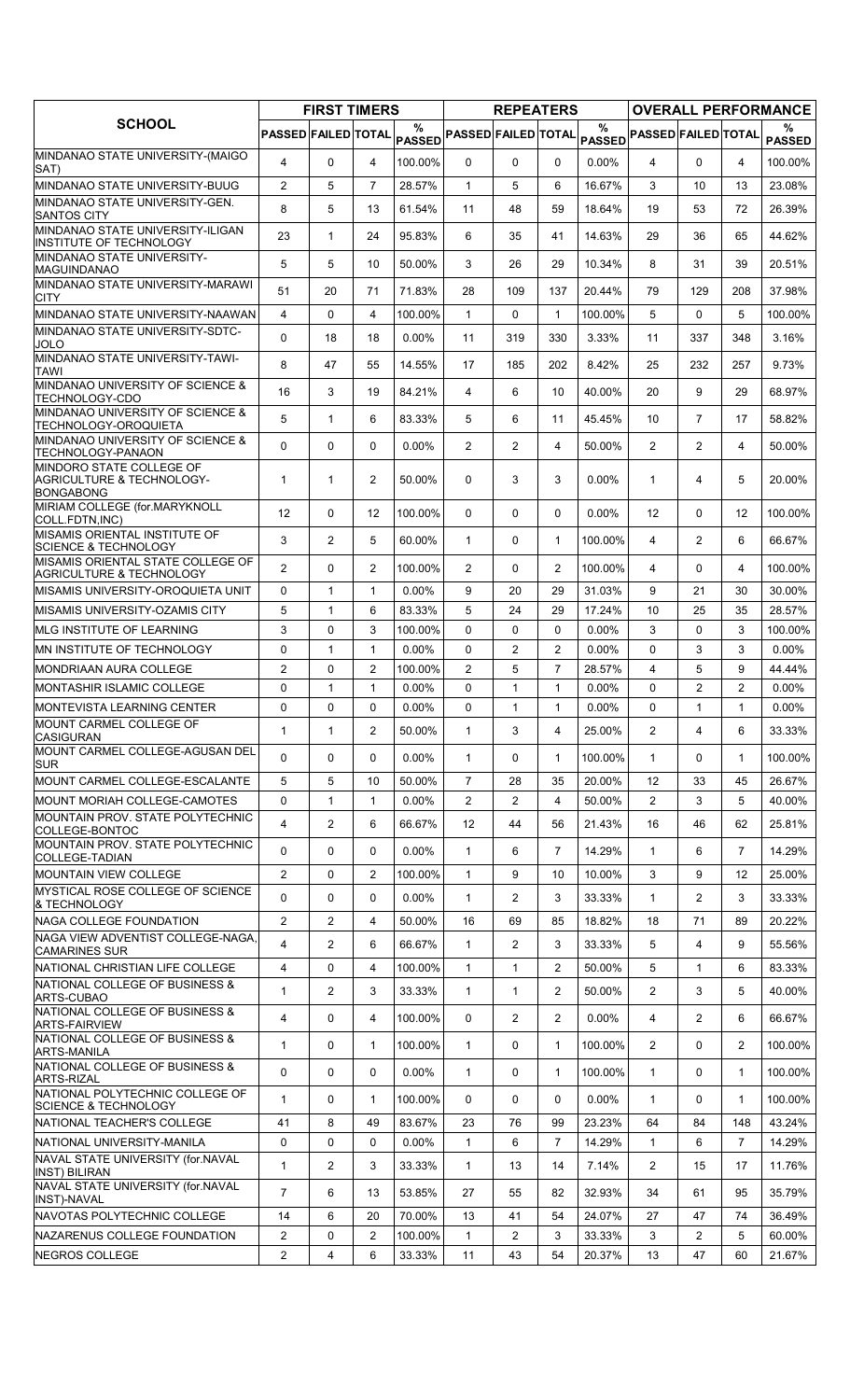|                                                                    |                            | <b>FIRST TIMERS</b> |                   |             |                            | <b>REPEATERS</b>  |                |          |                            |                |                | <b>OVERALL PERFORMANCE</b> |
|--------------------------------------------------------------------|----------------------------|---------------------|-------------------|-------------|----------------------------|-------------------|----------------|----------|----------------------------|----------------|----------------|----------------------------|
| <b>SCHOOL</b>                                                      | <b>PASSED FAILED TOTAL</b> |                     |                   | %<br>PASSED | <b>PASSED FAILED TOTAL</b> |                   |                | $\%$     | PASSED PASSED FAILED TOTAL |                |                | %<br><b>PASSED</b>         |
| INEGROS ORIENTAL STATE UNIVERSITY<br>(CVPC)-BAIS CAMPUS            | 3                          | 2                   | 5                 | 60.00%      | 18                         | 57                | 75             | 24.00%   | 21                         | 59             | 80             | 26.25%                     |
| <b>INEGROS ORIENTAL STATE UNIVERSITY</b><br>(CVPC)-BAYAWAN         | 6                          | 6                   | 12                | 50.00%      | 10                         | 23                | 33             | 30.30%   | 16                         | 29             | 45             | 35.56%                     |
| NEGROS ORIENTAL STATE UNIVERSITY<br>(CVPC)-DUMAGUETE               | 3                          | $\mathbf 0$         | 3                 | 100.00%     | 9                          | 22                | 31             | 29.03%   | 12                         | 22             | 34             | 35.29%                     |
| NEGROS ORIENTAL STATE UNIVERSITY<br>(CVPC)-GUIHULNGAN              | $\overline{2}$             | 2                   | 4                 | 50.00%      | 29                         | 62                | 91             | 31.87%   | 31                         | 64             | 95             | 32.63%                     |
| NEGROS ORIENTAL STATE UNIVERSITY-<br><b>CANLAON CITY</b>           | 0                          | 0                   | $\Omega$          | 0.00%       | 0                          | $\mathbf{1}$      | $\mathbf{1}$   | 0.00%    | $\Omega$                   | $\mathbf{1}$   | $\mathbf{1}$   | $0.00\%$                   |
| NEGROS ORIENTAL STATE UNIVERSITY-<br><b>SIATON</b>                 | $\overline{2}$             | 0                   | $\overline{2}$    | 100.00%     | 9                          | 14                | 23             | 39.13%   | 11                         | 14             | 25             | 44.00%                     |
| NEGROS STATE COLLEGE OF                                            | 28                         | 9                   | 37                | 75.68%      | 14                         | 13                | 27             | 51.85%   | 42                         | 22             | 64             | 65.63%                     |
| AGRICULTURE (OCC. AGR'L COLL)<br><b>INEW ERA UNIVERSITY</b>        | 5                          | $\mathbf{1}$        | 6                 | 83.33%      | 6                          | 3                 | 9              | 66.67%   | 11                         | 4              | 15             | 73.33%                     |
| NEW NORTHERN MINDANAO COLLEGE                                      | 4                          | 2                   | 6                 | 66.67%      | $\mathbf{2}^{\prime}$      | 32                | 34             | 5.88%    | 6                          | 34             | 40             | 15.00%                     |
| NORTH CENTRAL MINDANAO COLLEGES                                    |                            |                     |                   |             |                            |                   |                |          |                            |                |                |                            |
| (CMTI)                                                             | $\overline{2}$             | $\overline{2}$      | 4                 | 50.00%      | 11                         | 61                | 72             | 15.28%   | 13                         | 63             | 76             | 17.11%                     |
| NORTH DAVAO COLLEGE-TAGUM<br><b>FOUNDATION</b>                     | 0                          | 0                   | $\Omega$          | 0.00%       | 0                          | $\overline{2}$    | $\overline{2}$ | 0.00%    | $\Omega$                   | $\overline{2}$ | $\overline{2}$ | $0.00\%$                   |
| NORTH DAVAO COLLEGES-PANABO                                        | $\overline{7}$             | 3                   | 10                | 70.00%      | 8                          | 18                | 26             | 30.77%   | 15                         | 21             | 36             | 41.67%                     |
| NORTH LUZON PHILIPPINES STATE<br>COLLEGE-CANDON (for.UNP)          | 4                          | $\Omega$            | 4                 | 100.00%     | $\mathbf{1}$               | $\overline{2}$    | 3              | 33.33%   | 5                          | $\overline{2}$ | $\overline{7}$ | 71.43%                     |
| NORTHEASTERN CEBU COLLEGES                                         | $\mathbf{1}$               | $\Omega$            | $\mathbf{1}$      | 100.00%     | 6                          | 6                 | 12             | 50.00%   | $\overline{7}$             | 6              | 13             | 53.85%                     |
| NORTHEASTERN COLLEGE                                               | 0                          | $\overline{2}$      | $\overline{2}$    | 0.00%       | 8                          | 29                | 37             | 21.62%   | 8                          | 31             | 39             | 20.51%                     |
| NORTHEASTERN MINDANAO COLL.                                        | 1                          | 10                  | 11                | 9.09%       | 22                         | 154               | 176            | 12.50%   | 23                         | 164            | 187            | 12.30%                     |
| INORTHERN BUKIDNON COMM.<br>COLL (FRLY MANOLO FORT. COMM.<br>COLL) | 1                          | 0                   | $\mathbf{1}$      | 100.00%     | $\mathbf{1}$               | 0                 | $\mathbf{1}$   | 100.00%  | $\overline{2}$             | $\Omega$       | $\overline{2}$ | 100.00%                    |
| <b>NORTHERN CAGAYAN COLLEGES</b>                                   | $\Omega$                   | $\Omega$            | $\Omega$          | $0.00\%$    | 3                          | 4                 | $\overline{7}$ | 42.86%   | 3                          | 4              | $\overline{7}$ | 42.86%                     |
| NORTHERN CHRISTIAN COLLEGE                                         | 0                          | $\mathbf{1}$        | $\mathbf{1}$      | $0.00\%$    | $\overline{7}$             | 25                | 32             | 21.88%   | $\overline{7}$             | 26             | 33             | 21.21%                     |
| NORTHERN COLLEGE FOUNDATION INC-<br><b>DAGUPAN CITY</b>            | 0                          | $\mathbf 0$         | 0                 | $0.00\%$    | 0                          | $\mathbf{1}$      | $\mathbf{1}$   | 0.00%    | $\Omega$                   | 1              | $\mathbf{1}$   | $0.00\%$                   |
| NORTHERN COTABATO COLLEGES<br><b>FOUNDATION INC.</b>               | $\mathbf 0$                | 0                   | $\Omega$          | $0.00\%$    | 0                          | $\mathbf{1}$      | $\mathbf{1}$   | $0.00\%$ | $\Omega$                   | $\mathbf{1}$   | $\mathbf{1}$   | $0.00\%$                   |
| NORTHERN ILOILO POLYTECHNIC STATE<br>COLLEGE-BAROTAC VIEJO         | 4                          | 5                   | 9                 | 44.44%      | 15                         | $12 \overline{ }$ | 27             | 55.56%   | 19                         | 17             | 36             | 52.78%                     |
| NORTHERN ILOILO POLYTECHNIC STATE<br>COLLEGE-ESTANCIA              | 5                          | 1                   | 6                 | 83.33%      | 20                         | 22                | 42             | 47.62%   | 25                         | 23             | 48             | 52.08%                     |
| NORTHERN ILOILO POLYTECHNIC STATE<br>COLLEGE-LEMERY                | 1                          | $\Omega$            | 1                 | 100.00%     | $\overline{2}$             | 3                 | 5              | 40.00%   | 3                          | 3              | 6              | 50.00%                     |
| NORTHERN LEYTE COLLEGE                                             | 0                          | 0                   | $\Omega$          | 0.00%       | $\mathbf{2}^{\prime}$      | $\mathbf{1}$      | 3              | 66.67%   | $\overline{2}$             | $\mathbf{1}$   | 3              | 66.67%                     |
| NORTHERN LUZON ADVENTIST                                           | 1                          | $\mathbf{1}$        | 2                 | 50.00%      | 3                          | 6                 | 9              | 33.33%   | 4                          | 7              | 11             | 36.36%                     |
| <b>COLLEGE</b><br>NORTHERN MINDANAO COLLEGE                        | 4                          | $\overline{2}$      | 6                 | 66.67%      | 3                          | 9                 | 12             | 25.00%   | $\overline{7}$             | 11             | 18             | 38.89%                     |
| INORTHERN MINDANAO STATE                                           |                            |                     |                   |             |                            |                   |                |          |                            |                |                |                            |
| INSTITUTE OF SCIENCE & TECHNOLOGY<br>NORTHERN NEGROS STATE COLLEGE | 0                          | 0                   | $\mathbf{0}$<br>0 | $0.00\%$    | 3                          | 15                | 18             | 16.67%   | 3                          | 15<br>$\Omega$ | 18             | 16.67%                     |
| OF SCIENCE & TECHNOLOGY<br>NORTHERN QUEZON COOPERATIVE             | 0                          | 0                   |                   | $0.00\%$    | 1                          | 0                 | $\mathbf{1}$   | 100.00%  | $\mathbf{1}$               |                | 1              | 100.00%                    |
| COLLEGE, INC.                                                      | $\overline{7}$             | 5                   | $12 \overline{ }$ | 58.33%      | 17                         | 50                | 67             | 25.37%   | 24                         | 55             | 79             | 30.38%                     |
| NORTHERN SAMAR ACADEMY                                             | 0                          | $\mathbf{1}$        | 1                 | $0.00\%$    | 0                          | 4                 | 4              | $0.00\%$ | $\mathbf{0}$               | 5              | 5              | $0.00\%$                   |
| NORTHERN ZAMBALES COLLEGE<br>(for.VDRC)-MASINLOC                   | 5                          | 2                   | $\overline{7}$    | 71.43%      | 0                          | 20                | 20             | 0.00%    | 5                          | 22             | 27             | 18.52%                     |
| INORTHWEST SAMAR STATE UNIVERSITY<br>(FOR.TIBURCIO TANCINCO)       | 8                          | 15                  | 23                | 34.78%      | 45                         | 98                | 143            | 31.47%   | 53                         | 113            | 166            | 31.93%                     |
| NORTHWESTERN AGUSAN COLLEGE                                        | 4                          | $\mathbf{1}$        | 5                 | 80.00%      | 3                          | 12                | 15             | 20.00%   | $\overline{7}$             | 13             | 20             | 35.00%                     |
| NORTHWESTERN MINDANAO STATE<br>COLLEGE OF SCIENCE & TECHNOLOGY     | 0                          | 0                   | $\mathbf{0}$      | $0.00\%$    | $\overline{2}$             | 6                 | 8              | 25.00%   | $\overline{2}$             | 6              | 8              | 25.00%                     |
| NORTHWESTERN UNIVERSITY                                            | 0                          | $\mathbf{1}$        | $\mathbf{1}$      | $0.00\%$    | 3                          | 5                 | 8              | 37.50%   | 3                          | 6              | 9              | 33.33%                     |
| INORTHWESTERN VISAYAN COLLEGES                                     | 6                          | $\overline{7}$      | 13                | 46.15%      | 4                          | 38                | 42             | 9.52%    | 10                         | 45             | 55             | 18.18%                     |
| NORZAGARAY COLLEGE                                                 | 6                          | 6                   | 12                | 50.00%      | 0                          | 3                 | 3              | $0.00\%$ | 6                          | 9              | 15             | 40.00%                     |
| <b>INOTRE DAME OF DADIANGAS</b><br>UNIVERSITY, INC                 | 1                          | 0                   | 1                 | 100.00%     | 0                          | 2                 | $\overline{2}$ | $0.00\%$ | $\mathbf{1}$               | 2              | 3              | 33.33%                     |
| <b>INOTRE DAME OF JOLO COLLEGE</b>                                 | $\overline{2}$             | 0                   | 2                 | 100.00%     | 3                          | 31                | 34             | 8.82%    | 5                          | 31             | 36             | 13.89%                     |
| NOTRE DAME OF KIDAPAWAN COLLEGE                                    | $\mathbf{1}$               | 1                   | $\overline{c}$    | 50.00%      | $\overline{c}$             | 25                | 27             | 7.41%    | 3                          | 26             | 29             | 10.34%                     |
| <b>INOTRE DAME OF MARBEL UNIVERSITY</b>                            | 16                         | 2                   | 18                | 88.89%      | 10                         | 14                | 24             | 41.67%   | 26                         | 16             | 42             | 61.90%                     |
| NOTRE DAME OF MIDSAYAP COLLEGE                                     | 4                          | 4                   | 8                 | 50.00%      | 9                          | 53                | 62             | 14.52%   | 13                         | 57             | 70             | 18.57%                     |
| NOTRE DAME OF SALAMAN COLLEGE                                      | $\mathbf{1}$               | $\mathbf{1}$        | $\overline{c}$    | 50.00%      | 6                          | 21                | 27             | 22.22%   | $\overline{7}$             | 22             | 29             | 24.14%                     |
| NOTRE DAME OF SIENA COLLEGE                                        | 0                          | 0                   | 0                 | 0.00%       | 1                          | $\overline{2}$    | 3              | 33.33%   | $\mathbf{1}$               | $\overline{2}$ | 3              | 33.33%                     |
| NOTRE DAME OF TACURONG COLLEGE                                     | $\overline{2}$             | $\mathbf{1}$        | 3                 | 66.67%      | 8                          | 33                | 41             | 19.51%   | 10                         | 34             | 44             | 22.73%                     |
| INOTRE DAME RVM COLLEGE OF<br>COTABATO-COTABATO CITY               | 0                          | $\mathbf{1}$        | 1                 | $0.00\%$    | 4                          | 5                 | 9              | 44.44%   | 4                          | 6              | 10             | 40.00%                     |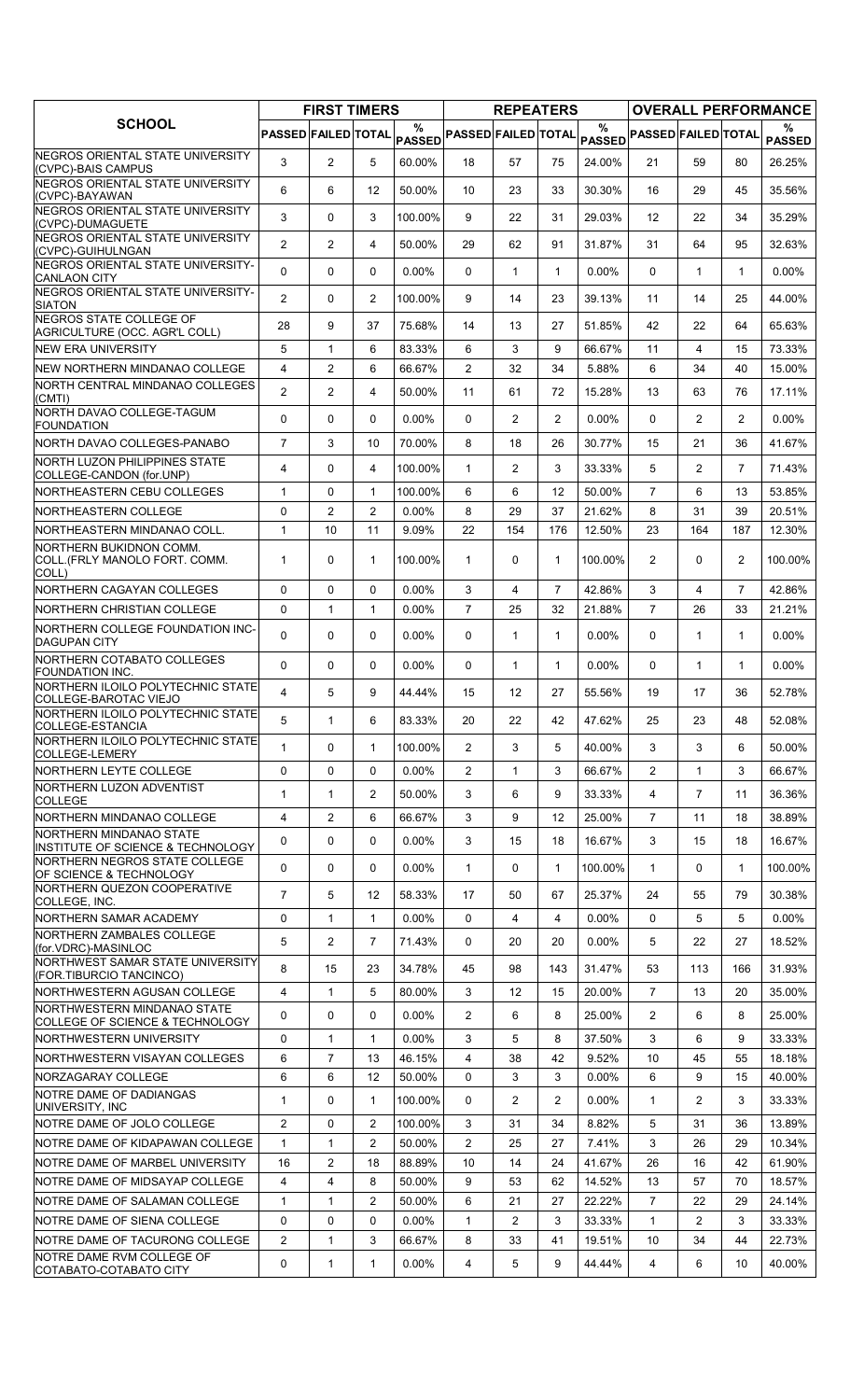|                                                                       |                     | <b>FIRST TIMERS</b> |                |                    |                            | <b>REPEATERS</b> |                |               |                            |                |                | <b>OVERALL PERFORMANCE</b> |
|-----------------------------------------------------------------------|---------------------|---------------------|----------------|--------------------|----------------------------|------------------|----------------|---------------|----------------------------|----------------|----------------|----------------------------|
| <b>SCHOOL</b>                                                         | PASSED FAILED TOTAL |                     |                | %<br><b>PASSED</b> | <b>PASSED FAILED TOTAL</b> |                  |                | $\frac{0}{0}$ | PASSED PASSED FAILED TOTAL |                |                | %<br><b>PASSED</b>         |
| NOTRE DAME UNIVERSITY                                                 | 12                  | 15                  | 27             | 44.44%             | 21                         | 71               | 92             | 22.83%        | 33                         | 86             | 119            | 27.73%                     |
| <b>INUEVA ECIJA UNIVERSITY OF SCIENCE</b><br>& TECHNOLOGY-CABANATUAN) | 16                  | 4                   | 20             | 80.00%             | 15                         | 26               | 41             | 36.59%        | 31                         | 30             | 61             | 50.82%                     |
| NUEVA ECIJA UNIVERSITY OF SCIENCE<br>& TECHNOLOGY-GABALDON)           | 4                   | 3                   | $\overline{7}$ | 57.14%             | $\mathbf{1}$               | 8                | 9              | 11.11%        | 5                          | 11             | 16             | 31.25%                     |
| <b>INUEVA ECIJA UNIVERSITY OF SCIENCE</b><br>& TECHNOLOGY-SAN ISIDRO) | $\overline{c}$      | 4                   | 6              | 33.33%             | 10                         | 34               | 44             | 22.73%        | $12 \overline{ }$          | 38             | 50             | 24.00%                     |
| <b>INUEVA VIZCAYA STATE UNIVERSITY</b><br>(NVPC)-BAMBANG              | $\overline{c}$      | 6                   | 8              | 25.00%             | 4                          | 28               | 32             | 12.50%        | 6                          | 34             | 40             | 15.00%                     |
| INUEVA VIZCAYA STATE UNIVERSITY<br>(NVSIT)-BAYOMBONG                  | 2                   | $\overline{2}$      | 4              | 50.00%             | 12                         | 8                | 20             | 60.00%        | 14                         | 10             | 24             | 58.33%                     |
| OAS COMMUNITY COLLEGE-OAS                                             | $\overline{4}$      | $\mathbf{1}$        | 5              | 80.00%             | 3                          | 9                | 12             | 25.00%        | $\overline{7}$             | 10             | 17             | 41.18%                     |
| OCCIDENTAL MINDORO COMMUNITY<br><b>COLLEGE</b>                        | 1                   | 3                   | 4              | 25.00%             | 3                          | 27               | 30             | 10.00%        | 4                          | 30             | 34             | 11.76%                     |
| OCCIDENTAL MINDORO STATE COLLEGE                                      | 16                  | 23                  | 39             | 41.03%             | 41                         | 177              | 218            | 18.81%        | 57                         | 200            | 257            | 22.18%                     |
| lOLIVAREZ COLLEGE-PARAÑAQUE                                           | $\overline{2}$      | 0                   | $\overline{c}$ | 100.00%            | $\Omega$                   | $\mathbf{1}$     | $\mathbf{1}$   | $0.00\%$      | 2                          | $\mathbf{1}$   | 3              | 66.67%                     |
| OLIVAREZ COLLEGE-TAGAYTAY CITY                                        | 1                   | 0                   | 1              | 100.00%            | 0                          | 0                | 0              | $0.00\%$      | $\mathbf{1}$               | $\Omega$       | $\mathbf{1}$   | 100.00%                    |
| OPOL COMMUNITY COLLEGE                                                | 5                   | 5                   | 10             | 50.00%             | 4                          | 4                | 8              | 50.00%        | 9                          | 9              | 18             | 50.00%                     |
| <b>IOSIAS COLLEGES</b>                                                | 0                   | 0                   | $\Omega$       | $0.00\%$           | $\Omega$                   | $\overline{2}$   | $\overline{2}$ | $0.00\%$      | $\mathbf{0}$               | $\overline{2}$ | $\overline{2}$ | $0.00\%$                   |
| OSIAS EDUCATIONAL FOUNDATION                                          | 1                   | $\Omega$            | $\mathbf{1}$   | 100.00%            | 4                          | 10               | 14             | 28.57%        | 5                          | 10             | 15             | 33.33%                     |
| OSMENA COLLEGE-MASBATE                                                | 2                   | 15                  | 17             | 11.76%             | 30                         | 203              | 233            | 12.88%        | 32                         | 218            | 250            | 12.80%                     |
| OSMENA COLLEGE-PILI                                                   | 0                   | 0                   | $\mathbf 0$    | 0.00%              | $\Omega$                   | $\mathbf{1}$     | $\mathbf{1}$   | 0.00%         | $\Omega$                   | $\mathbf{1}$   | $\mathbf{1}$   | $0.00\%$                   |
| IOUR LADY OF ASSUMPTION COLLEGE                                       | 0                   | 0                   | $\Omega$       | $0.00\%$           | $\mathbf{1}$               | 0                | $\mathbf{1}$   | 100.00%       | $\mathbf{1}$               | $\Omega$       | $\mathbf{1}$   | 100.00%                    |
| OUR LADY OF FATIMA UNIVERSITY-<br><b>ANTIPOLO CITY</b>                | 1                   | $\Omega$            | $\mathbf{1}$   | 100.00%            | $\overline{2}$             | $\mathbf{1}$     | 3              | 66.67%        | 3                          | $\mathbf{1}$   | 4              | 75.00%                     |
| OUR LADY OF FATIMA UNIVERSITY-QC                                      | 6                   | 0                   | 6              | 100.00%            | 3                          | $\overline{2}$   | 5              | 60.00%        | 9                          | $\overline{2}$ | 11             | 81.82%                     |
| OUR LADY OF FATIMA UNIVERSITY-<br>VALENZUELA                          | 1                   | 0                   | 1              | 100.00%            | 0                          | 3                | 3              | $0.00\%$      | 1                          | 3              | 4              | 25.00%                     |
| OUR LADY OF LOURDES COLLEGE                                           | 4                   | $\mathbf{1}$        | 5              | 80.00%             | $\mathbf{1}$               | $\overline{2}$   | 3              | 33.33%        | 5                          | 3              | 8              | 62.50%                     |
| OUR LADY OF LOURDES COLLEGE<br>FOUNDATION                             | 0                   | $\mathbf{1}$        | 1              | $0.00\%$           | 0                          | 0                | $\Omega$       | $0.00\%$      | $\mathbf{0}$               | $\mathbf{1}$   | $\mathbf{1}$   | $0.00\%$                   |
| <b>OUR LADY OF LOURDES</b><br><b>TECHNOLOGICAL COLLEGE</b>            | 1                   | 0                   | $\mathbf{1}$   | 100.00%            | $\mathbf{1}$               | 3                | 4              | 25.00%        | $\overline{2}$             | 3              | 5              | 40.00%                     |
| OUR LADY OF MANAOAG COLLEGE                                           | 0                   | 0                   | $\mathbf{0}$   | $0.00\%$           | $\mathbf{1}$               | $\mathbf{1}$     | $\overline{2}$ | 50.00%        | $\mathbf{1}$               | 1              | $\overline{2}$ | 50.00%                     |
| OUR LADY OF MERCY COLLEGE-<br><b>BORONGAN</b>                         | $\Omega$            | $\Omega$            | $\mathbf{0}$   | $0.00\%$           | $\mathbf{1}$               | $\overline{2}$   | 3              | 33.33%        | $\mathbf{1}$               | $\overline{2}$ | 3              | 33.33%                     |
| OUR LADY OF PERPETUAL SUCCOR<br><b>ICOLLEGE</b>                       | 5                   | $\mathbf 0$         | 5              | 100.00%            | 0                          | $\mathbf 1$      | $\mathbf{1}$   | 0.00%         | 5                          | 1              | 6              | 83.33%                     |
| OUR LADY OF SALVACION COLLEGE                                         | 3                   | 2                   | 5              | 60.00%             | 3                          | 5                | 8              | 37.50%        | 6                          | $\overline{7}$ | 13             | 46.15%                     |
| OUR LADY OF THE PILLAR'S COLLEGE                                      | 0                   | 0                   | $\Omega$       | $0.00\%$           | 2                          | 5                | 7              | 28.57%        | $\mathbf{2}$               | 5              | $\overline{7}$ | 28.57%                     |
| <b>OVILLA TECHNICAL COLLEGE</b>                                       | 0                   | 0                   | 0              | $0.00\%$           | 2                          | 15               | 17             | 11.76%        | $\overline{2}$             | 15             | 17             | 11.76%                     |
| <b>OXFORDIAN COLLEGE</b>                                              | 0                   | $\mathbf{1}$        | 1              | $0.00\%$           | $\Omega$                   | $\mathbf{1}$     | $\mathbf{1}$   | $0.00\%$      | $\Omega$                   | $\overline{2}$ | $\overline{2}$ | $0.00\%$                   |
| <b>PACASUM COLLEGE</b>                                                | $\overline{7}$      | 97                  | 104            | 6.73%              | 15                         | 320              | 335            | 4.48%         | 22                         | 417            | 439            | 5.01%                      |
| PAGADIAN COLLEGE OF CRIMINOLOGY<br>& SCIENCES                         | 0                   | $\overline{2}$      | 2              | $0.00\%$           | 6                          | 26               | 32             | 18.75%        | 6                          | 28             | 34             | 17.65%                     |
| PALAWAN STATE UNIVERSITY-BROOKS<br><b>POINT</b>                       | 0                   | 1                   | 1              | $0.00\%$           | 0                          | 0                | 0              | $0.00\%$      | 0                          | $\mathbf{1}$   | $\mathbf{1}$   | $0.00\%$                   |
| IPALAWAN STATE UNIVERSITY-CORON                                       | 4                   | 0                   | 4              | 100.00%            | 3                          | 9                | 12             | 25.00%        | $\overline{7}$             | 9              | 16             | 43.75%                     |
| IPALAWAN STATE UNIVERSITY-CUYO                                        | 0                   | $\mathbf 0$         | $\mathbf 0$    | $0.00\%$           | 5                          | 5                | 10             | 50.00%        | 5                          | 5              | 10             | 50.00%                     |
| <b>PALAWAN STATE UNIVERSITY-NARRA</b>                                 | 0                   | 0                   | $\mathbf 0$    | $0.00\%$           | $\mathbf{1}$               | 0                | $\mathbf{1}$   | 100.00%       | $\mathbf{1}$               | $\Omega$       | $\mathbf{1}$   | 100.00%                    |
| PALAWAN STATE UNIVERSITY-P.<br><b>PRINCESA</b>                        | $\overline{7}$      | $\overline{2}$      | 9              | 77.78%             | 13                         | 12               | 25             | 52.00%        | 20                         | 14             | 34             | 58.82%                     |
| PALAWAN STATE UNIVERSITY-QUEZON                                       | 0                   | 1                   | 1              | $0.00\%$           | 1                          | 3                | 4              | 25.00%        | $\mathbf{1}$               | 4              | 5              | 20.00%                     |
| PALAWAN STATE UNIVERSITY-ROXAS                                        | 0                   | 0                   | $\mathbf 0$    | $0.00\%$           | $\overline{2}$             | $\mathbf{1}$     | 3              | 66.67%        | $\overline{2}$             | 1              | 3              | 66.67%                     |
| PALAWAN STATE UNIVERSITY-TAYTAY                                       | 0                   | 0                   | $\mathbf 0$    | $0.00\%$           | 0                          | $\mathbf{1}$     | $\mathbf{1}$   | 0.00%         | 0                          | $\mathbf{1}$   | $\mathbf{1}$   | $0.00\%$                   |
| PALOMPON INSTITUTE OF<br>TECHNOLOGY-PALOMPON                          | 1                   | 4                   | 5              | 20.00%             | 15                         | 21               | 36             | 41.67%        | 16                         | 25             | 41             | 39.02%                     |
| PALOMPON INSTITUTE OF                                                 | 1                   | 0                   | $\mathbf{1}$   | 100.00%            | $\overline{2}$             | 3                | 5              | 40.00%        | 3                          | 3              | 6              | 50.00%                     |
| TECHNOLOGY-TABANGO CAMPUS<br>PAMANTASAN NG CABUYAO                    | 8                   | 1                   | 9              | 88.89%             | 8                          | 9                | 17             | 47.06%        | 16                         | 10             | 26             | 61.54%                     |
| PAMANTASAN NG LUNGSOD NG                                              | $\overline{2}$      | $\mathbf{1}$        | 3              | 66.67%             | $\mathbf{1}$               | 11               | 12             | 8.33%         | 3                          | 12             | 15             | 20.00%                     |
| <b>MAYNILA</b><br>PAMANTASAN NG LUNGSOD NG                            | 29                  | 16                  | 45             | 64.44%             | 15                         | 30               | 45             | 33.33%        | 44                         | 46             | 90             | 48.89%                     |
| MUNTINLUPA (MPC)                                                      |                     |                     |                |                    |                            |                  |                |               |                            |                |                |                            |
| PAMANTASAN NG LUNGSOD NG PASAY                                        | 17                  | 19                  | 36             | 47.22%             | 21                         | 49               | 70             | 30.00%        | 38                         | 68             | 106            | 35.85%                     |
| IPAMANTASAN NG LUNGSOD NG PASIG<br>IPAMANTASAN NG LUNGSOD NG          | 11                  | 0                   | 11             | 100.00%            | 6                          | $\overline{2}$   | 8              | 75.00%        | 17                         | $\overline{2}$ | 19             | 89.47%                     |
| VALENZUELA<br>PAMANTASAN NG MONTALBAN-                                | 4                   | $\mathbf{1}$        | 5              | 80.00%             | 5                          | 3                | 8              | 62.50%        | 9                          | 4              | 13             | 69.23%                     |
| RODRIGUEZ(MONTALBAN)                                                  | 17                  | 4                   | 21             | 80.95%             | 4                          | 6                | 10             | 40.00%        | 21                         | 10             | 31             | 67.74%                     |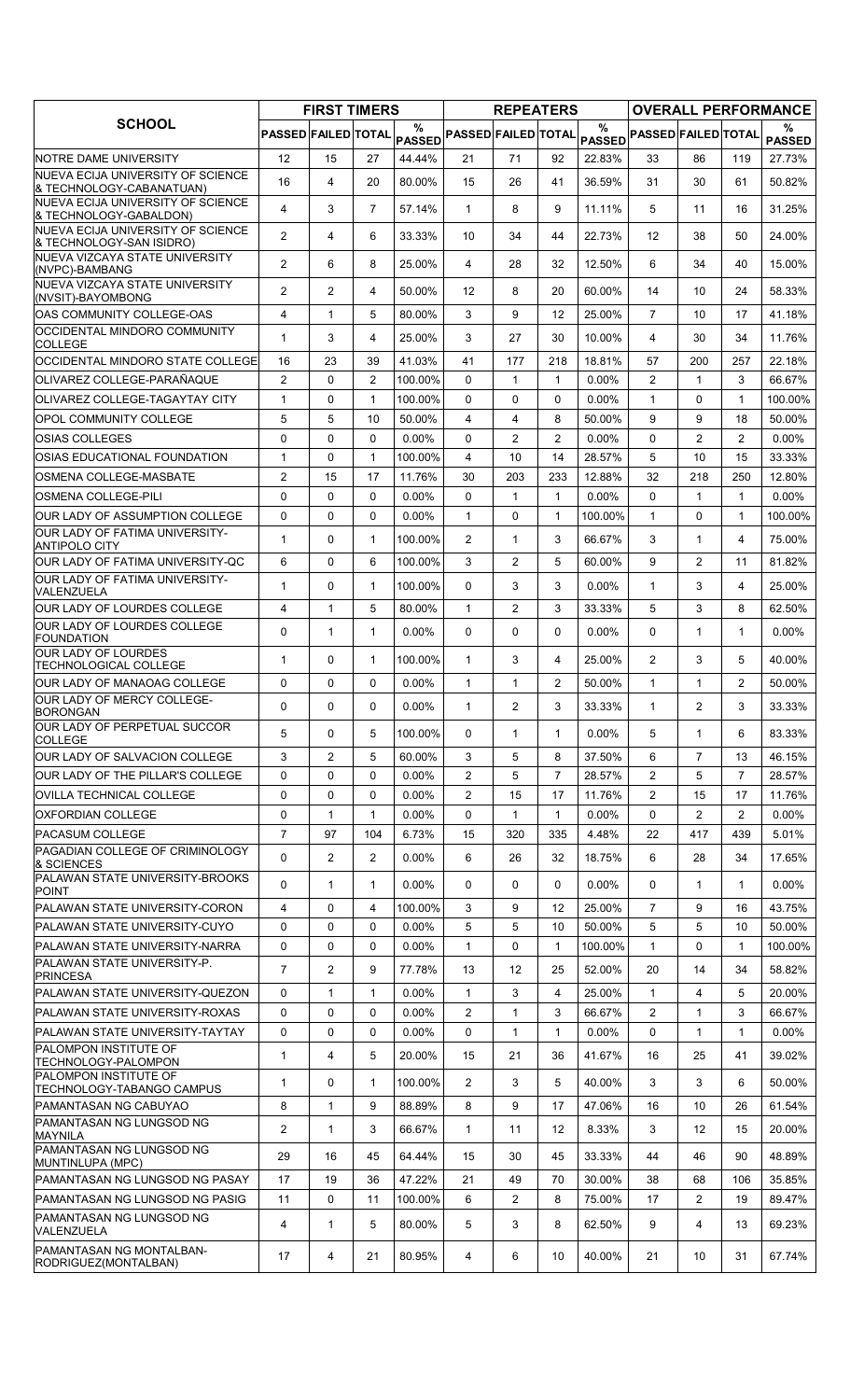|                                                                         |                            | <b>FIRST TIMERS</b> |                |          |                                                                      | <b>REPEATERS</b> |                |          |                            |                |                | <b>OVERALL PERFORMANCE</b> |
|-------------------------------------------------------------------------|----------------------------|---------------------|----------------|----------|----------------------------------------------------------------------|------------------|----------------|----------|----------------------------|----------------|----------------|----------------------------|
| <b>SCHOOL</b>                                                           | <b>PASSED FAILED TOTAL</b> |                     |                | %        | $ {\sf pas}^{\circ}_{\sf SED} ^{\sf PASSED} $ failed $ {\sf total} $ |                  |                | %        | PASSED PASSED FAILED TOTAL |                |                | %<br><b>PASSED</b>         |
| PAMBAYANG KOLEHIYO NG MAUBAN                                            | $\overline{2}$             | 0                   | $\overline{2}$ | 100.00%  | 6                                                                    | 10               | 16             | 37.50%   | 8                          | 10             | 18             | 44.44%                     |
| PAMPANGA AGRICULTURAL COLLEGE                                           | 5                          | $\overline{c}$      | $\overline{7}$ | 71.43%   | 13                                                                   | 27               | 40             | 32.50%   | 18                         | 29             | 47             | 38.30%                     |
| PAMPANGA COLLEGES                                                       | 3                          | $\overline{4}$      | $\overline{7}$ | 42.86%   | 10                                                                   | 39               | 49             | 20.41%   | 13                         | 43             | 56             | 23.21%                     |
| PANAY STATE POLYTECHNIC COLLEGE-<br><b>PILAR</b>                        | $\mathbf{1}$               | 0                   | $\mathbf{1}$   | 100.00%  | $\overline{2}$                                                       | 11               | 13             | 15.38%   | 3                          | 11             | 14             | 21.43%                     |
| PANAY STATE POLYTECHNIC COLLEGE-<br><b>PONTEVEDRA</b>                   | $\mathbf{1}$               | 0                   | $\mathbf{1}$   | 100.00%  | $\overline{7}$                                                       | 22               | 29             | 24.14%   | 8                          | 22             | 30             | 26.67%                     |
| PANAY STATE POLYTECHNIC COLLEGE-<br><b>TAPAZ</b>                        | $\mathbf{1}$               | 6                   | $\overline{7}$ | 14.29%   | 5                                                                    | 35               | 40             | 12.50%   | 6                          | 41             | 47             | 12.77%                     |
| PANGARUNGAN ISLAM COLLEGE                                               | 0                          | 0                   | $\mathbf{0}$   | $0.00\%$ | $\Omega$                                                             | $\overline{2}$   | $\overline{2}$ | $0.00\%$ | $\Omega$                   | $\overline{c}$ | $\overline{2}$ | $0.00\%$                   |
| PANGASINAN MEMORIAL COLLEGE                                             | 0                          | $\mathbf{1}$        | $\mathbf{1}$   | $0.00\%$ | 4                                                                    | 15               | 19             | 21.05%   | 4                          | 16             | 20             | 20.00%                     |
| PANGASINAN MERCHANT MARINE<br><b>ACADEMY</b>                            | 14                         | $\overline{7}$      | 21             | 66.67%   | $\Omega$                                                             | 0                | $\Omega$       | 0.00%    | 14                         | $\overline{7}$ | 21             | 66.67%                     |
| PANGASINAN STATE UNIVERSITY-<br>ASINGAN                                 | $\Omega$                   | $\mathbf{1}$        | 1              | 0.00%    | $\overline{7}$                                                       | 12               | 19             | 36.84%   | $\overline{7}$             | 13             | 20             | 35.00%                     |
| PANGASINAN STATE UNIVERSITY-<br><b>BAYAMBANG</b>                        | 15                         | 3                   | 18             | 83.33%   | 32                                                                   | 55               | 87             | 36.78%   | 47                         | 58             | 105            | 44.76%                     |
| PANGASINAN STATE UNIVERSITY-<br><b>INFANTA</b>                          | 0                          | 0                   | $\Omega$       | $0.00\%$ | $\overline{2}$                                                       | 4                | 6              | 33.33%   | $\overline{2}$             | 4              | 6              | 33.33%                     |
| PANGASINAN STATE UNIVERSITY-SAN<br><b>CARLOS CITY</b>                   | 11                         | 5                   | 16             | 68.75%   | 27                                                                   | 44               | 71             | 38.03%   | 38                         | 49             | 87             | 43.68%                     |
| PANGASINAN STATE UNIVERSITY-STA.<br><b>MARIA</b>                        | 6                          | 0                   | 6              | 100.00%  | 13                                                                   | 25               | 38             | 34.21%   | 19                         | 25             | 44             | 43.18%                     |
| PANGASINAN STATE UNIVERSITY-<br><b>URDANETA</b>                         | 0                          | 0                   | $\mathbf 0$    | 0.00%    | $\mathbf{1}$                                                         | 0                | $\mathbf{1}$   | 100.00%  | $\mathbf{1}$               | 0              | $\mathbf{1}$   | 100.00%                    |
| PANPACIFIC UNIVERSITY NORTH<br>PHILIPPINES (PANG.CST)                   | 0                          | $\mathbf{1}$        | $\mathbf{1}$   | $0.00\%$ | 3                                                                    | 15               | 18             | 16.67%   | 3                          | 16             | 19             | 15.79%                     |
| <b>PARANG FOUNDATION COLLEGE</b>                                        | $\Omega$                   | 15                  | 15             | $0.00\%$ | $\overline{2}$                                                       | 26               | 28             | 7.14%    | $\overline{2}$             | 41             | 43             | 4.65%                      |
| <b>PARTIDO COLLEGE</b>                                                  | $\mathbf 0$                | $\overline{4}$      | $\overline{4}$ | $0.00\%$ | 9                                                                    | 57               | 66             | 13.64%   | 9                          | 61             | 70             | 12.86%                     |
| PARTIDO STATE UNIVERSITY-(GOA)GAO                                       | $\overline{2}$             | $\overline{2}$      | $\overline{4}$ | 50.00%   | 16                                                                   | 45               | 61             | 26.23%   | 18                         | 47             | 65             | 27.69%                     |
| PASIG CATHOLIC COLLEGE                                                  | $\overline{2}$             | 0                   | $\overline{2}$ | 100.00%  | $\mathbf{0}$                                                         | 4                | 4              | $0.00\%$ | $\overline{2}$             | 4              | 6              | 33.33%                     |
| PASS COLLEGE (PHIL. ACCOUNTANCY &<br>SCIENCE SCH.)                      | $\Omega$                   | $\mathbf{1}$        | $\mathbf{1}$   | $0.00\%$ | 0                                                                    | 3                | 3              | 0.00%    | 0                          | 4              | 4              | $0.00\%$                   |
| <b>PASSI CITY COLLEGE</b>                                               | 0                          | 0                   | $\Omega$       | $0.00\%$ | $\Omega$                                                             | 2                | $\overline{2}$ | 0.00%    | $\Omega$                   | $\overline{2}$ | $\overline{2}$ | $0.00\%$                   |
| PATRIA SABLE CORPUS COLLEGE                                             | $\overline{2}$             | 0                   | $\overline{2}$ | 100.00%  | $\mathbf{1}$                                                         | 3                | 4              | 25.00%   | 3                          | 3              | 6              | 50.00%                     |
| PEDRO REBADILLA MEMORIAL<br>AGRICULTURAL COLLEGE                        | 0                          | 0                   | $\mathbf 0$    | $0.00\%$ | 0                                                                    | $\mathbf{1}$     | $\mathbf{1}$   | $0.00\%$ | 0                          | $\mathbf{1}$   | $\mathbf 1$    | $0.00\%$                   |
| PERPETUAL HELP COLLEGE OF<br>PANGASINAN                                 | $\overline{2}$             | 4                   | 6              | 33.33%   | 6                                                                    | 12               | 18             | 33.33%   | 8                          | 16             | 24             | 33.33%                     |
| PHILIPPINE ADVENT COLLEGE, INC.                                         | $\overline{2}$             | 5                   | $\overline{7}$ | 28.57%   | 4                                                                    | 15               | 19             | 21.05%   | 6                          | 20             | 26             | 23.08%                     |
| PHILIPPINE AIR FORCE COLLEGE OF<br>AERONAUTICS-PAMPANGA                 | 0                          | 0                   | $\mathbf{0}$   | $0.00\%$ | 0                                                                    | 1                | $\mathbf{1}$   | $0.00\%$ | 0                          | $\mathbf{1}$   | $\mathbf{1}$   | $0.00\%$                   |
| PHILIPPINE CAMBRIDGE SCH.OF<br>LAW, ARTS, SCIENCES, BUS ECO & TECH      | 0                          | $\overline{2}$      | $\overline{2}$ | $0.00\%$ | $\mathbf{0}$                                                         | 0                | 0              | 0.00%    | $\Omega$                   | $\overline{2}$ | $\overline{2}$ | $0.00\%$                   |
| PHILIPPINE CENTRAL COLLEGE OF<br>ARTS, SCIENCE & TECHNOLOGY             | $\overline{2}$             | $\overline{2}$      | 4              | 50.00%   | 0                                                                    | $\overline{2}$   | $\overline{2}$ | $0.00\%$ | $\overline{2}$             | 4              | 6              | 33.33%                     |
| PHILIPPINE CHRISTIAN UNIVERSITY-<br><b>DASMARINAS</b>                   | $\mathbf{1}$               | 3                   | 4              | 25.00%   | 6                                                                    | 29               | 35             | 17.14%   | $\overline{7}$             | 32             | 39             | 17.95%                     |
| PHILIPPINE CHRISTIAN UNIVERSITY-<br>MANILA                              | 9                          | 3                   | 12             | 75.00%   | $\overline{7}$                                                       | 19               | 26             | 26.92%   | 16                         | 22             | 38             | 42.11%                     |
| PHILIPPINE COLLEGE FOUNDATION                                           | 0                          | $\overline{2}$      | $\overline{2}$ | $0.00\%$ | 0                                                                    | 6                | 6              | $0.00\%$ | 0                          | 8              | 8              | $0.00\%$                   |
| PHILIPPINE COLLEGE OF SCIENCE &<br>TECHNOLOGY-CALASIAO                  | 0                          | $\mathbf{1}$        | $\mathbf{1}$   | $0.00\%$ | 3                                                                    | $\overline{2}$   | 5              | 60.00%   | 3                          | 3              | 6              | 50.00%                     |
| PHILIPPINE ELECTRONICS &<br>COMMUNICATION INST. OF<br><b>TECHNOLOGY</b> | 0                          | 0                   | 0              | $0.00\%$ | $\mathbf{1}$                                                         | 0                | $\mathbf{1}$   | 100.00%  | $\mathbf{1}$               | 0              | 1              | 100.00%                    |
| PHILIPPINE HARVARDIAN COLLEGE                                           | 0                          | 0                   | 0              | $0.00\%$ | $\mathbf{1}$                                                         | 18               | 19             | 5.26%    | $\mathbf{1}$               | 18             | 19             | 5.26%                      |
| PHILIPPINE MUSLIM TEACHER'S<br><b>COLLEGE</b>                           | 16                         | 62                  | 78             | 20.51%   | 38                                                                   | 186              | 224            | 16.96%   | 54                         | 248            | 302            | 17.88%                     |
| PHILIPPINE NORMAL UNIVERSITY-<br>AGUSAN                                 | $\overline{7}$             | 4                   | 11             | 63.64%   | 21                                                                   | 68               | 89             | 23.60%   | 28                         | 72             | 100            | 28.00%                     |
| PHILIPPINE NORMAL UNIVERSITY-CADIZ<br>CITY                              | 22                         | 8                   | 30             | 73.33%   | 10                                                                   | 23               | 33             | 30.30%   | 32                         | 31             | 63             | 50.79%                     |
| PHILIPPINE NORMAL UNIVERSITY-<br><b>ISABELA</b>                         | 15                         | $\overline{2}$      | 17             | 88.24%   | 31                                                                   | 45               | 76             | 40.79%   | 46                         | 47             | 93             | 49.46%                     |
| PHILIPPINE NORMAL UNIVERSITY-LOPEZ                                      | $\overline{7}$             | $\overline{2}$      | 9              | 77.78%   | 27                                                                   | 100              | 127            | 21.26%   | 34                         | 102            | 136            | 25.00%                     |
| PHILIPPINE NORMAL UNIVERSITY-<br><b>MANILA</b>                          | 19                         | 1                   | 20             | 95.00%   | 9                                                                    | $\overline{7}$   | 16             | 56.25%   | 28                         | 8              | 36             | 77.78%                     |
| PHILIPPINE UNION COLLEGE-NAGA CITY                                      | 0                          | $\mathbf{1}$        | $\mathbf{1}$   | $0.00\%$ | $\mathbf{1}$                                                         | $\mathbf{1}$     | $\overline{2}$ | 50.00%   | $\mathbf{1}$               | $\overline{2}$ | 3              | 33.33%                     |
| PHILIPPINE WOMEN'S COLLEGE OF<br><b>DAVAO</b>                           | $\mathbf{1}$               | 0                   | $\mathbf{1}$   | 100.00%  | 0                                                                    | 0                | 0              | $0.00\%$ | $\mathbf{1}$               | 0              | $\mathbf{1}$   | 100.00%                    |
| PHILIPPINE WOMEN'S UNIVERSITY-<br>MANILA                                | 0                          | 0                   | $\mathbf{0}$   | $0.00\%$ | 0                                                                    | $\overline{2}$   | $\overline{2}$ | 0.00%    | $\Omega$                   | $\overline{2}$ | $\overline{2}$ | $0.00\%$                   |
| PILAR COLLEGE                                                           | 0                          | 0                   | $\mathbf 0$    | $0.00\%$ | $\mathbf{1}$                                                         | 0                | $\mathbf{1}$   | 100.00%  | $\mathbf{1}$               | 0              | 1              | 100.00%                    |
| PILGRIM CHRISTIAN COLLEGE                                               | 6                          | $\overline{2}$      | 8              | 75.00%   | 5                                                                    | 5                | 10             | 50.00%   | 11                         | 7              | 18             | 61.11%                     |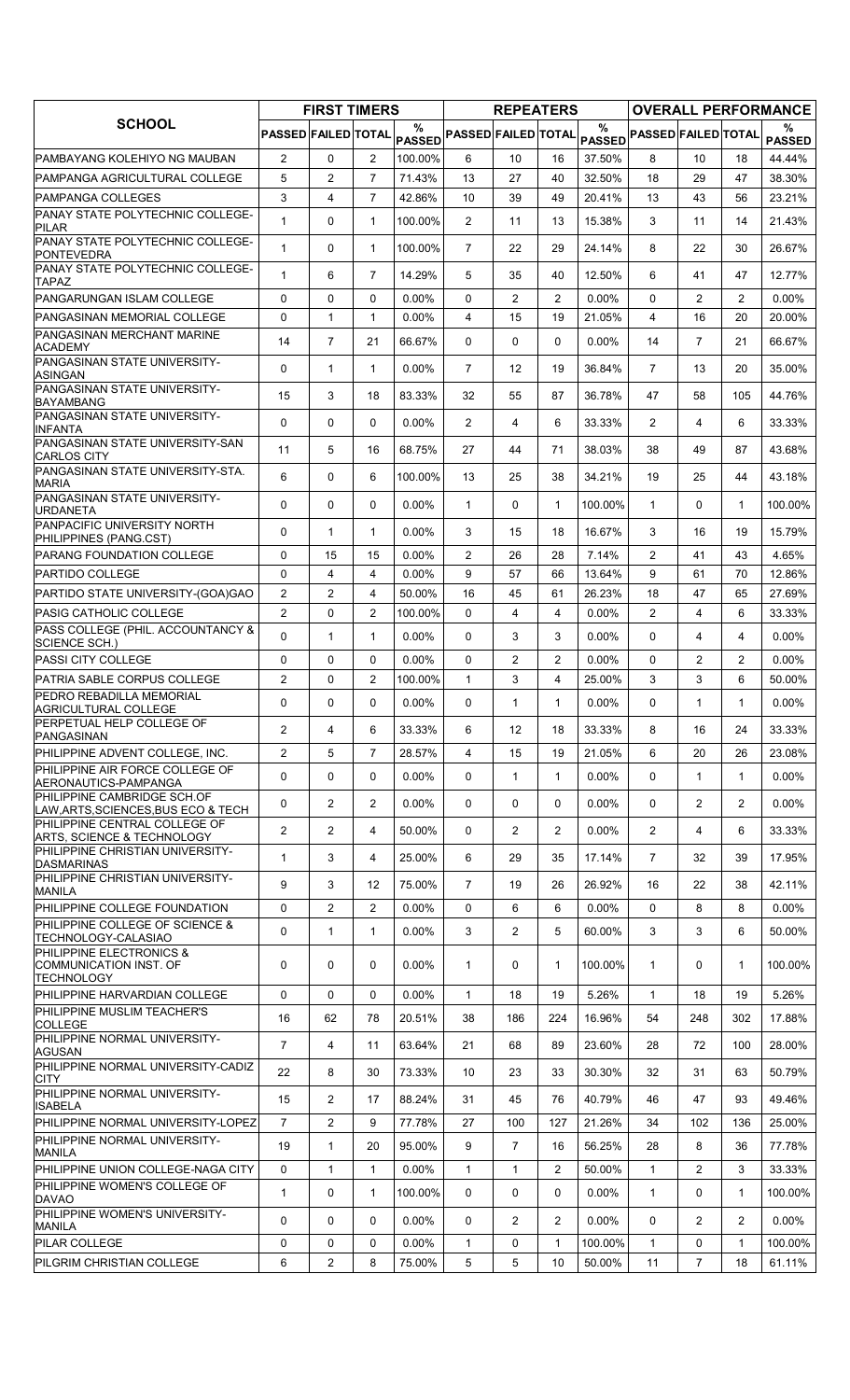|                                                               |                     | <b>FIRST TIMERS</b> |                   |                    |                            | <b>REPEATERS</b> |                       |                  |                                                                                     |                |                       | <b>OVERALL PERFORMANCE</b> |
|---------------------------------------------------------------|---------------------|---------------------|-------------------|--------------------|----------------------------|------------------|-----------------------|------------------|-------------------------------------------------------------------------------------|----------------|-----------------------|----------------------------|
| <b>SCHOOL</b>                                                 | PASSED FAILED TOTAL |                     |                   | %<br><b>PASSED</b> | <b>PASSED FAILED TOTAL</b> |                  |                       | $\frac{0}{0}$    | $\mathsf{PAS\overset{\circ}{\mathtt{SED}}}$ PASSED $\mathsf{FALED} \mathsf{TOTAL} $ |                |                       | %<br><b>PASSED</b>         |
| PILI CAPITAL EDUCATIONAL CENTER                               | $\mathbf 0$         | $\Omega$            | $\mathbf{0}$      | $0.00\%$           | 0                          | $\overline{2}$   | $\overline{2}$        | $0.00\%$         | 0                                                                                   | $\overline{2}$ | $\overline{2}$        | $0.00\%$                   |
| <b>PLT COLLEGE, INC</b>                                       | $\overline{2}$      | $\mathbf{1}$        | 3                 | 66.67%             | $\overline{2}$             | $\overline{7}$   | 9                     | 22.22%           | 4                                                                                   | 8              | 12                    | 33.33%                     |
| POLYTECHNIC COLLEGE OF LA UNION                               | $\Omega$            | $\mathbf{1}$        | $\mathbf{1}$      | 0.00%              | $\Omega$                   | 4                | 4                     | $0.00\%$         | $\Omega$                                                                            | 5              | 5                     | $0.00\%$                   |
| POLYTECHNIC STATE COLLEGE OF<br>ANTIQUE-SIBALOM               | $\mathbf{1}$        | $\mathbf 0$         | $\mathbf{1}$      | 100.00%            | 6                          | 13               | 19                    | 31.58%           | $\overline{7}$                                                                      | 13             | 20                    | 35.00%                     |
| POLYTECHNIC STATE COLLEGE OF<br>ANTIQUE-TARIO LIM RUIZ CAMPUS | $\Omega$            | 0                   | $\mathbf{0}$      | $0.00\%$           | $\mathbf{1}$               | 5                | 6                     | 16.67%           | $\mathbf{1}$                                                                        | 5              | 6                     | 16.67%                     |
| POLYTECHNIC UNIVERSITY OF THE<br>PHILIPPINES-BATAAN           | 3                   | $\mathbf{1}$        | 4                 | 75.00%             | $\mathbf{0}$               | 0                | $\Omega$              | 0.00%            | 3                                                                                   | $\mathbf{1}$   | 4                     | 75.00%                     |
| POLYTECHNIC UNIVERSITY OF THE<br>PHILIPPINES-COMMONWEALTH     | 0                   | $\mathbf 0$         | 0                 | 0.00%              | $\mathbf{1}$               | 0                | 1                     | 100.00%          | $\mathbf{1}$                                                                        | 0              | $\mathbf 1$           | 100.00%                    |
| POLYTECHNIC UNIVERSITY OF THE<br>PHILIPPINES-MAIN-STA. MESA   | $\mathbf{1}$        | $\mathbf 0$         | $\mathbf{1}$      | 100.00%            | $\Omega$                   | $\mathbf 0$      | $\Omega$              | 0.00%            | $\mathbf{1}$                                                                        | $\Omega$       | $\mathbf{1}$          | 100.00%                    |
| POLYTECHNIC UNIVERSITY OF THE<br>PHILIPPINES-RAGAY            | 1                   | 0                   | $\mathbf{1}$      | 100.00%            | $\mathbf{0}$               | $\mathbf 0$      | 0                     | $0.00\%$         | $\mathbf{1}$                                                                        | $\Omega$       | $\mathbf{1}$          | 100.00%                    |
| PRESBYTERIAN TECHNOLOGICAL<br><b>COLLEGE</b>                  | $\Omega$            | 0                   | $\mathbf{0}$      | $0.00\%$           | $\mathbf{0}$               | $\mathbf{1}$     | $\mathbf{1}$          | $0.00\%$         | $\Omega$                                                                            | $\mathbf{1}$   | $\mathbf 1$           | $0.00\%$                   |
| <b>PRESBYTERIAN THEOLOGICAL</b><br><b>SEMINARY</b>            | $\overline{2}$      | 0                   | $\overline{2}$    | 100.00%            | $\overline{2}$             | $\mathbf{1}$     | 3                     | 66.67%           | 4                                                                                   | $\mathbf{1}$   | 5                     | 80.00%                     |
| <b>PRINCE OF PEACE MONTESSORI &amp;</b><br><b>COLLEGES</b>    | $\mathbf{1}$        | 0                   | $\mathbf{1}$      | 100.00%            | 4                          | 6                | 10                    | 40.00%           | 5                                                                                   | 6              | 11                    | 45.45%                     |
| QUEZON ACADEMY-BULAN                                          | $\mathbf 0$         | $\overline{2}$      | $\overline{2}$    | 0.00%              | 3                          | 19               | 22                    | 13.64%           | 3                                                                                   | 21             | 24                    | 12.50%                     |
| <b>QUEZON COLLEGES OF SOUTHERN</b><br><b>PHILLIPINES</b>      | $\overline{7}$      | 23                  | 30                | 23.33%             | 16                         | 146              | 162                   | 9.88%            | 23                                                                                  | 169            | 192                   | 11.98%                     |
| QUEZON INSTITUTE OF TECHNOLOGY                                | 8                   | 5                   | 13                | 61.54%             | 4                          | 19               | 23                    | 17.39%           | 12                                                                                  | 24             | 36                    | 33.33%                     |
| <b>QUEZON MEMORIAL COLLEGE</b>                                | $\mathbf 0$         | $\mathbf{1}$        | $\mathbf{1}$      | $0.00\%$           | $\mathbf{1}$               | $\mathbf{1}$     | $\overline{2}$        | 50.00%           | $\mathbf{1}$                                                                        | $\overline{2}$ | 3                     | 33.33%                     |
| QUEZON MEMORIAL INSTITUTE OF<br><b>SIQUIJOR</b>               | 3                   | $\overline{7}$      | 10                | 30.00%             | $\overline{2}$             | $\overline{7}$   | 9                     | 22.22%           | 5                                                                                   | 14             | 19                    | 26.32%                     |
| QUEZONIAN EDUCATIONAL COLLEGE                                 | 5                   | 3                   | 8                 | 62.50%             | $\overline{7}$             | 42               | 49                    | 14.29%           | 12                                                                                  | 45             | 57                    | 21.05%                     |
| QUIRINO POLYTECHNIC COLLEGE                                   | $\overline{2}$      | $\overline{7}$      | 9                 | 22.22%             | 6                          | 10               | 16                    | 37.50%           | 8                                                                                   | 17             | 25                    | 32.00%                     |
| QUIRINO STATE COLLEGE                                         | 4                   | 5                   | 9                 | 44.44%             | $\overline{7}$             | 22               | 29                    | 24.14%           | 11                                                                                  | 27             | 38                    | 28.95%                     |
| IR. G. DE CASTRO COLLEGES                                     | 6                   | $\overline{4}$      | 10                | 60.00%             | 19                         | 55               | 74                    | 25.68%           | 25                                                                                  | 59             | 84                    | 29.76%                     |
| RAMON MAGSAYSAY MEMORIAL<br><b>COLLEGES</b>                   | $\overline{7}$      | 3                   | 10                | 70.00%             | 12                         | 39               | 51                    | 23.53%           | 19                                                                                  | 42             | 61                    | 31.15%                     |
| RAMON MAGSAYSAY TECHNOLOGICAL<br>UNIVERSITY-BOTOLAN CAMPUS    | $\Omega$            | $\Omega$            | $\mathbf{0}$      | $0.00\%$           | $\mathbf{1}$               | $\overline{2}$   | 3                     | 33.33%           | $\mathbf 1$                                                                         | $\overline{2}$ | 3                     | 33.33%                     |
| RAMON MAGSAYSAY TECHNOLOGICAL<br>UNIVERSITY-CASTILLEJOS       | 4                   | 2                   | 6                 | 66.67%             | 5                          | $\overline{7}$   | 12 <sup>2</sup>       | 41.67%           | 9                                                                                   | 9              | 18                    | 50.00%                     |
| RAMON MAGSAYSAY TECHNOLOGICAL<br>UNIVERSITY-IBA               | 19                  | 6                   | 25                | 76.00%             | 5                          | 12               | 17                    | 29.41%           | 24                                                                                  | 18             | 42                    | 57.14%                     |
| RAMON MAGSAYSAY TECHNOLOGICAL<br>UNIVERSITY-SAN MARCELINO     | 0                   | $\mathbf{1}$        | $\mathbf{1}$      | 0.00%              | 3                          | 3                | 6                     | 50.00%           | 3                                                                                   | 4              | $\overline{7}$        | 42.86%                     |
| <b>RAMON MAGSAYSAY TECHNOLOGICAL</b><br>UNIVERSITY-STA. CRUZ  | 3                   | 3                   | 6                 | 50.00%             | $\overline{2}$             | 5                | 7                     | 28.57%           | 5                                                                                   | 8              | 13                    | 38.46%                     |
| <b>RAPU-RAPU COMMUNITY COLLEGE</b>                            | $\overline{7}$      | 9                   | 16                | 43.75%             | 18                         | 84               | 102                   | 17.65%           | 25                                                                                  | 93             | 118                   | 21.19%                     |
| <b>RC-AL KHWARIZMI INTERNATIONAL</b><br><b>COLLEGE</b>        | $\overline{2}$      | $\overline{2}$      | 4                 | 50.00%             | 0                          | 0                | 0                     | $0.00\%$         | $\overline{2}$                                                                      | $\overline{2}$ | 4                     | 50.00%                     |
| <b>REGIONAL MADRASAH GRADUATE</b><br><b>ACADEMY</b>           | 0                   | 0                   | 0                 | $0.00\%$           | 0                          | 2                | $\overline{2}$        | $0.00\%$         | 0                                                                                   | $\overline{2}$ | 2                     | $0.00\%$                   |
| <b>REGIS MARIE COLLEGE</b>                                    | 0                   | 3                   | 3                 | $0.00\%$           | 2                          | 4                | 6                     | 33.33%           | $\overline{2}$                                                                      | $\overline{7}$ | 9                     | 22.22%                     |
| <b>REPUBLIC CENTRAL COLLEGES</b>                              | 0                   | 3                   | 3                 | $0.00\%$           | 6                          | 36               | 42                    | 14.29%           | 6                                                                                   | 39             | 45                    | 13.33%                     |
| <b>REPUBLIC COLLEGES</b>                                      | $\overline{2}$      | 3                   | 5                 | 40.00%             | 10                         | 41               | 51                    | 19.61%           | 12                                                                                  | 44             | 56                    | 21.43%                     |
| RIZAL COLLEGE OF TAAL                                         | 5                   | 2                   | $\overline{7}$    | 71.43%             | 16                         | 109              | 125                   | 12.80%           | 21                                                                                  | 111            | 132                   | 15.91%                     |
| RIZAL MEMORIAL COLLEGE                                        | 9                   | 10                  | 19                | 47.37%             | 22                         | 76               | 98                    | 22.45%           | 31                                                                                  | 86             | 117                   | 26.50%                     |
| <b>RIZAL MEMORIAL INSTITUTE</b>                               | 0                   | $\mathbf{1}$        | $\mathbf{1}$      | $0.00\%$           | 3                          | 9                | 12                    | 25.00%           | 3                                                                                   | 10             | 13                    | 23.08%                     |
| RIZAL TECHNOLOGICAL UNIVERSITY                                | 0                   | $\mathbf{1}$        | $\mathbf{1}$      | $0.00\%$           | 0                          | 0                | 0                     | 0.00%            | $\Omega$                                                                            | $\mathbf{1}$   | $\mathbf{1}$          | $0.00\%$                   |
| <b>ROGATIONIST COLLEGE</b><br>ROMAN C. VILLALON MEMORIAL      | $\mathbf{1}$        | $\overline{2}$      | 3                 | 33.33%             | 0                          | $\mathbf 0$      | 0                     | $0.00\%$         | $\mathbf{1}$                                                                        | $\overline{2}$ | 3                     | 33.33%                     |
| <b>COLLEGES FOUNDATION</b>                                    | 6                   | $\overline{2}$      | 8                 | 75.00%             | 3                          | 15               | 18                    | 16.67%           | 9                                                                                   | 17             | 26                    | 34.62%                     |
| <b>ROMBLON COLLEGE</b><br>ROMBLON COLLEGE OF FISHERIES &      | $\mathbf 0$         | $\mathbf 0$         | $\mathbf 0$       | $0.00\%$           | 3                          | 19               | 22                    | 13.64%           | 3                                                                                   | 19             | 22                    | 13.64%                     |
| <b>FORESTRY-SAN ANDRES</b><br>ROMBLON STATE COLLEGE-(SIBUYAN  | 0                   | $\mathbf{1}$        | $\mathbf{1}$      | $0.00\%$           | 0                          | 0                | 0                     | $0.00\%$         | 0                                                                                   | 1              | 1                     | $0.00\%$                   |
| PC)-SAN FERNANDO<br><b>ROMBLON STATE COLLEGE-</b>             | 11                  | 3                   | 14                | 78.57%             | 9                          | 14               | 23                    | 39.13%           | 20                                                                                  | 17             | 37                    | 54.05%                     |
| CAJIDIONGAN                                                   | $\mathbf{1}$        | 0                   | $\mathbf{1}$      | 100.00%            | 2                          | $\overline{2}$   | 4                     | 50.00%           | 3                                                                                   | $\overline{2}$ | 5                     | 60.00%                     |
| ROMBLON STATE COLLEGE-CALATRAVA                               | 0                   | $\mathbf{1}$        | $\mathbf{1}$      | $0.00\%$           | 4                          | 6                | 10                    | 40.00%           | 4                                                                                   | $\overline{7}$ | 11                    | 36.36%                     |
| ROMBLON STATE COLLEGE-ODIONGAN<br>ROMBLON STATE COLLEGE-SAN   | $\overline{7}$<br>0 | 9<br>$\mathbf 0$    | 16<br>0           | 43.75%<br>$0.00\%$ | 32<br>$\overline{2}$       | 114<br>5         | 146<br>$\overline{7}$ | 21.92%<br>28.57% | 39<br>$\overline{2}$                                                                | 123<br>5       | 162<br>$\overline{7}$ | 24.07%<br>28.57%           |
| <b>AGUSTIN</b><br>ROMBLON STATE COLLEGE-SAWANG                | 4                   | 8                   | $12 \overline{ }$ | 33.33%             | 16                         | 47               | 63                    | 25.40%           | 20                                                                                  | 55             | 75                    | 26.67%                     |
| <b>CAMPUS</b><br>ROMBLON STATE COLLEGE-STA. FE                | $\mathbf 0$         | $\mathbf{1}$        | $\mathbf{1}$      | $0.00\%$           | 0                          | 10               | 10                    | 0.00%            | 0                                                                                   | 11             | 11                    | $0.00\%$                   |
|                                                               |                     |                     |                   |                    |                            |                  |                       |                  |                                                                                     |                |                       |                            |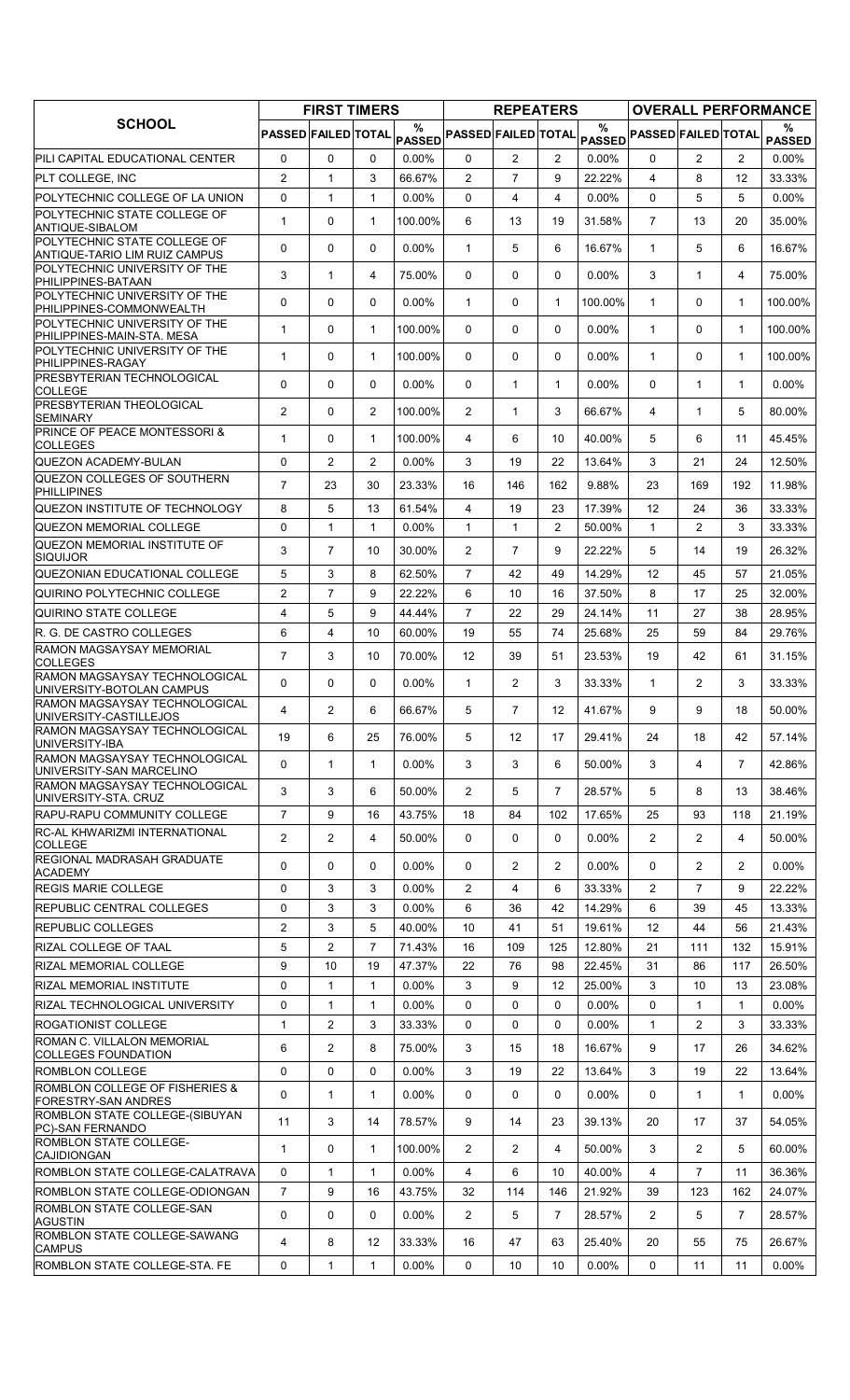|                                                            |                     | <b>FIRST TIMERS</b> |                |                    |                            | <b>REPEATERS</b> |                |          |                            |                |                | <b>OVERALL PERFORMANCE</b> |
|------------------------------------------------------------|---------------------|---------------------|----------------|--------------------|----------------------------|------------------|----------------|----------|----------------------------|----------------|----------------|----------------------------|
| <b>SCHOOL</b>                                              | PASSED FAILED TOTAL |                     |                | %<br><b>PASSED</b> | <b>PASSED FAILED TOTAL</b> |                  |                | $\%$     | PASSED PASSED FAILED TOTAL |                |                | %<br><b>PASSED</b>         |
| ROMBLON STATE COLLEGE-STA, MARIA                           | $\mathbf 0$         | $\mathbf{1}$        | $\mathbf{1}$   | $0.00\%$           | $\mathbf{1}$               | 8                | 9              | 11.11%   | 1                          | 9              | 10             | 10.00%                     |
| ROOSEVELT COLLEGE-CAINTA                                   | $\mathbf{1}$        | 0                   | $\mathbf{1}$   | 100.00%            | $\overline{2}$             | $\overline{c}$   | 4              | 50.00%   | 3                          | $\overline{2}$ | 5              | 60.00%                     |
| ROOSEVELT COLLEGE-MARIKINA                                 | $\Omega$            | 0                   | $\Omega$       | $0.00\%$           | $\mathbf{1}$               | $\mathbf{1}$     | $\overline{2}$ | 50.00%   | $\mathbf{1}$               | $\mathbf{1}$   | $\overline{2}$ | 50.00%                     |
| ROXAS COLLEGE-ROXAS                                        | 0                   | $\overline{4}$      | $\overline{4}$ | $0.00\%$           | 10                         | 54               | 64             | 15.63%   | 10                         | 58             | 68             | 14.71%                     |
| SACRED HEART COLLEGE OF LUCENA<br>CITY, INC.               | 3                   | 0                   | 3              | 100.00%            | 8                          | 8                | 16             | 50.00%   | 11                         | 8              | 19             | 57.89%                     |
| SACRED HEART SCHOOL-MISAMIS<br><b>OCCIDENTAL</b>           | 4                   | $\mathbf{1}$        | 5              | 80.00%             | 5                          | 12               | 17             | 29.41%   | 9                          | 13             | 22             | 40.91%                     |
| SAINT ANTHONY COLLEGE OF<br><b>TECHNOLOGY</b>              | $\overline{2}$      | 0                   | 2              | 100.00%            | 0                          | 1                | $\mathbf{1}$   | 0.00%    | $\overline{2}$             | $\mathbf{1}$   | 3              | 66.67%                     |
| SAINT ANTHONY'S COLLEGE-ANTIQUE                            | 3                   | 8                   | 11             | 27.27%             | 13                         | 16               | 29             | 44.83%   | 16                         | 24             | 40             | 40.00%                     |
| SAINT ANTHONY'S COLLEGE-CAGAYAN                            | $\mathbf{1}$        | $\mathbf{1}$        | $\overline{2}$ | 50.00%             | $\Omega$                   | 3                | 3              | 0.00%    | $\mathbf{1}$               | 4              | 5              | 20.00%                     |
| SAINT AUGUSTINE COLLEGE                                    | $\Omega$            | $\overline{c}$      | 2              | 0.00%              | $\Omega$                   | 9                | 9              | 0.00%    | $\Omega$                   | 11             | 11             | $0.00\%$                   |
| SAINT AUGUSTINE COLLEGES<br><b>FOUNDATION, INC</b>         | 4                   | $\overline{4}$      | 8              | 50.00%             | $\mathbf{1}$               | 3                | 4              | 25.00%   | 5                          | $\overline{7}$ | 12             | 41.67%                     |
| SAINT BENEDICT COLLEGE-COTABATO<br>CITY                    | $\mathbf 1$         | 2                   | 3              | 33.33%             | 4                          | 8                | 12             | 33.33%   | 5                          | 10             | 15             | 33.33%                     |
| SAINT BERNADETTE COLLEGE OF<br>ALABANG                     | $\mathbf{1}$        | 3                   | 4              | 25.00%             | $\mathbf{1}$               | 2                | 3              | 33.33%   | $\overline{2}$             | 5              | $\overline{7}$ | 28.57%                     |
| <b>SAINT BRIDGET'S COLLEGE</b>                             | $\Omega$            | 0                   | $\mathbf{0}$   | $0.00\%$           | $\overline{2}$             | $\overline{2}$   | $\overline{4}$ | 50.00%   | 2                          | $\overline{2}$ | 4              | 50.00%                     |
| SAINT CATHERINE'S COLLEGE-CARCAR                           | 0                   | $\overline{c}$      | $\overline{2}$ | $0.00\%$           | 9                          | 8                | 17             | 52.94%   | 9                          | 10             | 19             | 47.37%                     |
| SAINT COLUMBAN COLLEGE-PAGADIAN<br><b>CITY</b>             | 8                   | 10                  | 18             | 44.44%             | 13                         | 101              | 114            | 11.40%   | 21                         | 111            | 132            | 15.91%                     |
| SAINT COLUMBAN'S COLLEGE-<br>LINGAYEN                      | 2                   | 4                   | 6              | 33.33%             | 6                          | 24               | 30             | 20.00%   | 8                          | 28             | 36             | 22.22%                     |
| SAINT DOMINIC COLLEGE OF BATANES                           | $\mathbf 1$         | $\mathbf{1}$        | 2              | 50.00%             | $\overline{2}$             | 3                | 5              | 40.00%   | 3                          | 4              | $\overline{7}$ | 42.86%                     |
| SAINT FERDINAND COLLEGE-CABAGAN                            | 0                   | 0                   | $\Omega$       | $0.00\%$           | 3                          | 3                | 6              | 50.00%   | 3                          | 3              | 6              | 50.00%                     |
| SAINT FERDINAND COLLEGE-ILAGAN                             | $\overline{2}$      | $\overline{2}$      | $\overline{4}$ | 50.00%             | 3                          | 31               | 34             | 8.82%    | 5                          | 33             | 38             | 13.16%                     |
| SAINT FRANCIS COLLEGE-GUIHULNGAN                           | 0                   | $\mathbf{1}$        | $\mathbf{1}$   | 0.00%              | $\overline{2}$             | $\overline{7}$   | 9              | 22.22%   | $\overline{2}$             | 8              | 10             | 20.00%                     |
| SAINT FRANCIS EDUCATIONAL<br><b>INSTITUTE</b>              | 3                   | 10                  | 13             | 23.08%             | 12                         | 56               | 68             | 17.65%   | 15                         | 66             | 81             | 18.52%                     |
| SAINT FRANCIS INSTITUTE OF<br><b>TECHNOLOGY</b>            | $\Omega$            | $\mathbf{1}$        | $\mathbf{1}$   | $0.00\%$           | $\mathbf{0}$               | $\mathbf{1}$     | $\mathbf{1}$   | 0.00%    | $\Omega$                   | $\overline{2}$ | $\overline{2}$ | $0.00\%$                   |
| SAINT FRANCIS OF ASSISI COLLEGE                            | $\Omega$            | $\Omega$            | $\mathbf{0}$   | $0.00\%$           | $\mathbf{1}$               | 3                | 4              | 25.00%   | $\mathbf{1}$               | 3              | 4              | 25.00%                     |
| SAINT FRANCIS XAVIER COLLEGE                               | $\mathbf{1}$        | 8                   | 9              | 11.11%             | 2                          | 17               | 19             | 10.53%   | 3                          | 25             | 28             | 10.71%                     |
| SAINT JOHN COLLEGE-CALAMBA                                 | $\mathbf{1}$        | 0                   | $\mathbf{1}$   | 100.00%            | $\mathbf{1}$               | 3                | 4              | 25.00%   | $\overline{a}$             | 3              | 5              | 40.00%                     |
| SAINT JOHN GENERAL HOSPITAL<br>COLLEGE-BUUG                | 1                   | $\overline{c}$      | 3              | 33.33%             | 0                          | 4                | 4              | $0.00\%$ | $\mathbf{1}$               | 6              | 7              | 14.29%                     |
| SAINT JOSEPH ACADEMY-CANLAON                               | 0                   | 4                   | 4              | $0.00\%$           | 5                          | 24               | 29             | 17.24%   | 5                          | 28             | 33             | 15.15%                     |
| SAINT JOSEPH COLLEGE OF BULACAN                            | $\mathbf{1}$        | $\overline{c}$      | 3              | 33.33%             | $\mathbf{2}^{\prime}$      | 10               | 12             | 16.67%   | 3                          | 12             | 15             | 20.00%                     |
| SAINT JOSEPH COLLEGE-CAGAYAN                               | 11                  | $\mathbf{1}$        | 12             | 91.67%             | $\overline{2}$             | $\overline{7}$   | 9              | 22.22%   | 13                         | 8              | 21             | 61.90%                     |
| SAINT JOSEPH COLLEGE-ZAMBOANGA<br><b>DEL NORTE</b>         | 4                   | $\overline{4}$      | 8              | 50.00%             | 10                         | 49               | 59             | 16.95%   | 14                         | 53             | 67             | 20.90%                     |
| SAINT JOSEPH INSTITUTE OF<br><b>TECHNOLOGY</b>             | 0                   | $\mathbf{1}$        | $\mathbf{1}$   | $0.00\%$           | 4                          | 14               | 18             | 22.22%   | 4                          | 15             | 19             | 21.05%                     |
| SAINT JOSEPH'S COLLEGE OF QUEZON<br>CITY                   | 2                   | 0                   | 2              | 100.00%            | 0                          | 0                | 0              | 0.00%    | $\overline{2}$             | 0              | $\overline{2}$ | 100.00%                    |
| SAINT JOSEPH'S COLLEGE-MAASIN                              | 10                  | $\mathbf{1}$        | 11             | 90.91%             | 6                          | 15               | 21             | 28.57%   | 16                         | 16             | 32             | 50.00%                     |
| SAINT JOSEPH'S JUNIOR COLLEGE                              | 0                   | 0                   | 0              | $0.00\%$           | 1                          | 6                | 7              | 14.29%   | $\mathbf{1}$               | 6              | 7              | 14.29%                     |
| SAINT JUDE COLLEGE-MANILA                                  | $\mathbf 0$         | $\mathbf{1}$        | $\mathbf{1}$   | 0.00%              | 0                          | 0                | 0              | 0.00%    | 0                          | 1              | $\mathbf{1}$   | $0.00\%$                   |
| SAINT JUDE THADDEUS INSTITUTE OF<br><b>TECHNOLOGY</b>      | 0                   | 0                   | $\mathbf 0$    | $0.00\%$           | 2                          | 0                | $\overline{2}$ | 100.00%  | $\overline{2}$             | 0              | 2              | 100.00%                    |
| SAINT LOUIS ANNE COLLEGES OF SAN<br>PEDRO, LAGUNA, INC     | 0                   | $\mathbf{1}$        | $\mathbf{1}$   | $0.00\%$           | $\mathbf{1}$               | 1                | $\overline{2}$ | 50.00%   | $\mathbf{1}$               | $\overline{2}$ | 3              | 33.33%                     |
| SAINT LOUIS COLLEGE OF BULANAO                             | 0                   | 0                   | 0              | $0.00\%$           | 9                          | $\overline{7}$   | 16             | 56.25%   | 9                          | $\overline{7}$ | 16             | 56.25%                     |
| SAINT LOUIS COLLEGE OF SAN<br><b>FERNANDO</b>              | $\mathbf{1}$        | 0                   | 1              | 100.00%            | $\mathbf{1}$               | 5                | 6              | 16.67%   | 2                          | 5              | $\overline{7}$ | 28.57%                     |
| <b>SAINT LOUIS UNIVERSITY</b>                              | 35                  | $\mathbf{1}$        | 36             | 97.22%             | 5                          | 1                | 6              | 83.33%   | 40                         | $\overline{2}$ | 42             | 95.24%                     |
| SAINT LOUISE DE MARILLAC COLLEGE<br>OF BOGO                | $\mathbf{1}$        | $\mathbf{1}$        | 2              | 50.00%             | 5                          | 3                | 8              | 62.50%   | 6                          | 4              | 10             | 60.00%                     |
| SAINT LOUISE DE MARILLAC COLLEGE<br>OF SORSOGON            | 6                   | $\overline{c}$      | 8              | 75.00%             | 3                          | $\overline{7}$   | 10             | 30.00%   | 9                          | 9              | 18             | 50.00%                     |
| <b>SAINT LUKES INSTITUTE</b>                               | 0                   | 0                   | $\mathbf{0}$   | $0.00\%$           | $\Omega$                   | $\overline{2}$   | 2              | $0.00\%$ | $\Omega$                   | $\overline{2}$ | $\overline{2}$ | $0.00\%$                   |
| SAINT MARY'S COLLEGE (ST. JOSEPH'S<br>COLL.)-BORONGAN      | 0                   | 0                   | 0              | $0.00\%$           | $\mathbf{1}$               | 9                | 10             | 10.00%   | $\mathbf{1}$               | 9              | 10             | 10.00%                     |
| SAINT MARY'S COLLEGE OF<br>CATBALOGAN (SACRED HEART COLL.) | 3                   | $\mathbf{1}$        | 4              | 75.00%             | 3                          | 18               | 21             | 14.29%   | 6                          | 19             | 25             | 24.00%                     |
| SAINT MARY'S COLLEGE OF<br><b>MEYCAUAYAN</b>               | 0                   | 0                   | 0              | $0.00\%$           | $\overline{2}$             | 2                | 4              | 50.00%   | 2                          | $\overline{2}$ | 4              | 50.00%                     |
| SAINT MARY'S COLLEGE-BOAC                                  | 0                   | 0                   | $\mathbf 0$    | $0.00\%$           | $\overline{2}$             | 4                | 6              | 33.33%   | 2                          | 4              | 6              | 33.33%                     |
| SAINT MARY'S COLLEGE-ILOCOS SUR                            | 0                   | 3                   | 3              | $0.00\%$           | 0                          | 11               | 11             | $0.00\%$ | 0                          | 14             | 14             | $0.00\%$                   |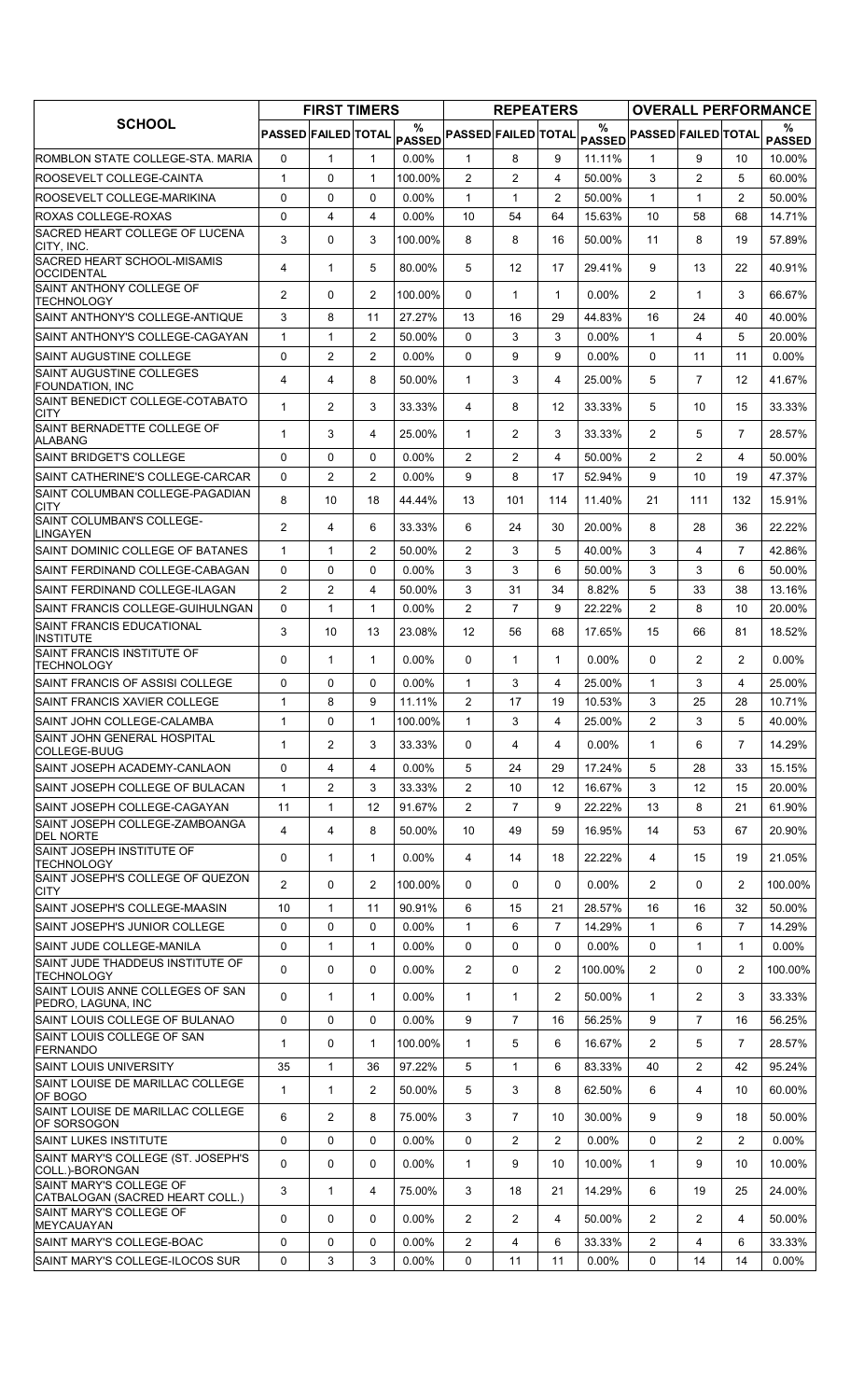|                                                           |                     | <b>FIRST TIMERS</b> |                |                    |                            | <b>REPEATERS</b> |                |          |                            |                |                | <b>OVERALL PERFORMANCE</b> |
|-----------------------------------------------------------|---------------------|---------------------|----------------|--------------------|----------------------------|------------------|----------------|----------|----------------------------|----------------|----------------|----------------------------|
| <b>SCHOOL</b>                                             | PASSED FAILED TOTAL |                     |                | %<br><b>PASSED</b> | <b>PASSED FAILED TOTAL</b> |                  |                | %        | PASSED PASSED FAILED TOTAL |                |                | %<br><b>PASSED</b>         |
| SAINT MARY'S COLLEGE-LABASON                              | 0                   | $\mathbf{0}$        | 0              | $0.00\%$           | 1                          | 0                | $\mathbf{1}$   | 100.00%  | 1                          | $\Omega$       | 1              | 100.00%                    |
| ISAINT MARY'S COLLEGE-Q.C.                                | $\mathbf{1}$        | 0                   | $\mathbf{1}$   | 100.00%            | $\Omega$                   | 0                | $\Omega$       | $0.00\%$ | $\mathbf{1}$               | $\Omega$       | $\mathbf{1}$   | 100.00%                    |
| ISAINT MARY'S COLLEGE-TAGUM                               | $\overline{2}$      | $\mathbf{1}$        | 3              | 66.67%             | 4                          | 6                | 10             | 40.00%   | 6                          | $\overline{7}$ | 13             | 46.15%                     |
| <b>SAINT MARY'S UNIVERSITY</b>                            | 1                   | $\mathbf{1}$        | 2              | 50.00%             | 1                          | 4                | 5              | 20.00%   | 2                          | 5              | $\overline{7}$ | 28.57%                     |
| SAINT MICHAEL COLLEGE OF GUAGUA,<br>INC.                  | 5                   | 8                   | 13             | 38.46%             | $\overline{2}$             | 22               | 24             | 8.33%    | $\overline{7}$             | 30             | 37             | 18.92%                     |
| SAINT MICHAEL COLLEGE OF CARAGA,<br><b>INC</b>            | 0                   | 0                   | $\mathbf{0}$   | $0.00\%$           | 0                          | $\overline{2}$   | 2              | $0.00\%$ | 0                          | $\overline{2}$ | $\overline{2}$ | $0.00\%$                   |
| SAINT MICHAEL COLLEGE-HINDANG,<br>LEYTE                   | 3                   | 0                   | 3              | 100.00%            | $\overline{2}$             | 19               | 21             | 9.52%    | 5                          | 19             | 24             | 20.83%                     |
| SAINT MICHAEL'S COLLEGE OF LAGUNA                         | 1                   | 1                   | 2              | 50.00%             | 4                          | 12               | 16             | 25.00%   | 5                          | 13             | 18             | 27.78%                     |
| SAINT MICHAEL'S COLLEGE-ILIGAN CITY                       | 3                   | 0                   | 3              | 100.00%            | 12                         | 17               | 29             | 41.38%   | 15                         | 17             | 32             | 46.88%                     |
| SAINT MICHAEL'S COLLEGE-SURIGAO<br><b>DEL SUR</b>         | $\mathbf{1}$        | 2                   | 3              | 33.33%             | 6                          | 4                | 10             | 60.00%   | $\overline{7}$             | 6              | 13             | 53.85%                     |
| SAINT PAUL COLLEGE FOUNDATION, INC<br>(CEBU-ST PAUL COLL) | 3                   | 2                   | 5              | 60.00%             | 4                          | 6                | 10             | 40.00%   | $\overline{7}$             | 8              | 15             | 46.67%                     |
| SAINT PAUL COLLEGE OF SAN MIGUEL                          | $\mathbf{1}$        | 0                   | 1              | 100.00%            | 3                          | 12               | 15             | 20.00%   | $\overline{4}$             | 12             | 16             | 25.00%                     |
| SAINT PAUL COLLEGE OF<br>TECHNOLOGY-PANIQUI               | $\overline{2}$      | 2                   | 4              | 50.00%             | 0                          | 4                | 4              | $0.00\%$ | $\overline{2}$             | 6              | 8              | 25.00%                     |
| SAINT PAUL COLLEGE-BANTAY(ST.PAUL-<br>VIGAN)              | 0                   | 0                   | $\mathbf{0}$   | $0.00\%$           | 2                          | 1                | 3              | 66.67%   | $\overline{2}$             | $\mathbf{1}$   | 3              | 66.67%                     |
| SAINT PAUL UNIVERSITY-DUMAGUETE                           | 5                   | $\mathbf{1}$        | 6              | 83.33%             | 2                          | 11               | 13             | 15.38%   | $\overline{7}$             | 12             | 19             | 36.84%                     |
| ISAINT PAUL UNIVERSITY-MANILA                             | $\mathbf{1}$        | 0                   | $\mathbf{1}$   | 100.00%            | $\Omega$                   | 0                | 0              | 0.00%    | $\mathbf{1}$               | $\Omega$       | $\mathbf{1}$   | 100.00%                    |
| SAINT PAUL UNIVERSITY-QUEZON CITY                         | $\overline{2}$      | 0                   | $\overline{2}$ | 100.00%            | $\Omega$                   | 0                | 0              | $0.00\%$ | 2                          | $\Omega$       | 2              | 100.00%                    |
| SAINT PAUL UNIVERSITY-SURIGAO                             | 0                   | $\Omega$            | $\Omega$       | $0.00\%$           | 5                          | 29               | 34             | 14.71%   | 5                          | 29             | 34             | 14.71%                     |
| SAINT PAUL UNIVERSITY-TUGUEGARAO                          | 3                   | 3                   | 6              | 50.00%             | 13                         | 30               | 43             | 30.23%   | 16                         | 33             | 49             | 32.65%                     |
| SAINT PAUL'S BUSINESS SCHOOL-PALO                         | 0                   | $\mathbf 0$         | 0              | $0.00\%$           | 0                          | $\mathbf{1}$     | $\mathbf{1}$   | 0.00%    | $\Omega$                   | 1              | $\mathbf{1}$   | $0.00\%$                   |
| ISAINT PETER BAPTIST COLLEGE                              | 0                   | 0                   | $\Omega$       | $0.00\%$           | 0                          | 4                | 4              | $0.00\%$ | $\Omega$                   | 4              | 4              | $0.00\%$                   |
| ISAINT PETER COLLEGE-BALINGASAG                           | 4                   | 3                   | $\overline{7}$ | 57.14%             | 12                         | 42               | 54             | 22.22%   | 16                         | 45             | 61             | 26.23%                     |
| SAINT PETER'S COLLEGE OF ORMOC                            | 4                   | $\mathbf{1}$        | 5              | 80.00%             | 2                          | 10               | 12             | 16.67%   | 6                          | 11             | 17             | 35.29%                     |
| ISAINT PETER'S COLLEGE OF TORIL                           | 1                   | 0                   | 1              | 100.00%            | 0                          | 0                | 0              | $0.00\%$ | $\mathbf{1}$               | $\Omega$       | 1              | 100.00%                    |
| ISAINT PETER'S COLLEGE-ILIGAN CITY                        | 4                   | 5                   | 9              | 44.44%             | 11                         | 56               | 67             | 16.42%   | 15                         | 61             | 76             | 19.74%                     |
| SAINT RITA'S COLLEGE-BALINGASAG                           | $\mathbf{1}$        | $\mathbf{1}$        | $\overline{2}$ | 50.00%             | 4                          | $\overline{2}$   | 6              | 66.67%   | 5                          | 3              | 8              | 62.50%                     |
| SAINT RITA'S COLLEGE-MANILA                               | 0                   | $\Omega$            | $\Omega$       | $0.00\%$           | 1                          | $\mathbf 1$      | $\overline{c}$ | 50.00%   | $\mathbf{1}$               | 1              | 2              | 50.00%                     |
| SAINT SCHOLASTICA'S COLLEGE                               | $\overline{2}$      | 0                   | 2              | 100.00%            | 0                          | 0                | 0              | 0.00%    | $\overline{2}$             | $\Omega$       | $\overline{2}$ | 100.00%                    |
| SAINT THERESA COLLEGE-TANDAG                              | 3                   | 3                   | 6              | 50.00%             | 9                          | 23               | 32             | 28.13%   | 12                         | 26             | 38             | 31.58%                     |
| SAINT THERESA'S COLLEGE-CEBU                              | 1                   | 0                   | 1              | 100.00%            | 0                          | 0                | 0              | 0.00%    | $\mathbf{1}$               | 0              | 1              | 100.00%                    |
| SAINT VINCENT COLLEGE-DIPOLOG CITY                        | $\mathbf{2}$        | $\mathbf{1}$        | 3              | 66.67%             | 11                         | 52               | 63             | 17.46%   | 13                         | 53             | 66             | 19.70%                     |
| SAINT VINCENT DE PAUL COLLEGE-<br><b>BISLIG</b>           | 1                   | 3                   | 4              | 25.00%             | 3                          | 13               | 16             | 18.75%   | 4                          | 16             | 20             | 20.00%                     |
| SAINTS JOHN AND PAUL COLLEGES-<br><b>CALAMBA</b>          | 0                   | 0                   | 0              | $0.00\%$           | 1                          | 0                | $\mathbf{1}$   | 100.00%  | $\mathbf{1}$               | 0              | 1              | 100.00%                    |
| SALAZAR INSTITUTE OF TECHNOLOGY-<br><b>CEBU CITY</b>      | $\overline{7}$      | 2                   | 9              | 77.78%             | $\overline{7}$             | 8                | 15             | 46.67%   | 14                         | 10             | 24             | 58.33%                     |
| ISALAZAR INSTITUTE OF TECHNOLOGY-<br><b>MADRIDEJOS</b>    | 1                   | 2                   | 3              | 33.33%             | $\mathbf 1$                | 2                | 3              | 33.33%   | $\overline{2}$             | 4              | 6              | 33.33%                     |
| SAMAR COLLEGE                                             | 9                   | 35                  | 44             | 20.45%             | 46                         | 381              | 427            | 10.77%   | 55                         | 416            | 471            | 11.68%                     |
| SAMAR STATE UNIVERSITY (SAMAR<br>S.P.C.)                  | 14                  | 9                   | 23             | 60.87%             | 14                         | 37               | 51             | 27.45%   | 28                         | 46             | 74             | 37.84%                     |
| SAN AGUSTIN INSTITUTE OF<br><b>TECHNOLOGY</b>             | 0                   | $\mathbf{1}$        | $\mathbf{1}$   | $0.00\%$           | $\overline{7}$             | 39               | 46             | 15.22%   | $\overline{7}$             | 40             | 47             | 14.89%                     |
| <b>SAN CARLOS COLLEGE</b>                                 | $\overline{2}$      | 2                   | 4              | 50.00%             | 13                         | 40               | 53             | 24.53%   | 15                         | 42             | 57             | 26.32%                     |
| SAN ESTANISLAO KOSTKA COLLEGE                             | $\overline{2}$      | 2                   | 4              | 50.00%             | 3                          | 13               | 16             | 18.75%   | 5                          | 15             | 20             | 25.00%                     |
| <b>SAN FRANCISCO COLLEGE</b>                              | 0                   | $\overline{2}$      | 2              | $0.00\%$           | $\Omega$                   | 9                | 9              | 0.00%    | 0                          | 11             | 11             | $0.00\%$                   |
| SAN ILDEFONSO COLLEGE                                     | 0                   | 8                   | 8              | $0.00\%$           | $\mathbf{1}$               | 16               | 17             | 5.88%    | $\mathbf{1}$               | 24             | 25             | 4.00%                      |
| SAN ISIDRO COLLEGE                                        | 1                   | $\mathbf 0$         | $\mathbf{1}$   | 100.00%            | 4                          | 8                | 12             | 33.33%   | 5                          | 8              | 13             | 38.46%                     |
| <b>SAN JACINTO COLLEGE</b>                                | 0                   | $\mathbf 0$         | 0              | 0.00%              | 0                          | $\mathbf{1}$     | $\mathbf{1}$   | 0.00%    | 0                          | 1              | $\mathbf{1}$   | $0.00\%$                   |
| SAN JOSE CHRISTIAN COLLEGES                               | 0                   | $\overline{2}$      | $\overline{2}$ | $0.00\%$           | 0                          | 23               | 23             | 0.00%    | 0                          | 25             | 25             | $0.00\%$                   |
| SAN JOSE COLLEGES-NUEVA ECIJA                             | 0                   | 0                   | 0              | $0.00\%$           | 0                          | 3                | 3              | $0.00\%$ | $\Omega$                   | 3              | 3              | $0.00\%$                   |
| SAN JOSE COMMUNITY COLLEGE-<br><b>MALILIPOT</b>           | 25                  | 24                  | 49             | 51.02%             | 28                         | 50               | 78             | 35.90%   | 53                         | 74             | 127            | 41.73%                     |
| <b>SAN NICOLAS COLLEGE</b>                                | 0                   | $\mathbf{1}$        | $\mathbf{1}$   | 0.00%              | $\mathbf{2}^{\prime}$      | 9                | 11             | 18.18%   | $\overline{2}$             | 10             | 12             | 16.67%                     |
| <b>ISAN PABLO COLLEGES</b>                                | $\overline{c}$      | $\overline{4}$      | 6              | 33.33%             | 6                          | 33               | 39             | 15.38%   | 8                          | 37             | 45             | 17.78%                     |
| SAN PEDRO COLLEGE OF BUSINESS<br><b>ADMINISTRATION</b>    | 3                   | 0                   | 3              | 100.00%            | 0                          | 6                | 6              | $0.00\%$ | 3                          | 6              | 9              | 33.33%                     |
| <b>SANTA CATALINA COLLEGE</b>                             | $\overline{2}$      | 1                   | 3              | 66.67%             | 3                          | 3                | 6              | 50.00%   | 5                          | 4              | 9              | 55.56%                     |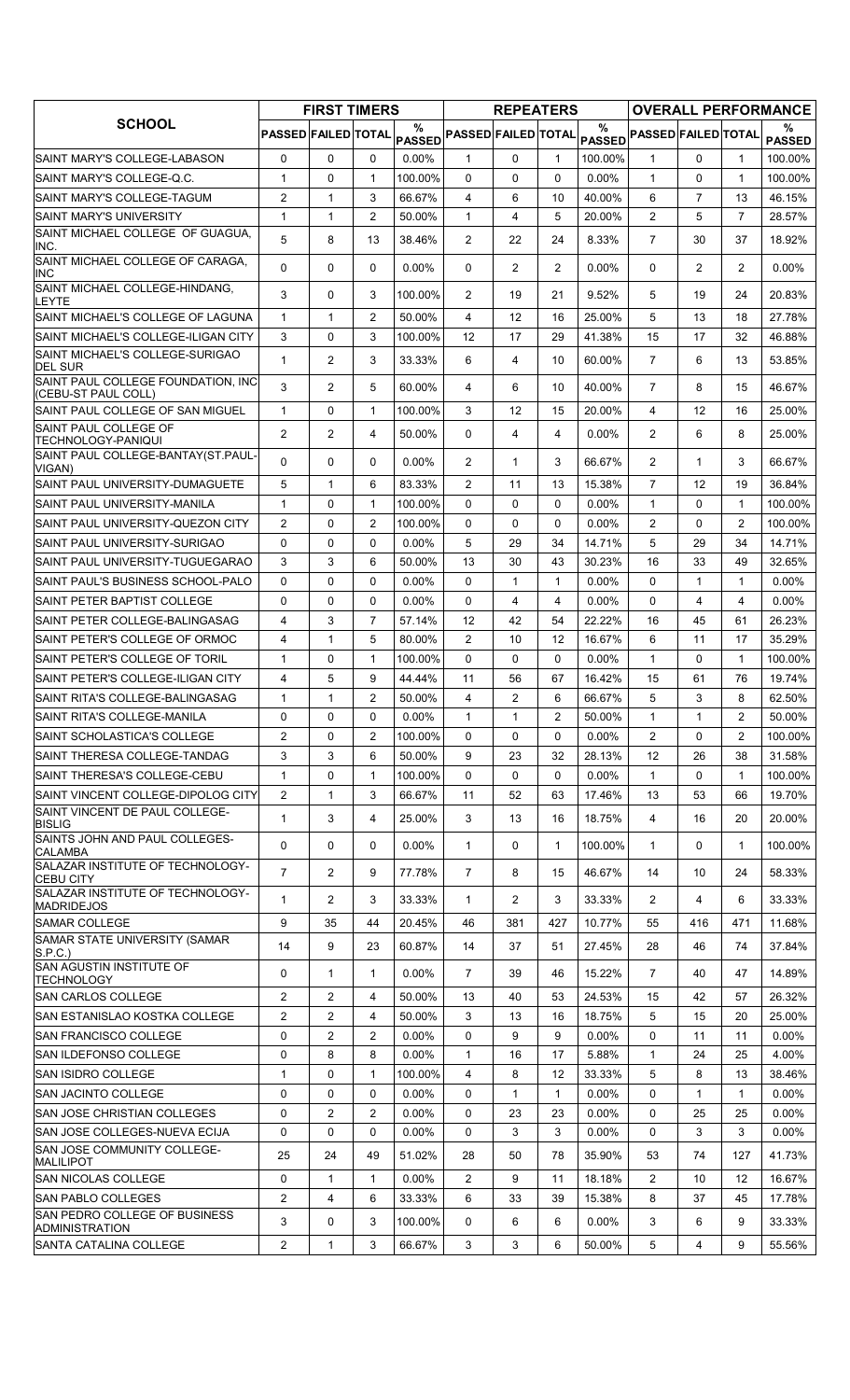|                                                               |                     | <b>FIRST TIMERS</b> |                            |                    |                            | <b>REPEATERS</b> |                |                    |                            |                |                | <b>OVERALL PERFORMANCE</b> |
|---------------------------------------------------------------|---------------------|---------------------|----------------------------|--------------------|----------------------------|------------------|----------------|--------------------|----------------------------|----------------|----------------|----------------------------|
| <b>SCHOOL</b>                                                 | PASSED FAILED TOTAL |                     |                            | %<br><b>PASSED</b> | <b>PASSED FAILED TOTAL</b> |                  |                | $\%$               | PASSED PASSED FAILED TOTAL |                |                | %<br><b>PASSED</b>         |
| SANTA CRUZ MISSION SCHOOL, INC.-<br>LAKE SEBU, SOUTH COTABATO | $\Omega$            | $\Omega$            | $\mathbf{0}$               | $0.00\%$           | $\Omega$                   | $\mathbf{1}$     | $\mathbf{1}$   | 0.00%              | $\Omega$                   | $\mathbf{1}$   | $\mathbf{1}$   | $0.00\%$                   |
| SANTA ISABEL COLLEGE                                          | 0                   | 0                   | $\Omega$                   | $0.00\%$           | $\mathbf{1}$               | $\overline{2}$   | 3              | 33.33%             | $\mathbf{1}$               | $\overline{2}$ | 3              | 33.33%                     |
| SANTA MONICA INSTITUTE OF<br><b>TECHNOLOGY</b>                | $\mathbf{1}$        | 2                   | 3                          | 33.33%             | $\mathbf{1}$               | 1                | $\overline{2}$ | 50.00%             | $\overline{2}$             | 3              | 5              | 40.00%                     |
| <b>SANTA TERESA COLLEGE</b>                                   | 3                   | $\mathbf{1}$        | 4                          | 75.00%             | $\overline{2}$             | 3                | 5              | 40.00%             | 5                          | 4              | 9              | 55.56%                     |
| SANTIAGO COLLEGES                                             | 0                   | 0                   | $\Omega$                   | $0.00\%$           | 0                          | 1                | $\mathbf{1}$   | 0.00%              | $\Omega$                   | 1              | $\mathbf{1}$   | $0.00\%$                   |
| SANTO ROSARIO SAPANG PALAY<br><b>COLLEGE</b>                  | 6                   | 5                   | 11                         | 54.55%             | 14                         | 40               | 54             | 25.93%             | 20                         | 45             | 65             | 30.77%                     |
| SENATOR NINOY AQUINO COLLEGE<br><b>FOUNDATION</b>             | 12                  | 55                  | 67                         | 17.91%             | 15                         | 153              | 168            | 8.93%              | 27                         | 208            | 235            | 11.49%                     |
| SHARIFF KABUNSUAN COLLEGE                                     | $\mathbf{1}$        | $\mathbf{1}$        | $\overline{2}$             | 50.00%             | $\mathbf{1}$               | 30               | 31             | 3.23%              | $\overline{2}$             | 31             | 33             | 6.06%                      |
| SHEPHERDS COLLEGE                                             | 0                   | 0                   | $\mathbf 0$                | 0.00%              | $\overline{2}$             | $\overline{2}$   | 4              | 50.00%             | $\overline{2}$             | $\overline{2}$ | 4              | 50.00%                     |
| SIARGAO ISLAND INSTITUTE OF<br><b>TECHNOLOGY</b>              | $\Omega$            | $\overline{7}$      | $\overline{7}$             | $0.00\%$           | 5                          | 47               | 52             | 9.62%              | 5                          | 54             | 59             | 8.47%                      |
| <b>SIATON COMMUNITY COLLEGE</b>                               | 0                   | $\mathbf{1}$        | $\mathbf{1}$               | $0.00\%$           | $\Omega$                   | 3                | 3              | $0.00\%$           | $\Omega$                   | 4              | 4              | $0.00\%$                   |
| SIBONGA COMMUNITY COLLEGE                                     | $\overline{2}$      | 0                   | 2                          | 100.00%            | $\overline{2}$             | 0                | 2              | 100.00%            | $\overline{4}$             | $\Omega$       | 4              | 100.00%                    |
| SIENA COLLEGE OF TAYTAY<br>SIENA COLLEGE OF TIGAON,           | 0                   | 0                   | $\mathbf 0$                | 0.00%              | $\overline{2}$             | 0                | $\overline{2}$ | 100.00%            | $\overline{2}$             | $\Omega$       | $\overline{2}$ | 100.00%                    |
| <b>CAMARINES SUR</b>                                          | 3                   | 0                   | 3                          | 100.00%            | $\Omega$                   | $\mathbf{1}$     | $\mathbf{1}$   | 0.00%              | 3                          | $\mathbf 1$    | 4              | 75.00%                     |
| <b>SILAY INSTITUTE</b>                                        | $\overline{4}$      | 0                   | 4                          | 100.00%            | $\Omega$                   | 3                | 3              | 0.00%              | 4                          | 3              | $\overline{7}$ | 57.14%                     |
| <b>SILLIMAN UNIVERSITY</b>                                    | $\overline{2}$      | 0                   | $\overline{2}$             | 100.00%            | $\mathbf{1}$               | $\overline{c}$   | 3              | 33.33%             | 3                          | $\overline{2}$ | 5              | 60.00%                     |
| SIQUIJOR STATE COLLEGE<br><b>SMD FOUNDATION ACADEMY</b>       | 0<br>$\mathbf{1}$   | 0<br>$\mathbf{1}$   | $\Omega$<br>$\overline{2}$ | $0.00\%$<br>50.00% | 3<br>$\Omega$              | 10<br>0          | 13<br>0        | 23.08%<br>$0.00\%$ | 3<br>$\mathbf{1}$          | 10<br>1        | 13<br>2        | 23.08%<br>50.00%           |
| SOLIS INSTITUTE OF TECHNOLOGY                                 | 0                   | 0                   | $\mathbf 0$                | 0.00%              | $\overline{2}$             | $\overline{2}$   | 4              | 50.00%             | $\overline{2}$             | $\overline{2}$ | 4              | 50.00%                     |
| <b>SOLOMON MOLINA SCHOOL &amp;</b>                            | 0                   | 0                   | $\Omega$                   | $0.00\%$           | $\mathbf{1}$               | $\overline{2}$   | 3              | 33.33%             | $\mathbf{1}$               | $\overline{2}$ | 3              | 33.33%                     |
| <b>DEVELOPMENT CENTER</b><br>SORSOGON STATE COLLEGE-BULAN     | 0                   | 0                   | $\mathbf 0$                | 0.00%              | 5                          | 12               | 17             | 29.41%             | 5                          | 12             | 17             | 29.41%                     |
| <b>CAMPUS</b><br>SORSOGON STATE COLLEGE-                      | 15                  | 4                   | 19                         | 78.95%             | 23                         | 16               | 39             | 58.97%             | 38                         | 20             | 58             | 65.52%                     |
| SORSOGON<br><b>SOUTH PHILIPPINE ADVENTIST</b>                 | 0                   | $\mathbf{1}$        | $\mathbf{1}$               | $0.00\%$           | $\mathbf{1}$               | 5                | 6              | 16.67%             | $\mathbf{1}$               | 6              | $\overline{7}$ | 14.29%                     |
| <b>COLLEGE</b><br>SOUTH UPI COLLEGE                           | $\Omega$            | $\overline{2}$      | 2                          | $0.00\%$           | $\Omega$                   | $\overline{2}$   | $\overline{2}$ | $0.00\%$           | $\Omega$                   | 4              | 4              | $0.00\%$                   |
| SOUTHEASTERN COLLEGE-PASAY                                    | 0                   | 0                   | $\mathbf 0$                | $0.00\%$           | 1                          | 7                | 8              | 12.50%             | $\mathbf{1}$               | $\overline{7}$ | 8              | 12.50%                     |
| SOUTHERN BAPTIST COLLEGE                                      | 4                   | 0                   | 4                          | 100.00%            | 12                         | 27               | 39             | 30.77%             | 16                         | 27             | 43             | 37.21%                     |
| SOUTHERN BICOL COLLEGES                                       | $\mathbf{1}$        | 0                   | $\mathbf{1}$               | 100.00%            | $\mathbf{1}$               | $\mathbf 1$      | $\overline{2}$ | 50.00%             | $\overline{2}$             | 1              | 3              | 66.67%                     |
| SOUTHERN CAPITAL COLLEGE                                      | 0                   | 0                   | $\mathbf 0$                | $0.00\%$           | 5                          | 13               | 18             | 27.78%             | 5                          | 13             | 18             | 27.78%                     |
| SOUTHERN CHRISTIAN COLLEGE                                    | $\mathbf{1}$        | 3                   | $\overline{4}$             | 25.00%             | 18                         | 52               | 70             | 25.71%             | 19                         | 55             | 74             | 25.68%                     |
| SOUTHERN CITY COLLEGES                                        | $\mathbf 0$         | 3                   | 3                          | $0.00\%$           | 3                          | 17               | 20             | 15.00%             | 3                          | 20             | 23             | 13.04%                     |
| SOUTHERN DE ORO PHILIPPINE<br><b>COLLEGE</b>                  | 0                   | 0                   | $\mathbf{0}$               | $0.00\%$           | $\overline{2}$             | 21               | 23             | 8.70%              | $\overline{2}$             | 21             | 23             | 8.70%                      |
| SOUTHERN ILOILO POLYTECHNIC<br><b>COLLEGE</b>                 | $\overline{2}$      | 0                   | $\overline{2}$             | 100.00%            | $\mathbf{1}$               | $\mathbf{1}$     | $\overline{2}$ | 50.00%             | 3                          | $\mathbf{1}$   | 4              | 75.00%                     |
| SOUTHERN LEYTE STATE UNIVERSITY<br>(SLSCST)-SOGOD             | $\mathbf{1}$        | $\mathbf{1}$        | $\overline{2}$             | 50.00%             | 11                         | 14               | 25             | 44.00%             | $12 \overline{ }$          | 15             | 27             | 44.44%                     |
| SOUTHERN LEYTE STATE UNIVERSITY-<br><b>T.OPPUS</b>            | $\overline{2}$      | 3                   | 5                          | 40.00%             | 13                         | 34               | 47             | 27.66%             | 15                         | 37             | 52             | 28.85%                     |
| SOUTHERN LUZON INSTITUTE                                      | 3                   | $\overline{c}$      | 5                          | 60.00%             | 4                          | 9                | 13             | 30.77%             | $\overline{7}$             | 11             | 18             | 38.89%                     |
| SOUTHERN LUZON STATE UNIVERSITY-<br>LUCBAN (SLPC)             | 11                  | 1                   | 12                         | 91.67%             | 12                         | 15               | 27             | 44.44%             | 23                         | 16             | 39             | 58.97%                     |
| SOUTHERN LUZON STATE UNIVERSITY-<br>POLILLO (SLPC)            | 0                   | $\mathbf{1}$        | $\mathbf{1}$               | $0.00\%$           | 4                          | 3                | $\overline{7}$ | 57.14%             | 4                          | 4              | 8              | 50.00%                     |
| SOUTHERN LUZON STATE UNIVERSITY-<br><b>TAGKAWAYAN (SLPC)</b>  | 3                   | 5                   | 8                          | 37.50%             | $\overline{2}$             | 5                | $\overline{7}$ | 28.57%             | 5                          | 10             | 15             | 33.33%                     |
| SOUTHERN LUZON STATE UNIVERSITY-<br><b>TIAONG</b>             | $\overline{7}$      | 4                   | 11                         | 63.64%             | 1                          | 4                | 5              | 20.00%             | 8                          | 8              | 16             | 50.00%                     |
| SOUTHERN MASBATE ROOSEVELT<br><b>INSTITUTE</b>                | $\overline{7}$      | 18                  | 25                         | 28.00%             | 12                         | 73               | 85             | 14.12%             | 19                         | 91             | 110            | 17.27%                     |
| SOUTHERN MINDANAO COLLEGES                                    | 12                  | 15                  | 27                         | 44.44%             | 29                         | 260              | 289            | 10.03%             | 41                         | 275            | 316            | 12.97%                     |
| SOUTHERN MINDANAO INSTITUTE OF<br><b>TECHNOLOGY</b>           | 4                   | 9                   | 13                         | 30.77%             | $\mathbf{1}$               | 44               | 45             | 2.22%              | 5                          | 53             | 58             | 8.62%                      |
| SOUTHERN NEGROS COLLEGE                                       | 0                   | $\mathbf{1}$        | $\mathbf{1}$               | $0.00\%$           | 0                          | 0                | 0              | $0.00\%$           | 0                          | 1              | 1              | $0.00\%$                   |
| SOUTHERN PENINSULA COLLEGE                                    | 0                   | $\overline{2}$      | $\overline{2}$             | $0.00\%$           | $\mathbf{1}$               | 4                | 5              | 20.00%             | $\mathbf{1}$               | 6              | $\overline{7}$ | 14.29%                     |
| SOUTHERN PHILIPPINE ACADEMY                                   | 0                   | 0                   | 0                          | $0.00\%$           | 0                          | 1                | $\mathbf{1}$   | $0.00\%$           | 0                          | 1              | 1              | $0.00\%$                   |
| SOUTHERN PHILIPPINE ACADEMY<br><b>COLLEGE, INC</b>            | 0                   | 8                   | 8                          | $0.00\%$           | $\mathbf{1}$               | 45               | 46             | 2.17%              | $\mathbf{1}$               | 53             | 54             | 1.85%                      |
| SOUTHERN PHILIPPINE COLLEGE                                   | $\mathbf{1}$        | 4                   | 5                          | 20.00%             | $\overline{2}$             | 3                | 5              | 40.00%             | 3                          | $\overline{7}$ | 10             | 30.00%                     |
| SOUTHERN PHILIPPINE METHODIST<br><b>COLLEGE</b>               | 3                   | 6                   | 9                          | 33.33%             | 1                          | 6                | $\overline{7}$ | 14.29%             | 4                          | 12             | 16             | 25.00%                     |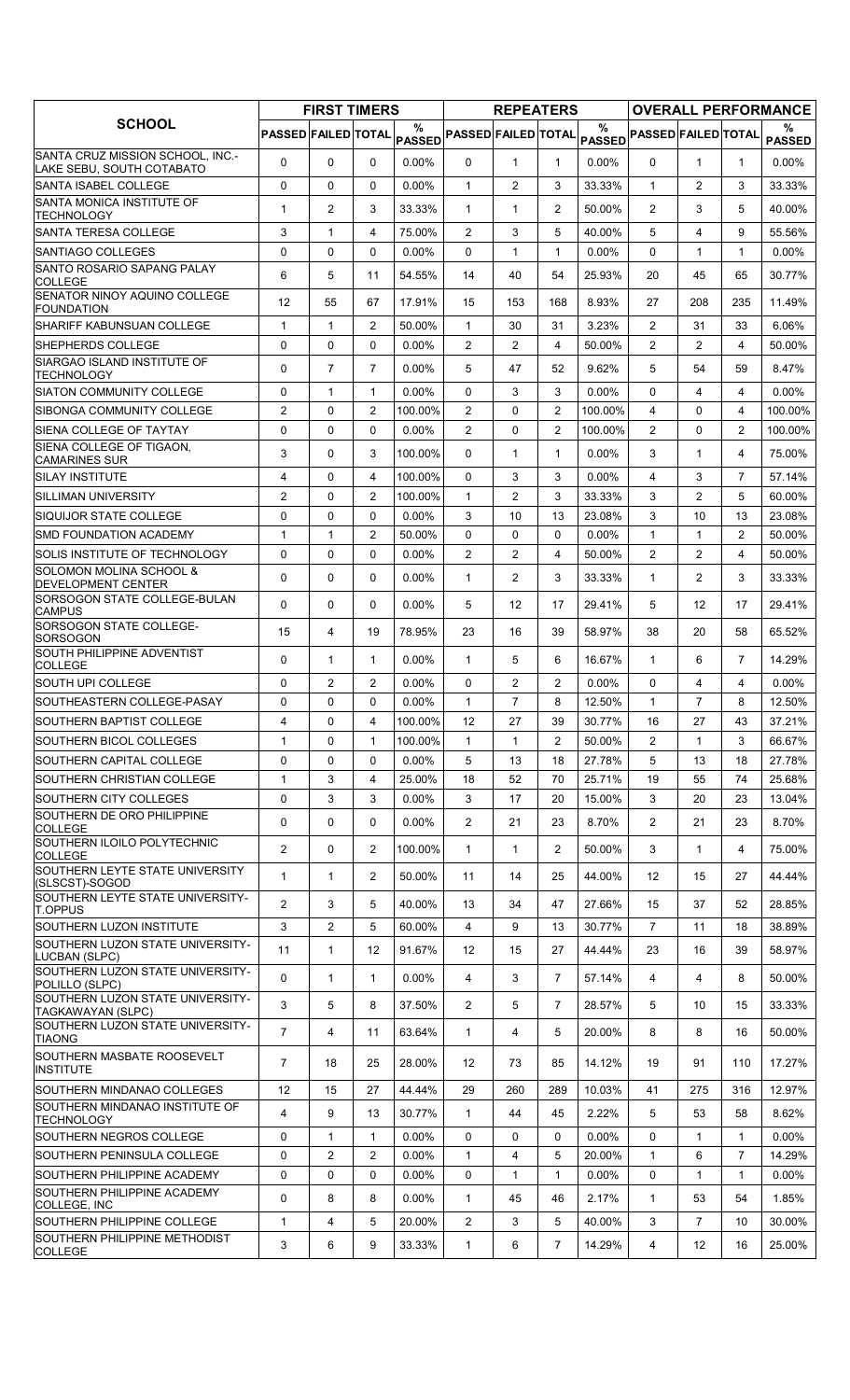|                                                                                    |                            | <b>FIRST TIMERS</b> |                |                    |                            | <b>REPEATERS</b> |                |          |                            |                |                | <b>OVERALL PERFORMANCE</b> |
|------------------------------------------------------------------------------------|----------------------------|---------------------|----------------|--------------------|----------------------------|------------------|----------------|----------|----------------------------|----------------|----------------|----------------------------|
| <b>SCHOOL</b>                                                                      | <b>PASSED FAILED TOTAL</b> |                     |                | %<br><b>PASSED</b> | <b>PASSED FAILED TOTAL</b> |                  |                | $\%$     | PASSED PASSED FAILED TOTAL |                |                | %<br><b>PASSED</b>         |
| SOUTHERN PHILIPPINES COLLEGE OF<br><b>SCIENCES &amp; HEALTH EDUCATION</b>          | $\mathbf 0$                | 4                   | $\overline{4}$ | $0.00\%$           | $\mathbf{0}$               | $\Omega$         | $\mathbf{0}$   | $0.00\%$ | $\Omega$                   | 4              | 4              | $0.00\%$                   |
| SOUTHERN PHILIPPINES INSTITUTE OF<br><b>SCIENCE &amp; TECHNOLOGY</b>               | $\Omega$                   | $\overline{2}$      | $\overline{2}$ | $0.00\%$           | $\mathbf{0}$               | 0                | 0              | $0.00\%$ | $\Omega$                   | $\overline{2}$ | $\overline{2}$ | $0.00\%$                   |
| SOUTHERN SAMAR COLLEGE OF<br><b>AGRICULTURE SCIENCE &amp;</b><br><b>TECHNOLOGY</b> | $\mathbf 1$                | 0                   | $\mathbf{1}$   | 100.00%            | $\mathbf{0}$               | 1                | $\mathbf{1}$   | $0.00\%$ | $\mathbf{1}$               | $\mathbf{1}$   | $\overline{2}$ | 50.00%                     |
| SOUTHVILLE INTERNATIONAL SCHOOL<br><b>AND COLLEGES</b>                             | $\Omega$                   | $\Omega$            | $\Omega$       | 0.00%              | $\mathbf{1}$               | $\Omega$         | $\mathbf{1}$   | 100.00%  | $\mathbf 1$                | $\mathbf{0}$   | $\mathbf 1$    | 100.00%                    |
| SOUTHWESTERN AGUSAN COLLEGES                                                       | $\mathbf{1}$               | 0                   | $\mathbf{1}$   | 100.00%            | $\Omega$                   | $\Omega$         | 0              | $0.00\%$ | $\mathbf{1}$               | $\Omega$       | $\mathbf{1}$   | 100.00%                    |
| SOUTHWESTERN MINDANAO ISLAMIC<br><b>INSTITUTE</b>                                  | $\Omega$                   | 6                   | 6              | 0.00%              | $\mathbf{0}$               | 26               | 26             | 0.00%    | 0                          | 32             | 32             | 0.00%                      |
| SOUTHWESTERN UNIVERSITY                                                            | 6                          | 2                   | 8              | 75.00%             | 6                          | 13               | 19             | 31.58%   | 12                         | 15             | 27             | 44.44%                     |
| SPA COLLEGE, INC.                                                                  | $\overline{7}$             | 32                  | 39             | 17.95%             | 12                         | 182              | 194            | 6.19%    | 19                         | 214            | 233            | 8.15%                      |
| ST. CAMILLUS COLLEGE OF MANAOAG                                                    | 3                          | $\mathbf{1}$        | 4              | 75.00%             | $\Omega$                   | 0                | $\Omega$       | 0.00%    | 3                          | $\mathbf{1}$   | $\overline{4}$ | 75.00%                     |
| <b>ST. CECILIA'S COLLEGE</b>                                                       | 2                          | 0                   | $\overline{2}$ | 100.00%            | $\Omega$                   | 0                | 0              | $0.00\%$ | $\overline{2}$             | $\Omega$       | $\overline{2}$ | 100.00%                    |
| ST. CLARE COLLEGE OF CALOOCAN                                                      | 13                         | 16                  | 29             | 44.83%             | 14                         | 19               | 33             | 42.42%   | 27                         | 35             | 62             | 43.55%                     |
| ST. JOSEPH COLLEGE-CAVITE CITY                                                     | $\Omega$                   | 0                   | $\Omega$       | 0.00%              | 2                          | 12               | 14             | 14.29%   | $\overline{2}$             | 12             | 14             | 14.29%                     |
| ST. JOSEPH COLLEGE-OLONGAPO CITY                                                   | $\mathbf{1}$               | 2                   | 3              | 33.33%             | $\mathbf{1}$               | 1                | $\overline{2}$ | 50.00%   | $\overline{2}$             | 3              | 5              | 40.00%                     |
| ST. JOSEPH'S COLLEGE-BORONGAN                                                      | 0                          | 0                   | 0              | $0.00\%$           | $\overline{2}$             | 5                | $\overline{7}$ | 28.57%   | $\overline{2}$             | 5              | $\overline{7}$ | 28.57%                     |
| ST. JUDE COLLEGE-DASMARIÑAS,<br>CAVITE, INC.                                       | 0                          | 1                   | $\mathbf{1}$   | 0.00%              | 0                          | $\overline{2}$   | $\overline{2}$ | 0.00%    | $\Omega$                   | 3              | 3              | 0.00%                      |
| ST. MARY'S COLLEGE OF BAGANGA-<br>BAGANGA, DAVAO ORIENTAL                          | $\mathbf{1}$               | $\mathbf{1}$        | $\overline{2}$ | 50.00%             | $\mathbf{1}$               | 5                | 6              | 16.67%   | $\overline{2}$             | 6              | 8              | 25.00%                     |
| <b>ST. ROSE COLLEGE EDUCATIONAL</b><br><b>FOUNDATION, INC</b>                      | 4                          | 2                   | 6              | 66.67%             | $\mathbf{0}$               | $\overline{2}$   | $\overline{2}$ | 0.00%    | 4                          | 4              | 8              | 50.00%                     |
| STA. CECILIA COLLEGE                                                               | $\Omega$                   | 0                   | $\Omega$       | 0.00%              | $\mathbf{0}$               | $\mathbf{1}$     | $\mathbf{1}$   | $0.00\%$ | $\Omega$                   | $\mathbf{1}$   | $\mathbf{1}$   | 0.00%                      |
| STA. ELENA (CAMARINES NORTE)<br><b>COLLEGE INC.</b>                                | 0                          | 0                   | 0              | $0.00\%$           | $\Omega$                   | 4                | 4              | $0.00\%$ | $\Omega$                   | $\overline{4}$ | 4              | $0.00\%$                   |
| STELLA MARIS COLLEGE-OROQUIETA<br>CITY                                             | $\overline{2}$             | 0                   | $\overline{2}$ | 100.00%            | $\overline{2}$             | 9                | 11             | 18.18%   | 4                          | 9              | 13             | 30.77%                     |
| STO. NIÑO COLLEGE OF ORMOC                                                         | 0                          | $\mathbf{1}$        | $\mathbf{1}$   | 0.00%              | $\overline{2}$             | $\overline{2}$   | 4              | 50.00%   | $\overline{2}$             | 3              | 5              | 40.00%                     |
| STRATFORD INTERNATIONAL SCHOOL                                                     | $\mathbf{1}$               | 0                   | $\mathbf{1}$   | 100.00%            | $\mathbf{1}$               | 0                | $\mathbf{1}$   | 100.00%  | $\overline{2}$             | $\Omega$       | $\overline{2}$ | 100.00%                    |
| SULTAN KUDARAT EDUCATIONAL<br><b>INSTITUTION</b>                                   | 0                          | 0                   | $\mathbf 0$    | 0.00%              | $\mathbf{0}$               | $\mathbf{1}$     | $\mathbf{1}$   | 0.00%    | 0                          | $\mathbf{1}$   | $\mathbf{1}$   | 0.00%                      |
| SULTAN KUDARAT ISLAMIC ACADEMY                                                     | $\Omega$                   | $\mathbf{1}$        | $\mathbf{1}$   | $0.00\%$           | 2                          | 16               | 18             | 11.11%   | $\overline{2}$             | 17             | 19             | 10.53%                     |
| SULTAN KUDARAT POLYTECHNIC STATE<br>COLLEGE-ISULAN                                 | 0                          | 0                   | 0              | 0.00%              | 0                          | $\overline{2}$   | 2              | 0.00%    | $\Omega$                   | $\overline{2}$ | $\overline{2}$ | 0.00%                      |
| <b>SULTAN KUDARAT POLYTECHNIC STATE</b><br>COLLEGE-TACURONG                        | 13                         | 10                  | 23             | 56.52%             | 23                         | 60               | 83             | 27.71%   | 36                         | 70             | 106            | 33.96%                     |
| SULTAN KUDARAT STATE UNIVERSITY-<br><b>KALAMANSIG</b>                              | 0                          | 0                   | 0              | $0.00\%$           | $\mathbf{1}$               | 5                | 6              | 16.67%   | $\mathbf{1}$               | 5              | 6              | 16.67%                     |
| SULTAN KUDARAT STATE UNIVERSITY-<br><b>PALIMBANG</b>                               | 1                          | $\mathbf{1}$        | $\overline{2}$ | 50.00%             | $\mathbf{1}$               | 13               | 14             | 7.14%    | $\overline{2}$             | 14             | 16             | 12.50%                     |
| <b>SULU STATE COLLEGE</b>                                                          | 4                          | 36                  | 40             | 10.00%             | 16                         | 454              | 470            | 3.40%    | 20                         | 490            | 510            | 3.92%                      |
| SUNRISE CHRISTIAN COLLEGE<br><b>FOUNDATION OF THE PHILIPPINES</b>                  | 0                          | 0                   | 0              | $0.00\%$           | 0                          | $\overline{2}$   | $\overline{2}$ | 0.00%    | 0                          | $\overline{2}$ | $\overline{2}$ | $0.00\%$                   |
| SURIGAO DEL NORTE COLLEGE OF<br><b>AGRICULTURE &amp; TECHNOLOGY</b>                | $\mathbf 0$                | 0                   | 0              | $0.00\%$           | $\mathbf{1}$               | 3                | 4              | 25.00%   | $\mathbf 1$                | 3              | 4              | 25.00%                     |
| SURIGAO DEL SUR INSTITUTE OF<br><b>TECHNOLOGY</b>                                  | 0                          | 0                   | 0              | $0.00\%$           | 0                          | 3                | 3              | 0.00%    | 0                          | 3              | 3              | $0.00\%$                   |
| SURIGAO DEL SUR POLYTECHNIC<br>COLLEGE-LIANGA                                      | 0                          | 0                   | 0              | $0.00\%$           | $\mathbf{1}$               | 8                | 9              | 11.11%   | $\mathbf{1}$               | 8              | 9              | 11.11%                     |
| SURIGAO DEL SUR POLYTECHNIC<br>COLLEGE-TANDAG                                      | 0                          | 0                   | 0              | $0.00\%$           | $\overline{2}$             | 5                | $\overline{7}$ | 28.57%   | $\overline{2}$             | 5              | $\overline{7}$ | 28.57%                     |
| SURIGAO DEL SUR POLYTECHNIC<br><b>STATE COLLEGE-CANTILAN</b>                       | 0                          | 0                   | 0              | $0.00\%$           | $\mathbf{1}$               | 4                | 5              | 20.00%   | $\mathbf{1}$               | 4              | 5              | 20.00%                     |
| SURIGAO DEL SUR POLYTECHNIC<br>STATE COLLEGE-TAGBINA                               | 0                          | $\mathbf{1}$        | $\mathbf{1}$   | $0.00\%$           | 4                          | 4                | 8              | 50.00%   | 4                          | 5              | 9              | 44.44%                     |
| SURIGAO DEL SUR STATE UNIVERSITY-<br><b>TAGO</b>                                   | 10                         | 4                   | 14             | 71.43%             | $\overline{7}$             | 16               | 23             | 30.43%   | 17                         | 20             | 37             | 45.95%                     |
| SURIGAO EDUCATION CENTER                                                           | $\mathbf{1}$               | 1                   | $\overline{2}$ | 50.00%             | 0                          | $\overline{c}$   | $\overline{2}$ | 0.00%    | $\mathbf{1}$               | 3              | 4              | 25.00%                     |
| SURIGAO STATE COLLEGE OF<br><b>TECHNOLOGY</b>                                      | 12                         | 8                   | 20             | 60.00%             | 28                         | 67               | 95             | 29.47%   | 40                         | 75             | 115            | 34.78%                     |
| <b>SURIGAO SUR COLLEGE</b>                                                         | $\mathbf{1}$               | $\overline{2}$      | 3              | 33.33%             | $\mathbf{1}$               | $12 \,$          | 13             | 7.69%    | $\overline{2}$             | 14             | 16             | 12.50%                     |
| <b>SYSTEMS PLUS COLLEGE</b><br>FOUNDATION, INC-ANGELES<br>CITY(SPCCF)              | $\mathbf{1}$               | $\mathbf{1}$        | $\overline{2}$ | 50.00%             | 0                          | $\overline{2}$   | 2              | $0.00\%$ | $\mathbf{1}$               | 3              | 4              | 25.00%                     |
| <b>TABACO COLLEGE</b>                                                              | $\mathbf{1}$               | 0                   | $\mathbf{1}$   | 100.00%            | 3                          | 4                | $\overline{7}$ | 42.86%   | 4                          | $\overline{4}$ | 8              | 50.00%                     |
| TAGOLOAN COMMUNITY COLLEGE                                                         | 10                         | 3                   | 13             | 76.92%             | 6                          | 8                | 14             | 42.86%   | 16                         | 11             | 27             | 59.26%                     |
| <b>TALISAY CITY COLLEGE</b>                                                        | 70                         | 5                   | 75             | 93.33%             | 4                          | 3                | $\overline{7}$ | 57.14%   | 74                         | 8              | 82             | 90.24%                     |
| TAN TING BING MEMORIAL COLLEGES<br><b>FOUNDATION</b>                               | $\overline{2}$             | 0                   | $\overline{2}$ | 100.00%            | $\mathbf{1}$               | 4                | 5              | 20.00%   | 3                          | 4              | $\overline{7}$ | 42.86%                     |
| <b>TANAUAN INSTITUTE</b>                                                           | 1                          | 6                   | $\overline{7}$ | 14.29%             | 7                          | 61               | 68             | 10.29%   | 8                          | 67             | 75             | 10.67%                     |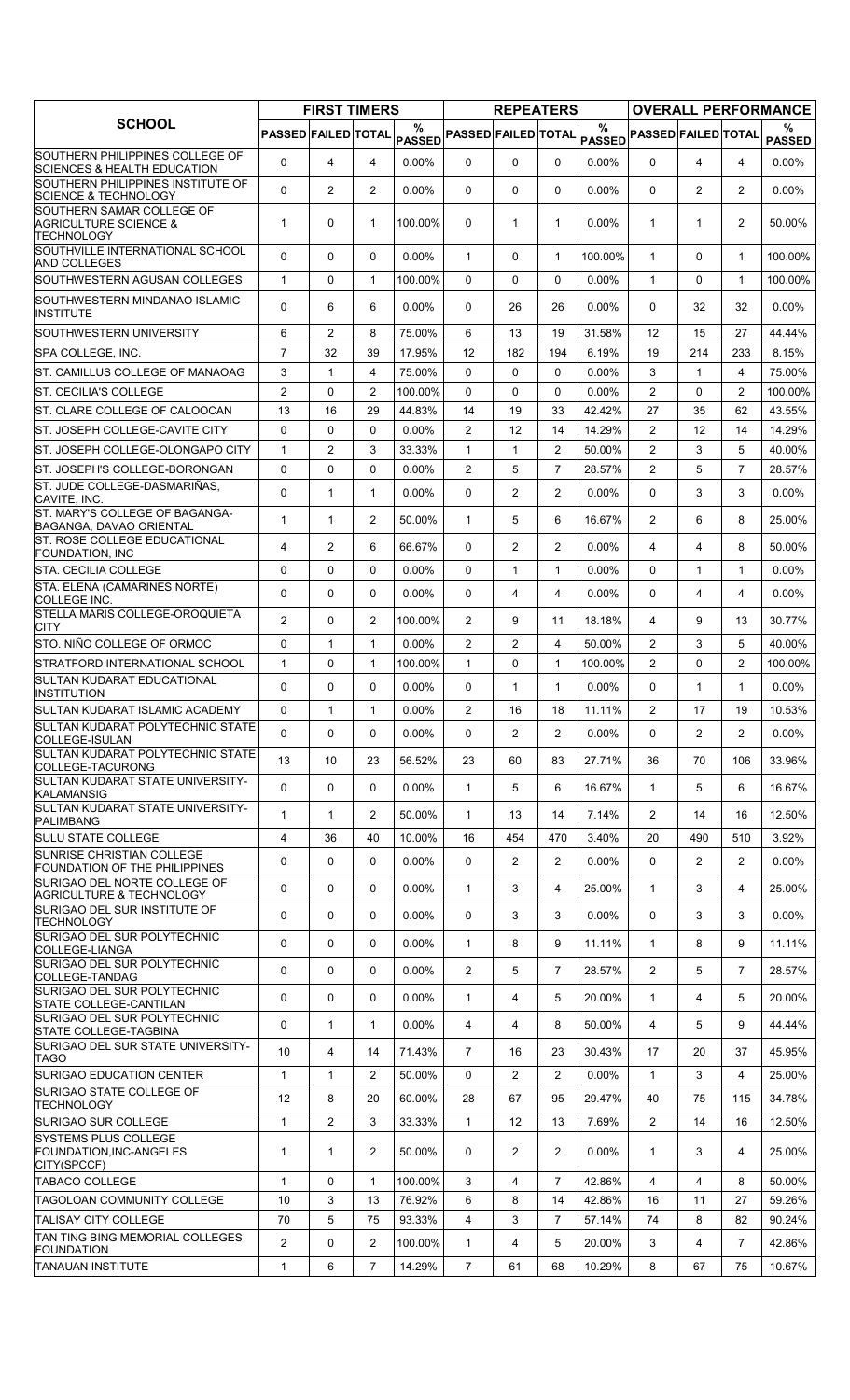|                                                             |                     | <b>FIRST TIMERS</b> |                |                    |                            | <b>REPEATERS</b> |                  |                       |                            |                |                   | <b>OVERALL PERFORMANCE</b> |
|-------------------------------------------------------------|---------------------|---------------------|----------------|--------------------|----------------------------|------------------|------------------|-----------------------|----------------------------|----------------|-------------------|----------------------------|
| <b>SCHOOL</b>                                               | PASSED FAILED TOTAL |                     |                | %<br><b>PASSED</b> | <b>PASSED FAILED TOTAL</b> |                  |                  | $\%$<br><b>PASSED</b> | <b>PASSED FAILED TOTAL</b> |                |                   | %<br><b>PASSED</b>         |
| TANGUB CITY COLLEGES                                        | $\mathbf 0$         | $\mathbf{0}$        | $\mathbf{0}$   | $0.00\%$           | $\mathbf{1}$               | $\mathbf{2}$     | 3                | 33.33%                | $\mathbf{1}$               | $\overline{2}$ | 3                 | 33.33%                     |
| TARLAC COLLEGE OF AGRICULTURE                               | 1                   | $\overline{2}$      | 3              | 33.33%             | 5                          | $\overline{7}$   | 12               | 41.67%                | 6                          | 9              | 15                | 40.00%                     |
| TARLAC STATE UNIVERSITY (TARLAC<br><b>COLLEGE OF TECH.)</b> | 22                  | 17                  | 39             | 56.41%             | 25                         | 96               | 121              | 20.66%                | 47                         | 113            | 160               | 29.38%                     |
| TAWI-TAWI REGIONAL AGRICULTURAL<br><b>COLLEGE</b>           | $\overline{c}$      | 32                  | 34             | 5.88%              | $\mathbf{1}$               | 121              | 122              | 0.82%                 | 3                          | 153            | 156               | 1.92%                      |
| <b>TAYABAS WESTERN ACADEMY</b>                              | 2                   | 1                   | 3              | 66.67%             | $\overline{c}$             | 11               | 13               | 15.38%                | $\overline{4}$             | 12             | 16                | 25.00%                     |
| <b>TAÑON COLLEGE</b>                                        | 3                   | $\mathbf{1}$        | 4              | 75.00%             | 3                          | $\overline{2}$   | 5                | 60.00%                | 6                          | 3              | 9                 | 66.67%                     |
| TEODORO M. LUANSING COLLEGE OF<br><b>ROSARIO</b>            | 3                   | 4                   | $\overline{7}$ | 42.86%             | 0                          | 0                | 0                | 0.00%                 | 3                          | 4              | $\overline{7}$    | 42.86%                     |
| THE COLLEGES OF THE REPUBLIC                                | 0                   | 0                   | $\Omega$       | 0.00%              | 0                          | $\mathbf{1}$     | $\mathbf{1}$     | 0.00%                 | $\Omega$                   | 1              | $\mathbf 1$       | $0.00\%$                   |
| THE FISHER VALLEY COLLEGE                                   | 5                   | $\overline{2}$      | $\overline{7}$ | 71.43%             | $\mathbf{1}$               | 4                | 5                | 20.00%                | 6                          | 6              | 12                | 50.00%                     |
| TIWI AGRO-INDUSTRIAL SCHOOL                                 | $\Omega$            | $\mathbf 0$         | $\Omega$       | $0.00\%$           | $\Omega$                   | $\mathbf{1}$     | $\mathbf{1}$     | 0.00%                 | $\Omega$                   | $\mathbf{1}$   | $\mathbf{1}$      | $0.00\%$                   |
| TIWI COMMUNITY COLLEGE                                      | 12                  | 6                   | 18             | 66.67%             | 15                         | 32               | 47               | 31.91%                | 27                         | 38             | 65                | 41.54%                     |
| TOLEDO GULLAS COLLEGE                                       | 14                  | 15                  | 29             | 48.28%             | 14                         | 38               | 52               | 26.92%                | 28                         | 53             | 81                | 34.57%                     |
| TOMAS CLAUDIO MEMORIAL COLLEGE                              | $\mathbf 0$         | $\mathbf{1}$        | 1              | $0.00\%$           | 10                         | 62               | 72               | 13.89%                | 10                         | 63             | 73                | 13.70%                     |
| TOMAS DEL ROSARIO ACADEMY                                   | $\overline{2}$      | 3                   | 5              | 40.00%             | $\overline{7}$             | 12               | 19               | 36.84%                | 9                          | 15             | 24                | 37.50%                     |
| TRINITAS COLLEGE-MEYCAUAYAN                                 | 0                   | $\mathbf 0$         | $\mathbf 0$    | 0.00%              | $\mathbf{1}$               | $\mathbf{1}$     | $\overline{2}$   | 50.00%                | $\mathbf{1}$               | 1              | $\overline{2}$    | 50.00%                     |
| TRINITY UNIVERSITY OF ASIA (TRINITY-<br>QC)                 | 1                   | $\mathbf{1}$        | 2              | 50.00%             | $\mathbf{1}$               | $\overline{2}$   | 3                | 33.33%                | $\overline{2}$             | 3              | 5                 | 40.00%                     |
| <b>UNDA MEMORIAL NATIONAL</b><br><b>AGRICULTURAL SCHOOL</b> | 0                   | $\mathbf{0}$        | $\Omega$       | $0.00\%$           | 0                          | $\mathbf{1}$     | $\mathbf{1}$     | $0.00\%$              | $\Omega$                   | $\mathbf 1$    | $\mathbf{1}$      | $0.00\%$                   |
| UNION CHRISTIAN COLLEGE                                     | 0                   | $\mathbf{1}$        | 1              | $0.00\%$           | 5                          | 5                | 10               | 50.00%                | 5                          | 6              | 11                | 45.45%                     |
| <b>UNION COLLEGE</b>                                        | 5                   | 6                   | 11             | 45.45%             | 12                         | 51               | 63               | 19.05%                | 17                         | 57             | 74                | 22.97%                     |
| UNITED STATES MERCHANT MARINE<br><b>ACADEMY</b>             | 0                   | $\mathbf 0$         | 0              | $0.00\%$           | 0                          | $\mathbf{1}$     | $\mathbf{1}$     | 0.00%                 | 0                          | 1              | $\mathbf 1$       | $0.00\%$                   |
| UNIVERSAL COLLEGES OF PARAÑAQUE                             | $\overline{2}$      | 0                   | $\overline{2}$ | 100.00%            | 0                          | 0                | 0                | 0.00%                 | $\overline{2}$             | 0              | $\overline{2}$    | 100.00%                    |
| UNIVERSIDAD DE SANTA ISABEL (COL<br>DE STA ISABEL)          | $\Omega$            | $\Omega$            | $\Omega$       | $0.00\%$           | $\mathbf{1}$               | 4                | 5                | 20.00%                | $\mathbf{1}$               | 4              | 5                 | 20.00%                     |
| UNIVERSIDAD DE ZAMBOANGA<br>(for.ZAEC)                      | $\overline{2}$      | 5                   | $\overline{7}$ | 28.57%             | 9                          | 62               | 71               | 12.68%                | 11                         | 67             | 78                | 14.10%                     |
| UNIVERSIDAD DE ZAMBOANGA-IPIL                               | 0                   | $\mathbf{0}$        | $\Omega$       | 0.00%              | $\Omega$                   | 8                | 8                | 0.00%                 | $\Omega$                   | 8              | 8                 | $0.00\%$                   |
| UNIVERSITY OF ANTIQUE-CALUYA                                | 0                   | 0                   | $\mathbf 0$    | 0.00%              | $\mathbf{1}$               | $\mathbf{1}$     | $\overline{c}$   | 50.00%                | $\mathbf{1}$               | 1              | $\overline{2}$    | 50.00%                     |
| UNIVERSITY OF ANTIQUE-SIBALOM                               | 8                   | $\mathbf{1}$        | 9              | 88.89%             | $\overline{7}$             | 8                | 15               | 46.67%                | 15                         | 9              | 24                | 62.50%                     |
| UNIVERSITY OF ANTIQUE-TIBIAO                                | 2                   | $\overline{c}$      | 4              | 50.00%             | 8                          | 7                | 15 <sub>15</sub> | 53.33%                | 10                         | 9              | 19                | 52.63%                     |
| UNIVERSITY OF ASIA & THE PACIFIC-<br><b>PASIG</b>           | 1                   | $\Omega$            | 1              | 100.00%            | $\mathbf{0}$               | 0                | 0                | $0.00\%$              | $\mathbf{1}$               | $\Omega$       | $\mathbf{1}$      | 100.00%                    |
| UNIVERSITY OF BAGUIO                                        | 15                  | $\mathbf 0$         | 15             | 100.00%            | $\overline{2}$             | $\overline{7}$   | 9                | 22.22%                | 17                         | $\overline{7}$ | 24                | 70.83%                     |
| UNIVERSITY OF BATANGAS                                      | 5                   | $\overline{7}$      | 12             | 41.67%             | 13                         | 23               | 36               | 36.11%                | 18                         | 30             | 48                | 37.50%                     |
| UNIVERSITY OF BOHOL                                         | 25                  | 6                   | 31             | 80.65%             | 22                         | 70               | 92               | 23.91%                | 47                         | 76             | 123               | 38.21%                     |
| UNIVERSITY OF CAGAYAN VALLEY (for.<br>CAGAYAN COLL OF TUG.) | 3                   | $\overline{2}$      | 5              | 60.00%             | 13                         | 35               | 48               | 27.08%                | 16                         | 37             | 53                | 30.19%                     |
| UNIVERSITY OF CALOOCAN CITY(for.<br>CALOOCAN CITY P.C.)     | 28                  | $\overline{7}$      | 35             | 80.00%             | 32                         | 32               | 64               | 50.00%                | 60                         | 39             | 99                | 60.61%                     |
| UNIVERSITY OF CEBU                                          | 30                  | 12                  | 42             | 71.43%             | 45                         | 84               | 129              | 34.88%                | 75                         | 96             | 171               | 43.86%                     |
| UNIVERSITY OF CEBU IN LAPULAPU &<br><b>MANDAUE</b>          | 27                  | 6                   | 33             | 81.82%             | 15                         | 19               | 34               | 44.12%                | 42                         | 25             | 67                | 62.69%                     |
| UNIVERSITY OF CEBU-BANILAD                                  | $\overline{7}$      | $\mathbf{1}$        | 8              | 87.50%             | $\overline{2}$             | $\mathbf{2}$     | 4                | 50.00%                | 9                          | 3              | $12 \overline{ }$ | 75.00%                     |
| UNIVERSITY OF EASTERN PHILIPPINES-<br>CATARMAN              | 21                  | 22                  | 43             | 48.84%             | 102                        | 255              | 357              | 28.57%                | 123                        | 277            | 400               | 30.75%                     |
| UNIVERSITY OF EASTERN PHILIPPINES-<br><b>CATUBIG CAMPUS</b> | 1                   | 4                   | 5              | 20.00%             | 18                         | 28               | 46               | 39.13%                | 19                         | 32             | 51                | 37.25%                     |
| UNIVERSITY OF EASTERN PHILIPPINES-<br><b>LAOANG CAMPUS</b>  | 3                   | $\overline{2}$      | 5              | 60.00%             | 20                         | 37               | 57               | 35.09%                | 23                         | 39             | 62                | 37.10%                     |
| UNIVERSITY OF ILOILO                                        | 4                   | 5                   | 9              | 44.44%             | $\overline{7}$             | 23               | 30               | 23.33%                | 11                         | 28             | 39                | 28.21%                     |
| UNIVERSITY OF LA SALETTE-SANTIAGO                           | 6                   | 3                   | 9              | 66.67%             | 9                          | 15               | 24               | 37.50%                | 15                         | 18             | 33                | 45.45%                     |
| UNIVERSITY OF LUZON (LUZON COLL.)                           | 6                   | $\overline{7}$      | 13             | 46.15%             | 6                          | 37               | 43               | 13.95%                | 12                         | 44             | 56                | 21.43%                     |
| UNIVERSITY OF MAKATI                                        | 11                  | $\overline{2}$      | 13             | 84.62%             | 8                          | 13               | 21               | 38.10%                | 19                         | 15             | 34                | 55.88%                     |
| UNIVERSITY OF MANILA                                        | $\overline{2}$      | $\mathbf{1}$        | 3              | 66.67%             | 2                          | 3                | 5                | 40.00%                | 4                          | 4              | 8                 | 50.00%                     |
| UNIVERSITY OF MINDANAO-COTABATO<br><b>COLLEGE</b>           | 0                   | $\overline{2}$      | 2              | $0.00\%$           | 0                          | 16               | 16               | $0.00\%$              | 0                          | 18             | 18                | $0.00\%$                   |
| UNIVERSITY OF MINDANAO-DAVAO CITY                           | 39                  | 14                  | 53             | 73.58%             | 24                         | 54               | 78               | 30.77%                | 63                         | 68             | 131               | 48.09%                     |
| UNIVERSITY OF MINDANAO-DIGOS<br><b>COLLEGE</b>              | 9                   | 5                   | 14             | 64.29%             | 12                         | 45               | 57               | 21.05%                | 21                         | 50             | 71                | 29.58%                     |
| UNIVERSITY OF MINDANAO-GUIANGA<br>JUNIOR COLLEGE            | 0                   | 0                   | $\mathbf{0}$   | $0.00\%$           | 0                          | $\mathbf{1}$     | $\mathbf{1}$     | 0.00%                 | $\Omega$                   | $\mathbf{1}$   | $\mathbf{1}$      | $0.00\%$                   |
| UNIVERSITY OF MINDANAO-PANABO                               | 0                   | $\mathbf 0$         | $\mathbf 0$    | $0.00\%$           | 3                          | 23               | 26               | 11.54%                | 3                          | 23             | 26                | 11.54%                     |
| UNIVERSITY OF MINDANAO-PENAPLATA                            | $\overline{2}$      | 1                   | 3              | 66.67%             | $\mathbf{1}$               | $\overline{2}$   | 3                | 33.33%                | 3                          | 3              | 6                 | 50.00%                     |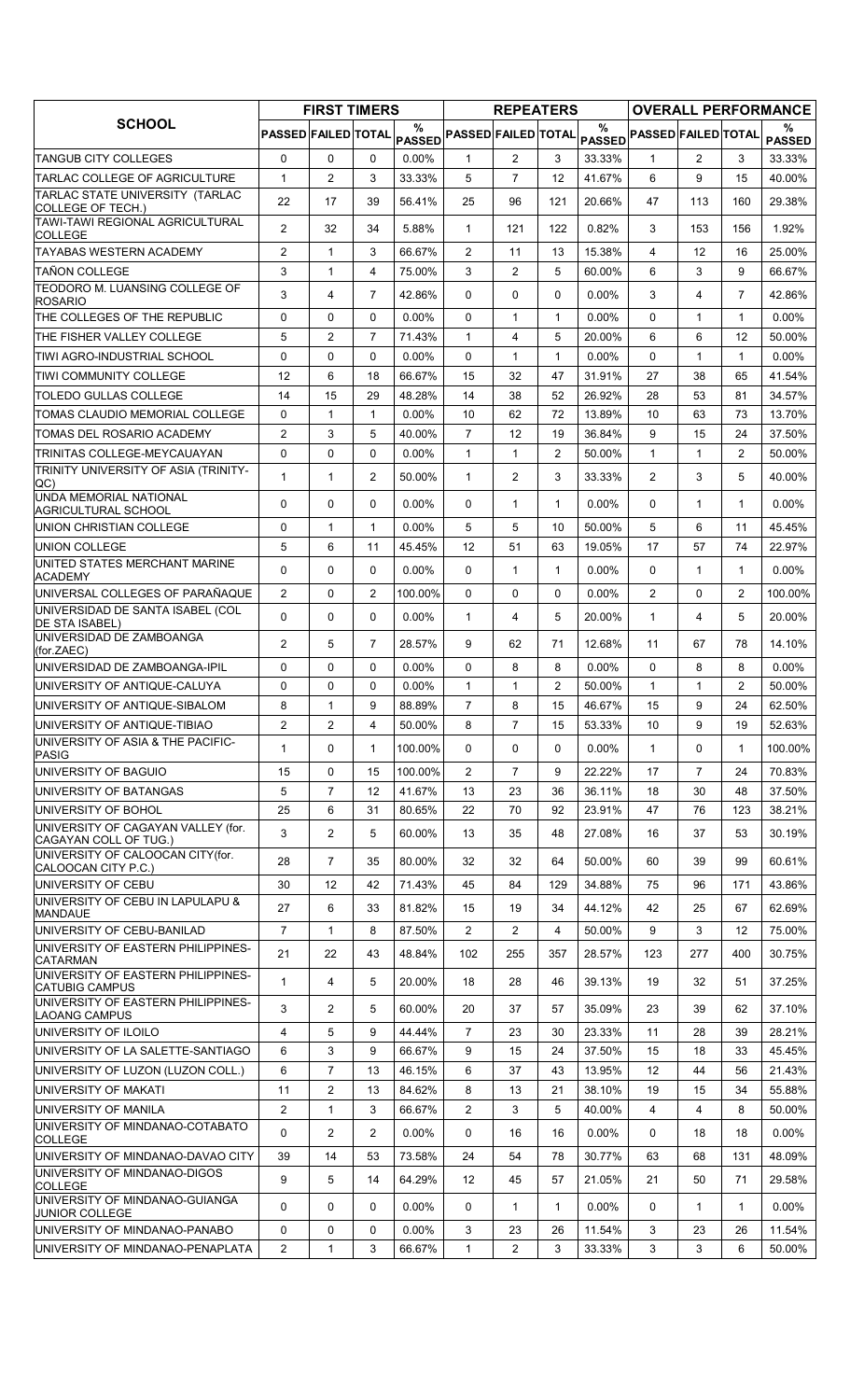| $\frac{0}{0}$<br>%<br>%<br>PASSED FAILED TOTAL<br>PASSED PASSED FAILED TOTAL<br>PASSED PASSED FAILED TOTAL<br><b>PASSED</b><br>$\overline{4}$<br>5<br>8<br>40.00%<br>$\mathbf{1}$<br>80.00%<br>17<br>25<br>32.00%<br>12<br>18<br>30<br>6<br>47.83%<br>17<br>0<br>6<br>100.00%<br>11<br>12<br>23<br>12<br>29<br>58.62%<br>4<br>4<br>8<br>50.00%<br>10<br>49<br>59<br>16.95%<br>14<br>53<br>67<br>20.90%<br>2<br>$\overline{2}$<br>0<br>100.00%<br>4<br>12<br>16<br>25.00%<br>6<br>$12 \overline{ }$<br>18<br>33.33%<br>9<br>0<br>9<br>100.00%<br>32.79%<br>11<br>41<br>52<br>21.15%<br>20<br>41<br>61<br>17<br>0<br>17<br>100.00%<br>10<br>41<br>51<br>19.61%<br>27<br>41<br>68<br>39.71%<br>$\overline{2}$<br>0<br>$\overline{2}$<br>100.00%<br>$\overline{2}$<br>3<br>0<br>1<br>$\mathbf{1}$<br>$0.00\%$<br>1<br>66.67%<br>2<br>2<br>0<br>$0.00\%$<br>$\Omega$<br>8<br>8<br>0.00%<br>$\Omega$<br>$0.00\%$<br>10<br>10<br>5<br>0<br>5<br>100.00%<br>6<br>9<br>$\mathbf{1}$<br>9<br>10<br>10.00%<br>15<br>40.00%<br>$\mathbf{1}$<br>$\overline{2}$<br>$\overline{2}$<br>$\Omega$<br>$\mathbf{1}$<br>$0.00\%$<br>2<br>0<br>100.00%<br>1<br>3<br>66.67%<br>UNIVERSITY OF PERPETUAL HELP<br>3<br>$\overline{2}$<br>60.00%<br>22.22%<br>5<br>4<br>14<br>18<br>$\overline{7}$<br>16<br>23<br>30.43%<br>5<br>$\overline{c}$<br>$\overline{7}$<br>9<br>71.43%<br>3<br>6<br>33.33%<br>8<br>8<br>16<br>50.00%<br>$\Omega$<br>$\Omega$<br>$\mathbf{0}$<br>$0.00\%$<br>$\mathbf{1}$<br>0<br>$\mathbf{1}$<br>100.00%<br>$\mathbf{1}$<br>0<br>$\mathbf{1}$<br>100.00%<br>5<br>5<br>$\Omega$<br>100.00%<br>5<br>6<br>11<br>45.45%<br>10<br>6<br>62.50%<br>16<br>30<br>46.67%<br>263<br>14<br>16<br>40<br>193<br>233<br>17.17%<br>54<br>209<br>20.53%<br>5<br>3<br>8<br>62.50%<br>8<br>42.11%<br>13<br>14<br>48.15%<br>11<br>19<br>27<br>52.94%<br>14<br>4<br>18<br>77.78%<br>4<br>12<br>16<br>25.00%<br>18<br>16<br>34<br>$\mathbf{1}$<br>$\overline{2}$<br>50.00%<br>5<br>80.00%<br>5<br>$\overline{2}$<br>71.43%<br>$\mathbf{1}$<br>4<br>$\mathbf{1}$<br>7<br>0<br>$\mathbf{1}$<br>$\mathbf{1}$<br>$0.00\%$<br>9<br>41<br>18.00%<br>9<br>42<br>51<br>17.65%<br>50<br>$\overline{7}$<br>$\overline{7}$<br>5<br>0<br>5<br>100.00%<br>$\overline{2}$<br>$\overline{2}$<br>100.00%<br>$\Omega$<br>100.00%<br>$\mathbf{0}$<br>$\overline{4}$<br>4<br>0<br>100.00%<br>$\overline{2}$<br>4<br>6<br>33.33%<br>6<br>4<br>10<br>60.00%<br>0<br>$\mathbf{1}$<br>$\mathbf{1}$<br>100.00%<br>11<br>12<br>23<br>47.83%<br>12<br>12<br>24<br>50.00%<br>5<br>22<br>$\mathbf{1}$<br>23<br>95.65%<br>$\mathbf{2}^{\prime}$<br>4<br>6<br>33.33%<br>29<br>82.76%<br>24<br>$\overline{4}$<br>$\overline{7}$<br>14<br>18<br>77.78%<br>20<br>27<br>25.93%<br>21<br>24<br>45<br>46.67%<br>$\overline{7}$<br>7<br>100.00%<br>$\overline{c}$<br>66.67%<br>0<br>3<br>9<br>10<br>90.00%<br>1<br>1<br>0<br>$\mathbf{1}$<br>$0.00\%$<br>2<br>8.00%<br>$\mathbf{1}$<br>$\overline{2}$<br>22<br>24<br>8.33%<br>23<br>25<br>PHILIPPINES-BAGANGA<br>0<br>0<br>$\Omega$<br>$0.00\%$<br>0<br>3<br>3<br>0.00%<br>0<br>3<br>3<br>$0.00\%$<br>17<br>$\overline{2}$<br>19<br>89.47%<br>47<br>57<br>17.54%<br>27<br>49<br>76<br>35.53%<br>10<br>$\overline{4}$<br>$\mathbf{1}$<br>5<br>80.00%<br>8<br>$\overline{7}$<br>53.33%<br>12<br>8<br>15<br>20<br>60.00%<br>14<br>25<br>39<br>35.90%<br>340<br>18.82%<br>78<br>20.58%<br>64<br>276<br>301<br>379<br>0<br>5<br>$\mathbf{1}$<br>100.00%<br>4<br>19<br>23<br>17.39%<br>19<br>24<br>20.83%<br>1<br>UNIVERSITY OF SOUTHERN PHILIPPINES<br>$\overline{2}$<br>25.00%<br>3<br>$\overline{7}$<br>1<br>50.00%<br>2<br>6<br>8<br>30.00%<br>$\mathbf 1$<br>10<br>5<br>$\mathbf{1}$<br>0<br>$\mathbf{1}$<br>100.00%<br>4<br>13<br>17<br>23.53%<br>13<br>27.78%<br>18<br>3<br>27<br>88.89%<br>24<br>4<br>$\overline{7}$<br>11<br>36.36%<br>28<br>10<br>38<br>73.68%<br>3<br>3<br>6<br>50.00%<br>3<br>5<br>8<br>37.50%<br>6<br>8<br>14<br>42.86%<br>3<br>0<br>3<br>3<br>3<br>3<br>6<br>100.00%<br>0<br>3<br>$0.00\%$<br>50.00%<br>0<br>28<br>28<br>100.00%<br>0<br>0<br>0<br>$0.00\%$<br>28<br>0<br>100.00%<br>28<br>22<br>62.07%<br>36<br>58<br>39<br>208<br>247<br>15.79%<br>75<br>230<br>305<br>24.59%<br>$\mathbf{1}$<br>0<br>$\mathbf{1}$<br>100.00%<br>$\mathbf{1}$<br>$\mathbf{1}$<br>0.00%<br>$\mathbf{1}$<br>$\mathbf{1}$<br>$\overline{2}$<br>0<br>50.00%<br>$\overline{7}$<br>9<br>8<br>4<br>11<br>63.64%<br>$\mathbf{1}$<br>8<br>11.11%<br>12<br>20<br>40.00%<br>$\mathbf{1}$<br>$\mathbf{1}$<br>3<br>4<br>25.00%<br>$\mathbf{0}$<br>3<br>3<br>$0.00\%$<br>6<br>$\overline{7}$<br>14.29%<br>$\overline{2}$<br>$\mathbf{1}$<br>3<br>66.67%<br>$\overline{2}$<br>15<br>17<br>11.76%<br>4<br>16<br>20<br>20.00%<br>$\overline{2}$<br>$\overline{c}$<br>4<br>50.00%<br>18<br>61<br>79<br>22.78%<br>20<br>63<br>83<br>24.10%<br>$\mathbf 0$<br>0<br>$\mathbf 0$<br>$0.00\%$<br>0<br>$\overline{2}$<br>$\overline{2}$<br>0.00%<br>0<br>$\overline{2}$<br>$\overline{2}$<br>$0.00\%$<br>$\mathbf{1}$<br>$\overline{2}$<br>$\overline{2}$<br>0<br>$\mathbf{1}$<br>$0.00\%$<br>17<br>19<br>18<br>20<br>10.53%<br>10.00%<br>9<br>$\overline{7}$<br>3<br>12<br>75.00%<br>23<br>30<br>23.33%<br>16<br>26<br>42<br>38.10%<br>$\overline{c}$<br>3<br>40.00%<br>5<br>$\mathbf{1}$<br>33.33%<br>4<br>6<br>10<br>8<br>13<br>38.46% |                                                               | <b>FIRST TIMERS</b> |  | <b>REPEATERS</b> |  |  | <b>OVERALL PERFORMANCE</b> |
|-----------------------------------------------------------------------------------------------------------------------------------------------------------------------------------------------------------------------------------------------------------------------------------------------------------------------------------------------------------------------------------------------------------------------------------------------------------------------------------------------------------------------------------------------------------------------------------------------------------------------------------------------------------------------------------------------------------------------------------------------------------------------------------------------------------------------------------------------------------------------------------------------------------------------------------------------------------------------------------------------------------------------------------------------------------------------------------------------------------------------------------------------------------------------------------------------------------------------------------------------------------------------------------------------------------------------------------------------------------------------------------------------------------------------------------------------------------------------------------------------------------------------------------------------------------------------------------------------------------------------------------------------------------------------------------------------------------------------------------------------------------------------------------------------------------------------------------------------------------------------------------------------------------------------------------------------------------------------------------------------------------------------------------------------------------------------------------------------------------------------------------------------------------------------------------------------------------------------------------------------------------------------------------------------------------------------------------------------------------------------------------------------------------------------------------------------------------------------------------------------------------------------------------------------------------------------------------------------------------------------------------------------------------------------------------------------------------------------------------------------------------------------------------------------------------------------------------------------------------------------------------------------------------------------------------------------------------------------------------------------------------------------------------------------------------------------------------------------------------------------------------------------------------------------------------------------------------------------------------------------------------------------------------------------------------------------------------------------------------------------------------------------------------------------------------------------------------------------------------------------------------------------------------------------------------------------------------------------------------------------------------------------------------------------------------------------------------------------------------------------------------------------------------------------------------------------------------------------------------------------------------------------------------------------------------------------------------------------------------------------------------------------------------------------------------------------------------------------------------------------------------------------------------------------------------------------------------------------------------------------------------------------------------------------------------------------------------------------------------------------------------------------------------------------------------------------------------------------------------------------------------------------------------------------------------------------------------------------------------------------------------------------------------------------------------------------------------------------------------------------------------------------------------------------------------------------------------------------------------------------------------------------------------------------------------------------------------------------------------------------------------------------------------------------------------------------------------------------------------------------------------------------------------------------------------------------------------------------------------------------------------------------------------------------------------------|---------------------------------------------------------------|---------------------|--|------------------|--|--|----------------------------|
|                                                                                                                                                                                                                                                                                                                                                                                                                                                                                                                                                                                                                                                                                                                                                                                                                                                                                                                                                                                                                                                                                                                                                                                                                                                                                                                                                                                                                                                                                                                                                                                                                                                                                                                                                                                                                                                                                                                                                                                                                                                                                                                                                                                                                                                                                                                                                                                                                                                                                                                                                                                                                                                                                                                                                                                                                                                                                                                                                                                                                                                                                                                                                                                                                                                                                                                                                                                                                                                                                                                                                                                                                                                                                                                                                                                                                                                                                                                                                                                                                                                                                                                                                                                                                                                                                                                                                                                                                                                                                                                                                                                                                                                                                                                                                                                                                                                                                                                                                                                                                                                                                                                                                                                                                                                                                                                 | <b>SCHOOL</b>                                                 |                     |  |                  |  |  |                            |
|                                                                                                                                                                                                                                                                                                                                                                                                                                                                                                                                                                                                                                                                                                                                                                                                                                                                                                                                                                                                                                                                                                                                                                                                                                                                                                                                                                                                                                                                                                                                                                                                                                                                                                                                                                                                                                                                                                                                                                                                                                                                                                                                                                                                                                                                                                                                                                                                                                                                                                                                                                                                                                                                                                                                                                                                                                                                                                                                                                                                                                                                                                                                                                                                                                                                                                                                                                                                                                                                                                                                                                                                                                                                                                                                                                                                                                                                                                                                                                                                                                                                                                                                                                                                                                                                                                                                                                                                                                                                                                                                                                                                                                                                                                                                                                                                                                                                                                                                                                                                                                                                                                                                                                                                                                                                                                                 | UNIVERSITY OF MINDANAO-TAGUM                                  |                     |  |                  |  |  |                            |
|                                                                                                                                                                                                                                                                                                                                                                                                                                                                                                                                                                                                                                                                                                                                                                                                                                                                                                                                                                                                                                                                                                                                                                                                                                                                                                                                                                                                                                                                                                                                                                                                                                                                                                                                                                                                                                                                                                                                                                                                                                                                                                                                                                                                                                                                                                                                                                                                                                                                                                                                                                                                                                                                                                                                                                                                                                                                                                                                                                                                                                                                                                                                                                                                                                                                                                                                                                                                                                                                                                                                                                                                                                                                                                                                                                                                                                                                                                                                                                                                                                                                                                                                                                                                                                                                                                                                                                                                                                                                                                                                                                                                                                                                                                                                                                                                                                                                                                                                                                                                                                                                                                                                                                                                                                                                                                                 | UNIVERSITY OF NEGROS OCCIDENTAL-<br><b>RECOLETOS</b>          |                     |  |                  |  |  |                            |
|                                                                                                                                                                                                                                                                                                                                                                                                                                                                                                                                                                                                                                                                                                                                                                                                                                                                                                                                                                                                                                                                                                                                                                                                                                                                                                                                                                                                                                                                                                                                                                                                                                                                                                                                                                                                                                                                                                                                                                                                                                                                                                                                                                                                                                                                                                                                                                                                                                                                                                                                                                                                                                                                                                                                                                                                                                                                                                                                                                                                                                                                                                                                                                                                                                                                                                                                                                                                                                                                                                                                                                                                                                                                                                                                                                                                                                                                                                                                                                                                                                                                                                                                                                                                                                                                                                                                                                                                                                                                                                                                                                                                                                                                                                                                                                                                                                                                                                                                                                                                                                                                                                                                                                                                                                                                                                                 | UNIVERSITY OF NORTHEASTERN<br><b>PHILIPPINES</b>              |                     |  |                  |  |  |                            |
|                                                                                                                                                                                                                                                                                                                                                                                                                                                                                                                                                                                                                                                                                                                                                                                                                                                                                                                                                                                                                                                                                                                                                                                                                                                                                                                                                                                                                                                                                                                                                                                                                                                                                                                                                                                                                                                                                                                                                                                                                                                                                                                                                                                                                                                                                                                                                                                                                                                                                                                                                                                                                                                                                                                                                                                                                                                                                                                                                                                                                                                                                                                                                                                                                                                                                                                                                                                                                                                                                                                                                                                                                                                                                                                                                                                                                                                                                                                                                                                                                                                                                                                                                                                                                                                                                                                                                                                                                                                                                                                                                                                                                                                                                                                                                                                                                                                                                                                                                                                                                                                                                                                                                                                                                                                                                                                 | UNIVERSITY OF NORTHERN<br>PHILIPPINES-VIGAN                   |                     |  |                  |  |  |                            |
|                                                                                                                                                                                                                                                                                                                                                                                                                                                                                                                                                                                                                                                                                                                                                                                                                                                                                                                                                                                                                                                                                                                                                                                                                                                                                                                                                                                                                                                                                                                                                                                                                                                                                                                                                                                                                                                                                                                                                                                                                                                                                                                                                                                                                                                                                                                                                                                                                                                                                                                                                                                                                                                                                                                                                                                                                                                                                                                                                                                                                                                                                                                                                                                                                                                                                                                                                                                                                                                                                                                                                                                                                                                                                                                                                                                                                                                                                                                                                                                                                                                                                                                                                                                                                                                                                                                                                                                                                                                                                                                                                                                                                                                                                                                                                                                                                                                                                                                                                                                                                                                                                                                                                                                                                                                                                                                 | UNIVERSITY OF NUEVA CACERES                                   |                     |  |                  |  |  |                            |
|                                                                                                                                                                                                                                                                                                                                                                                                                                                                                                                                                                                                                                                                                                                                                                                                                                                                                                                                                                                                                                                                                                                                                                                                                                                                                                                                                                                                                                                                                                                                                                                                                                                                                                                                                                                                                                                                                                                                                                                                                                                                                                                                                                                                                                                                                                                                                                                                                                                                                                                                                                                                                                                                                                                                                                                                                                                                                                                                                                                                                                                                                                                                                                                                                                                                                                                                                                                                                                                                                                                                                                                                                                                                                                                                                                                                                                                                                                                                                                                                                                                                                                                                                                                                                                                                                                                                                                                                                                                                                                                                                                                                                                                                                                                                                                                                                                                                                                                                                                                                                                                                                                                                                                                                                                                                                                                 | UNIVERSITY OF PANGASINAN                                      |                     |  |                  |  |  |                            |
|                                                                                                                                                                                                                                                                                                                                                                                                                                                                                                                                                                                                                                                                                                                                                                                                                                                                                                                                                                                                                                                                                                                                                                                                                                                                                                                                                                                                                                                                                                                                                                                                                                                                                                                                                                                                                                                                                                                                                                                                                                                                                                                                                                                                                                                                                                                                                                                                                                                                                                                                                                                                                                                                                                                                                                                                                                                                                                                                                                                                                                                                                                                                                                                                                                                                                                                                                                                                                                                                                                                                                                                                                                                                                                                                                                                                                                                                                                                                                                                                                                                                                                                                                                                                                                                                                                                                                                                                                                                                                                                                                                                                                                                                                                                                                                                                                                                                                                                                                                                                                                                                                                                                                                                                                                                                                                                 | UNIVERSITY OF PERPETUAL HELP<br>RIZAL-CALAMBA CAMPUS          |                     |  |                  |  |  |                            |
|                                                                                                                                                                                                                                                                                                                                                                                                                                                                                                                                                                                                                                                                                                                                                                                                                                                                                                                                                                                                                                                                                                                                                                                                                                                                                                                                                                                                                                                                                                                                                                                                                                                                                                                                                                                                                                                                                                                                                                                                                                                                                                                                                                                                                                                                                                                                                                                                                                                                                                                                                                                                                                                                                                                                                                                                                                                                                                                                                                                                                                                                                                                                                                                                                                                                                                                                                                                                                                                                                                                                                                                                                                                                                                                                                                                                                                                                                                                                                                                                                                                                                                                                                                                                                                                                                                                                                                                                                                                                                                                                                                                                                                                                                                                                                                                                                                                                                                                                                                                                                                                                                                                                                                                                                                                                                                                 | UNIVERSITY OF PERPETUAL HELP<br>RIZAL-MOLINO                  |                     |  |                  |  |  |                            |
|                                                                                                                                                                                                                                                                                                                                                                                                                                                                                                                                                                                                                                                                                                                                                                                                                                                                                                                                                                                                                                                                                                                                                                                                                                                                                                                                                                                                                                                                                                                                                                                                                                                                                                                                                                                                                                                                                                                                                                                                                                                                                                                                                                                                                                                                                                                                                                                                                                                                                                                                                                                                                                                                                                                                                                                                                                                                                                                                                                                                                                                                                                                                                                                                                                                                                                                                                                                                                                                                                                                                                                                                                                                                                                                                                                                                                                                                                                                                                                                                                                                                                                                                                                                                                                                                                                                                                                                                                                                                                                                                                                                                                                                                                                                                                                                                                                                                                                                                                                                                                                                                                                                                                                                                                                                                                                                 | UNIVERSITY OF PERPETUAL HELP<br><b>SYSTEM DALTA-LAS PINAS</b> |                     |  |                  |  |  |                            |
|                                                                                                                                                                                                                                                                                                                                                                                                                                                                                                                                                                                                                                                                                                                                                                                                                                                                                                                                                                                                                                                                                                                                                                                                                                                                                                                                                                                                                                                                                                                                                                                                                                                                                                                                                                                                                                                                                                                                                                                                                                                                                                                                                                                                                                                                                                                                                                                                                                                                                                                                                                                                                                                                                                                                                                                                                                                                                                                                                                                                                                                                                                                                                                                                                                                                                                                                                                                                                                                                                                                                                                                                                                                                                                                                                                                                                                                                                                                                                                                                                                                                                                                                                                                                                                                                                                                                                                                                                                                                                                                                                                                                                                                                                                                                                                                                                                                                                                                                                                                                                                                                                                                                                                                                                                                                                                                 | UNIVERSITY OF PERPETUAL HELP<br>SYSTEM-GMA                    |                     |  |                  |  |  |                            |
|                                                                                                                                                                                                                                                                                                                                                                                                                                                                                                                                                                                                                                                                                                                                                                                                                                                                                                                                                                                                                                                                                                                                                                                                                                                                                                                                                                                                                                                                                                                                                                                                                                                                                                                                                                                                                                                                                                                                                                                                                                                                                                                                                                                                                                                                                                                                                                                                                                                                                                                                                                                                                                                                                                                                                                                                                                                                                                                                                                                                                                                                                                                                                                                                                                                                                                                                                                                                                                                                                                                                                                                                                                                                                                                                                                                                                                                                                                                                                                                                                                                                                                                                                                                                                                                                                                                                                                                                                                                                                                                                                                                                                                                                                                                                                                                                                                                                                                                                                                                                                                                                                                                                                                                                                                                                                                                 | SYSTEM-LAGUNA                                                 |                     |  |                  |  |  |                            |
|                                                                                                                                                                                                                                                                                                                                                                                                                                                                                                                                                                                                                                                                                                                                                                                                                                                                                                                                                                                                                                                                                                                                                                                                                                                                                                                                                                                                                                                                                                                                                                                                                                                                                                                                                                                                                                                                                                                                                                                                                                                                                                                                                                                                                                                                                                                                                                                                                                                                                                                                                                                                                                                                                                                                                                                                                                                                                                                                                                                                                                                                                                                                                                                                                                                                                                                                                                                                                                                                                                                                                                                                                                                                                                                                                                                                                                                                                                                                                                                                                                                                                                                                                                                                                                                                                                                                                                                                                                                                                                                                                                                                                                                                                                                                                                                                                                                                                                                                                                                                                                                                                                                                                                                                                                                                                                                 | UNIVERSITY OF RIZAL SYSTEM-ANGONO                             |                     |  |                  |  |  |                            |
|                                                                                                                                                                                                                                                                                                                                                                                                                                                                                                                                                                                                                                                                                                                                                                                                                                                                                                                                                                                                                                                                                                                                                                                                                                                                                                                                                                                                                                                                                                                                                                                                                                                                                                                                                                                                                                                                                                                                                                                                                                                                                                                                                                                                                                                                                                                                                                                                                                                                                                                                                                                                                                                                                                                                                                                                                                                                                                                                                                                                                                                                                                                                                                                                                                                                                                                                                                                                                                                                                                                                                                                                                                                                                                                                                                                                                                                                                                                                                                                                                                                                                                                                                                                                                                                                                                                                                                                                                                                                                                                                                                                                                                                                                                                                                                                                                                                                                                                                                                                                                                                                                                                                                                                                                                                                                                                 | UNIVERSITY OF RIZAL SYSTEM-<br><b>ANTIPOLO</b>                |                     |  |                  |  |  |                            |
|                                                                                                                                                                                                                                                                                                                                                                                                                                                                                                                                                                                                                                                                                                                                                                                                                                                                                                                                                                                                                                                                                                                                                                                                                                                                                                                                                                                                                                                                                                                                                                                                                                                                                                                                                                                                                                                                                                                                                                                                                                                                                                                                                                                                                                                                                                                                                                                                                                                                                                                                                                                                                                                                                                                                                                                                                                                                                                                                                                                                                                                                                                                                                                                                                                                                                                                                                                                                                                                                                                                                                                                                                                                                                                                                                                                                                                                                                                                                                                                                                                                                                                                                                                                                                                                                                                                                                                                                                                                                                                                                                                                                                                                                                                                                                                                                                                                                                                                                                                                                                                                                                                                                                                                                                                                                                                                 | UNIVERSITY OF RIZAL SYSTEM-CAINTA                             |                     |  |                  |  |  |                            |
|                                                                                                                                                                                                                                                                                                                                                                                                                                                                                                                                                                                                                                                                                                                                                                                                                                                                                                                                                                                                                                                                                                                                                                                                                                                                                                                                                                                                                                                                                                                                                                                                                                                                                                                                                                                                                                                                                                                                                                                                                                                                                                                                                                                                                                                                                                                                                                                                                                                                                                                                                                                                                                                                                                                                                                                                                                                                                                                                                                                                                                                                                                                                                                                                                                                                                                                                                                                                                                                                                                                                                                                                                                                                                                                                                                                                                                                                                                                                                                                                                                                                                                                                                                                                                                                                                                                                                                                                                                                                                                                                                                                                                                                                                                                                                                                                                                                                                                                                                                                                                                                                                                                                                                                                                                                                                                                 | UNIVERSITY OF RIZAL SYSTEM-<br><b>MORONG</b>                  |                     |  |                  |  |  |                            |
|                                                                                                                                                                                                                                                                                                                                                                                                                                                                                                                                                                                                                                                                                                                                                                                                                                                                                                                                                                                                                                                                                                                                                                                                                                                                                                                                                                                                                                                                                                                                                                                                                                                                                                                                                                                                                                                                                                                                                                                                                                                                                                                                                                                                                                                                                                                                                                                                                                                                                                                                                                                                                                                                                                                                                                                                                                                                                                                                                                                                                                                                                                                                                                                                                                                                                                                                                                                                                                                                                                                                                                                                                                                                                                                                                                                                                                                                                                                                                                                                                                                                                                                                                                                                                                                                                                                                                                                                                                                                                                                                                                                                                                                                                                                                                                                                                                                                                                                                                                                                                                                                                                                                                                                                                                                                                                                 | UNIVERSITY OF RIZAL SYSTEM-PILILLA                            |                     |  |                  |  |  |                            |
|                                                                                                                                                                                                                                                                                                                                                                                                                                                                                                                                                                                                                                                                                                                                                                                                                                                                                                                                                                                                                                                                                                                                                                                                                                                                                                                                                                                                                                                                                                                                                                                                                                                                                                                                                                                                                                                                                                                                                                                                                                                                                                                                                                                                                                                                                                                                                                                                                                                                                                                                                                                                                                                                                                                                                                                                                                                                                                                                                                                                                                                                                                                                                                                                                                                                                                                                                                                                                                                                                                                                                                                                                                                                                                                                                                                                                                                                                                                                                                                                                                                                                                                                                                                                                                                                                                                                                                                                                                                                                                                                                                                                                                                                                                                                                                                                                                                                                                                                                                                                                                                                                                                                                                                                                                                                                                                 | UNIVERSITY OF RIZAL SYSTEM-<br><b>RODRIGUEZ</b>               |                     |  |                  |  |  |                            |
|                                                                                                                                                                                                                                                                                                                                                                                                                                                                                                                                                                                                                                                                                                                                                                                                                                                                                                                                                                                                                                                                                                                                                                                                                                                                                                                                                                                                                                                                                                                                                                                                                                                                                                                                                                                                                                                                                                                                                                                                                                                                                                                                                                                                                                                                                                                                                                                                                                                                                                                                                                                                                                                                                                                                                                                                                                                                                                                                                                                                                                                                                                                                                                                                                                                                                                                                                                                                                                                                                                                                                                                                                                                                                                                                                                                                                                                                                                                                                                                                                                                                                                                                                                                                                                                                                                                                                                                                                                                                                                                                                                                                                                                                                                                                                                                                                                                                                                                                                                                                                                                                                                                                                                                                                                                                                                                 | UNIVERSITY OF RIZAL SYSTEM-TANAY                              |                     |  |                  |  |  |                            |
|                                                                                                                                                                                                                                                                                                                                                                                                                                                                                                                                                                                                                                                                                                                                                                                                                                                                                                                                                                                                                                                                                                                                                                                                                                                                                                                                                                                                                                                                                                                                                                                                                                                                                                                                                                                                                                                                                                                                                                                                                                                                                                                                                                                                                                                                                                                                                                                                                                                                                                                                                                                                                                                                                                                                                                                                                                                                                                                                                                                                                                                                                                                                                                                                                                                                                                                                                                                                                                                                                                                                                                                                                                                                                                                                                                                                                                                                                                                                                                                                                                                                                                                                                                                                                                                                                                                                                                                                                                                                                                                                                                                                                                                                                                                                                                                                                                                                                                                                                                                                                                                                                                                                                                                                                                                                                                                 | UNIVERSITY OF SAINT ANTHONY                                   |                     |  |                  |  |  |                            |
|                                                                                                                                                                                                                                                                                                                                                                                                                                                                                                                                                                                                                                                                                                                                                                                                                                                                                                                                                                                                                                                                                                                                                                                                                                                                                                                                                                                                                                                                                                                                                                                                                                                                                                                                                                                                                                                                                                                                                                                                                                                                                                                                                                                                                                                                                                                                                                                                                                                                                                                                                                                                                                                                                                                                                                                                                                                                                                                                                                                                                                                                                                                                                                                                                                                                                                                                                                                                                                                                                                                                                                                                                                                                                                                                                                                                                                                                                                                                                                                                                                                                                                                                                                                                                                                                                                                                                                                                                                                                                                                                                                                                                                                                                                                                                                                                                                                                                                                                                                                                                                                                                                                                                                                                                                                                                                                 | UNIVERSITY OF SAINT LA SALLE                                  |                     |  |                  |  |  |                            |
|                                                                                                                                                                                                                                                                                                                                                                                                                                                                                                                                                                                                                                                                                                                                                                                                                                                                                                                                                                                                                                                                                                                                                                                                                                                                                                                                                                                                                                                                                                                                                                                                                                                                                                                                                                                                                                                                                                                                                                                                                                                                                                                                                                                                                                                                                                                                                                                                                                                                                                                                                                                                                                                                                                                                                                                                                                                                                                                                                                                                                                                                                                                                                                                                                                                                                                                                                                                                                                                                                                                                                                                                                                                                                                                                                                                                                                                                                                                                                                                                                                                                                                                                                                                                                                                                                                                                                                                                                                                                                                                                                                                                                                                                                                                                                                                                                                                                                                                                                                                                                                                                                                                                                                                                                                                                                                                 | UNIVERSITY OF SAINT LOUIS-<br><b>TUGUEGARAO</b>               |                     |  |                  |  |  |                            |
|                                                                                                                                                                                                                                                                                                                                                                                                                                                                                                                                                                                                                                                                                                                                                                                                                                                                                                                                                                                                                                                                                                                                                                                                                                                                                                                                                                                                                                                                                                                                                                                                                                                                                                                                                                                                                                                                                                                                                                                                                                                                                                                                                                                                                                                                                                                                                                                                                                                                                                                                                                                                                                                                                                                                                                                                                                                                                                                                                                                                                                                                                                                                                                                                                                                                                                                                                                                                                                                                                                                                                                                                                                                                                                                                                                                                                                                                                                                                                                                                                                                                                                                                                                                                                                                                                                                                                                                                                                                                                                                                                                                                                                                                                                                                                                                                                                                                                                                                                                                                                                                                                                                                                                                                                                                                                                                 | UNIVERSITY OF SAN AGUSTIN                                     |                     |  |                  |  |  |                            |
|                                                                                                                                                                                                                                                                                                                                                                                                                                                                                                                                                                                                                                                                                                                                                                                                                                                                                                                                                                                                                                                                                                                                                                                                                                                                                                                                                                                                                                                                                                                                                                                                                                                                                                                                                                                                                                                                                                                                                                                                                                                                                                                                                                                                                                                                                                                                                                                                                                                                                                                                                                                                                                                                                                                                                                                                                                                                                                                                                                                                                                                                                                                                                                                                                                                                                                                                                                                                                                                                                                                                                                                                                                                                                                                                                                                                                                                                                                                                                                                                                                                                                                                                                                                                                                                                                                                                                                                                                                                                                                                                                                                                                                                                                                                                                                                                                                                                                                                                                                                                                                                                                                                                                                                                                                                                                                                 | UNIVERSITY OF SAN CARLOS                                      |                     |  |                  |  |  |                            |
|                                                                                                                                                                                                                                                                                                                                                                                                                                                                                                                                                                                                                                                                                                                                                                                                                                                                                                                                                                                                                                                                                                                                                                                                                                                                                                                                                                                                                                                                                                                                                                                                                                                                                                                                                                                                                                                                                                                                                                                                                                                                                                                                                                                                                                                                                                                                                                                                                                                                                                                                                                                                                                                                                                                                                                                                                                                                                                                                                                                                                                                                                                                                                                                                                                                                                                                                                                                                                                                                                                                                                                                                                                                                                                                                                                                                                                                                                                                                                                                                                                                                                                                                                                                                                                                                                                                                                                                                                                                                                                                                                                                                                                                                                                                                                                                                                                                                                                                                                                                                                                                                                                                                                                                                                                                                                                                 | UNIVERSITY OF SAN JOSE-RECOLETOS                              |                     |  |                  |  |  |                            |
|                                                                                                                                                                                                                                                                                                                                                                                                                                                                                                                                                                                                                                                                                                                                                                                                                                                                                                                                                                                                                                                                                                                                                                                                                                                                                                                                                                                                                                                                                                                                                                                                                                                                                                                                                                                                                                                                                                                                                                                                                                                                                                                                                                                                                                                                                                                                                                                                                                                                                                                                                                                                                                                                                                                                                                                                                                                                                                                                                                                                                                                                                                                                                                                                                                                                                                                                                                                                                                                                                                                                                                                                                                                                                                                                                                                                                                                                                                                                                                                                                                                                                                                                                                                                                                                                                                                                                                                                                                                                                                                                                                                                                                                                                                                                                                                                                                                                                                                                                                                                                                                                                                                                                                                                                                                                                                                 | UNIVERSITY OF SANTO TOMAS                                     |                     |  |                  |  |  |                            |
|                                                                                                                                                                                                                                                                                                                                                                                                                                                                                                                                                                                                                                                                                                                                                                                                                                                                                                                                                                                                                                                                                                                                                                                                                                                                                                                                                                                                                                                                                                                                                                                                                                                                                                                                                                                                                                                                                                                                                                                                                                                                                                                                                                                                                                                                                                                                                                                                                                                                                                                                                                                                                                                                                                                                                                                                                                                                                                                                                                                                                                                                                                                                                                                                                                                                                                                                                                                                                                                                                                                                                                                                                                                                                                                                                                                                                                                                                                                                                                                                                                                                                                                                                                                                                                                                                                                                                                                                                                                                                                                                                                                                                                                                                                                                                                                                                                                                                                                                                                                                                                                                                                                                                                                                                                                                                                                 | UNIVERSITY OF SOUTHEASTERN                                    |                     |  |                  |  |  |                            |
|                                                                                                                                                                                                                                                                                                                                                                                                                                                                                                                                                                                                                                                                                                                                                                                                                                                                                                                                                                                                                                                                                                                                                                                                                                                                                                                                                                                                                                                                                                                                                                                                                                                                                                                                                                                                                                                                                                                                                                                                                                                                                                                                                                                                                                                                                                                                                                                                                                                                                                                                                                                                                                                                                                                                                                                                                                                                                                                                                                                                                                                                                                                                                                                                                                                                                                                                                                                                                                                                                                                                                                                                                                                                                                                                                                                                                                                                                                                                                                                                                                                                                                                                                                                                                                                                                                                                                                                                                                                                                                                                                                                                                                                                                                                                                                                                                                                                                                                                                                                                                                                                                                                                                                                                                                                                                                                 | UNIVERSITY OF SOUTHEASTERN<br>PHILIPPINES-BISLIG CAMPUS       |                     |  |                  |  |  |                            |
|                                                                                                                                                                                                                                                                                                                                                                                                                                                                                                                                                                                                                                                                                                                                                                                                                                                                                                                                                                                                                                                                                                                                                                                                                                                                                                                                                                                                                                                                                                                                                                                                                                                                                                                                                                                                                                                                                                                                                                                                                                                                                                                                                                                                                                                                                                                                                                                                                                                                                                                                                                                                                                                                                                                                                                                                                                                                                                                                                                                                                                                                                                                                                                                                                                                                                                                                                                                                                                                                                                                                                                                                                                                                                                                                                                                                                                                                                                                                                                                                                                                                                                                                                                                                                                                                                                                                                                                                                                                                                                                                                                                                                                                                                                                                                                                                                                                                                                                                                                                                                                                                                                                                                                                                                                                                                                                 | UNIVERSITY OF SOUTHEASTERN<br>PHILIPPINES-DAVAO CITY          |                     |  |                  |  |  |                            |
|                                                                                                                                                                                                                                                                                                                                                                                                                                                                                                                                                                                                                                                                                                                                                                                                                                                                                                                                                                                                                                                                                                                                                                                                                                                                                                                                                                                                                                                                                                                                                                                                                                                                                                                                                                                                                                                                                                                                                                                                                                                                                                                                                                                                                                                                                                                                                                                                                                                                                                                                                                                                                                                                                                                                                                                                                                                                                                                                                                                                                                                                                                                                                                                                                                                                                                                                                                                                                                                                                                                                                                                                                                                                                                                                                                                                                                                                                                                                                                                                                                                                                                                                                                                                                                                                                                                                                                                                                                                                                                                                                                                                                                                                                                                                                                                                                                                                                                                                                                                                                                                                                                                                                                                                                                                                                                                 | UNIVERSITY OF SOUTHEASTERN<br>PHILIPPINES-TAGUM               |                     |  |                  |  |  |                            |
|                                                                                                                                                                                                                                                                                                                                                                                                                                                                                                                                                                                                                                                                                                                                                                                                                                                                                                                                                                                                                                                                                                                                                                                                                                                                                                                                                                                                                                                                                                                                                                                                                                                                                                                                                                                                                                                                                                                                                                                                                                                                                                                                                                                                                                                                                                                                                                                                                                                                                                                                                                                                                                                                                                                                                                                                                                                                                                                                                                                                                                                                                                                                                                                                                                                                                                                                                                                                                                                                                                                                                                                                                                                                                                                                                                                                                                                                                                                                                                                                                                                                                                                                                                                                                                                                                                                                                                                                                                                                                                                                                                                                                                                                                                                                                                                                                                                                                                                                                                                                                                                                                                                                                                                                                                                                                                                 | UNIVERSITY OF SOUTHERN MINDANAO-<br>KABACAN                   |                     |  |                  |  |  |                            |
|                                                                                                                                                                                                                                                                                                                                                                                                                                                                                                                                                                                                                                                                                                                                                                                                                                                                                                                                                                                                                                                                                                                                                                                                                                                                                                                                                                                                                                                                                                                                                                                                                                                                                                                                                                                                                                                                                                                                                                                                                                                                                                                                                                                                                                                                                                                                                                                                                                                                                                                                                                                                                                                                                                                                                                                                                                                                                                                                                                                                                                                                                                                                                                                                                                                                                                                                                                                                                                                                                                                                                                                                                                                                                                                                                                                                                                                                                                                                                                                                                                                                                                                                                                                                                                                                                                                                                                                                                                                                                                                                                                                                                                                                                                                                                                                                                                                                                                                                                                                                                                                                                                                                                                                                                                                                                                                 | UNIVERSITY OF SOUTHERN MINDANAO-<br><b>KIDAPAWAN</b>          |                     |  |                  |  |  |                            |
|                                                                                                                                                                                                                                                                                                                                                                                                                                                                                                                                                                                                                                                                                                                                                                                                                                                                                                                                                                                                                                                                                                                                                                                                                                                                                                                                                                                                                                                                                                                                                                                                                                                                                                                                                                                                                                                                                                                                                                                                                                                                                                                                                                                                                                                                                                                                                                                                                                                                                                                                                                                                                                                                                                                                                                                                                                                                                                                                                                                                                                                                                                                                                                                                                                                                                                                                                                                                                                                                                                                                                                                                                                                                                                                                                                                                                                                                                                                                                                                                                                                                                                                                                                                                                                                                                                                                                                                                                                                                                                                                                                                                                                                                                                                                                                                                                                                                                                                                                                                                                                                                                                                                                                                                                                                                                                                 |                                                               |                     |  |                  |  |  |                            |
|                                                                                                                                                                                                                                                                                                                                                                                                                                                                                                                                                                                                                                                                                                                                                                                                                                                                                                                                                                                                                                                                                                                                                                                                                                                                                                                                                                                                                                                                                                                                                                                                                                                                                                                                                                                                                                                                                                                                                                                                                                                                                                                                                                                                                                                                                                                                                                                                                                                                                                                                                                                                                                                                                                                                                                                                                                                                                                                                                                                                                                                                                                                                                                                                                                                                                                                                                                                                                                                                                                                                                                                                                                                                                                                                                                                                                                                                                                                                                                                                                                                                                                                                                                                                                                                                                                                                                                                                                                                                                                                                                                                                                                                                                                                                                                                                                                                                                                                                                                                                                                                                                                                                                                                                                                                                                                                 | UNIVERSITY OF THE ASSUMPTION                                  |                     |  |                  |  |  |                            |
|                                                                                                                                                                                                                                                                                                                                                                                                                                                                                                                                                                                                                                                                                                                                                                                                                                                                                                                                                                                                                                                                                                                                                                                                                                                                                                                                                                                                                                                                                                                                                                                                                                                                                                                                                                                                                                                                                                                                                                                                                                                                                                                                                                                                                                                                                                                                                                                                                                                                                                                                                                                                                                                                                                                                                                                                                                                                                                                                                                                                                                                                                                                                                                                                                                                                                                                                                                                                                                                                                                                                                                                                                                                                                                                                                                                                                                                                                                                                                                                                                                                                                                                                                                                                                                                                                                                                                                                                                                                                                                                                                                                                                                                                                                                                                                                                                                                                                                                                                                                                                                                                                                                                                                                                                                                                                                                 | UNIVERSITY OF THE CORDILLERAS<br>(for BAGUIO C.F.)            |                     |  |                  |  |  |                            |
|                                                                                                                                                                                                                                                                                                                                                                                                                                                                                                                                                                                                                                                                                                                                                                                                                                                                                                                                                                                                                                                                                                                                                                                                                                                                                                                                                                                                                                                                                                                                                                                                                                                                                                                                                                                                                                                                                                                                                                                                                                                                                                                                                                                                                                                                                                                                                                                                                                                                                                                                                                                                                                                                                                                                                                                                                                                                                                                                                                                                                                                                                                                                                                                                                                                                                                                                                                                                                                                                                                                                                                                                                                                                                                                                                                                                                                                                                                                                                                                                                                                                                                                                                                                                                                                                                                                                                                                                                                                                                                                                                                                                                                                                                                                                                                                                                                                                                                                                                                                                                                                                                                                                                                                                                                                                                                                 | UNIVERSITY OF THE EAST-MANILA                                 |                     |  |                  |  |  |                            |
|                                                                                                                                                                                                                                                                                                                                                                                                                                                                                                                                                                                                                                                                                                                                                                                                                                                                                                                                                                                                                                                                                                                                                                                                                                                                                                                                                                                                                                                                                                                                                                                                                                                                                                                                                                                                                                                                                                                                                                                                                                                                                                                                                                                                                                                                                                                                                                                                                                                                                                                                                                                                                                                                                                                                                                                                                                                                                                                                                                                                                                                                                                                                                                                                                                                                                                                                                                                                                                                                                                                                                                                                                                                                                                                                                                                                                                                                                                                                                                                                                                                                                                                                                                                                                                                                                                                                                                                                                                                                                                                                                                                                                                                                                                                                                                                                                                                                                                                                                                                                                                                                                                                                                                                                                                                                                                                 | UNIVERSITY OF THE IMMACULATE<br>CONCEPTION-DAVAO              |                     |  |                  |  |  |                            |
|                                                                                                                                                                                                                                                                                                                                                                                                                                                                                                                                                                                                                                                                                                                                                                                                                                                                                                                                                                                                                                                                                                                                                                                                                                                                                                                                                                                                                                                                                                                                                                                                                                                                                                                                                                                                                                                                                                                                                                                                                                                                                                                                                                                                                                                                                                                                                                                                                                                                                                                                                                                                                                                                                                                                                                                                                                                                                                                                                                                                                                                                                                                                                                                                                                                                                                                                                                                                                                                                                                                                                                                                                                                                                                                                                                                                                                                                                                                                                                                                                                                                                                                                                                                                                                                                                                                                                                                                                                                                                                                                                                                                                                                                                                                                                                                                                                                                                                                                                                                                                                                                                                                                                                                                                                                                                                                 | UNIVERSITY OF THE PHILIPPINES-<br>DILIMAN                     |                     |  |                  |  |  |                            |
|                                                                                                                                                                                                                                                                                                                                                                                                                                                                                                                                                                                                                                                                                                                                                                                                                                                                                                                                                                                                                                                                                                                                                                                                                                                                                                                                                                                                                                                                                                                                                                                                                                                                                                                                                                                                                                                                                                                                                                                                                                                                                                                                                                                                                                                                                                                                                                                                                                                                                                                                                                                                                                                                                                                                                                                                                                                                                                                                                                                                                                                                                                                                                                                                                                                                                                                                                                                                                                                                                                                                                                                                                                                                                                                                                                                                                                                                                                                                                                                                                                                                                                                                                                                                                                                                                                                                                                                                                                                                                                                                                                                                                                                                                                                                                                                                                                                                                                                                                                                                                                                                                                                                                                                                                                                                                                                 | UNIVERSITY OF THE VISAYAS-CEBU<br>CITY                        |                     |  |                  |  |  |                            |
|                                                                                                                                                                                                                                                                                                                                                                                                                                                                                                                                                                                                                                                                                                                                                                                                                                                                                                                                                                                                                                                                                                                                                                                                                                                                                                                                                                                                                                                                                                                                                                                                                                                                                                                                                                                                                                                                                                                                                                                                                                                                                                                                                                                                                                                                                                                                                                                                                                                                                                                                                                                                                                                                                                                                                                                                                                                                                                                                                                                                                                                                                                                                                                                                                                                                                                                                                                                                                                                                                                                                                                                                                                                                                                                                                                                                                                                                                                                                                                                                                                                                                                                                                                                                                                                                                                                                                                                                                                                                                                                                                                                                                                                                                                                                                                                                                                                                                                                                                                                                                                                                                                                                                                                                                                                                                                                 | UNIVERSITY OF THE VISAYAS-<br><b>DALAGUETE</b>                |                     |  |                  |  |  |                            |
|                                                                                                                                                                                                                                                                                                                                                                                                                                                                                                                                                                                                                                                                                                                                                                                                                                                                                                                                                                                                                                                                                                                                                                                                                                                                                                                                                                                                                                                                                                                                                                                                                                                                                                                                                                                                                                                                                                                                                                                                                                                                                                                                                                                                                                                                                                                                                                                                                                                                                                                                                                                                                                                                                                                                                                                                                                                                                                                                                                                                                                                                                                                                                                                                                                                                                                                                                                                                                                                                                                                                                                                                                                                                                                                                                                                                                                                                                                                                                                                                                                                                                                                                                                                                                                                                                                                                                                                                                                                                                                                                                                                                                                                                                                                                                                                                                                                                                                                                                                                                                                                                                                                                                                                                                                                                                                                 | UNIVERSITY OF THE VISAYAS-DANAO<br>CITY                       |                     |  |                  |  |  |                            |
|                                                                                                                                                                                                                                                                                                                                                                                                                                                                                                                                                                                                                                                                                                                                                                                                                                                                                                                                                                                                                                                                                                                                                                                                                                                                                                                                                                                                                                                                                                                                                                                                                                                                                                                                                                                                                                                                                                                                                                                                                                                                                                                                                                                                                                                                                                                                                                                                                                                                                                                                                                                                                                                                                                                                                                                                                                                                                                                                                                                                                                                                                                                                                                                                                                                                                                                                                                                                                                                                                                                                                                                                                                                                                                                                                                                                                                                                                                                                                                                                                                                                                                                                                                                                                                                                                                                                                                                                                                                                                                                                                                                                                                                                                                                                                                                                                                                                                                                                                                                                                                                                                                                                                                                                                                                                                                                 | UNIVERSITY OF THE VISAYAS-MANDAUE<br>CITY                     |                     |  |                  |  |  |                            |
|                                                                                                                                                                                                                                                                                                                                                                                                                                                                                                                                                                                                                                                                                                                                                                                                                                                                                                                                                                                                                                                                                                                                                                                                                                                                                                                                                                                                                                                                                                                                                                                                                                                                                                                                                                                                                                                                                                                                                                                                                                                                                                                                                                                                                                                                                                                                                                                                                                                                                                                                                                                                                                                                                                                                                                                                                                                                                                                                                                                                                                                                                                                                                                                                                                                                                                                                                                                                                                                                                                                                                                                                                                                                                                                                                                                                                                                                                                                                                                                                                                                                                                                                                                                                                                                                                                                                                                                                                                                                                                                                                                                                                                                                                                                                                                                                                                                                                                                                                                                                                                                                                                                                                                                                                                                                                                                 | UPI AGRICULTURAL SCHOOL-UPI,<br><b>MAGUINDANAO</b>            |                     |  |                  |  |  |                            |
|                                                                                                                                                                                                                                                                                                                                                                                                                                                                                                                                                                                                                                                                                                                                                                                                                                                                                                                                                                                                                                                                                                                                                                                                                                                                                                                                                                                                                                                                                                                                                                                                                                                                                                                                                                                                                                                                                                                                                                                                                                                                                                                                                                                                                                                                                                                                                                                                                                                                                                                                                                                                                                                                                                                                                                                                                                                                                                                                                                                                                                                                                                                                                                                                                                                                                                                                                                                                                                                                                                                                                                                                                                                                                                                                                                                                                                                                                                                                                                                                                                                                                                                                                                                                                                                                                                                                                                                                                                                                                                                                                                                                                                                                                                                                                                                                                                                                                                                                                                                                                                                                                                                                                                                                                                                                                                                 | URDANETA CITY UNIVERSITY (CCU)                                |                     |  |                  |  |  |                            |
|                                                                                                                                                                                                                                                                                                                                                                                                                                                                                                                                                                                                                                                                                                                                                                                                                                                                                                                                                                                                                                                                                                                                                                                                                                                                                                                                                                                                                                                                                                                                                                                                                                                                                                                                                                                                                                                                                                                                                                                                                                                                                                                                                                                                                                                                                                                                                                                                                                                                                                                                                                                                                                                                                                                                                                                                                                                                                                                                                                                                                                                                                                                                                                                                                                                                                                                                                                                                                                                                                                                                                                                                                                                                                                                                                                                                                                                                                                                                                                                                                                                                                                                                                                                                                                                                                                                                                                                                                                                                                                                                                                                                                                                                                                                                                                                                                                                                                                                                                                                                                                                                                                                                                                                                                                                                                                                 | URDANETA COLLEGE OF TECHNOLOGY                                |                     |  |                  |  |  |                            |
|                                                                                                                                                                                                                                                                                                                                                                                                                                                                                                                                                                                                                                                                                                                                                                                                                                                                                                                                                                                                                                                                                                                                                                                                                                                                                                                                                                                                                                                                                                                                                                                                                                                                                                                                                                                                                                                                                                                                                                                                                                                                                                                                                                                                                                                                                                                                                                                                                                                                                                                                                                                                                                                                                                                                                                                                                                                                                                                                                                                                                                                                                                                                                                                                                                                                                                                                                                                                                                                                                                                                                                                                                                                                                                                                                                                                                                                                                                                                                                                                                                                                                                                                                                                                                                                                                                                                                                                                                                                                                                                                                                                                                                                                                                                                                                                                                                                                                                                                                                                                                                                                                                                                                                                                                                                                                                                 | <b>VALENCIA COLLEGES</b>                                      |                     |  |                  |  |  |                            |
|                                                                                                                                                                                                                                                                                                                                                                                                                                                                                                                                                                                                                                                                                                                                                                                                                                                                                                                                                                                                                                                                                                                                                                                                                                                                                                                                                                                                                                                                                                                                                                                                                                                                                                                                                                                                                                                                                                                                                                                                                                                                                                                                                                                                                                                                                                                                                                                                                                                                                                                                                                                                                                                                                                                                                                                                                                                                                                                                                                                                                                                                                                                                                                                                                                                                                                                                                                                                                                                                                                                                                                                                                                                                                                                                                                                                                                                                                                                                                                                                                                                                                                                                                                                                                                                                                                                                                                                                                                                                                                                                                                                                                                                                                                                                                                                                                                                                                                                                                                                                                                                                                                                                                                                                                                                                                                                 | <b>VERITAS COLLEGE OF IROSIN</b>                              |                     |  |                  |  |  |                            |
|                                                                                                                                                                                                                                                                                                                                                                                                                                                                                                                                                                                                                                                                                                                                                                                                                                                                                                                                                                                                                                                                                                                                                                                                                                                                                                                                                                                                                                                                                                                                                                                                                                                                                                                                                                                                                                                                                                                                                                                                                                                                                                                                                                                                                                                                                                                                                                                                                                                                                                                                                                                                                                                                                                                                                                                                                                                                                                                                                                                                                                                                                                                                                                                                                                                                                                                                                                                                                                                                                                                                                                                                                                                                                                                                                                                                                                                                                                                                                                                                                                                                                                                                                                                                                                                                                                                                                                                                                                                                                                                                                                                                                                                                                                                                                                                                                                                                                                                                                                                                                                                                                                                                                                                                                                                                                                                 | <b>VICENTE A. JAVIER MEMORIAL</b><br>COMMUNITY COLLEGE        |                     |  |                  |  |  |                            |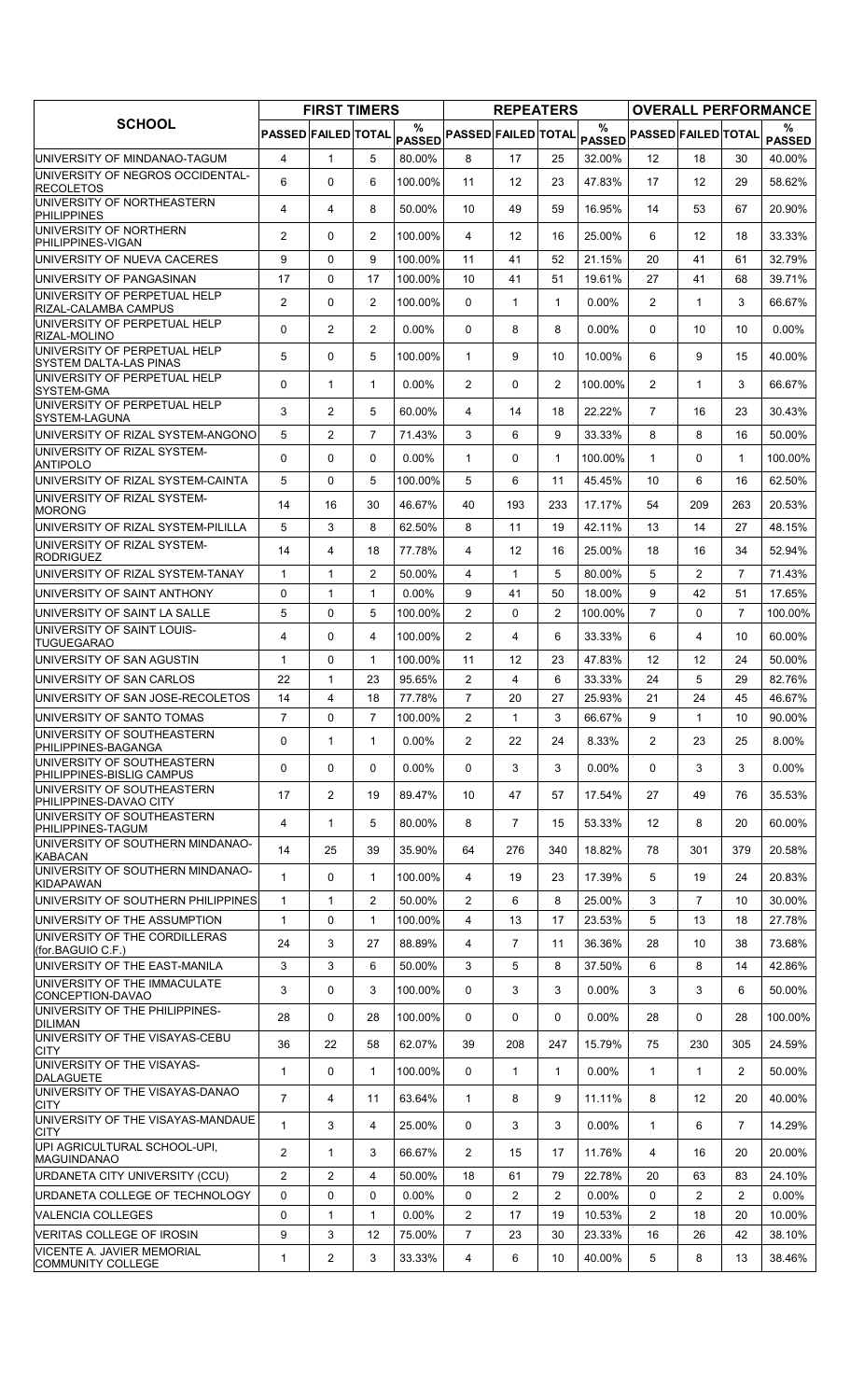| <b>SCHOOL</b>                                                     | <b>FIRST TIMERS</b> |                |                |          | <b>REPEATERS</b>           |                |                |               | <b>OVERALL PERFORMANCE</b> |                |                |                    |  |
|-------------------------------------------------------------------|---------------------|----------------|----------------|----------|----------------------------|----------------|----------------|---------------|----------------------------|----------------|----------------|--------------------|--|
|                                                                   | PASSED FAILED TOTAL |                |                | %        | PASSED PASSED FAILED TOTAL |                |                | $\frac{0}{0}$ | PASSED PASSED FAILED TOTAL |                |                | %<br><b>PASSED</b> |  |
| <b>VILLAFLORES COLLEGE</b>                                        | $\overline{2}$      | $\overline{4}$ | 6              | 33.33%   | 8                          | 101            | 109            | 7.34%         | 10                         | 105            | 115            | 8.70%              |  |
| VILLAGERS MONTESSORI COLLEGE                                      | 5                   | $\mathbf{1}$   | 6              | 83.33%   | $\Omega$                   | $\mathbf{1}$   | $\mathbf{1}$   | 0.00%         | 5                          | $\overline{2}$ | $\overline{7}$ | 71.43%             |  |
| <b>VIRGEN DELOS REMEDIOS COLLEGE-</b><br>OLONGAPO CITY            | $\Omega$            | $\mathbf{1}$   | $\mathbf{1}$   | 0.00%    | $\Omega$                   | 6              | 6              | 0.00%         | $\Omega$                   | $\overline{7}$ | $\overline{7}$ | $0.00\%$           |  |
| <b>VIRGEN MILAGROSA UNIVERSITY</b><br><b>FOUNDATION</b>           | $\mathbf{1}$        | $\overline{4}$ | 5              | 20.00%   | $\mathbf{1}$               | 9              | 10             | 10.00%        | $\overline{2}$             | 13             | 15             | 13.33%             |  |
| VISAYAN NAZARENE BIBLE COLLEGE                                    | 0                   | 0              | $\mathbf{0}$   | $0.00\%$ | 0                          | 1              | $\mathbf{1}$   | 0.00%         | $\Omega$                   | $\mathbf{1}$   | $\mathbf{1}$   | $0.00\%$           |  |
| <b>VISAYAS STATE COLLEGE OF</b><br>AGRICULTURE-ISABEL             | $\mathbf{1}$        | 0              | $\mathbf{1}$   | 100.00%  | $\overline{7}$             | $\mathbf{1}$   | 8              | 87.50%        | 8                          | $\mathbf{1}$   | 9              | 88.89%             |  |
| <b>VISAYAS STATE UNIVERSITY</b><br>(for.VISCA,LSU.)-BAYBAY        | 16                  | 3              | 19             | 84.21%   | 22                         | 40             | 62             | 35.48%        | 38                         | 43             | 81             | 46.91%             |  |
| <b>WESLEYAN UNIVERSITY-PHILIPPINES-</b><br><b>CABANATUAN CITY</b> | 12                  | 10             | 22             | 54.55%   | 15                         | 114            | 129            | 11.63%        | 27                         | 124            | 151            | 17.88%             |  |
| WESLEYAN UNIVERSITY-PHILIPPINES-<br><b>MARIA AURORA</b>           | $\overline{2}$      | $\mathbf{1}$   | 3              | 66.67%   | $\overline{2}$             | 8              | 10             | 20.00%        | 4                          | 9              | 13             | 30.77%             |  |
| <b>WEST COAST COLLEGE-PIODURAN</b>                                | $\overline{2}$      | 0              | 2              | 100.00%  | $\mathbf{1}$               | $\mathbf{1}$   | $\overline{2}$ | 50.00%        | 3                          | $\mathbf{1}$   | 4              | 75.00%             |  |
| <b>WEST MINDANAO STATE UNIVERSITY -</b>                           | $\Omega$            | 0              | $\mathbf{0}$   | $0.00\%$ | 3                          | $\overline{2}$ | 5              | 60.00%        | 3                          | $\overline{2}$ | 5              | 60.00%             |  |
| MOLAVE, ZAMBOANGA DEL SUR<br><b>WEST NEGROS COLLEGE</b>           | 6                   | 5              | 11             | 54.55%   | 12                         | 32             | 44             | 27.27%        | 18                         | 37             | 55             | 32.73%             |  |
| <b>WEST VISAYAS STATE UNIVERSITY-</b>                             |                     |                |                |          |                            |                |                |               |                            |                |                |                    |  |
| <b>CALINOG</b><br><b>WEST VISAYAS STATE UNIVERSITY-</b>           | 5                   | $\mathbf{1}$   | 6              | 83.33%   | 11                         | 21             | 32             | 34.38%        | 16                         | 22             | 38             | 42.11%             |  |
| HIMAMAYLAN, NEGROS OCCIDENTAL                                     | 2                   | 0              | $\overline{2}$ | 100.00%  | 3                          | 4              | $\overline{7}$ | 42.86%        | 5                          | 4              | 9              | 55.56%             |  |
| <b>WEST VISAYAS STATE UNIVERSITY-</b><br><b>JANIUAY</b>           | 10                  | $\overline{2}$ | 12             | 83.33%   | 8                          | 20             | 28             | 28.57%        | 18                         | 22             | 40             | 45.00%             |  |
| <b>WEST VISAYAS STATE UNIVERSITY-LA</b><br><b>PAZ</b>             | 13                  | $\overline{2}$ | 15             | 86.67%   | 4                          | 6              | 10             | 40.00%        | 17                         | 8              | 25             | 68.00%             |  |
| <b>WEST VISAYAS STATE UNIVERSITY-</b><br><b>LAMBUNAO</b>          | $\overline{7}$      | 3              | 10             | 70.00%   | 19                         | 37             | 56             | 33.93%        | 26                         | 40             | 66             | 39.39%             |  |
| <b>WEST VISAYAS STATE UNIVERSITY-</b><br><b>POTOTAN</b>           | 4                   | 3              | $\overline{7}$ | 57.14%   | 10                         | 10             | 20             | 50.00%        | 14                         | 13             | 27             | 51.85%             |  |
| <b>WESTERN AKLAN POLYTECHNIC</b><br><b>COLLEGE</b>                | 0                   | 0              | $\mathbf{0}$   | $0.00\%$ | $\Omega$                   | $\mathbf{1}$   | $\mathbf{1}$   | 0.00%         | $\Omega$                   | $\mathbf{1}$   | $\mathbf{1}$   | $0.00\%$           |  |
| <b>WESTERN COLLEGES-CAVITE</b>                                    | 4                   | 6              | 10             | 40.00%   | 6                          | 26             | 32             | 18.75%        | 10                         | 32             | 42             | 23.81%             |  |
| <b>WESTERN LEYTE COLLEGE-ORMOC</b>                                | $\mathbf{1}$        | $\mathbf{1}$   | $\overline{c}$ | 50.00%   | 9                          | 32             | 41             | 21.95%        | 10                         | 33             | 43             | 23.26%             |  |
| <b>WESTERN MINDANAO COOPERATIVE</b><br>COLLEGE-ZAMBOANGA CITY     | 0                   | $\mathbf{1}$   | $\mathbf{1}$   | $0.00\%$ | 4                          | 11             | 15             | 26.67%        | 4                          | 12             | 16             | 25.00%             |  |
| WESTERN MINDANAO STATE U-(for.<br>ZNAC)TAMPILISAN                 | $\mathbf 0$         | $\mathbf{1}$   | $\mathbf{1}$   | $0.00\%$ | 3                          | 13             | 16             | 18.75%        | 3                          | 14             | 17             | 17.65%             |  |
| WESTERN MINDANAO STATE U-ALICIA                                   | $\mathbf{1}$        | 3              | 4              | 25.00%   | $\mathbf{2}^{\prime}$      | 15             | 17             | 11.76%        | 3                          | 18             | 21             | 14.29%             |  |
| WESTERN MINDANAO STATE U-AURORA                                   | 3                   | $\overline{4}$ | $\overline{7}$ | 42.86%   | 12                         | 33             | 45             | 26.67%        | 15                         | 37             | 52             | 28.85%             |  |
| WESTERN MINDANAO STATE U-<br><b>DIPLAHAN</b>                      | $\mathbf 0$         | $\mathbf{1}$   | $\mathbf{1}$   | $0.00\%$ | 4                          | 14             | 18             | 22.22%        | $\overline{4}$             | 15             | 19             | 21.05%             |  |
| <b>WESTERN MINDANAO STATE U-IMELDA</b>                            | 3                   | 3              | 6              | 50.00%   | $\mathbf{1}$               | 14             | 15             | 6.67%         | 4                          | 17             | 21             | 19.05%             |  |
| WESTERN MINDANAO STATE U-IPIL                                     | 6                   | 5              | 11             | 54.55%   | 5                          | 12             | 17             | 29.41%        | 11                         | 17             | 28             | 39.29%             |  |
| <b>WESTERN MINDANAO STATE U-</b><br><b>MABUHAY</b>                | $\overline{4}$      | 10             | 14             | 28.57%   | 8                          | 46             | 54             | 14.81%        | $12 \overline{ }$          | 56             | 68             | 17.65%             |  |
| WESTERN MINDANAO STATE U-<br>MALANGAS                             | 0                   | 3              | 3              | $0.00\%$ | $\overline{2}$             | 12             | 14             | 14.29%        | $\overline{2}$             | 15             | 17             | 11.76%             |  |
| <b>WESTERN MINDANAO STATE U-MOLAVE</b>                            | 6                   | $\mathbf{1}$   | 7              | 85.71%   | 9                          | 21             | 30             | 30.00%        | 15                         | 22             | 37             | 40.54%             |  |
| WESTERN MINDANAO STATE U-NAGA                                     | $\mathbf{1}$        | $\mathbf{1}$   | $\overline{2}$ | 50.00%   | 0                          | 5              | 5              | 0.00%         | $\mathbf{1}$               | 6              | $\overline{7}$ | 14.29%             |  |
| <b>WESTERN MINDANAO STATE U-</b><br>OLUTANGA                      | 0                   | $\overline{4}$ | 4              | $0.00\%$ | 11                         | 43             | 54             | 20.37%        | 11                         | 47             | 58             | 18.97%             |  |
| <b>WESTERN MINDANAO STATE U-</b><br><b>PAGADIAN CITY</b>          | 3                   | 4              | $\overline{7}$ | 42.86%   | 14                         | 42             | 56             | 25.00%        | 17                         | 46             | 63             | 26.98%             |  |
| <b>WESTERN MINDANAO STATE U-SIAY</b>                              | $\mathbf 0$         | 4              | $\overline{4}$ | $0.00\%$ | $\overline{4}$             | 11             | 15             | 26.67%        | $\overline{4}$             | 15             | 19             | 21.05%             |  |
| <b>WESTERN MINDANAO STATE U-</b><br><b>TUNGAWAN</b>               | $\overline{2}$      | 0              | $\overline{2}$ | 100.00%  | 3                          | 18             | 21             | 14.29%        | 5                          | 18             | 23             | 21.74%             |  |
| <b>WESTERN MINDANAO STATE U-</b><br><b>ZAMBOANGA CITY</b>         | 35                  | 20             | 55             | 63.64%   | 52                         | 149            | 201            | 25.87%        | 87                         | 169            | 256            | 33.98%             |  |
| <b>WESTERN PHILIPPINE COLLEGES</b>                                | $\mathbf 0$         | 0              | 0              | $0.00\%$ | $\Omega$                   | 3              | 3              | 0.00%         | 0                          | 3              | 3              | $0.00\%$           |  |
| <b>WESTERN PHILIPPINES</b><br>UNIV (for PALAWAN N.A.C)-ABORLAN    | 0                   | 0              | 0              | 0.00%    | 4                          | 0              | 4              | 100.00%       | 4                          | 0              | 4              | 100.00%            |  |
| <b>WESTERN VISAYAS COLLEGE OF</b><br>SCIENCE & TECHNOLOGY-LA PAZ  | $\overline{7}$      | 0              | $\overline{7}$ | 100.00%  | 11                         | 10             | 21             | 52.38%        | 18                         | 10             | 28             | 64.29%             |  |
| <b>WESTERN VISAYAS STATE COLLEGE</b>                              | 0                   | 0              | $\mathbf 0$    | $0.00\%$ | $\mathbf{0}$               | $\mathbf{1}$   | $\mathbf{1}$   | 0.00%         | 0                          | $\mathbf{1}$   | $\mathbf{1}$   | $0.00\%$           |  |
| WORLD CITI COLLEGES-GUIMBA, INC.(                                 | 3                   | 8              | 11             | 27.27%   | 4                          | 43             | 47             | 8.51%         | $\overline{7}$             | 51             | 58             | 12.07%             |  |
| for. CORREGIDOR/E.R.DIZON)<br><b>XAVIER UNIVERSITY</b>            | 10                  | 1              | 11             | 90.91%   | 4                          | 1              | 5              | 80.00%        | 14                         | 2              | 16             | 87.50%             |  |
| <b>ZAMBOANGA CITY STATE POLYTECHNIC</b><br><b>COLLEGE</b>         | $\Omega$            | 0              | 0              | $0.00\%$ | $\mathbf{1}$               | 6              | 7              | 14.29%        | $\mathbf{1}$               | 6              | 7              | 14.29%             |  |
| ZAMBOANGA DEL NORTE<br><b>AGRICULTURAL COLLEGE</b>                | 0                   | 0              | 0              | $0.00\%$ | $\overline{2}$             | $\overline{2}$ | 4              | 50.00%        | $\overline{2}$             | $\overline{2}$ | 4              | 50.00%             |  |
| ZAMBOANGA DEL SUR AGRICULTURAL<br>COLLEGE-DUMINGAG                | 0                   | 0              | 0              | 0.00%    | 5                          | 12             | 17             | 29.41%        | 5                          | 12             | 17             | 29.41%             |  |
|                                                                   |                     |                |                |          |                            |                |                |               |                            |                |                |                    |  |